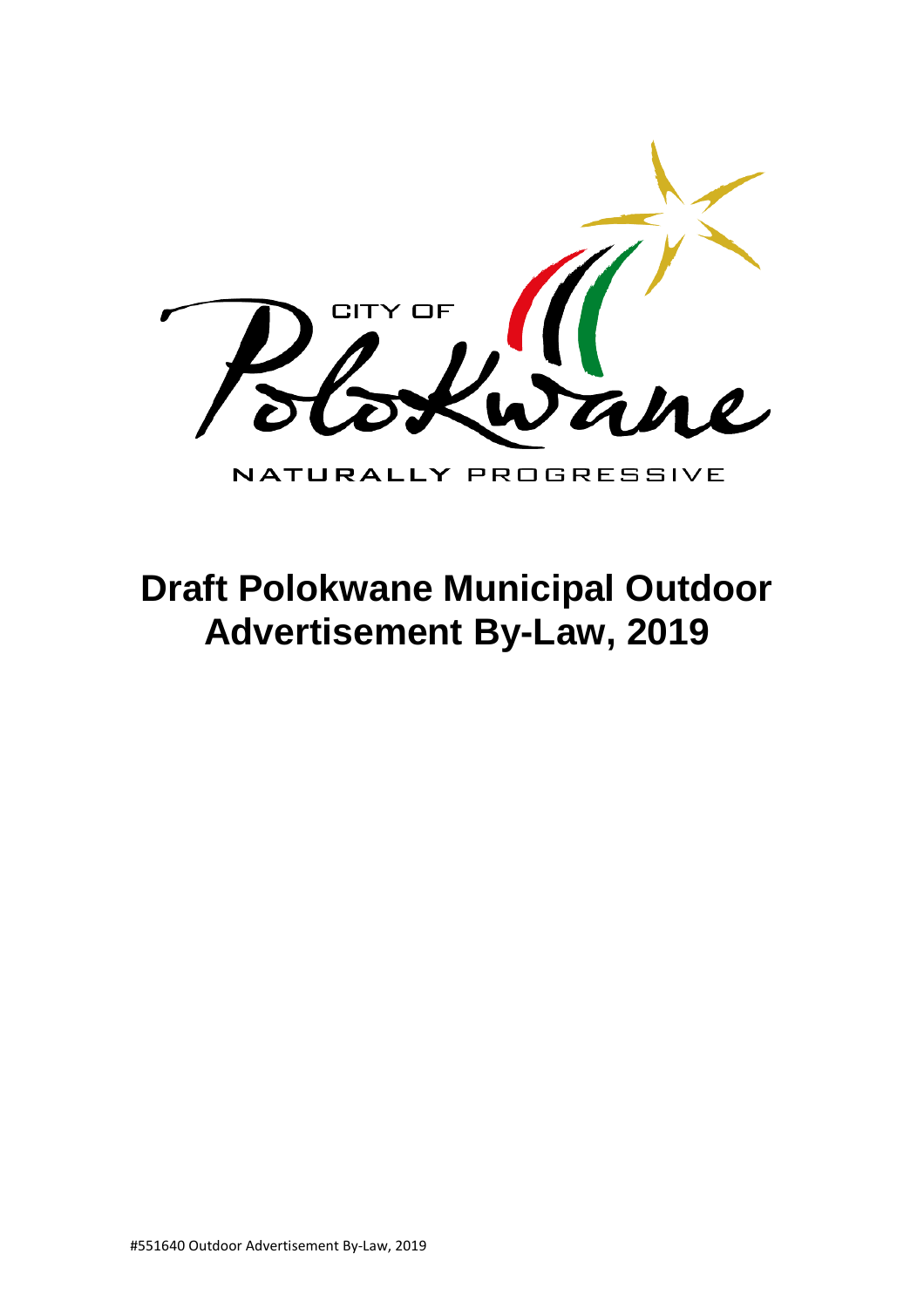#### **PROPOSED BY-LAWS FOR THE POLOKWANE LOCAL MUNICIPALITY**

#### **PUBLICATION OF DRAFT BY-LAWS FOR COMMENT: OUTDOOR ADVERTISING BY-LAWS**

- 1. The following draft Outdoor Advertising By-Laws for the Polokwane Local Municipality contained in the schedule hereto, are hereby in terms of Section 12 (3) (b) of the Local Government: Municipal Systems Act No. 32 of 2000 published for public comment to enable the Municipality to consider the adoption thereof after comments have been received and considered.
- 2. Written comments must be handed in at the office of the Municipal Manager, Municipal offices, ………………….or posted to the Municipal Manager, P.O. Box…., …………….., or faxed to the Municipal Manager at number ………. or sent by email to the Municipal Manager to……….
- 3. Comments must reach the office of the Municipal Manager not later than 14 (fourteen) calendar days after the date of this publication. Comments received after this date will not be considered.
- 4. Copies of the draft By-Laws will also be available for perusal at the library and Municipal offices in ……………..,………………..during normal office hours. A copy of these draft By-Laws may also be obtained from the aforementioned offices at a nominal fee. These draft By-Laws are also published on the Municipal website at www….
- 5. Persons who are not able to read or write and who wish to comment on these draft By-Laws will be assisted by the Manager ………………..during office hours at the Municipal offices in …………., ………… Mr/Ms ………….can be contacted at …………………………..

………………………………….. **MUNICIPAL MANAGER**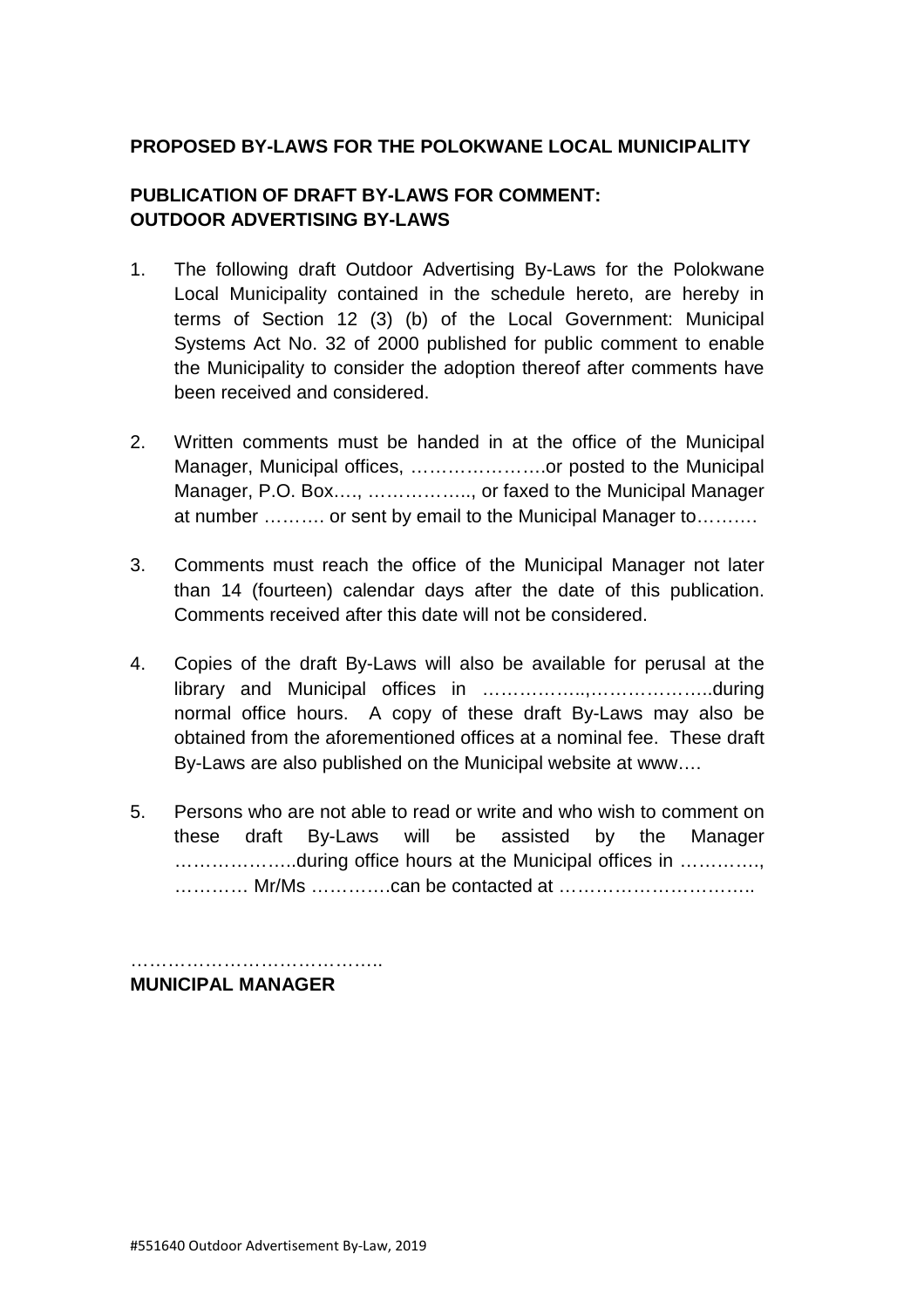# **CHAPTER 1: INTERPRETATION AND APPLICATION (1-23)**  1. Definitions 2. Application of and responsibility for complying with By-laws **CHAPTER 2: APPLICATIONS AND APPROVALS (23-33)**  3. Approval of advertising signs 4. Consideration of applications 5. Withdrawal and amendment of approvals 6. Safety **CHAPTER 3: GENERAL REQUIREMENTS, EXEMPTIONS AND PROHIBITIONS (33-47)**  7. General requirements for advertising signs 8. Power cables and conduits to signs 9. Electronic Billboards

- 
- 10. Gantry Billboards
- 11. Super Billboards
- 12. Advertisement on Streets Furniture
- 13. Exempt advertising signs and advertisements
- 14. Prohibited signs

# **CHAPTER 4: PROVISIONS RELATING TO SPECIFIC ADVERTISING SIGNS (47-69)**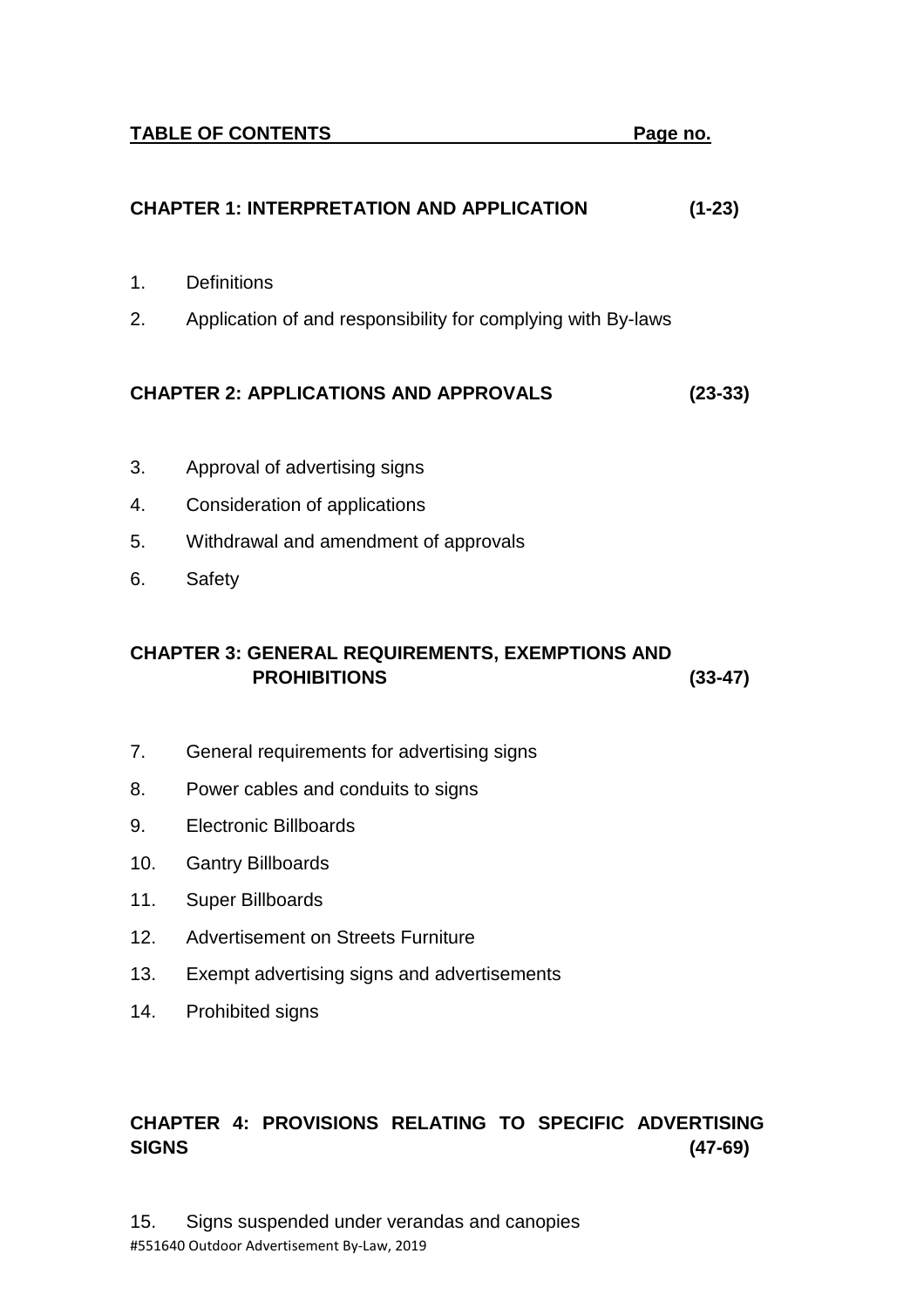- 16. Signs on verandas and canopies over public streets
- 17. Advertisement for Educational Institutions
- 18. Projecting signs
- 19. Pylon signs for on-premises advertising
- 20. Advertising signs placed flat on buildings and on bridges
- 21. Signs relating to the development of townships and properties
- 22. Requirements for sky signs
- 23. Screens for sky signs
- 24. Advertising Signs depicting name, profession or occupation on residential buildings, dwelling houses and dwelling units
- 25. Roof Signs
- 26. Sun-blind advertisements
- 27. Advertisements on banners, flags and similar objects
- 28. Advertisements on blimps
- 29. Suburban Advertisements
- 30. Painted advertisements
- 31. Advertisement signs relating to selling and letting of property
- 32. Other temporary advertising signs
- 33. Developments and Projects Advertisements
- 34. Security Advertisements
- 35. Products replicas and Three-Dimensional Advertisements
- 36. Advertisements for Sale of Goods and Livestock
- 37. Advertisements on constructions sites
- 38. Transit advertising
- 39. Aerial Advertisements

## **CHAPTER 5: POSTERS (69-74)**

- 40. Approval of posters
- 41. Posters relating to elections or voter registration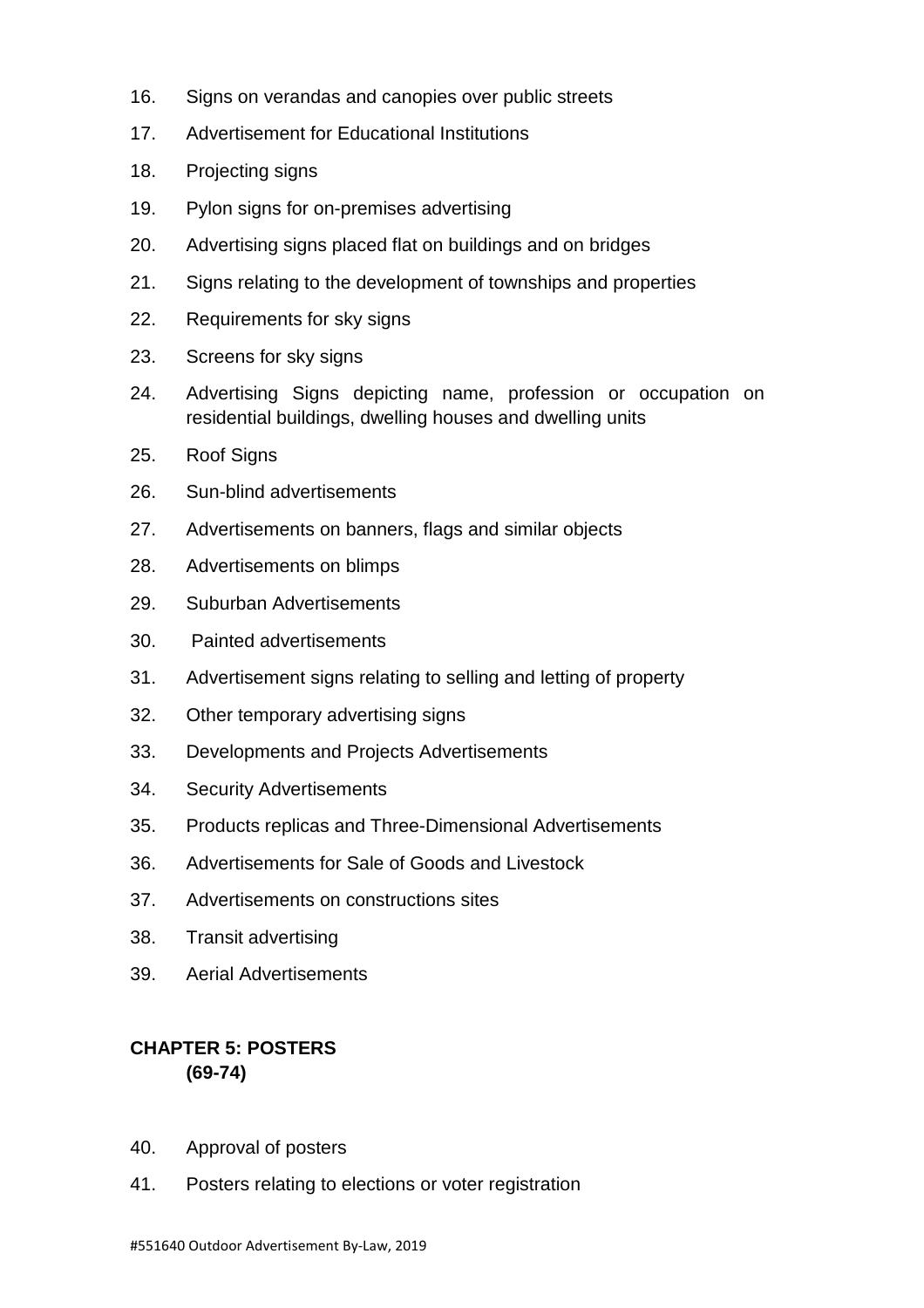#### **CHAPTER 6: MISCELLANEOUS (74-86)**

- 42. Maintenance and removal of Advertising signs
- 43. Costs of removal and storage
- 44. Documentation
- 45. Public participation process
- 46. Consideration of applications
- 47. Termination of approval of advertising signs granted under previous by-laws or other applicable legislation
- 48. Serving of notices
- 49. Inspections
- 50. Appeals
- 51. Offences and penalties
- 52. Repeal of by-laws
- 53. Tariffs
- 54. Title

| <b>SCHEDULE 1</b> | (87) |
|-------------------|------|
| <b>SCHEDULE 2</b> | (89) |
| <b>SCHEDULE 3</b> | (93) |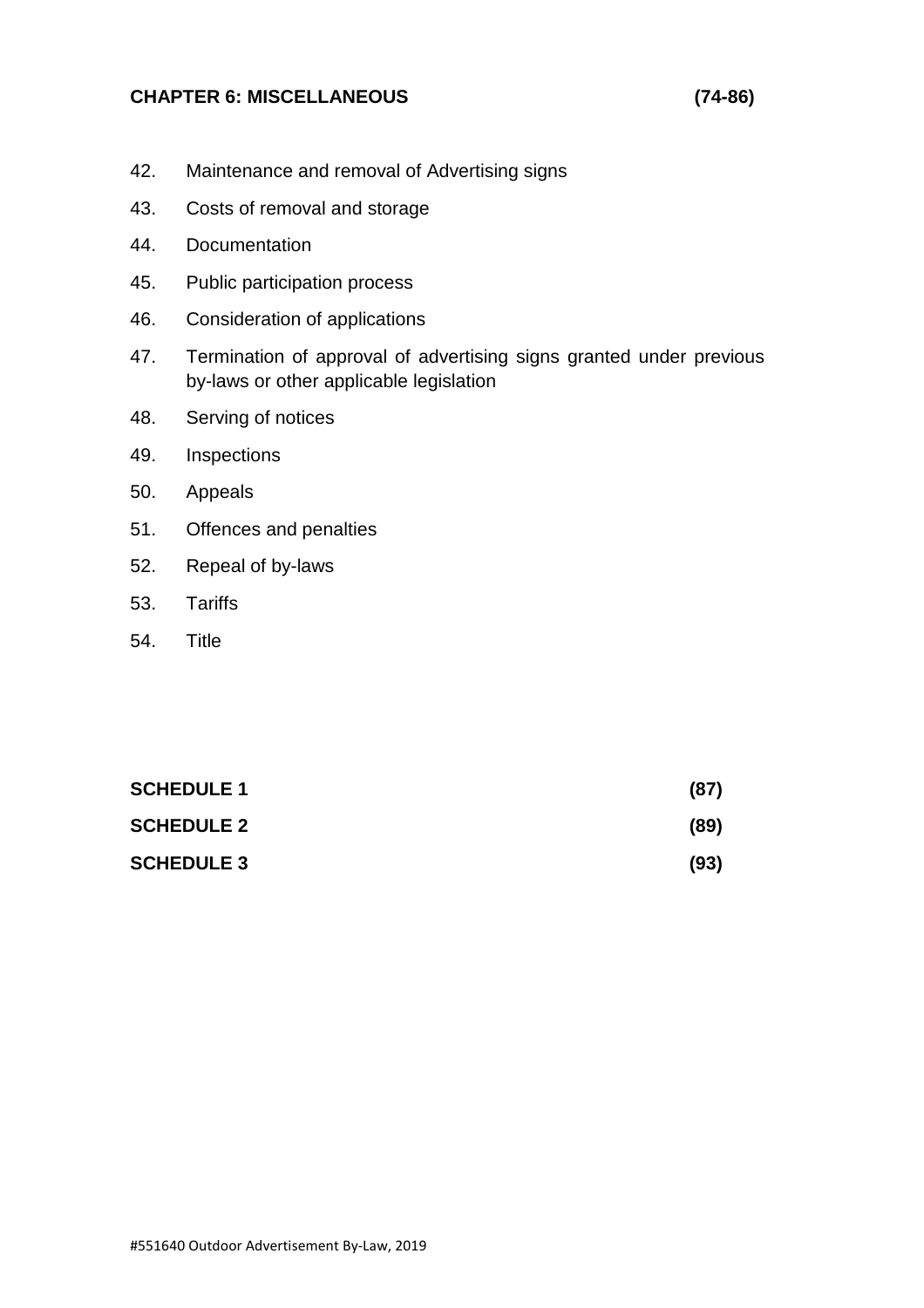#### **CHAPTER 1: INTERPRETATION AND APPLICATION**

#### **1. Definitions**

In these By-laws, unless the context otherwise indicates –

**"adjoining"** means all the adjoining property owners/occupiers which include the properties on the opposite side of a street or lane;

**"advertisement"** means any representation by a word, or abbreviation thereof, letter, logo, symbol, sign, figure, painting, drawing or other pictorial representation, or light, displayed in or in view of any public place, Municipal, Provincial or National Road within the jurisdiction of Polokwane Local Municipality for the purpose of drawing the attention of the public to or promoting any product, service, business or commercial enterprise, trade, person, election or candidature in an election, voter registration, entertainment, function, meeting or other event, aspects relating to security and news headlines;

**"advertising sign"** means a screen, fence, wall or any other object, structure or device, freestanding or attached to any wall or structure, in a fixed position or movable, intended to be used or used for the purpose of displaying any advertisement and any object, structure or device which is in itself an advertisement, in or in view of a public place, Municipal, Provincial or National Road and includes an advertising hoarding and billboard and insofar as any provision of these By-laws relating to an advertising sign is practically capable of being applied to an advertisement, includes an advertisement other than an advertisement displayed on an advertising sign and a poster;

**"advertising"** means the act or process of displaying an advertisement;

**"advertising structure"** means any physical structure erected to display an advertisement;

**"advertise"** has a corresponding meaning;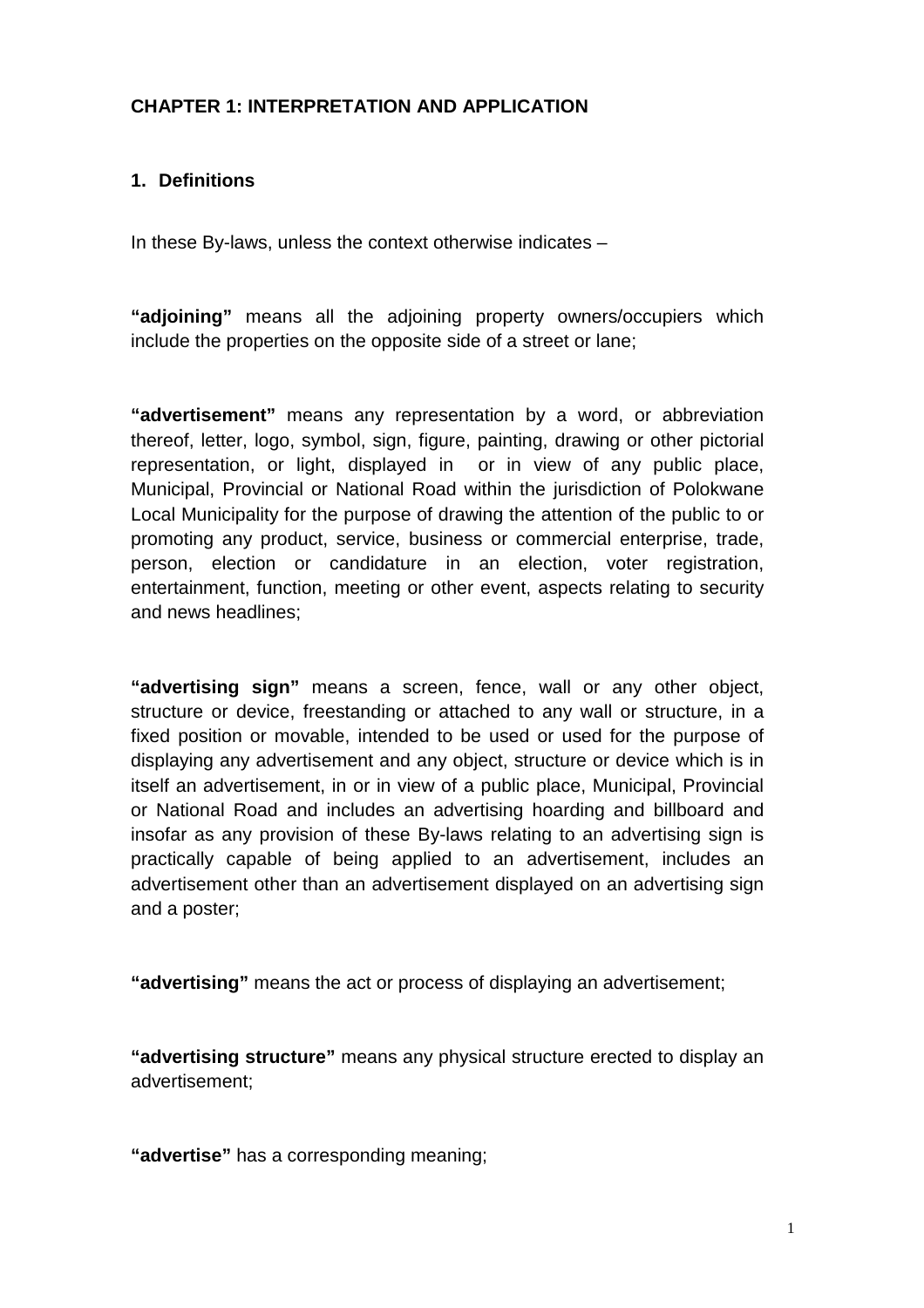**"advertiser"** means the person or organisation whose product or service is being advertised, or whose name or image is mentioned or promoted in an advertisement;

**"advertisement for sale of goods or livestock**" means an advertisement announcing such a sale on land or premises not normally used for commercial purposes and may include an advertisement announcing auctions of household goods on residential properties, or livestock or game on farms;

**"advertisement for sponsored road traffic projects"** means an advertisement relating to the sponsoring od a specific project aimed at the provision of road services, the promotion or road safety or the management and conservation of roadside environments;

**"advertisement on street furniture"** means a poster which does not exceed 2,2 square metres in area, which is attached to street furniture and which has been approved by the municipality

**"aerial advertisement"** means an advertisement that is exhibited, displayed or performed in the air with the aid of balloons, searchlights, aircraft or similar means.

**"animated"** means the visibility or message of an advertisement is enhanced by means of moving units, flashing lights or similar devices, or that an advertisement contains a variable message;

**"applicant"** means a person who makes an application in terms of the provisions of this By-law on public or private land and it includes such person's duly authorized agent;

**"approved"** means approved in writing by Polokwane Local Municipality and, **"written approval"** has a corresponding meaning;

**"arcade"** means a covered pedestrian thoroughfare not vested in the Municipality, whether or not located at ground level, passing wholly or partly through a building and to which the public normally has regular and unrestricted access;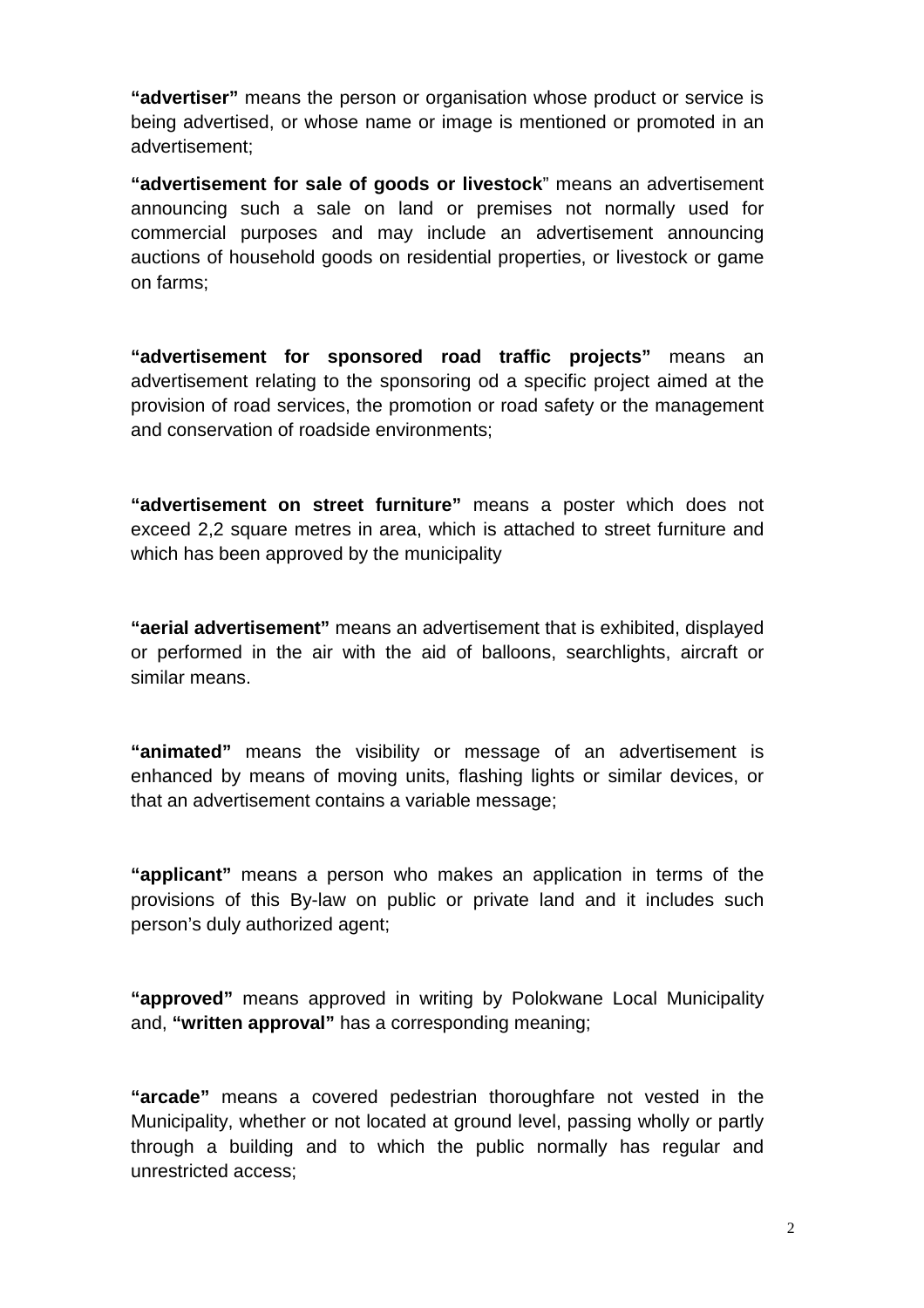**"area of advertisement"** means the area in square metres of the smallest rectangle that will encompass the extreme limits of the advertisement or combined advertisement, together with any material or colour forming an integral part of the background of the structure or building against which it is placed;

**"area of maximum control"** means an area in which maximum control of outdoor advertising is applied as contemplated in Schedule 1;

**"area of minimum control"** means an area in which minimum control of outdoor advertising is applied as contemplated in Schedule 1;

**"area of partial control**" means an area in which partial control of outdoor advertising is applied as contemplated in Schedule 1;

**"arterial road"** means a road that the municipality has declared to function as a main carrier of traffic within an urban area;

**"authorised official"** means any official of the Municipality who has been authorised by the Municipality to implement and enforce the provisions of these By-laws, **"official**" has a corresponding meaning;

**"balcony or under awning advertisement"** means an advertisement-

- (a) affixed flat onto or painted on a parapet wall, balustrade or railing;
- (b) affixed flat on or painted on a fascia;
- (c) affixed flat or painted on the fascia or a roof structure without walls;
- (d) affixed to or painted on a pillar, column or post supporting a roof structure without walls;
- (e) painted or printed on the fabric of a blind;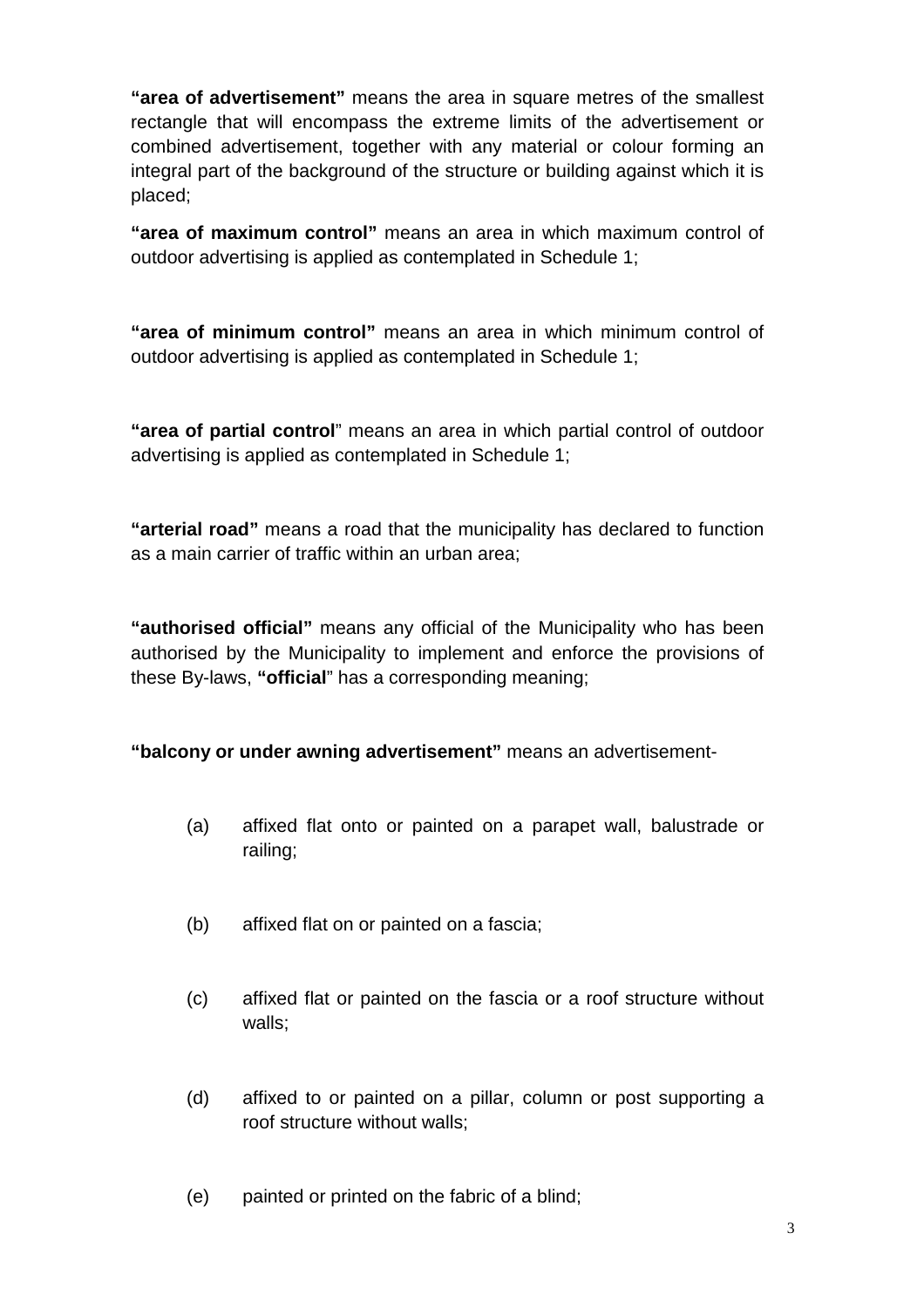**"banner"** means a piece of cloth or any other similar material on which an advertisement is displayed in such a manner that it is legible in windless conditions and is attached to one or more ropes, poles or a flagstaff that projects vertically, horizontally or at any angle from the building or structure to which it is attached or is attached to a building or other structure, but excludes a banner carried as part of a procession;

"**billboard**" means any screen or board larger than  $4.5 \text{ m}^2$  supported by a free standing structure, which is to be used or intended to be used for the purpose of posting, displaying or exhibiting and advertisement and which is also commonly known as an advertising hoarding. The main function of a billboard is to advertise non-locality bound products, activities or services;

**"bit"** means the basic unit for measuring the length of advertising messages and may consist of letters digits, symbols, logos, graphics or abbreviations. For the purposes of these regulations bit values shall be calculated as follows:

| Words of up to eight letters, inclusive | $1,0$ bit |
|-----------------------------------------|-----------|
| Words of more than eight letters        | 2,0 bits  |
| Numbers of up to four digits, inclusive | $0,5$ bit |
| Numbers of five to eight digits         | $1,0$ bit |
| Symbols or abbreviations                | $0,5$ bit |
| Large logos and graphics                | 2,0 bits  |

**"blimp"** means a gas-inflated balloon or other object, including any such object capable of carrying passengers, which is attached or anchored to the ground upon which an advertisement is displayed;

**"building line"** means a building line determined under an applicable town planning scheme or any other law or document that has the force of law;

**"building schedule**" means a development programme for the construction or renovation of a building or structure specifying the different phases of the development or renovation and the type of construction prepared by a person undertaking the activities concerned;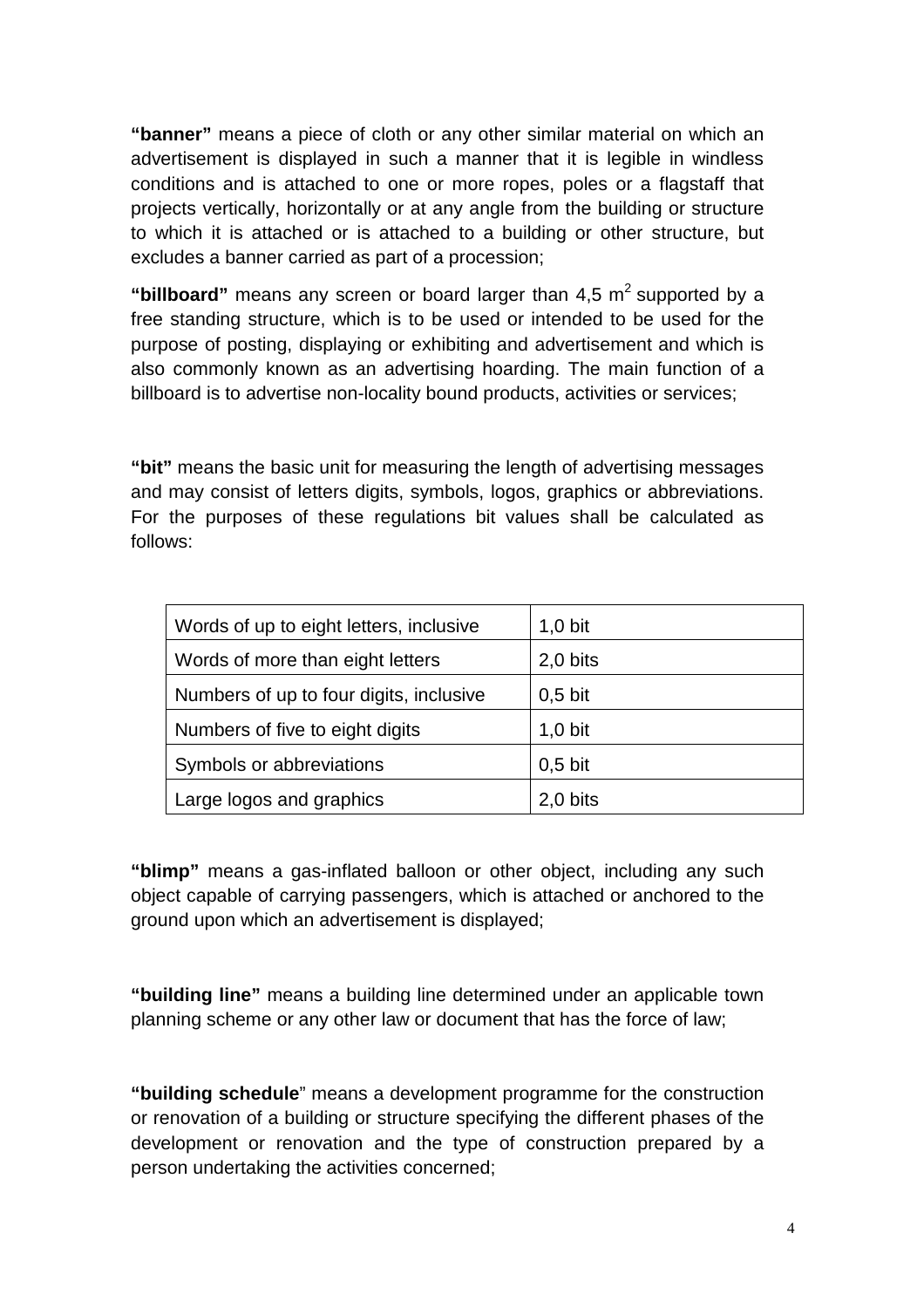**"candela"** means a unit of luminance as determined from time to time by the International Commission on Illumination.

**"centre of economic activity"** means an enterprise or a group of enterprises outside of urban areas and which may include farm stalls, service facilities, accommodation facilities, food services, industries and cottage industries, as well as shops and other commercial facilities;

**"charge determined by the municipality"** means an appropriate amount due and payable, that is either fixed as set forth in these by-laws or reviewed and determined annually by the municipality;

**"clear height"** means the vertical distance between the lowest edge of an advertising sign and the level of the ground, footway or roadway immediately below such sign;

**"combination advertisement"** means an advertisement comprising of a number of smaller, individual advertisements, usually displaying different products or services, placed next to each other on a single structure specifically designed to accommodate more than one advertisement;

**"combination sign"** means a single freestanding structure specially designed to accommodate and display more than one advertising sign for a location such as a roadside service area, shopping centre, office park, industrial park and other urban complexes;

**"communal area"** means all areas that has been declared "villages" in terms of the (R188) Black Administration Act of 1962 wherein the land falls under South African Development Trust or is held in trust by the Minister of Land Affairs, or a bought Farm: a new legislation provisions: Communal Lands Right Act of 2002;

"**construction site advertisement"** means an advertisement affixed flat against or on top of a fence or wall forming the boundary of a construction site;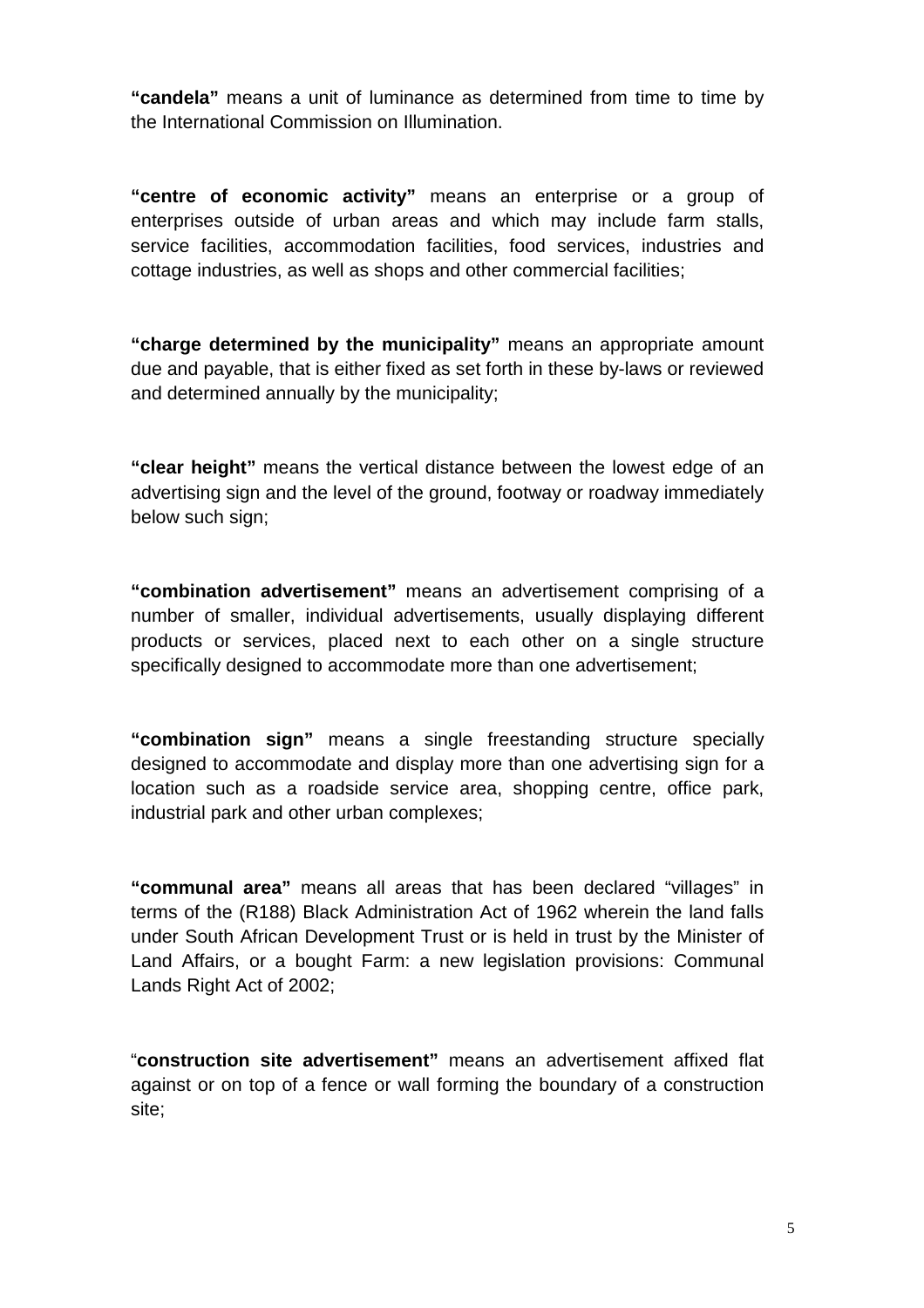**"construction site"** means a property or portion of a property on which any building or structure is being constructed after building plans have been approved in terms of the National Building Regulations and Building Standards Act, or provisional authorisation has been granted in terms of Section 7(6) of that Act, or a property or portion of a property on which any building or portion of a building is to be demolished after a demolition permit has been issued in terms of the said Act;

**"Municipality"** means –

- (a) the Polokwane Local Municipality, a municipality established in terms of section 12 of the Local Government: Municipal Structures Act (Act No 117 of 1998), as amended, exercising its legislative and executive authority through its municipal Municipality; or
- (b) its successors in title; or
- (c) a structure or person exercising a delegated power or carrying out an instruction, where any power in these By-laws has been delegated or sub- delegated, or an instruction given, as contemplated in section 59 of the Municipal Systems Act, as the case may be;

**"day"** means Monday Friday, excluding public holidays, unless indicated otherwise by the text.

**"calculation of time periods"** day means a calendar day, and the first day is excluded and the last day included. The last day of any period must be excluded if it falls on a Saturday, Sunday, public holiday or on a day during the period between 16 December to 7 January.

**"development advertisement"** means an advertisement describing (including pictorial representation) of the type of development being carried out on a construction site;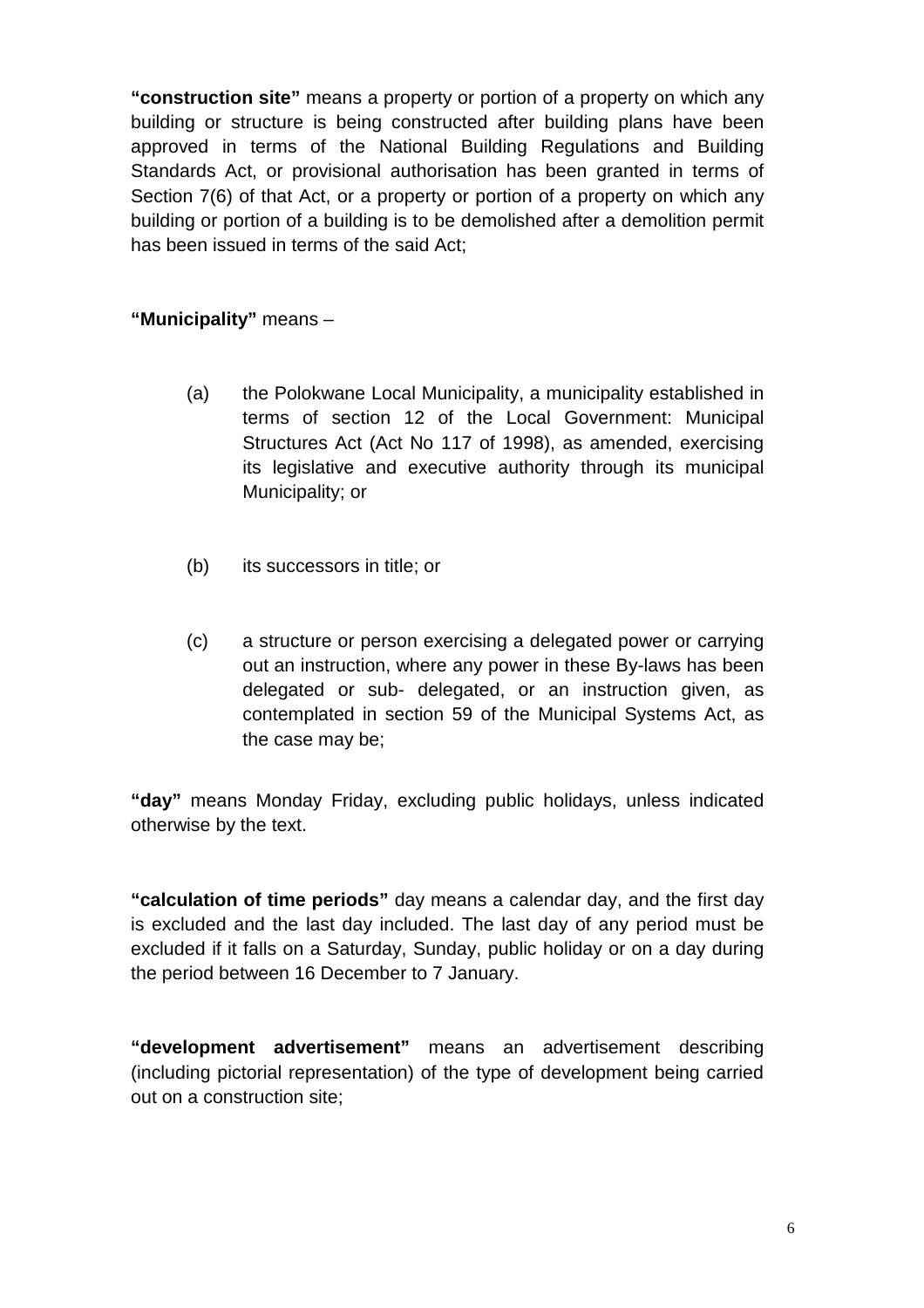**"directional sign"** means an advertising sign indicating or directing the attention of the public to a place, undertaking or activity for the purpose of advertising it;

**"display"** means the display of an advertisement and **"displayed"** has a corresponding meaning;

**"dwelling house"** means one dwelling unit forming a single building;

**"dwelling unit"** means an interconnected suite of rooms designed for occupation by a single family, irrespective of whether the dwelling unit is a single building or forms part of a building containing two or more dwelling units.

**"educational institutions"** means any primary or secondary or higher educational institution;

**"election"** means a national, provincial or local government election, any by-election and a referendum held in terms of any law;

**"electronic advertising sign"** means an advertising sign, which has an electronically or digitally controlled, or both an electronically and digitally controlled, illuminated display surface, which allows for different advertisements to be shown, changed, animated or illuminated in different ways and at different intervals on one such sign;

**"electronic billboard"** means a billboard which has an electronically controlled, illuminated display surface which allows all or a portion of the advertisement to be changed, animated or illuminated in different ways;

**"engineer"** means an engineer registered in terms of the Engineering Profession of South Africa Act, 1990 (Act No. 114 of 1990);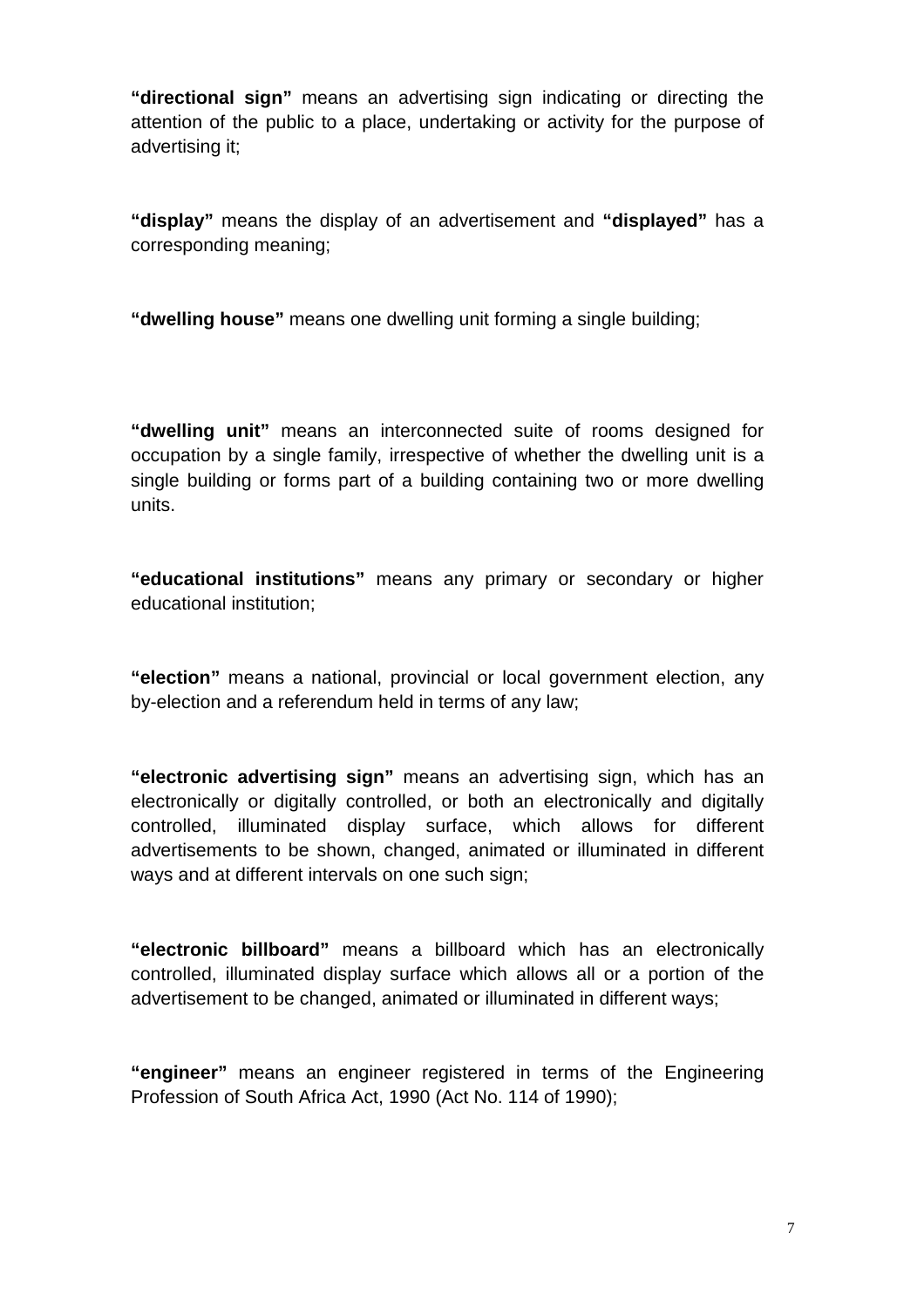**"entertainment"** means an area where the main purpose of which is to be used as a park, sports field, barbecue area or for other recreational purposes;

**"erf"** means an erf, stand, lot, plot, agricultural holding or similar land entity registered in a deed of registry;

**"estate agents' board"** means an advertisement that are temporarily displayed to advertise that fact that land, premises, development or other forms of fixed property are for sale or to let and includes a private seller;

**"event"** means an occasion organised for the general public;

**"exhibition"** means any exhibition of public interest that a recognised show or other association, state department or institution present, where there is more than one exhibitor, excluding show houses and exhibitions promoted by companies or individual institutions that wish to introduce their products to the public;

**"façade"** means the principal front of a building;

**"farmland / small-holding areas"** means rural areas forming a transition between urban areas and unspoilt natural areas and includes intensive agricultural, substance agriculture and peri-urban small holdings of a predominantly rural nature and with relatively low population densities;

**"flag"** means a piece of cloth or similar material upon which an advertisement is displayed and which is attached to a single rope, pole or flagstaff projecting vertically in such a way that its contents are normally not legible in windless conditions but excludes –

- (a) a national flag which does not carry any advertisement in addition to the design of the flag or flagstaff;
- (b) a flag carried as part of a procession; and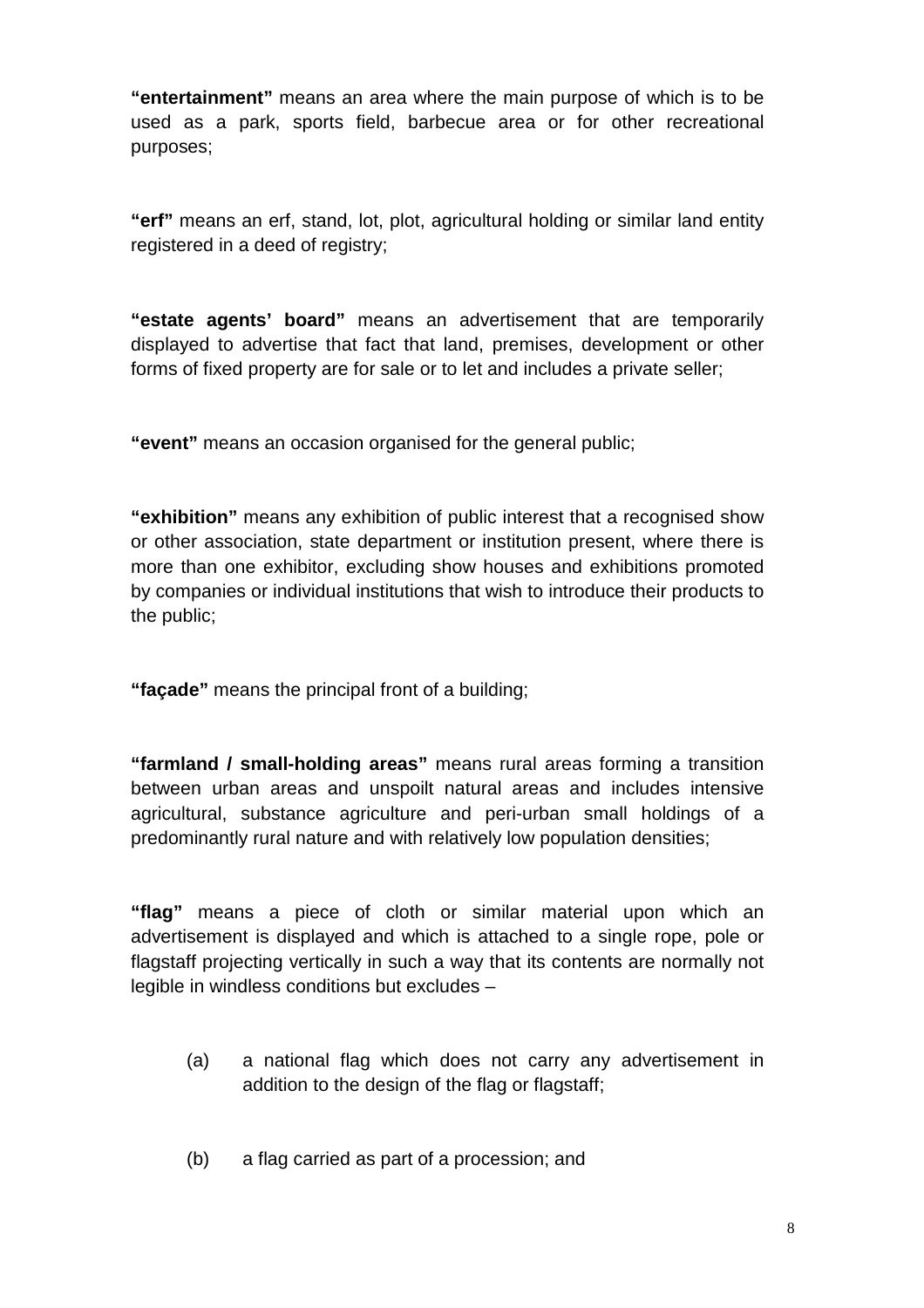(c) a flag which is not displayed on a flagstaff.

**"flashing sign"** means a sign in which a symbol, figure, message or illustration intermittently appears and/or disappears and/or is illuminated with light of varying colour or intensity;

**"flat sign"** means any sign which is affixed to any external wall of a building used for commercial, office, industrial or entertainment purposes, but excluding a parapet wall, balustrade or railing of a veranda or balcony of any such building, which at no point projects more than 300mm from the surface of such a wall and which may consist of a panel or sheet or of individual numbers, letters or symbols;

**"forecourt"** means an outdoor area forming a functional part of a building housing an enterprise, and may include the area of a filling station where the pumps are situated, or a terrace in front of a restaurant, enclosing fences, walls, screens or similar structures, excluding sidewalk areas in front of business premises intended for pedestrian circulation;

**"forecourt advertisement"** means an advertisement on a forecourt of business premises, being an advertisement displayed in such forecourt to draw attention to commercial services, goods for sale or other services available at the premises, but does not include a combination advertisement at a filling station or roadside service area;

**"freeway"** means a national road that has been designated as a freeway by an appropriate road traffic sign in terms of the National Road Traffic Act;

**"free standing sign"** means a sign that stands on its own or has its own support and is not attached to any building or does not form part of or is not an integral part of an architectural element or structure;

**"functional public advertisement"** means an advertisement displayed only for announcement or direction of the functions of municipalities or parastatal bodies that cannot be displayed under any other class of advertisement;

**"gantry"** means a freestanding advertising sign that extends over, or suspends across a public street erected for the sole purpose of displaying an advertisement.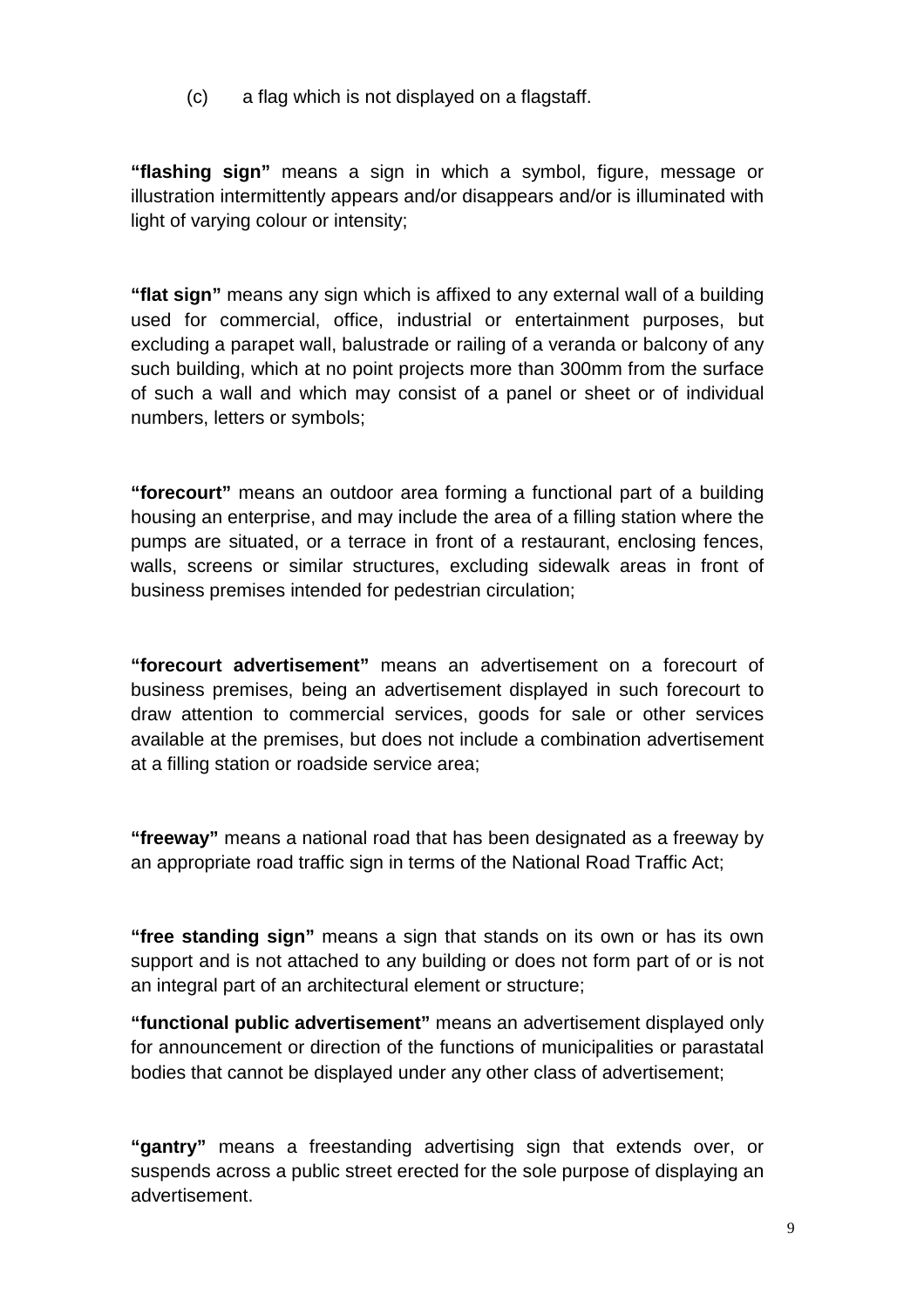**"gantry billboard"** means a billboard fixed to an overhead structure, usually spanning a road;

**"gore"** means the area immediately beyond the divergence of two roadways, bounded by the edges of those roadways;

**"height"** means the maximum vertical distance from the ground, road surface, or surface level to the top of the advertisement;

**"height zone"** means a "zone" indicating restrictions as to the height of buildings;

**"illuminated"** in relation to an advertising sign means that it has been installed with electrical or other power for the purpose of illuminating it, either continuously or intermittently;

**"interested party"** means any person who has in terms of these By-laws submitted an application or submitted comments or an objection or made representations in respect of any such application;

**"intersection"** means that area embraced within the prolongation of the lateral boundary lines of two or more public streets, open to vehicular traffic, that join one another at any angle, whether or not one such public road crosses the other;

**"locality bound"** means an advertisement displayed on a specific erf or premises and referring to an activity, product, service or attraction located, rendered or provided on that erf or those premises or inside that building;

**"m"** means metre;

"**m <sup>2</sup>**" means square metre;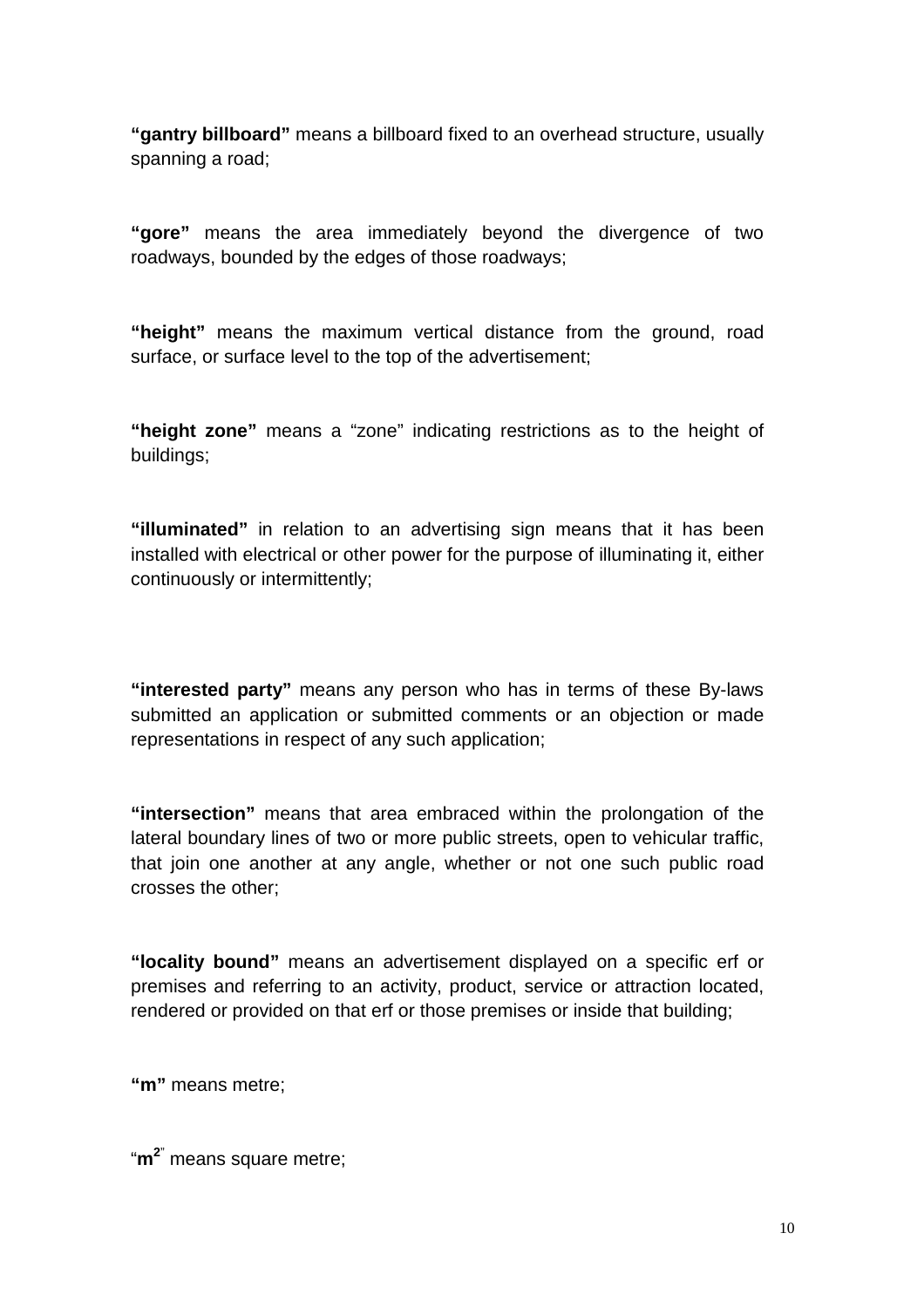**"mm"** means millimetre;

**"Motorway"** means a road or part of a road designated as a motorway/freeway in terms of applicable legislation;

**"municipal area"** means the jurisdiction area of the Polokwane Municipality;

**"municipality"** means the Polokwane Local Municipality (PLM) or any officials, committee or employees of the municipality to whom any of its powers under these By-laws has been delegated to, in terms of the provisions of Part 3, section 59 of the Local Government: Municipal Systems Act 32 of 2000;

**"Municipal Systems Act"** means the Local Government: Municipal Systems Act, 2000 (Act, No. 32 of 2000) and any regulations made thereunder;

**"Municipal Structures Act"** means the Local Government: Municipal Structures Act (Act No. 117 of 1998);

**"National Building Regulations and Building Standards Act"** means the National Building Regulations and Building Standards Act, 1977, (Act No. 103 of 1977), and any regulations made there under;

**"National Environmental Management Act"** means the National Environmental Management Act, 1998 (Act No. 107 of 1998) and any Regulations made thereunder;

**"National Road Traffic Act"** means the National Road Traffic Act, 1996 (Act No. 93 of 1996), and any Regulations made thereunder;

**"natural area"** means an area of the rural or non-urban environment which is in an unspoilt natural state or is of high scenic value, and includes, but is not limited to national parks, game reserves, nature reserves, marine reserves, wilderness areas, areas of extensive agricultural and scenic areas;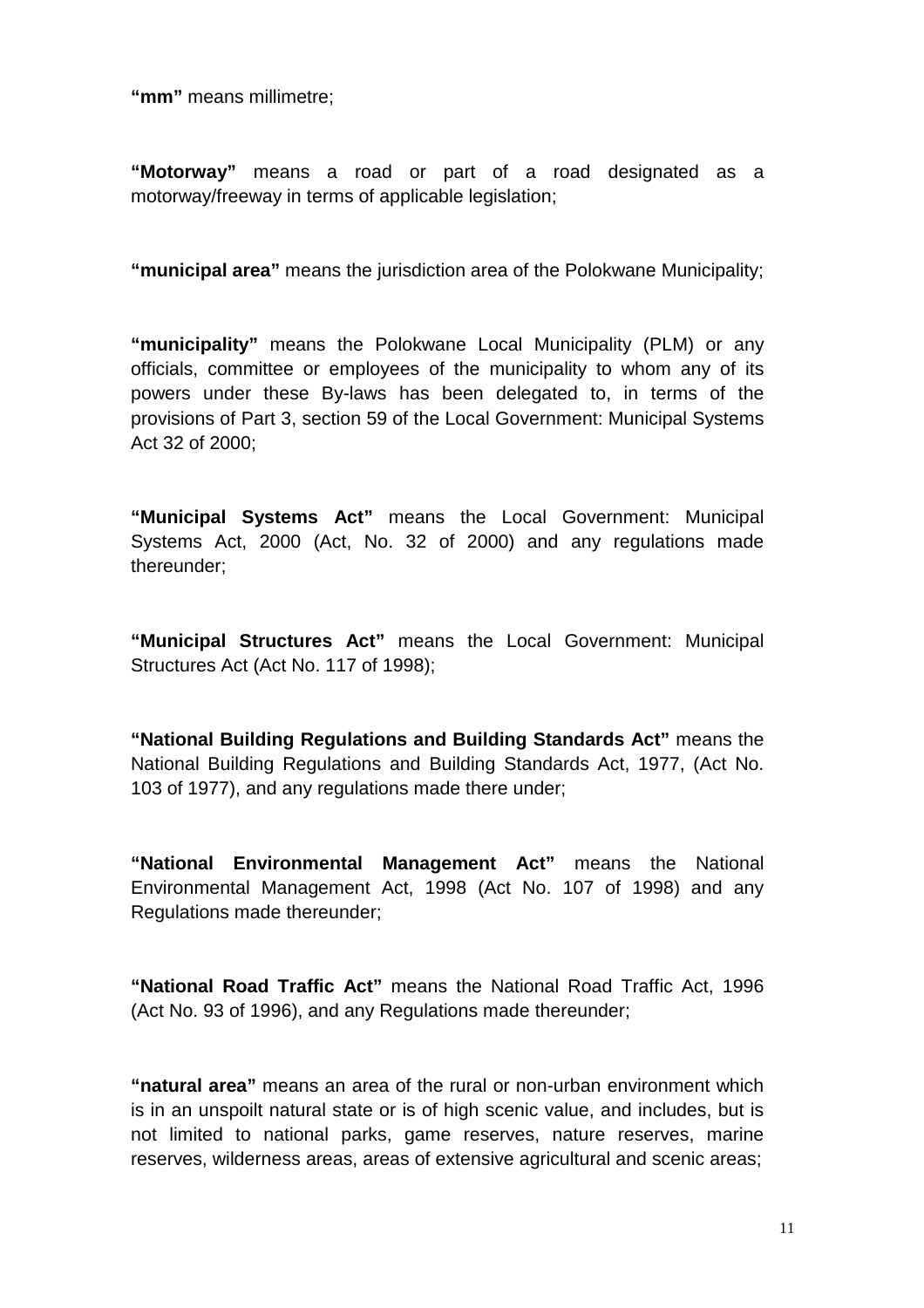**"on-premises advertising sign"** means an advertising sign located on-

- (a) a property other than a public place; or
- (b) a public street and adjacent to a property contemplated in paragraph (a), on which sign an advertisement is displayed, advertising any business, industry, service, activity or attraction taking place or provided on that property and "**on-premises advertising"** has a corresponding meaning;

**"on-premises business advertisement"** means an advertisement aimed at identifying and locating business enterprises and industries, and excludes a residential or community advertisement;

**"outdoor advertising"** means the display of any advertisement in or in view of any public place, Municipal, Provincial or National Road within the jurisdiction of the Polokwane Local Municipality;

**"owner"** means, in relation to –

- (a) property, the person registered as the owner or holder thereof and includes the trustee in an insolvent estate, the liquidator of a company or a close corporation which is an owner and the executor of any owner who has died or the representative recognised by law of any owner who is a minor or of unsound mind or is otherwise under disability, provided such trustee, liquidator, executor or legal representative is acting within the authority conferred on him or her by law; and
- (b) an advertising sign or advertisement, the person who owns such sign or advertisement and any person who has a right to, or share in, the ownership of such sign or advertisement;

**"performing arts"** means any live entertainment and/or performances performed by artists or entertainers;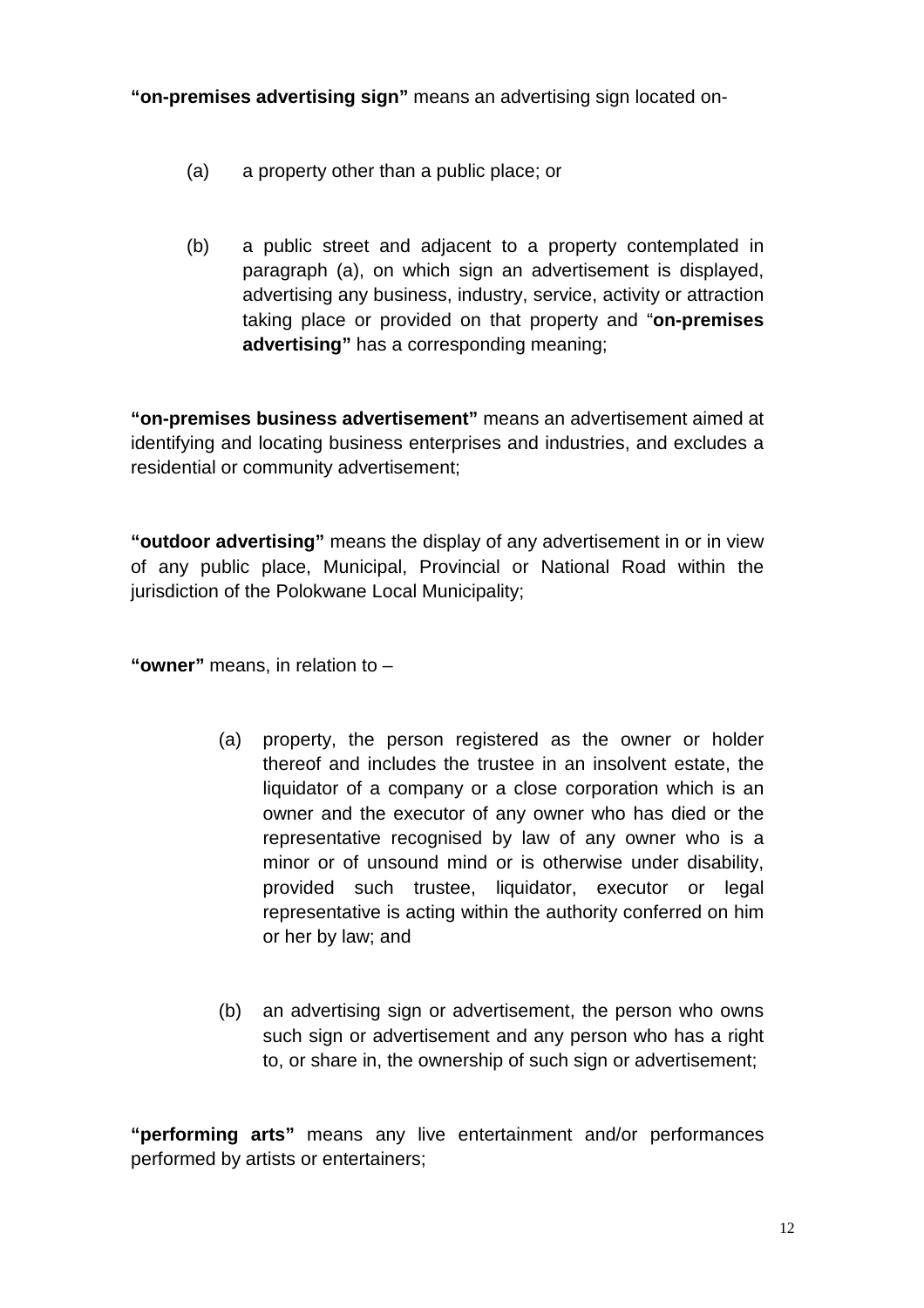**"permanent sign"** means a sign that may be displayed for a maximum of 5 (five) years or any other period approved by the municipality;

**"policy"** means the By-laws for the Control of Outdoor Advertising, the South African Manual for Outdoor Advertising Control (SAMOAC), the relevant Town Planning Schemes applicable in the municipal area, the application of the National Building Standards Act, 1977 (Act 103 of 1977), Municipality resolutions and the relevant departmental policy and/or guidelines.

**"poster"** means any placard displaying an advertisement attracting public attention to any event or activity for which a poster may be approved as contemplated in section 40(1);

**"pre-evaluation submission"** means the submission envisaged in section 3(4) of this By-law;

**"prescribed"** means prescribed by the Municipality;

**"product replica or three-dimensional advertisement"** is a replica or device used for advertising that may be free-standing or attached to a structure, and includes an inflatable object that is not an aerial advertisement;

**"projected sign"** means an advertisement projected by a cinematograph or other apparatus onto any surface, but does not include an advertisement projected onto the audience's side of a drive-in cinema screen during a performance;

**"projecting sign"** means an advertising sign, whether stationary or actuated, attached to and protruding from a building which is used for commercial business, offices, industrial or entertainment purposes and which projects more than 300mm from the surface of the wall to which it is attached;

**"project board"** means an advertisement displaying the involvement of a contractor or consultant in a construction project.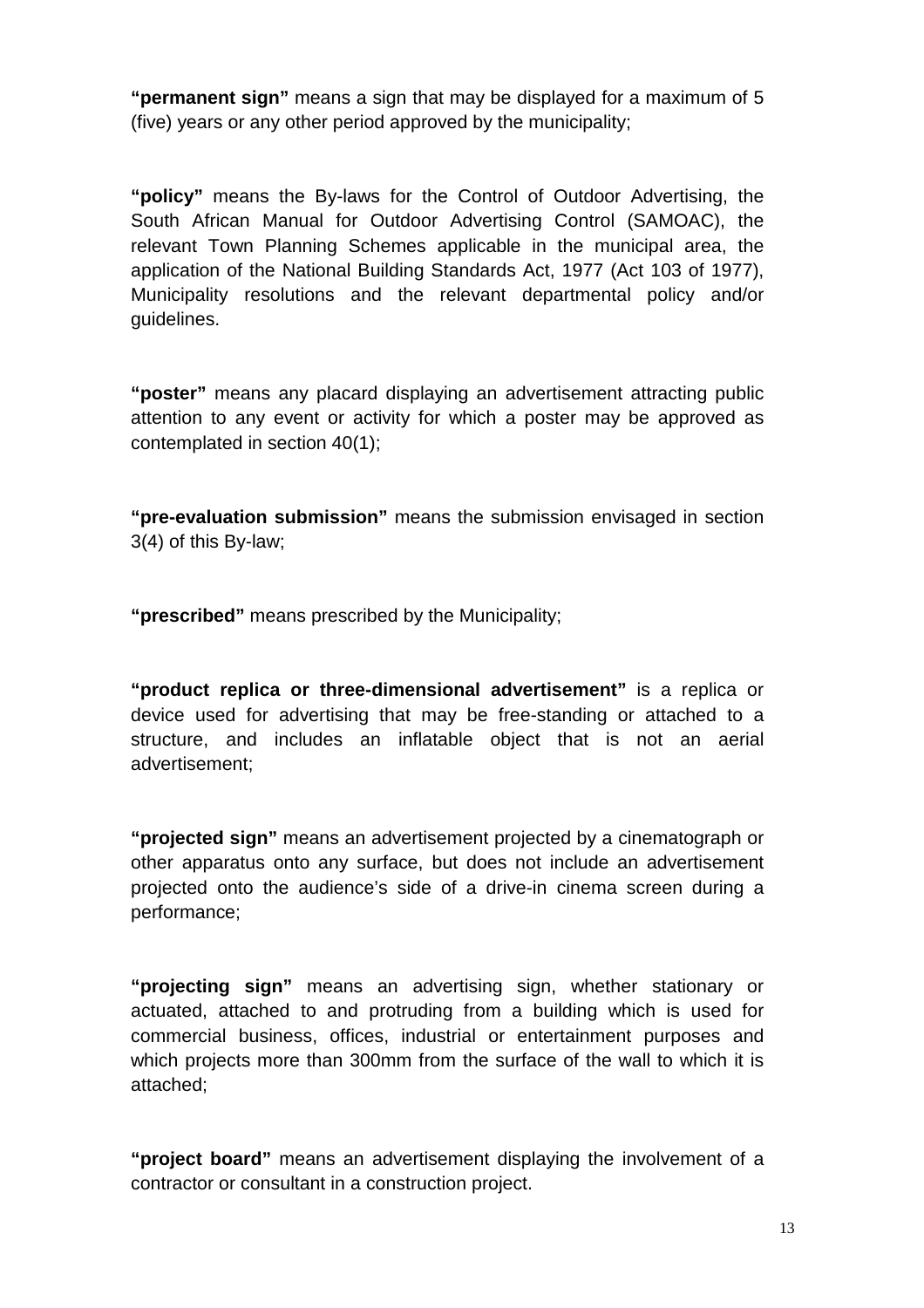**"property"** means any unit of land, including a public place, registered as a separate entity of land in the Deeds Office and includes any unit and land contemplated in the Sectional Titles Act, 1986 (Act No. 95 of 1986) and any public place depicted on the general plan of a township;

**"public place"** means a public street, bridge, subway, a square, open space, garden and any other enclosed space to which the public has a right of access or which is commonly used by the public and which is vested in the Municipality in terms of any law;

**"public street"** means a road, street or thoroughfare or other right of way to which the public has a right of access or which is commonly used by the public and includes any portion of a public street between the edge of the roadway and the boundary of the land reserved for such public street, including a sidewalk, and it includes Provincial and National motorways;

**"pylon sign"** means any sign whether stationary or actuated, displayed on or forming an integral part of a pylon, mast, tower, or similar structure other than a building or an advertising hoarding;

**"rates penalty"** means the rate penalty as prescribed by the Municipality's Rates Policy and as envisaged in section 38 (2) of these By-laws.

**"registered person"** means a person registered with the Engineering Municipality of South Africa as a professional engineer or professional engineering technologist, professional certified engineer or professional engineering technician under the Engineering Profession Act, 2000, (Act No. 46 of 2000);

**"residential building"** means a building, other than a dwelling house and dwelling unit, designed for use or used for human habitation and includes a guest house, boarding house, hotel, residential club and hostel;

**"residential or community advertisements"** includes a variety of small notices and advertisements displayed on premises used for residentialorientated purposes and for community services, and include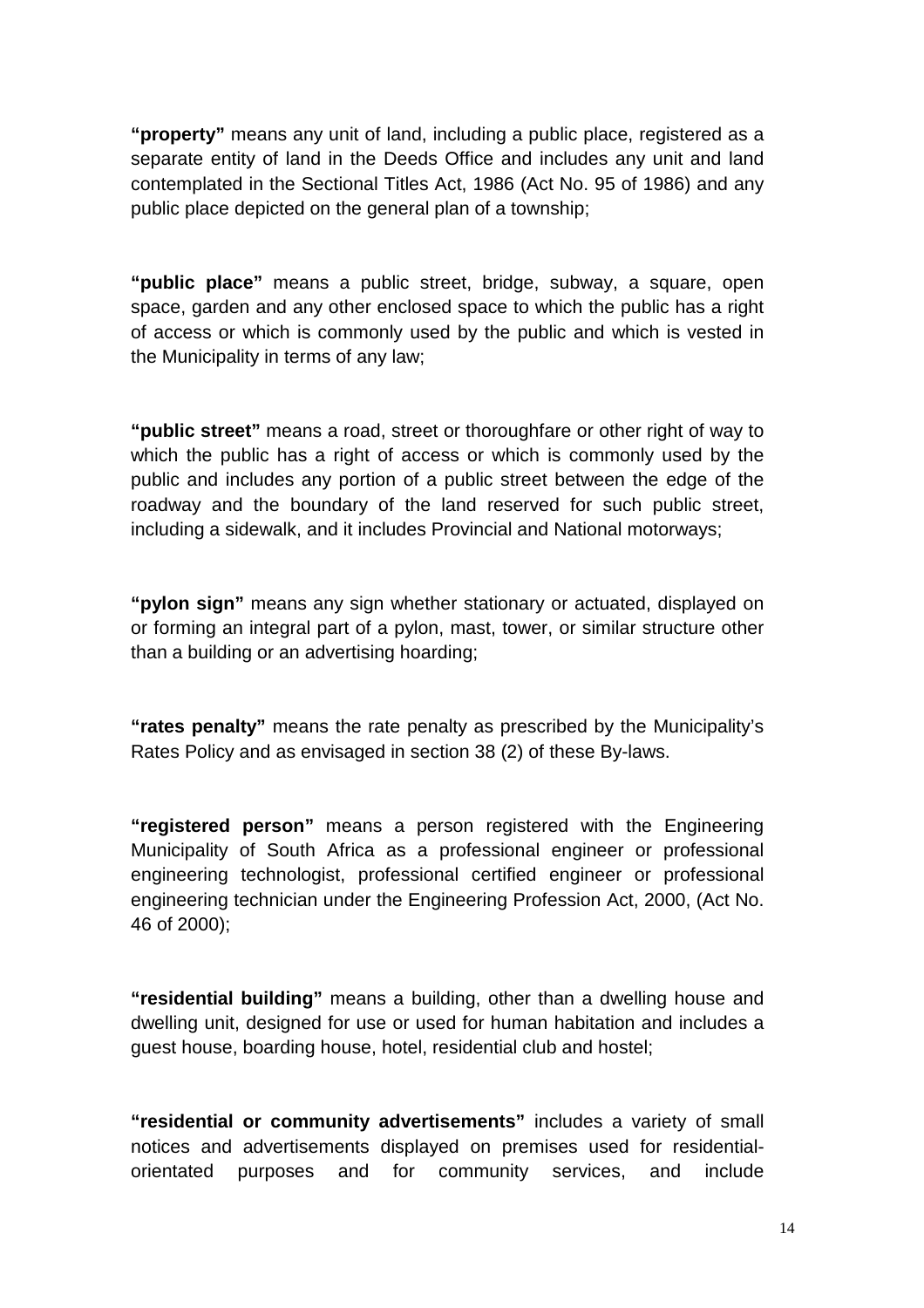advertisements in urban areas and also on places of residence in natural and rural areas, but are limited to-

- (a) identification, direction and warning signs with regard to residence, for example-
	- (i) names of houses, residential complexes, farms, flats and small holdings;
	- (ii) signs such as "beware of the dog", "no parking" and "close the gate";
	- (iii) signs indicating the nature of or main activity on farms and smallholdings;
- (b) signs showing the name or nature of the business, practice or enterprise or the owners or practitioners of small businesses, enterprises and practices in urban residential premises and buildings constructed or used for community purposes or premises on urban, but not rural, smallholdings;
- (c) signs showing the name and nature of the facility or of the proprietor or partners, on small scale accommodation facilities;
- (d) signs showing the name and nature of the institution, the names of practitioners and the nature and extent of services on community services and institutions, such as religious, cultural, educational and recreational institutions and medical institutions related to those purposes;

**"road island"** means an area demarcated on a roadway by means of painted lines, stones, kerbs or other means, with the intention of preventing vehicles from standing or being operated in that area;

**"roadway"** means that portion of a public street which is improved, constructed or intended for vehicular traffic;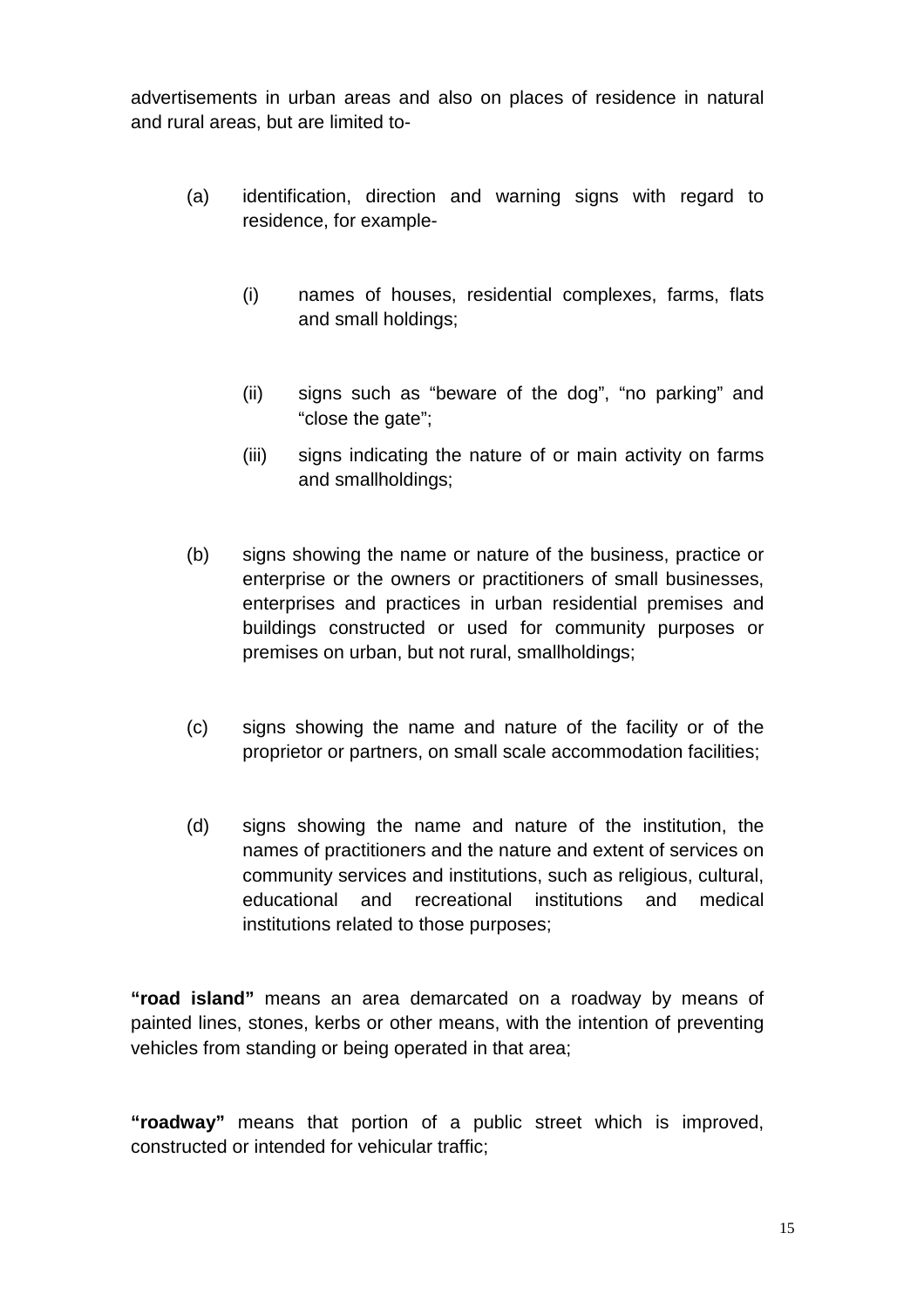**"road median"** means the area separating traffic lanes on a roadway;

**"road reserve"** means the full width of a public street including the roadway, shoulder and sidewalk and the air space above a roadway, shoulder and sidewalk and any other area within the road reserve boundary;

**"road reserve boundary"** means an area with direct access from a national road in which facilities and services such as petrol and diesel sales, restaurants, fast food outlets, toilets, playgrounds and picnic spots may be provided for motorists and **"roadside service area"** has a corresponding meaning;

**"road traffic sign"** means any road traffic sign and traffic signal as contemplated in the National Road Traffic Act;

**"roof sign"** means a sign on the main roof of a building lower than the height zone of a building and which building is used or partly used for commercial, office, industrial or entertainment purposes;

**"rotating sign"** means a sign which rotates about on an axis;

**"SAMOAC"** means the South African Manual for Outdoor Advertising Control compiled and published by the Department of Transport, April1998;

**"Class one: Billboards and other high impact free-standing signs"**  means free-standing advertising structures which have a very high visual impact owing to sheer size (billboards) or owing to appearance (tower structures). The main function of this class is to advertise non-locality-bound products, activities and services.

**"Class two: Posters and general signs"** means these signs generally have a lower aesthetic impact owing to smaller size or temporary nature. However, the relative ease with which some of these signs are manufactured and displayed and the relatively low cost involved cause a significant aesthetic impact.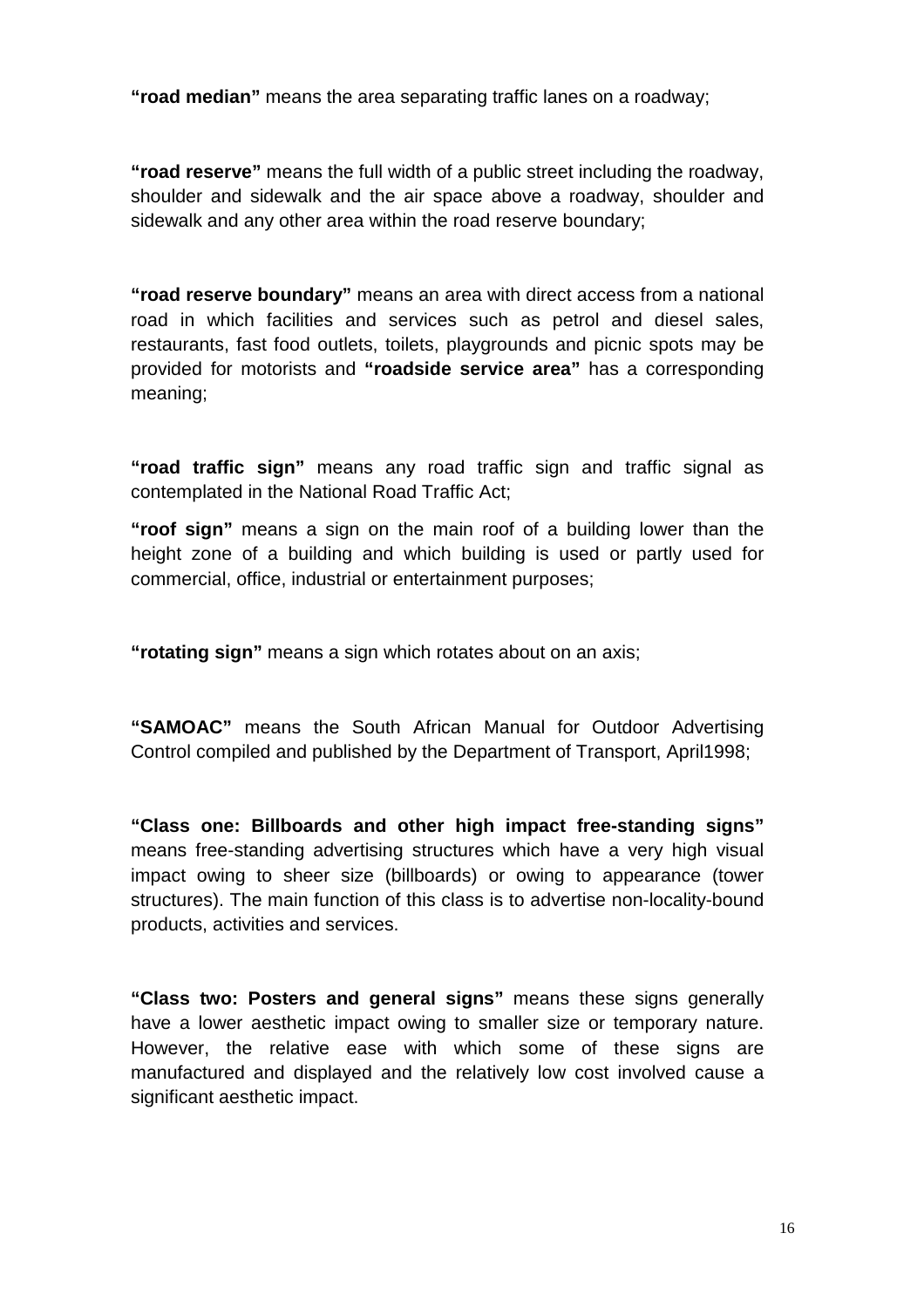**"Class three: Signs on buildings, structures and premises"** means this class consists mainly of advertisements and signs attached to or painted on larger structures not primarily erected for displaying advertisements such as buildings, towers and bridges. However, class three also allows for certain free-standing on premises signs and advertising structures directly linked with enterprises, residential functions or community services. Owing to this close relationship with buildings, enterprises, residential functions and community services this sign type is functionally limited to urban areas and rural centres of economic activity with only one or two exceptions. The aesthetic impact of advertisements in this class ranges widely from the huge sky sign on top of a building to the very small "beware of the dog" sign on a residential site. Most of the signs in this class are locality bound and have a high necessity value since they play an important role in locating enterprises and other functions and services.

**"Class four: Signs for the tourist and Traveller"** means signs aimed at tourists and travellers have a role to play in all three landscape types. The actual visual impact varies from relatively high in the case of service facility signs at highway service complexes to relatively low in the case of brown tourism signs that harmonise with the environment. These signs have the primary function of directing the tourist and traveller and of indicating the availability of certain services. They therefore have a rather high necessity value.

**"Class five: Mobile signs"** means these signs will be concentrated in urban areas but being mobile might also occur in the other landscape types. Most mobile signs will have a relatively low aesthetic impact. However, owing to a highly mobile nature advertisement trailers can be very difficult to control and may have a rather negative impact on traffic safety. Mobile signs have a low necessity value.

**"scaffolding"** means a system of interlocking poles and bars used to provide support or access, or both, to a site for construction purposes as regulated by the South African Bureau of Standards code of practice 085, entitled The Design, Erection, Use and Inspection of Access Scaffolding;

**"scrolling advertising sign"** means an advertising sign which by mechanical means allows the rotation or changing of advertising faces to display different advertisements on one such sign;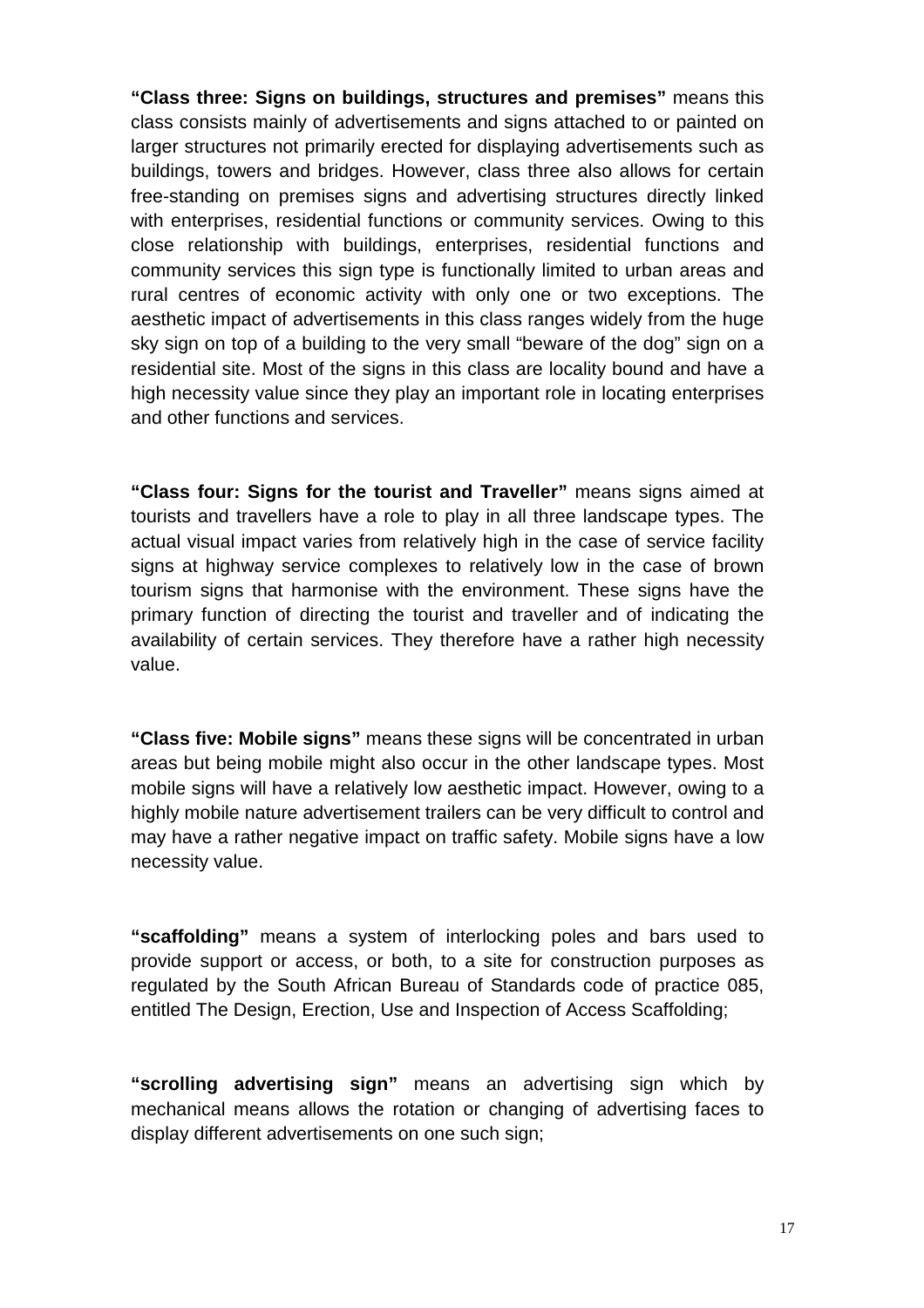**"security advertisement"** means an outdoor advertisement for a neighbourhood watch, farm watch and similar schemes, and an advertisement containing the name, address and telephone number of a security company contracted to protect the premises on which the advertisement is displayed;

**"service facility advertisement"** means an advertisement at a filing station or roadside rest and service area;

**"shoulder"** means the shoulder of a national road, provincial road or existing public road as defined in the National Road Traffic Act, the Road Traffic Ordinance or the relevant Town Planning Scheme;

**"sidewalk"** means a sidewalk of a national road, provincial road or existing public road as defined in the National Road Traffic Traffic Act, Road Traffic Ordinance or relevant Town Planning Scheme;

**"sidewalk poster or notice"** means a temporary advertisement attached to an electrical light standard within a road reserve to advertise public and charitable events, functions, occasions, meetings or campaigns of a religious, educational, cultural, political, social, sporting or recreational nature, and includes a poster displayed for an election or referendum campaign;

**"sign"** means any device or article with writing, letters, numbers, symbols or illustrations on it, or a non-physical sign projected on buildings or any other structure or in the air with the aid of modern technology (e.g. laser beams), which device, article or non-physical sign is visibly displayed in any way whatsoever from a street or public place for the purpose of advertising, providing information, or attracting the public to any place for the purpose of advertising, providing information, or attracting the public to any place, public display, article or merchandise for sale, and the surface or structure of such device, article or non-physical sign is attached to or forms part of a building, or is fixed to the ground or to a pole, tree, screen or boarding, or is displayed in any other way, excluding information on the commodities that are exhibited;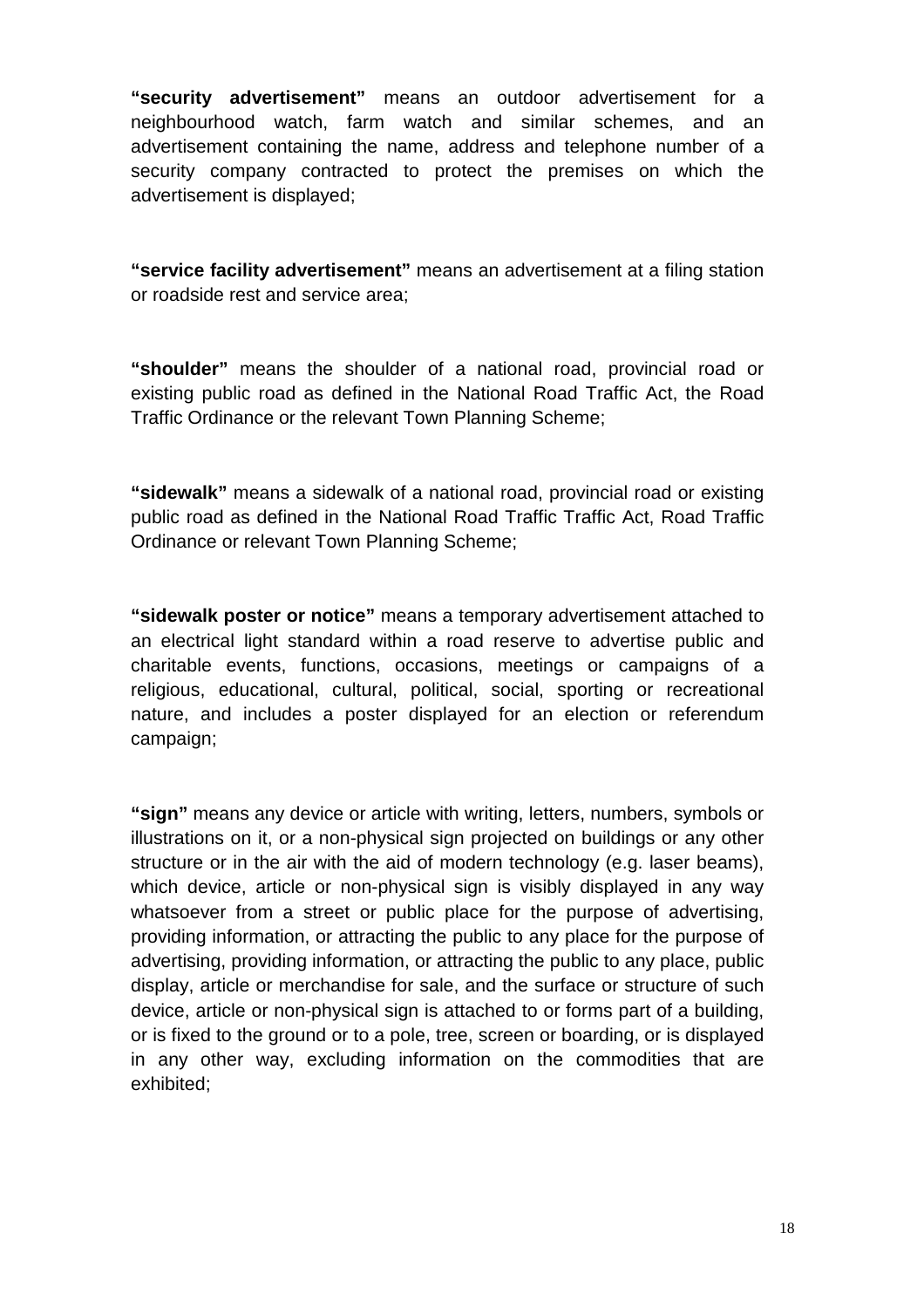**"sign for sale of goods or livestock"** means a sign announcing such a sale on land or premises not normally used for commercial purposes and shall include a sign announcing auctions of household goods on residential properties, or livestock or game on farms;

**"sky sign"** means any advertising sign erected or placed on or above any roof, parapet wall or the eaves of a building, but does not include an advertisement painted on a roof of a building;

**"special event"** means an event of a special kind, whether once off or repeatedly, organised, staged and taking place within the jurisdictional boundaries of the Municipality;

**"sponsored road traffic project"** means a project specifically intended for the benefit of road users involving the provision of road services, the promotion of road safety or the management and conservation of road environments, agreed to between the municipality and the sponsor of the sponsored road traffic project;

**"storey"** means the space within a building, which is situated between one floor level and the next floor level above, or if there are no clearly defined storeys, a height of 4,5m;

**"street"** means any street, road or thoroughfare shown on a general plan of a township, agricultural holding or any other division of land or in respect of which the public have acquired a prescriptive or other right of way and which vest in the municipality;

**"street furniture advertisement"** means an advertisement displayed on any public facility or structure which is not primarily intended for advertising and includes a seating bench, plant box, sidewalk litter bin, pole-mounted litter bin, public transport shelter, sidewalk clock, suburban name sign and a street name and drinking fountain;

**"street light pole advertising sign"** means an advertising sign fixed to or erected on a street light pole which pole vests in the Municipality;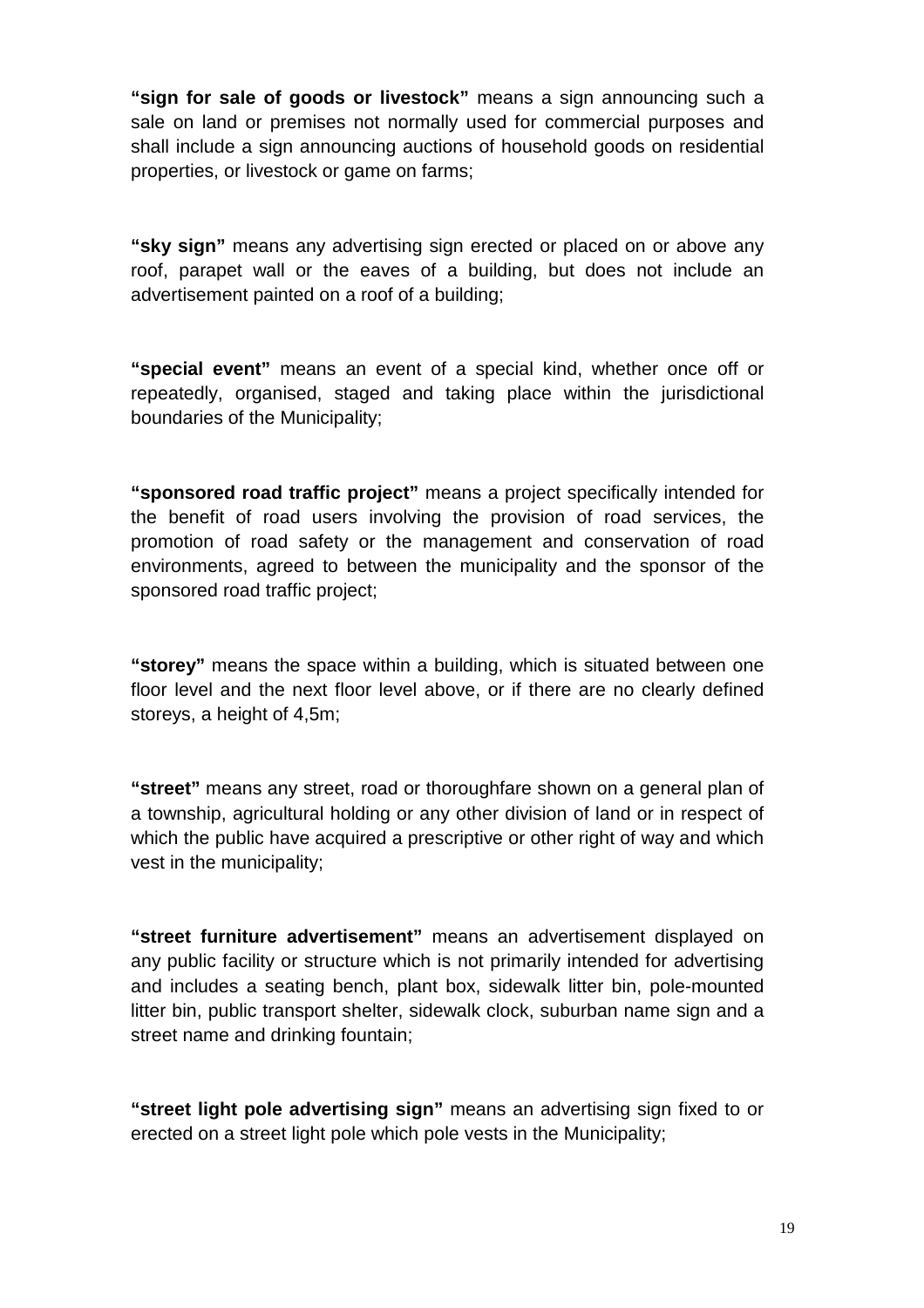**"street name advertisement"** means a pole-mounted advertisement that may be illuminated, that is displayed in combination with a street name sign;

**"streetscape"** means the visual product of all the features within and adjacent to a public street such as street furniture, signage and landscaping;

**"suburban advertisement"** means a pole-mounted location advertisement at the entrance to a town or suburb that carries an advertising sign beneath the road traffic sign bearing the name of the town or suburb;

"super billboard" means a massive billboard larger than 36m<sup>2</sup>;

**"temporary sign"** means a sign that may be displayed for a maximum of 14 (fourteen) days or any other period approved by the municipality;

**"the person"** means a lessor, a lessee, a legal or illegal occupant or a usufructuary of private, State or Municipal land on which a sign was or is being erected and/or displayed , or the individual in whose name the land on which a sign was or is being erected and/or displayed, as the case maybe, is registered in the Deeds Office, and if the municipality is unable to determine the identity of the owner, an individual who is entitled to the benefit of the erection and/or display and/or use of the sign or who enjoys such benefit, or the persons' authorised agent, and "the person" in the above context includes both a natural and a legal person;

**"third-party advertising sign"** means an advertising sign located on a property upon which sign one or more advertisements are displayed which are not descriptive of any business, industry, service, activity or attraction situated, taking place or provided on that property and **"third party advertising"** has a corresponding meaning;

**"tourism sign"** means a road traffic sign having a trapezoidal shape and white on brown colour, the main objective of which is to inform and guide tourists in the final stages of their journeys;

**"tower, bridge and pylon advertisement"** means a billboard affixed to or painted on a tower bridge or pylon that is not used primarily for advertising purposes;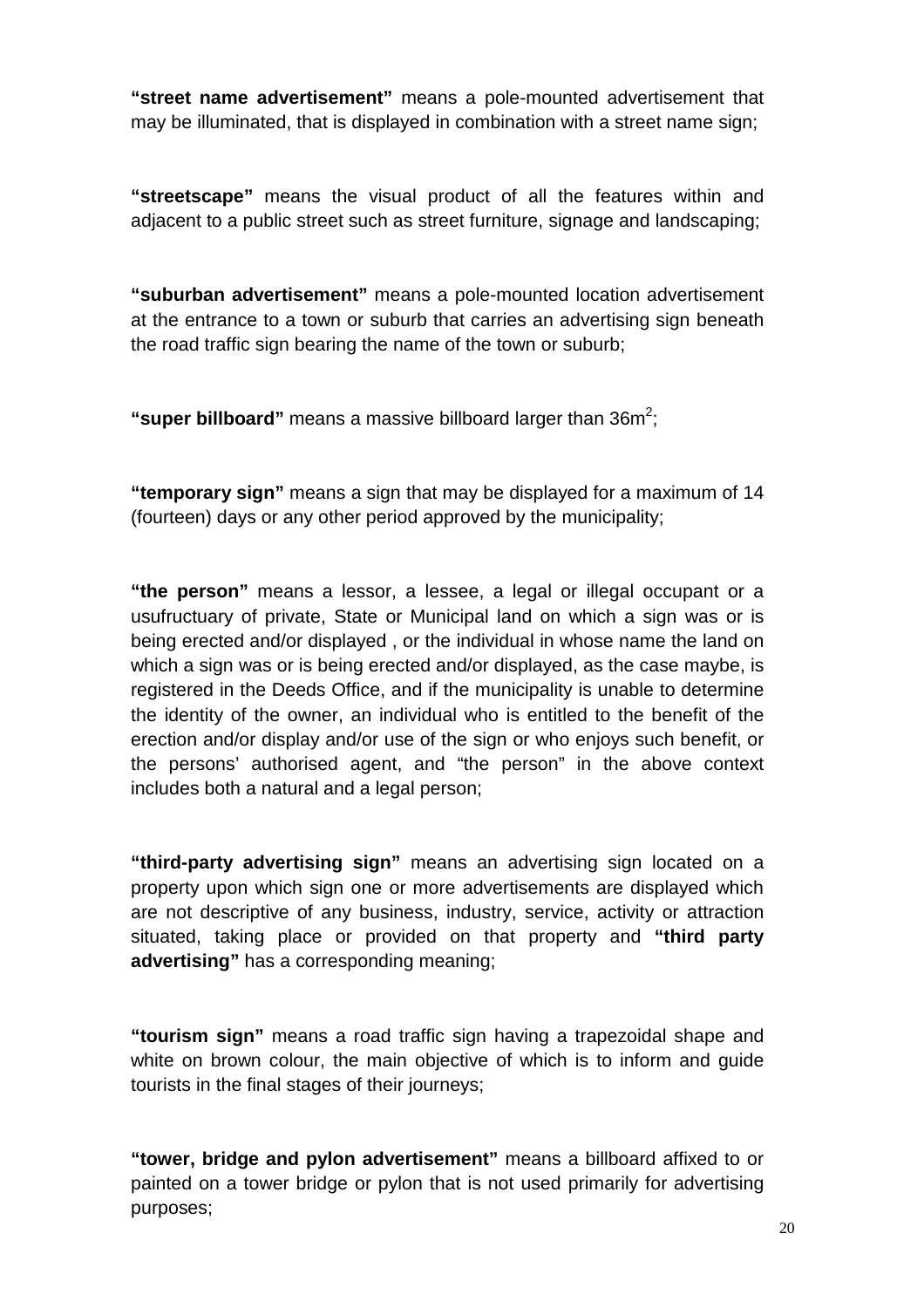**"tower structure"** means a structure used for advertising in a parking area of a shopping centre and at an important transport node such as an airport, railway station, bus or taxi station;

**"traffic sign"** means a road traffic sign or signal contemplated in the National Road Traffic Act or a rail traffic sign or signal;

"**traffic officer"** means a traffic officer as contemplated in the National Road Traffic Act;

**"trailer advertising"** means any transport trailer that is used for the purpose of advertising;

**"transit advertising sign"** means a vehicle or trailer designed or adapted for advertising purposes and mainly used for such purposes;

**"urban area"** means a human settlement with a population of more than 2500 (two thousand five hundred) people;

**"urban areas of maximum control"** include, but are not limited to, natural open spaces and urban conservation areas, interface of natural landscape with built-up areas, bodies of water, rivers, ridges, forests, open recreational areas, characteristic vistas, heritage sites or buildings, special tourist areas, skylines, residential areas, and visual zones along freeways in urban areas, unless the municipality after obtaining a strategic environmental assessment designates areas along such freeways as areas of partial or minimum control;

**"urban areas of minimum control"** are areas which require minimum control such as areas of concentrated economic activity where business is the main focus, commercial districts, central shopping centres, central office precincts, commercial enclaves and shopping centres in industrial areas and industrial parks, entertainment districts or complexes and prominent transport nodes excluding nodes of an exceptional historical or architectural value;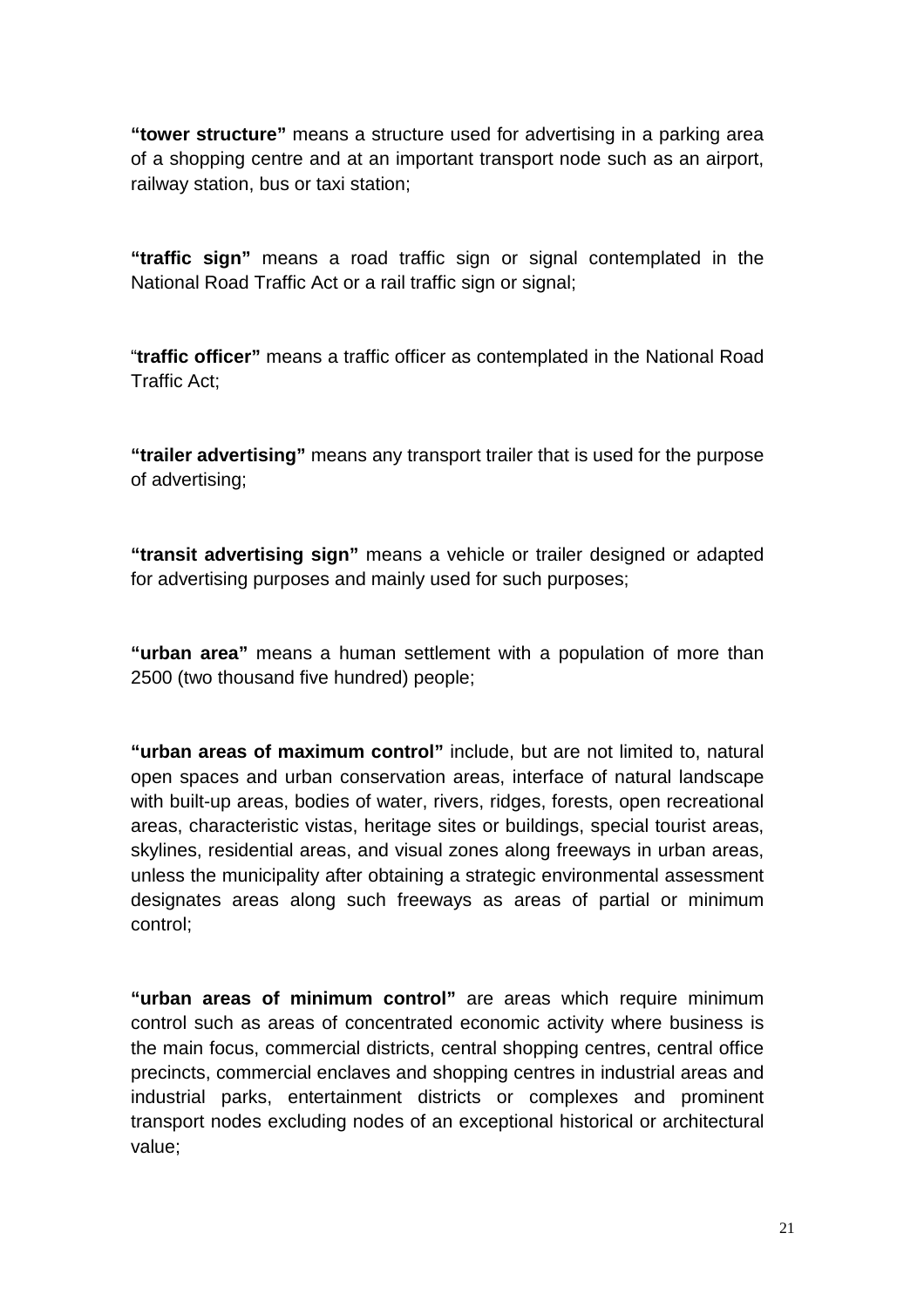**"urban areas of partial control"** are areas characterised by a greater degree of integration and complexity of land use which require a lesser degree of control, such as high density mixed residential areas, in transition and residential areas where office and commercial encroachment has taken place and low density suburbs, small commercial enclaves in residential areas, suburban shopping centres and office parks, ribbon development along main streets, educational institutions, sports fields or stadia, commercial squares, government enclaves and smallholdings of an urban nature with a higher population density than rural small holdings;

**"urban design"** means the actions of conceiving and managing the special and aesthetic characteristics of urban space between and around buildings including physical elements that make up the streetscape and the combined visual effect of building facades and other structures;

**"vehicular advertising"** means advertising on self-driven vehicles which are normally driven on land or water and are normally moving;

**"veranda"** means a structure in the nature of a roof attached to or projecting from the façade of a building and supported along its free edge by columns or posts;

**"visual zone"** refers to a zone considered to be an area of maximum control, visible from an urban freeway, extending a distance of 250m in any direction from the freeway reserve boundary, but which excludes all visually isolated space which cannot be seen from such a freeway;

**"voter registration"** means voter registration conducted by the Independent Electoral Commission established in terms of section 4 of the Independent Electoral Commission Act, 1993 (Act No. 73 of 1998), for the purpose of any election;

**"window signs"** means signs which area permanently painted on or attached to the window-glass of a building;

**"zone"** has the meaning to it in the relevant Town Planning Scheme of the municipality, that is revised from time to time, and "use zones" has the same meaning.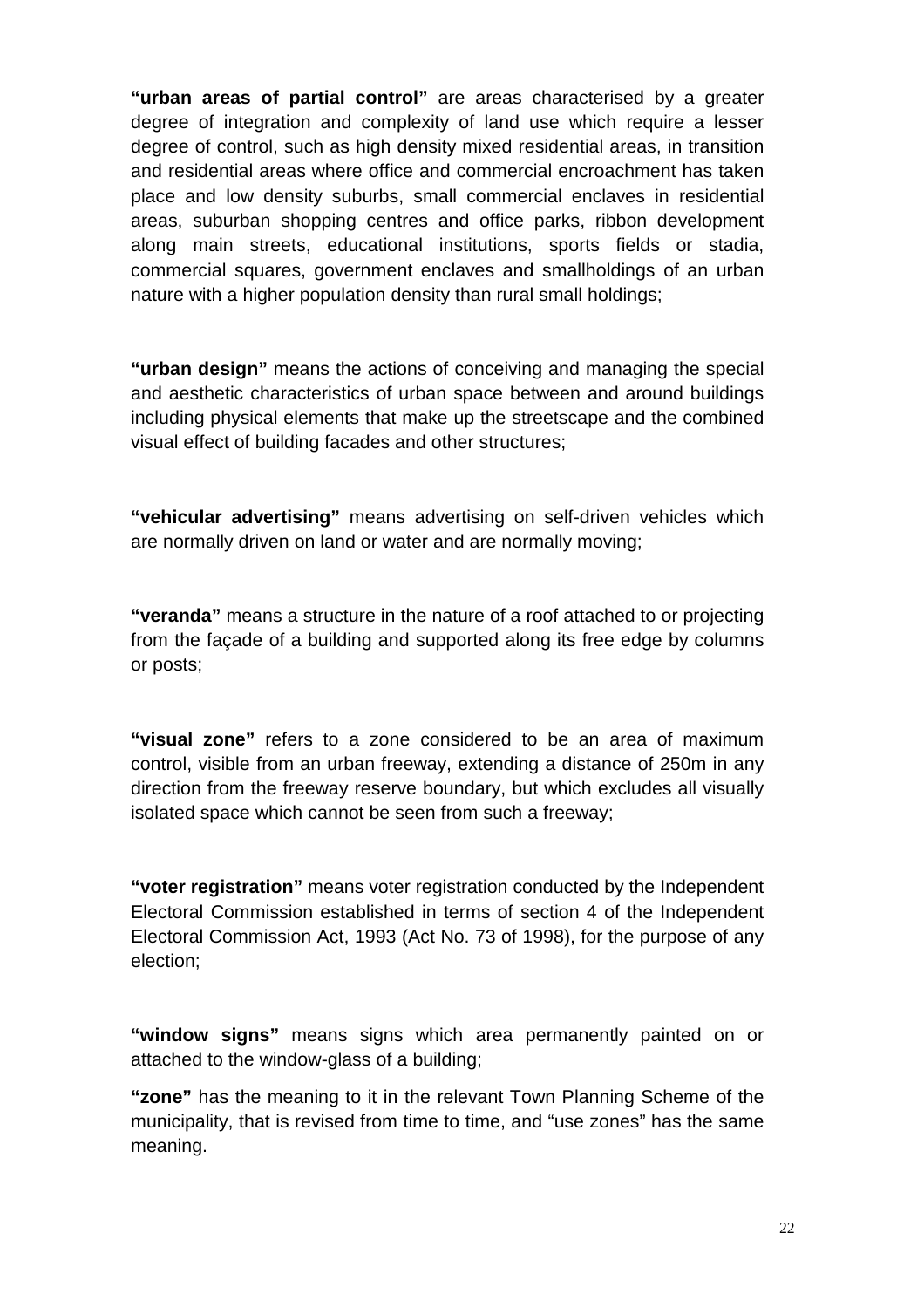#### **2. Application of and responsibility for complying with By-laws**

- (1) These By-laws apply to all outdoor advertising in the area and jurisdiction of the Municipality.
- (2) Prior written approval from Municipality for outdoor advertising in terms of these By-laws is required irrespective of the zoning of any property in terms of any applicable town- planning scheme and irrespective of the provisions of any other law.
- (3) The owner of an advertising sign and any person who has applied for approval of an advertising sign in terms of these Bylaws must comply with any provision of these By-laws relating to that sign and must ensure that such provisions are complied with, subject to anything to the contrary contained in such provision.
- (4) An approval in terms of this By-law does not exempt the applicant/owner from complying with any other applicable law

#### **CHAPTER 2: APPLICATIONS AND APPROVALS**

#### **3. Approval of advertising signs**

- (1) No person may erect any advertising sign or use or continue to use any advertising sign or any structure or device as an advertising sign without the prior written approval of the Municipality Provided that the provisions of this subsection do not apply to any advertising sign exempted in terms of section 13 of these By-Laws.
	- (2) No advertising sign erected and displayed with approval contemplated in subsection (1) or any by-law repealed by section 52, may in any way be altered, removed, re-erected or upgraded, other than for maintenance work which may be required for the upkeep of an advertising sign, without prior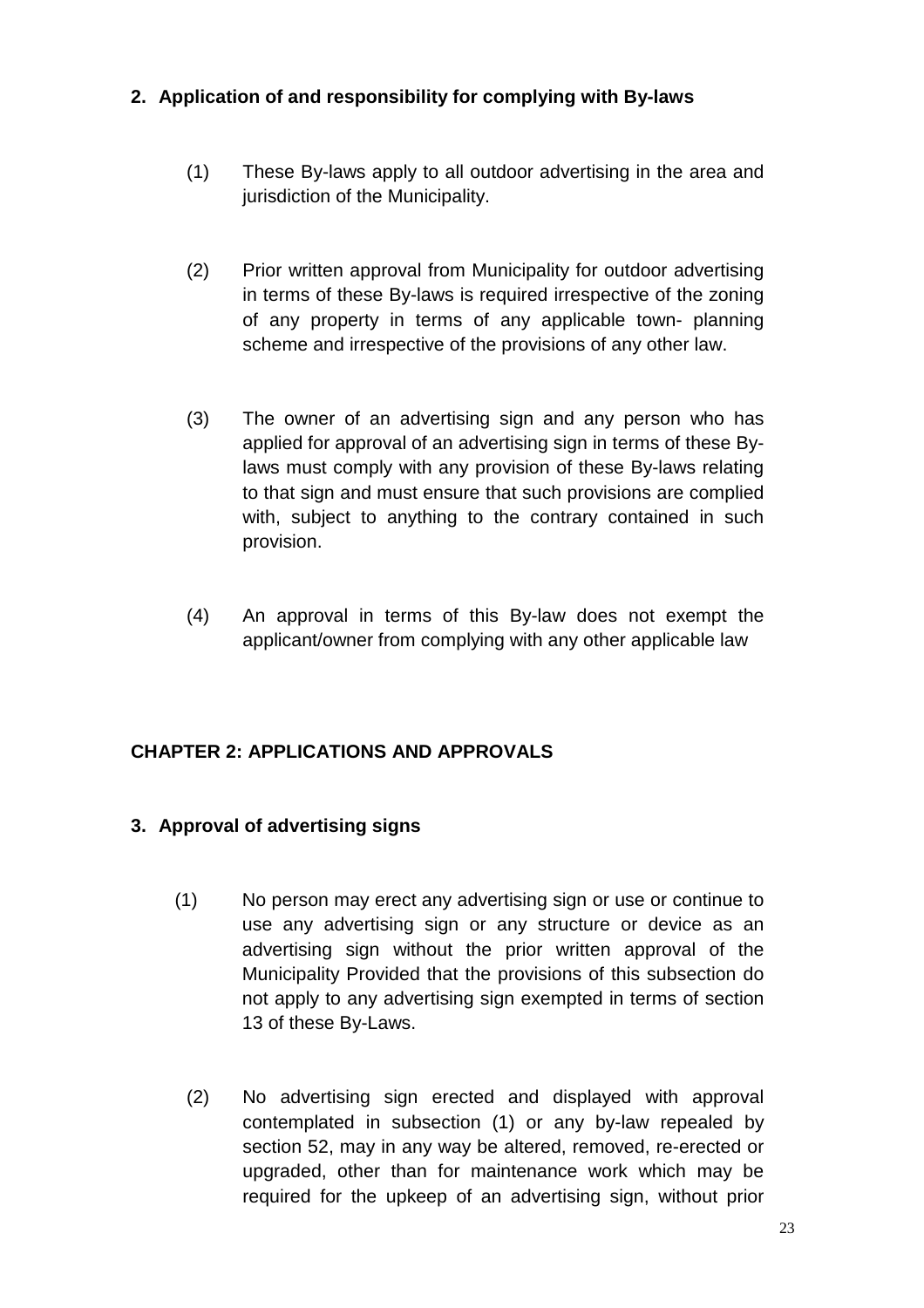written approval of the Municipality and subject to such conditions and requirements as the Municipality may consider appropriate which may include the submission of proof of compliance with section 44.

- (3) An application for approval in terms of subsection (1) must be made by submitting a duly completed application on a prescribed form which must be accompanied by –
	- (a) the prescribed fee;
	- (b) the written consent of the owner of the proposed advertising sign and of the registered owner of the property or building upon which the advertising sign is to be erected or on behalf of the owner of the property or building by his or her agent duly authorised in writing by such owner;
	- (c) a locality plan, in colour, indicating the proposed position of the advertising sign within the area of jurisdiction of the Municipality;
	- (d) a block plan of the property upon which an advertising sign is to be erected, drawn to scale acceptable to Municipality, showing every building, building line and servitude on the site and the position with dimensions of the advertising sign in relation to the two boundaries of the property closest to the proposed advertising sign and the location of any public street and any building on a property adjacent to the property upon which such sign is to be erected;
	- (e) an artistic impression showing all the detail, location and measurements of the proposed advertising sign;
	- (f) a drawing showing the proposed advertising sign and the distances in relation to any other third party or freestanding advertising signs situated within a radius of 200m from the proposed advertising sign on the same side of the road;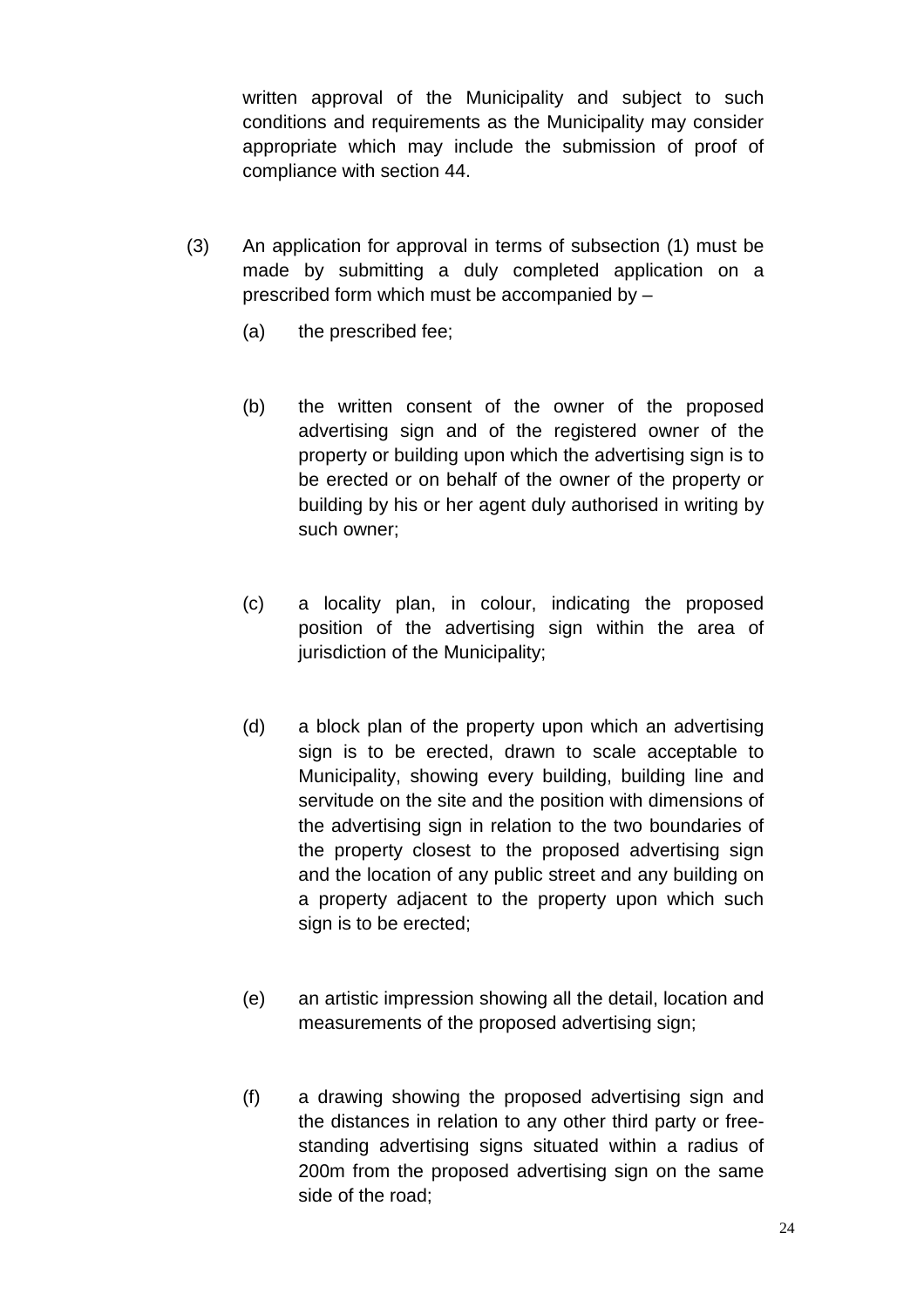- (g) a diagram showing that the proposed position of the advertising sign is in conformity with figure 1 of Schedule 2, if applicable;
- (h) a copy of the title deed of the property upon which the proposed advertising sign is to be erected, if applicable;
- (i) a zoning certificate of the property concerned issued under an applicable town planning scheme and a zoning map indicating the land uses in terms of such scheme of every property adjacent to the property upon which the advertising sign is to be erected;
- (j) a diagram of the property indicating the position of the proposed advertising sign with measurements from that position to the closest two boundaries of the property concerned;
- (k) proof of compliance with any other law, including but not limited to, the National Road Traffic Act, the National Building Regulations and Building Standards Act, and the National Environmental Management Act, to the extent that such law is applicable in respect of the application concerned;
- (l) proof of submission of an application for a building line relaxation in terms of any law, if applicable;
- (m) if a proposed advertising sign is to be attached to, or displayed on, the façade of a building, the approved building plans of that building showing an elevation and measurements of the building, and the details, measurements and position of the proposed advertising sign and the details and the position of every existing advertising sign on the building drawn to a scale acceptable to the Municipality;
- (n) if a proposed advertising sign is to be displayed on a boundary fence or hoarding enclosing any portion, or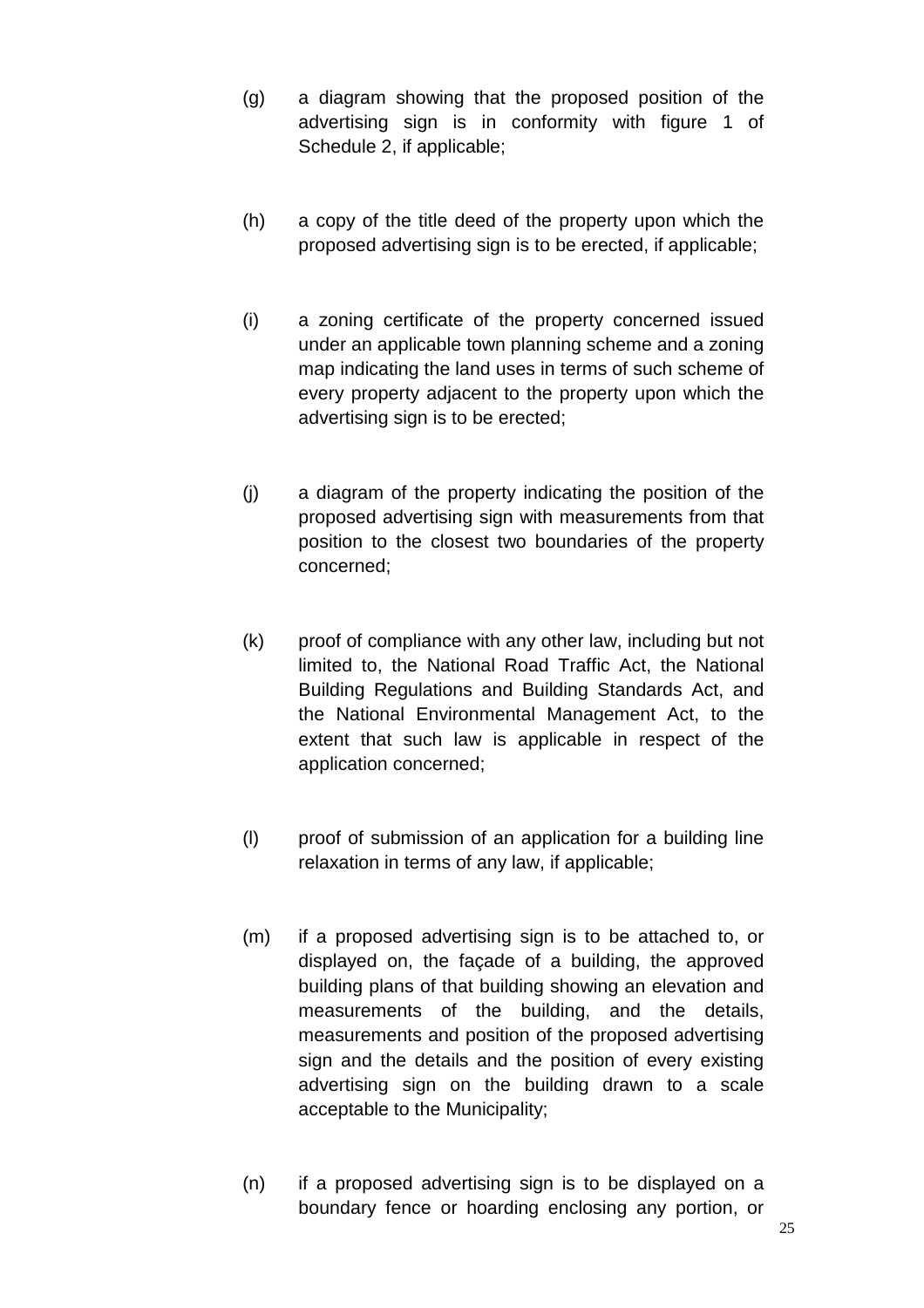the whole of a construction site as contemplated in regulation F1 to the National Building Regulations and Building Standards Act, the approved building plans of the proposed building showing the details, measurements and position of the proposed advertising sign drawn to a scale acceptable to Municipality, or proof that a section 7(6) has been granted, or proof that a demolition permit has been issued under the same Act, whichever is applicable;

- (o) a certificate by a registered person as envisaged by the provisions of the National Building Regulations and Building Standards Act, 103 of 1977, confirming the structural safety of the proposed advertising sign and its foundations, if applicable; and
- (p) any other written information which the Municipality may require in writing.
- (4) The Municipality may at its discretion exempt an applicant from complying with any of the above requirements on good cause shown.
- (5) Every plan and drawing required in terms of subsection (3) must be on a sheet of not less than A4 size.
- (6) The Municipality must refuse to accept an application if
	- (a) subject to subsection (4) above, any requirement of subsection (3) has not been complied with; or
	- (b) the application relates to an advertising sign which is prohibited in terms of section 9.
- (7) If any information requested by the Municipality in terms of section (3)(p) is not provided within 60 days from the date of the first written request, or within such further period as the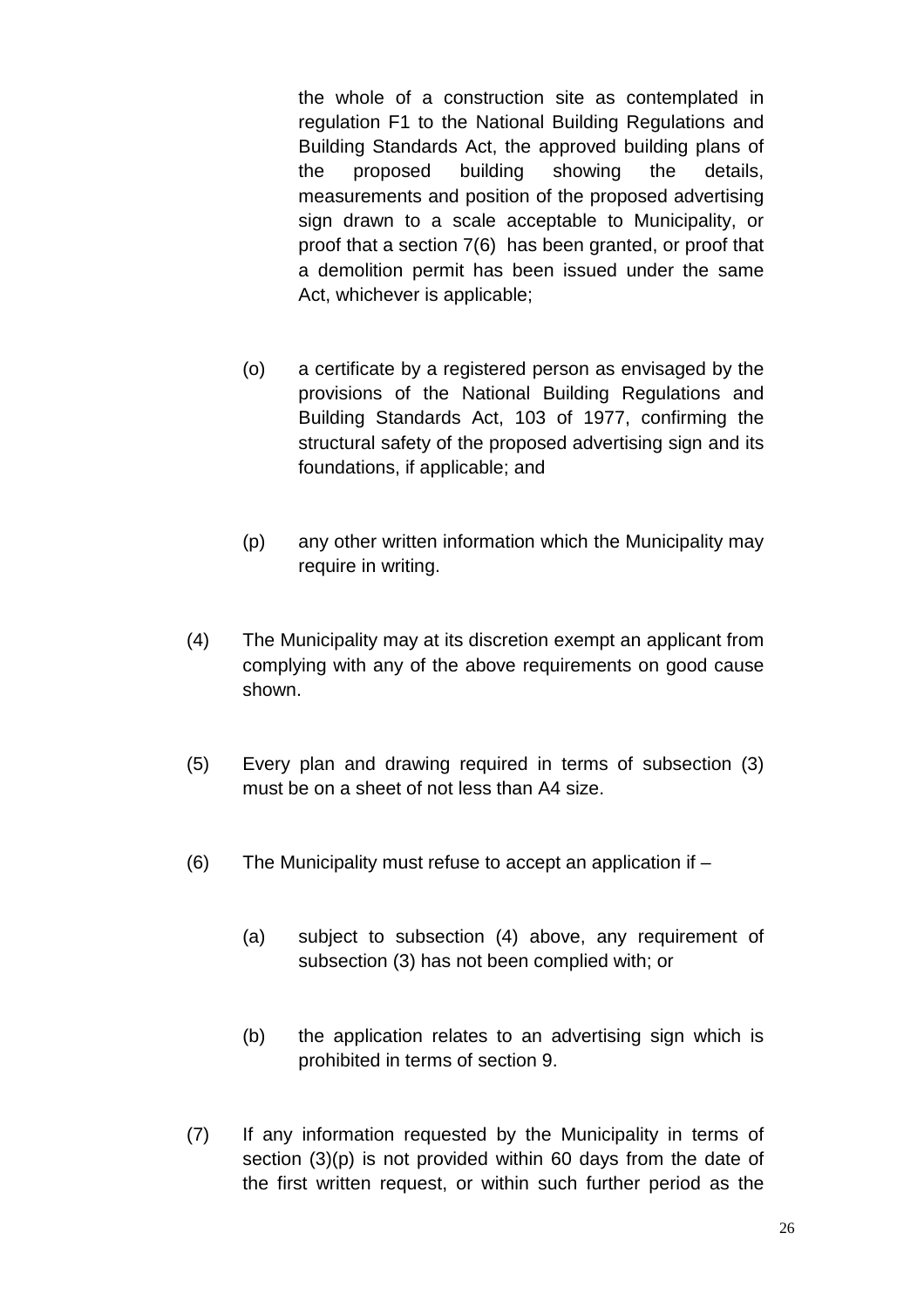Municipality may in writing permit, the application concerned shall automatically lapse without further notice.

- (8) Any extension of time envisaged in subsection (9) above shall be submitted for consideration prior to the lapsing of the application.
- (9) The owner of an advertisement or advertising sign that is erected without prior written approval from the municipality, shall be notified in writing by a municipal official of the owner's contravention in respect of these By-laws and afforded an opportunity to remedy such contravention.
- (10) In the event that the owner of the advertising sign and advertisement erected without prior written approval of the municipality, fails to remedy such contravention as set out in subsection 13 the municipal traffic police, shall have the powers to remove the advertisement, advertising sign or both without any further prior notice.

#### **4. Consideration of applications**

- (1) In considering an application in terms of section 3(3), the Municipality must, in addition to any other relevant factor, legislation, policy and By-laws of the Municipality, have due regard to the following:
	- (a) The compatibility of the proposed advertising sign with the environment and with the amenity of the immediate neighbourhood, urban design and streetscape;
	- (b) Whether the proposed advertising sign will
		- (i) have a negative visual impact on any property zoned or used for residential purposes under any applicable town-planning scheme; or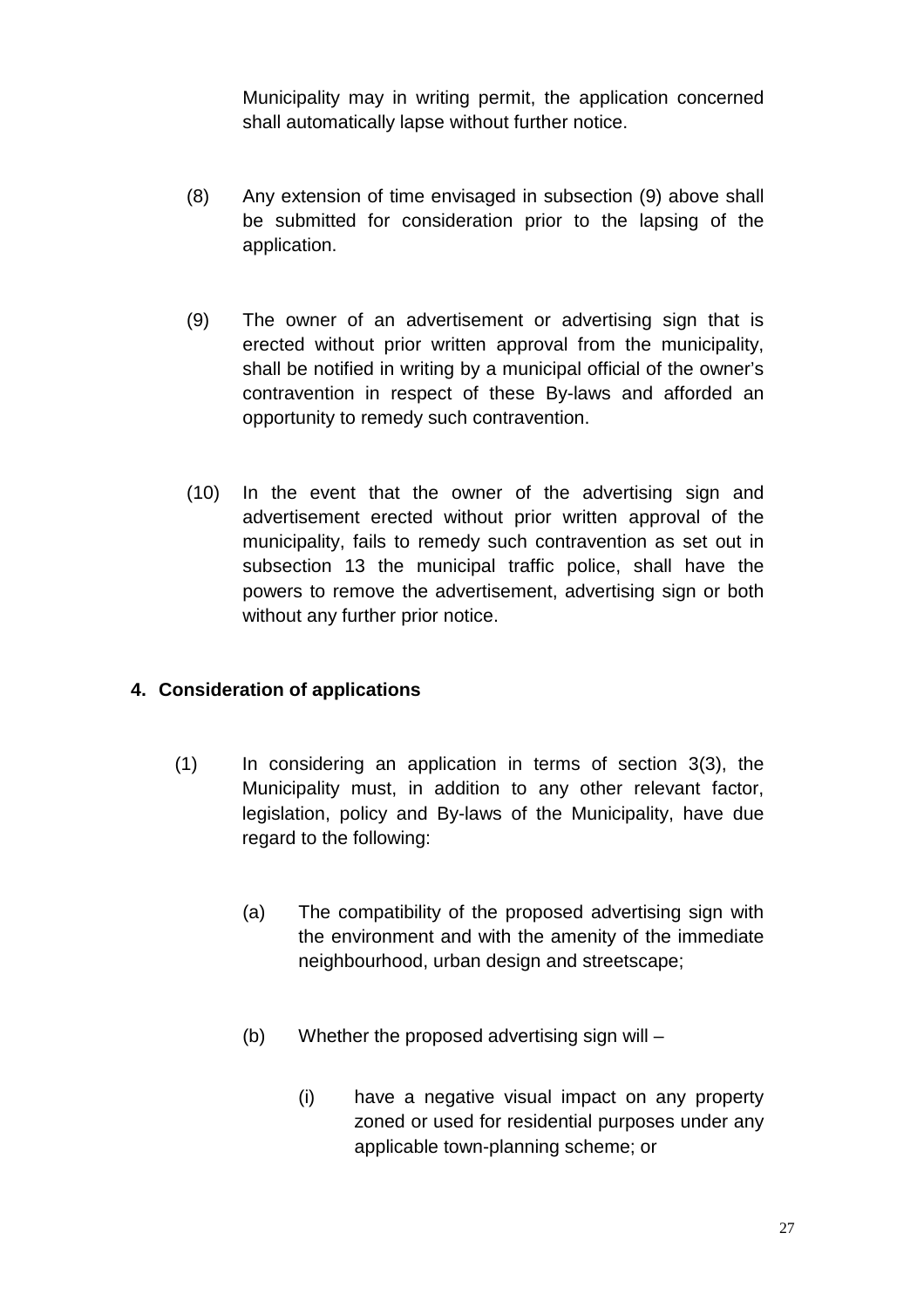- (ii) constitute a danger to any person or property or to motorists or pedestrians or obstruct vehicular or pedestrian traffic;
- (iii) in any way impair the visibility of any road traffic sign;
- (iv) obscure any existing and legally erected advertising sign;
- (v) obscure any feature which in the opinion of the Municipality is a natural feature, architectural feature or visual line of civic, architectural, historical or heritage significance; or
- (vi) in the Municipality's opinion, be unsightly or objectionable or detrimentally impact on the architectural design of any building on the property concerned or any adjacent property;
- (c) the number of advertising signs displayed or to be displayed on the property concerned and on any adjacent property and its visibility in the circumstances in which it will be viewed in compliance with the minimum distances specified in section 6(2)(a);
- (d) any restrictive or other condition and any existing building line and servitude specified in a title deed, town planning scheme, conditions of establishment or any other law;
- (e) the area of control applicable to the property on which the proposed advertising sign is to be erected and the immediate surrounding area as set out in Schedule 1;
- (f) any comments/ objections/ representations submitted by and conditions determined or prescribed by a statutory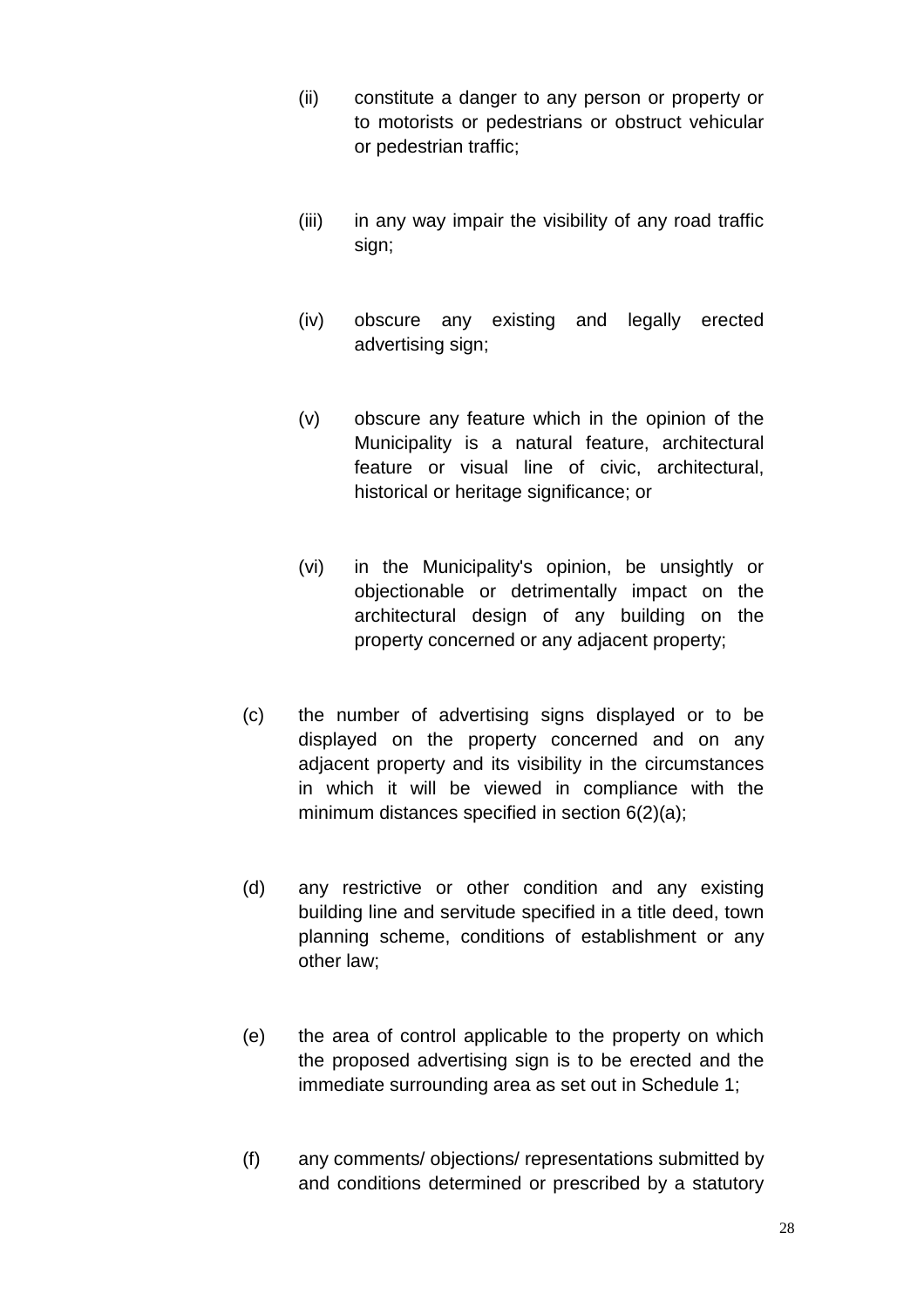authority, for example, SANRAL, in terms of any legislation applicable to outdoor advertising;

- (g) any written representations, objections and comments received from any interested party; and
- (h) any conflict with provisions of these By-laws.
- (2) (a) The Municipality may refuse any application in terms of section 3(3) or approve it, subject to any amendment or condition the Municipality deems appropriate which may include a condition, subject to section 3(3)(b) and if the approval is in relation to a third-party advertising sign and on private property, that an annual/monthly contribution be paid by the owner of the property as determined by the Municipality for benefiting from the exposure a public road/ street provides.
	- (b) Any approval in terms of paragraph (a) may be for a period not exceeding 5 (five) years.
	- (c) Any approval in terms of subsection (a) above may be for a period as determined by the Municipality.
	- (d) The period of approval contemplated in paragraph (b) must be specified in the approval.
- (3) The Municipality must within 21 (twenty-one) days from date of a decision in terms of subsection (2)(a) above, in writing, notify every interested party who has furnished his or her postal address to the Municipality, of its decision, and must provide written reasons for its decision on receipt of a written request as contemplated in Section 5 of the Promotion of Administrative Justice Act, 2000 (Act 3 of 2000).
- (4) The Municipality must for its records retain every application, plans, drawings and other documentation submitted in terms of section 3(3) for a period it considers appropriate.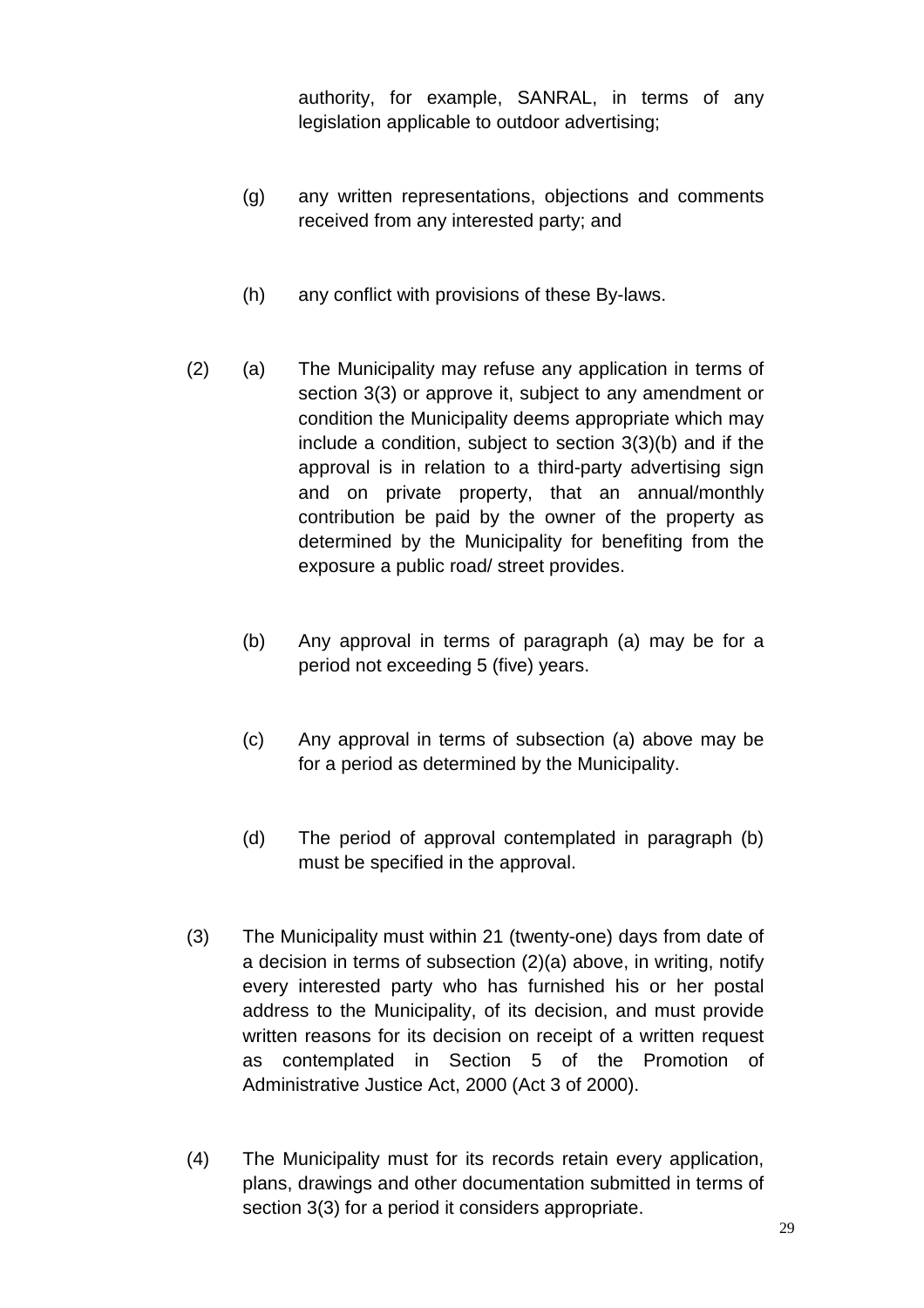- (5) No approval granted in terms of this section has the effect that–
	- (a) any person is exempted from any provisions of any other law applicable to outdoor advertising; or
	- (b) the owner of an advertising sign is exempted from the duty to ensure that such sign is designed, erected, completed, displayed and maintained in accordance with the provisions of these By-laws and any other applicable law.
- (6) If an application in terms of section 3(3) has been refused in terms of subsection (2)(a) above, no further application may be lodged in respect of the same property for a period of two years from the date of such refusal, unless motivation acceptable to the Municipality is submitted indicating a change of circumstances prior to a further application being lodged in terms of that section.
- (7) If an advertising sign approved in terms of subsection (2)(a) above is not erected within six months from the date of notification of such approval or within a time specified in such approval or any further period which the Municipality on good cause shown allows in writing, the approval lapses, whereafter a new application must be submitted in terms of section 3(3).
- (8) An application for an extension envisaged in subsection (7) above shall be submitted for consideration prior to the lapsing of the approval and if the extension is granted, it may not exceed a further 3 months.
- (9) After the erection of an approved advertising sign, the applicant shall provide the Municipality with a completion certificate by a registered engineer within 2 days of date of such erection.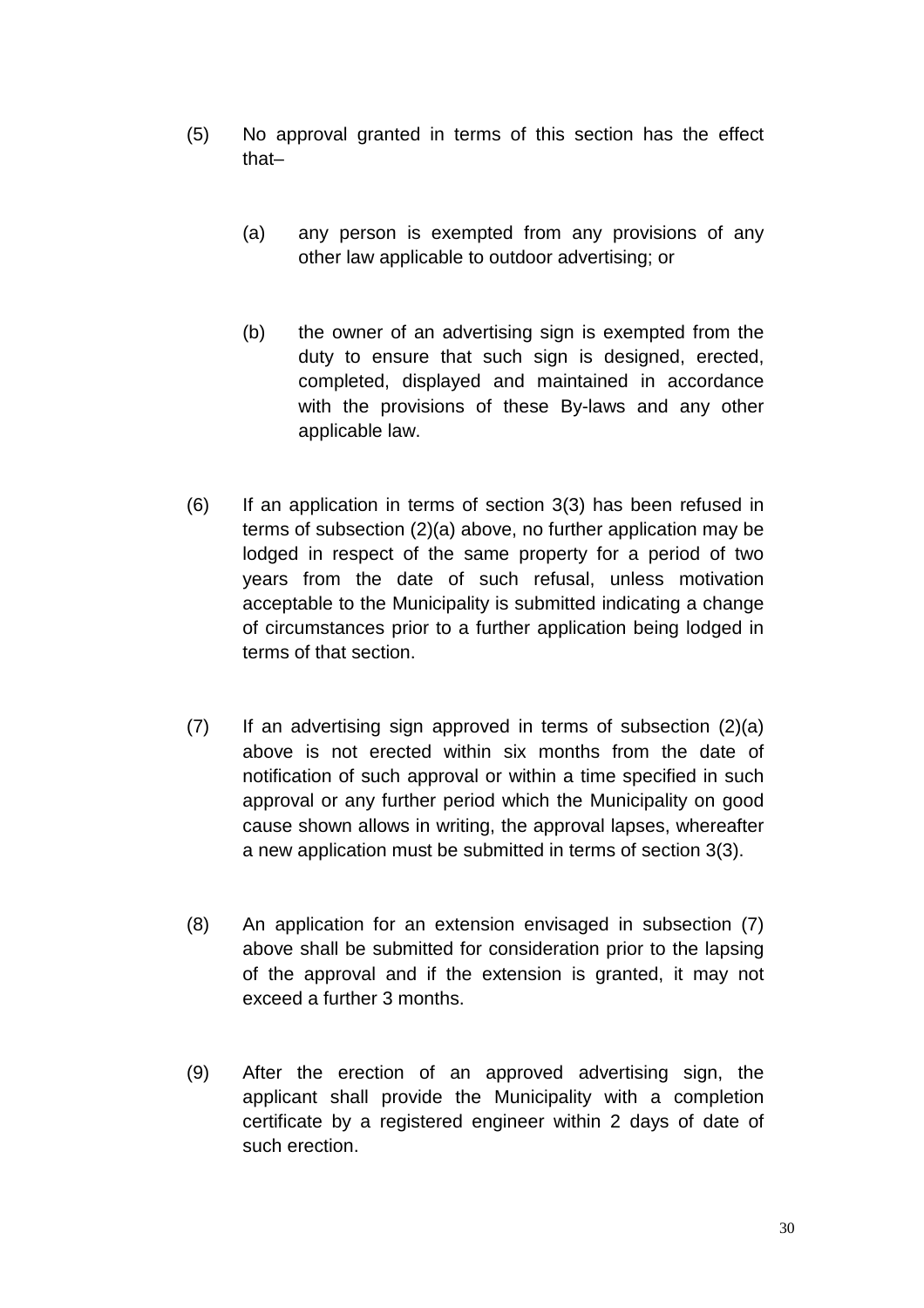(10) Any application for renewal shall be submitted to the Municipality for consideration in terms of section 3(3) within 5 months prior to the expiry of such an approved advertising sign.

### **5. Withdrawal and amendment of approvals**

- (1) The Municipality may, after having considered any representations made in terms of subsection (2) below, withdraw an approval granted in terms of section 4(2) above or granted in terms of any By-law or other legislation applicable to Outdoor Advertising or amend or delete any condition or impose a further condition in respect of such approval if, in the opinion of the Municipality, the advertising sign concerned –
	- (a) is or has, as a result of a change to the nature of the environment or the amenity of the neighbourhood, streetscape or urban design existing at the time of such approval, become detrimental to the area in which it is located by reason of its size, intensity of illumination, quality of design, workmanship, material or its existence;
	- (b) constitutes, or has become, a danger to any person or property;
	- (c) is obscuring any other advertising sign, natural feature, architectural feature or visual line of civic, architectural, historical or heritage significance; or
	- (d) is or has become prohibited in terms of these By-laws or any other law;
- (2) Prior to taking any decision in terms of subsection (1) above, the Municipality must in writing notify the owner of the advertising sign concerned and the owner of the property on which such sign has been erected of its proposed decision and that he or she may within 21 (twenty-one) days of the receipt of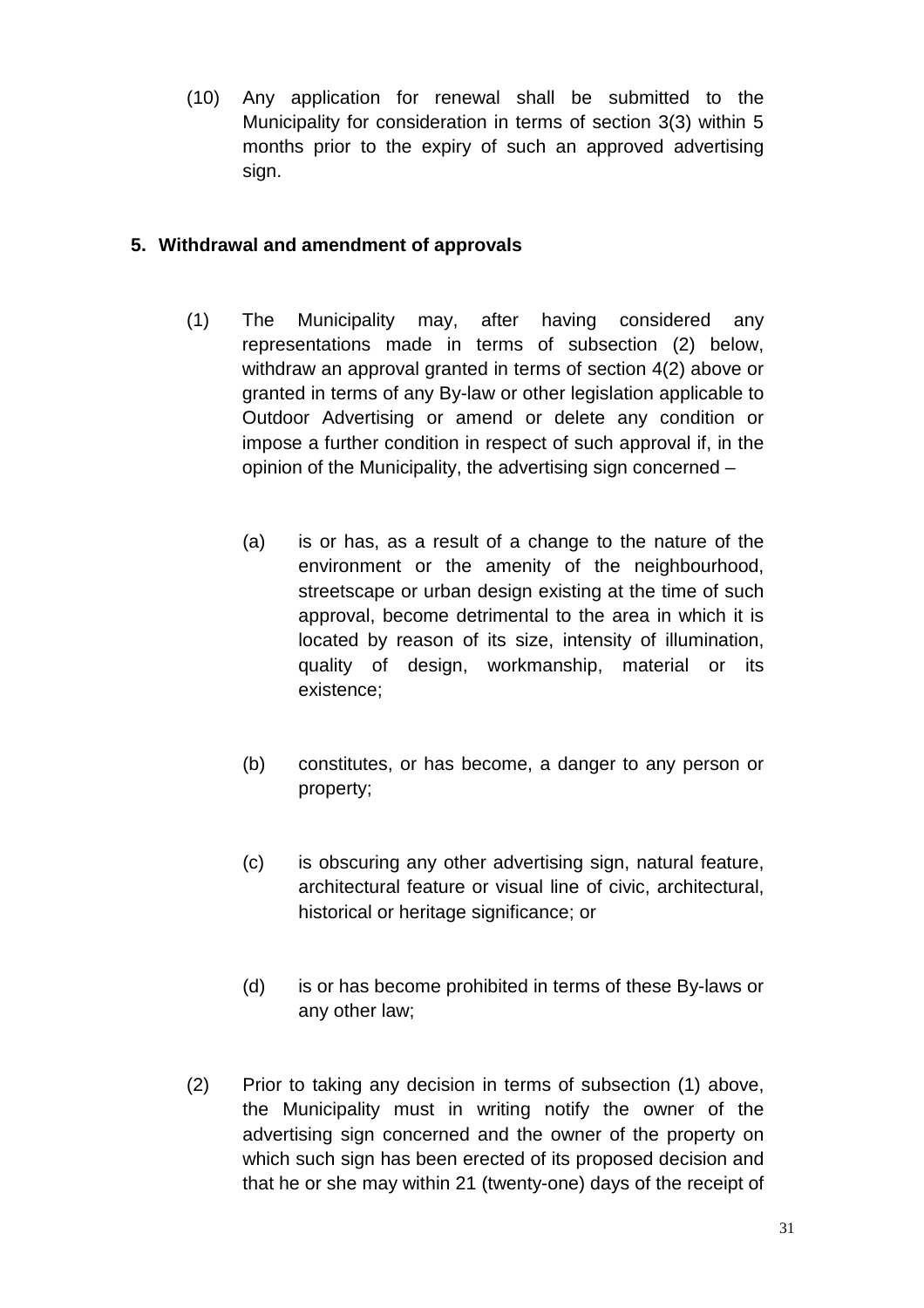the notice make written representations concerning the proposed decision.

- (3) The owner of the advertising sign concerned and the owner of the property concerned, must forthwith be given notice in writing of any decision in terms of subsection (1).
- (4) The Municipality must upon written request provide written reasons for its decision on receipt of a written request as contemplated in Section 5 of the Promotion of Administrative Justice Act, 2000.

#### **6. Safety**

- (1) No advertisement or advertising sign shall-
	- (a) Constitute a danger to any person or property;
	- (b) In terms of the appropriate road authority be so placed or contain an element which distracts the attention of drivers in a manner likely to lead to unsafe driving conditions;
	- (c) In terms of the appropriate road authority be illuminated to the extent that it causes discomfort to or inhibits the vision of approaching pedestrians or drivers;
	- (d) Be attached to a road traffic sign or signal, combined with a road traffic sign or signal (unless specifically provided for in the South African Road Traffic Sign Manual), obscure a road traffic sign or signal, create confusion with a road traffic sign or signal, interfere with the functioning of the road traffic sign or signal or create a road safety hazard in the opinion of the municipality or the appropriate roads authority;
	- (e) In terms of the appropriate roads authority obscure a pedestrian's or driver's view of pedestrians, road or rail vehicles and features of the road, railway or pavement such as junctions, bends and changes in width;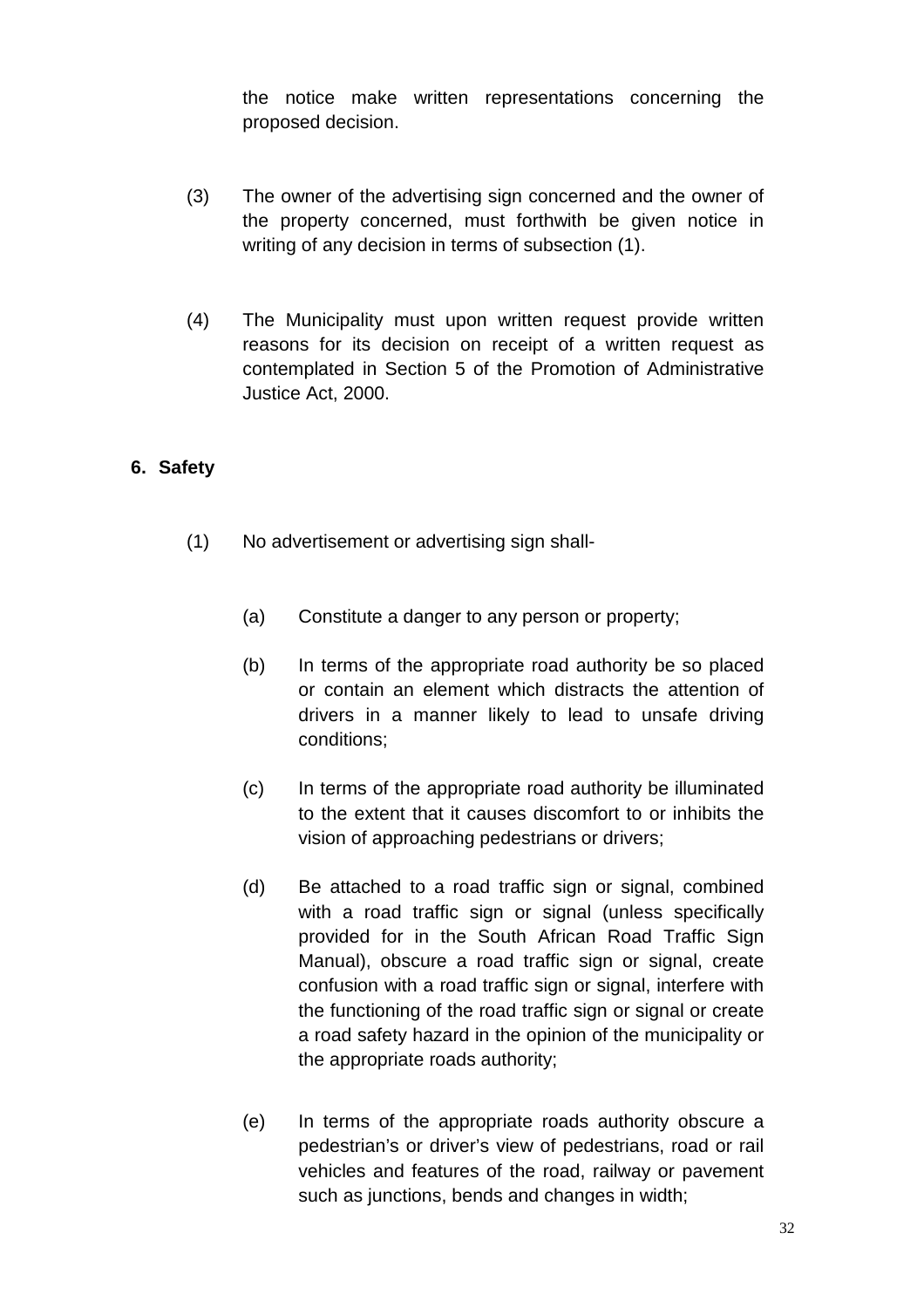- (f) Project over a pedestrian or cycle circulation route, unless the clear height of such sign exceeds m;
- (g) Obstruct fire escapes or means of egress to fire escapes
- (h) Be placed closer than the minimum clearance with regard to overhead power lines as prescribed by any law;
- (2) Signs or advertisements positioned along roads and specifically targeting road user shall be concise and legible and shall comply with the following requirements:
	- (a) Street numbers indicating specific premises shall have a minimum size of 150mm and a maximum size of 350mm.
	- (b) No message shall be spread across more than one sign panel. If so required, prior written approval must be obtained from the municipality.

# **CHAPTER 3: GENERAL REQUIREMENTS, EXEMPTIONS AND PROHIBITIONS**

#### **7. General requirements for advertising signs**

- (1) The owner of an advertising sign and/or the owner of the property on which the approved advertising sign is to be erected must ensure that such sign is designed or located so as not to –
	- (a) be detrimental to the nature of the environment, streetscape, urban design or detract from the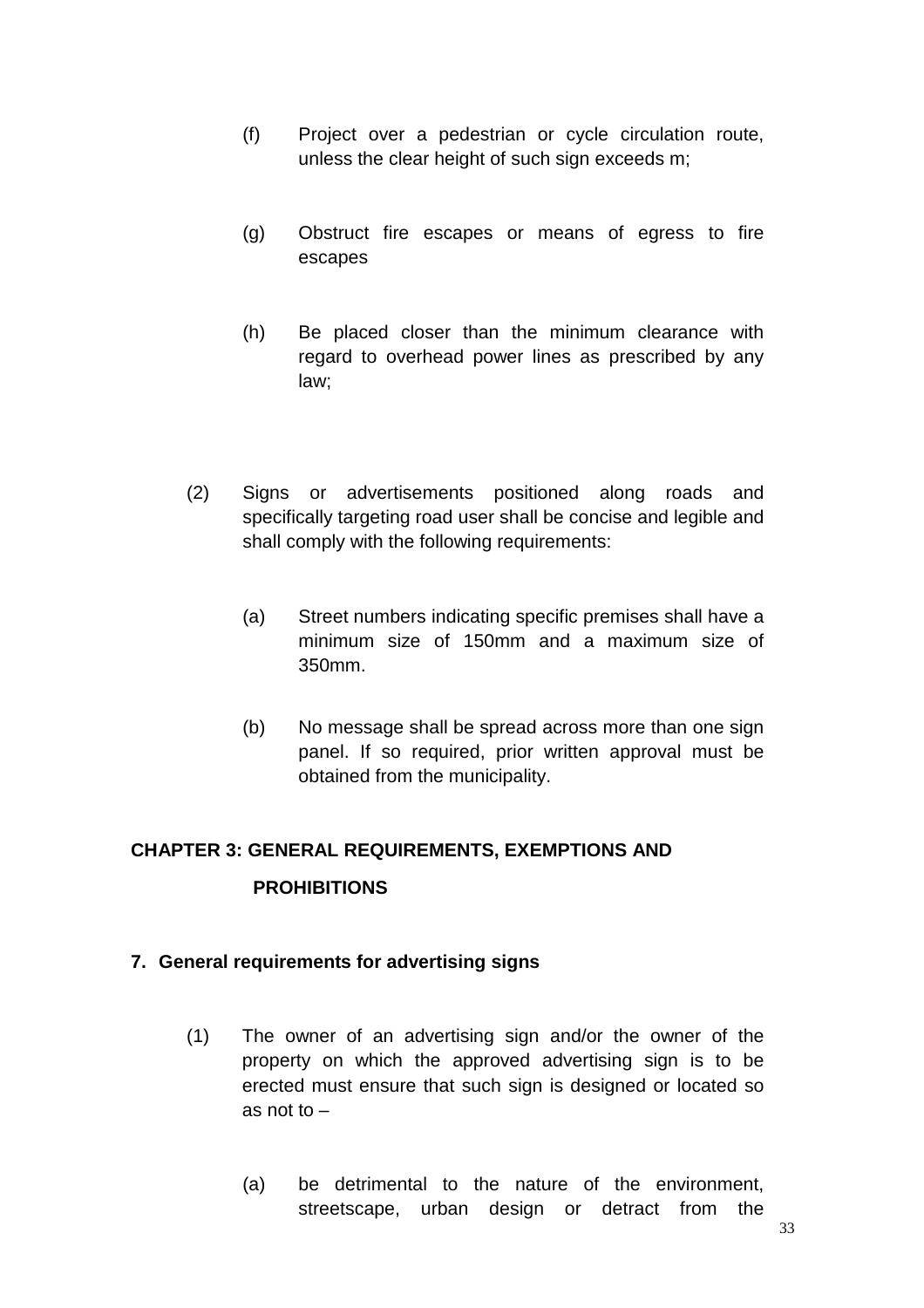architecture of any building on which or where such sign is to be located, by reason of abnormal size, appearance, intensity of illumination, workmanship, design or its existence;

- (b) wholly or partially obscure any advertising sign previously erected which displays an advertisement;
- (c) constitute a danger to any person or property;
- (d) project outside the boundaries of the property on which it is to be erected or displayed;
- (e) result in the removal of, or damage to, any trees in a public place without prior written authorisation of the Municipality;
- (f) be unsightly and/or objectionable and not to comply with minimum distances as prescribed in subsection (2)(a) in relation to any other advertising sign;
- (g) have a detrimental visual impact on any residential property within the immediate area;
- (h) obstruct a fire escape or the means of access to or egress from a fire escape; or
- (i) comply with the minimum clearance with regard to overhead power lines stipulated in any law.
- (2) Any advertising sign on a public street or facing a public street, including advertising signs facing a Provincial Road, must comply with the following requirements:
	- (a) except for street light pole and on-premises advertising signs, a minimum distance of 100m must be maintained between advertising signs or advertisements on the same side of a public street including any Provincial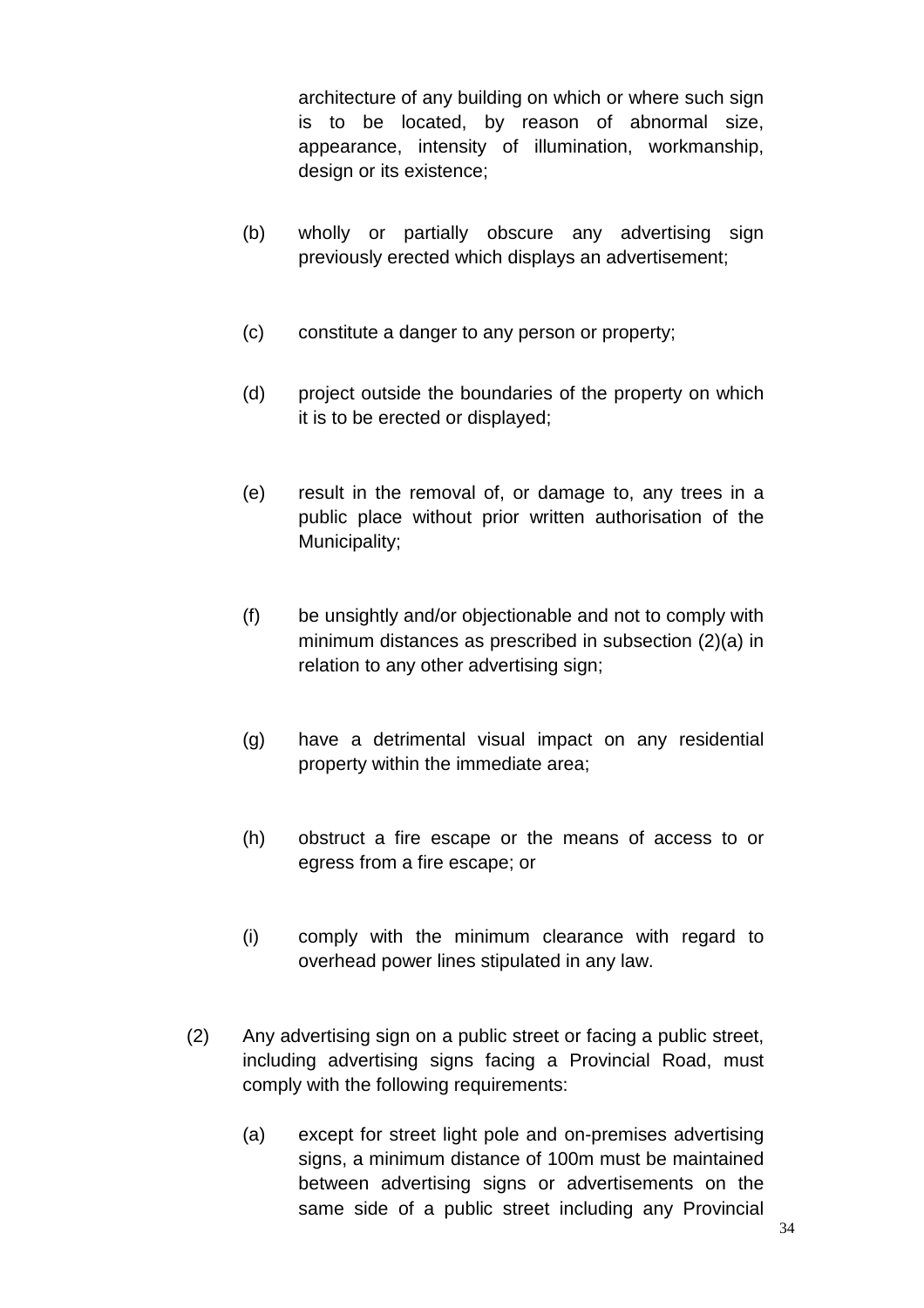motorway, provided that the Municipality may require a minimum distance exceeding 100m if it considers it necessary in the interest of road safety; and

- (b) except for static on-premises advertising signs flat against a building, no advertising sign may be located inside a prohibited area at any on- and off-ramp of a motorway, whether local, provincial or national and in relation to overhead road traffic signs, as depicted in Figure 1 of Schedule 3.
- (3) Any advertising sign on a public street or facing a public street, including any Provincial Road, controlled by road traffic signs must in addition to any other requirement in terms of these Bylaws or any other applicable law, comply with the following requirements:
	- (a) No advertising sign may have red, amber or green as its main colours;
	- (b) no advertising sign may obscure or interfere with any road traffic sign or create a traffic hazard;
	- (c) any advertising sign must be clear of any road traffic signs concerned and must be positioned in compliance with the following:
		- (i) no free-standing on-premises advertising sign greater than 8m² in extent shall be allowed within a 100m radius from the nearest road traffic sign or signal at an intersection;
		- (ii) no street furniture used for advertising or a sign containing the name of a suburb and an advertisement at an intersection may be within 5m from any road traffic sign;
		- (iii) except for temporary construction site advertising signs and street furniture advertising signs, no other third-party advertising sign may be positioned within 100m from the nearest road traffic sign or signal at an intersection; and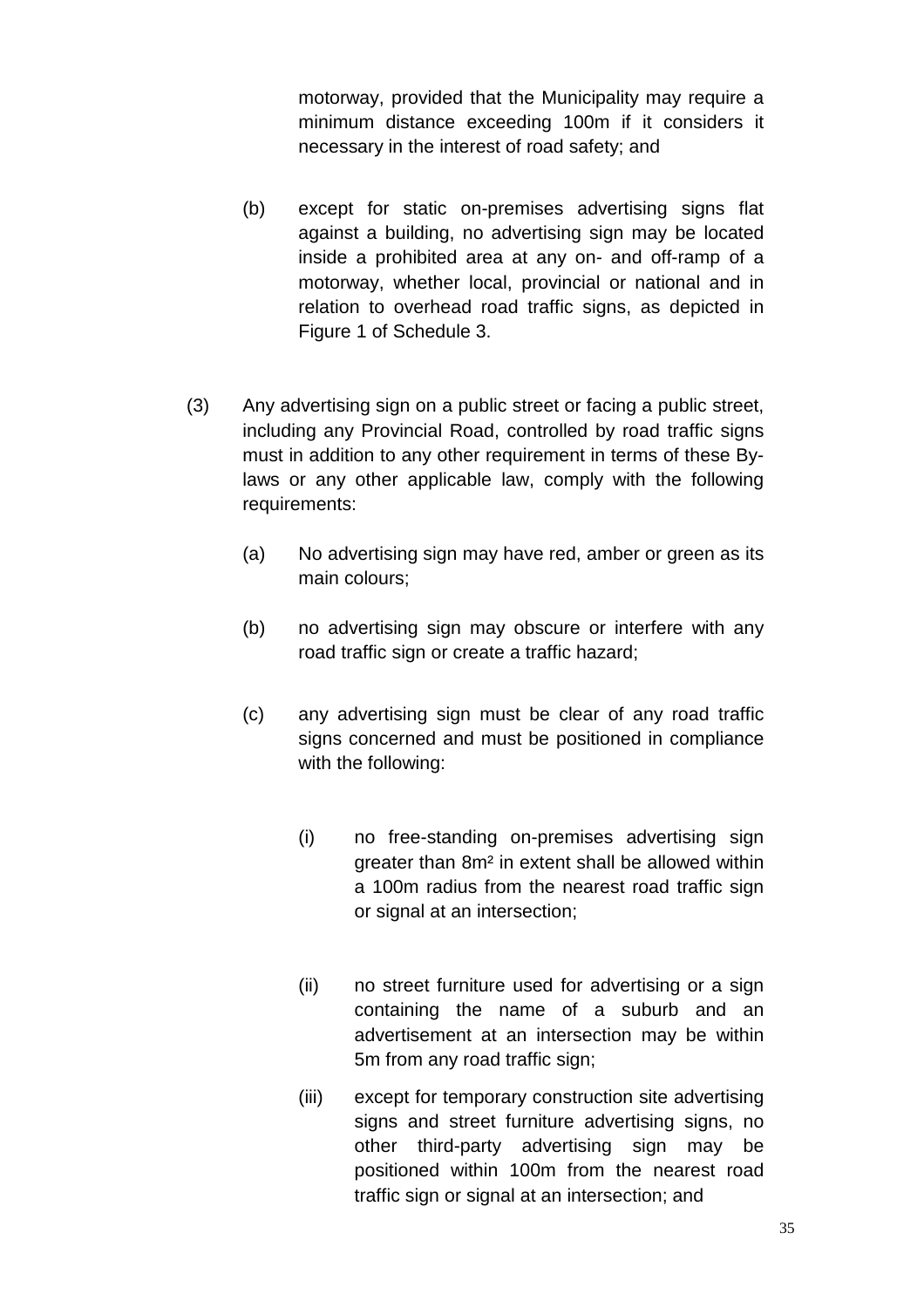- (4) Traffic flow may not be impeded during the erection and maintenance of an advertising sign located in a public street, unless prior permission has been obtained and necessary precaution arranged with the Municipality.
- (5) As a guideline, no advertisement displayed on a freestanding third-party advertising sign on any property may exceed –
	- (a) in an area of partial control, 40m²; and
	- (b) in an area of minimum control, 120m².
- (6) Notwithstanding the guideline as set out in subsection (5) above, the Municipality may approve an application in excess of the sizes stipulated in subsection (5) above on good cause shown.
- (7) The overall height of an advertising sign may not exceed 12m with a clear height of 2,1m Provided that the Municipality may in granting an application in terms of section 4(2), approve a height stipulated in this subsection on good cause shown.
- (8) The following maximum luminance levels per square metre shall be applicable for all classes of advertising signs where illumination is permitted:

| <b>Illuminated area</b>               | Max. luminance               |
|---------------------------------------|------------------------------|
| less than 0.5 m <sup>2</sup>          | 1 000 candela/m <sup>2</sup> |
| $0.5 \, \text{m}^2 < 2 \, \text{m}^2$ | 800 candela/m <sup>2</sup>   |
| $2m^2 < 10 m^2$                       | 600 candela/m <sup>2</sup>   |
| 10 <sub>m<sup>2</sup> or more</sub>   | 400 candela/m <sup>2</sup>   |

## **8. Power cables and conduits to signs**

(1) Every power cable and conduit containing an electrical conductor for the operation of an advertising sign must be so positioned and attached so that it is not unsightly.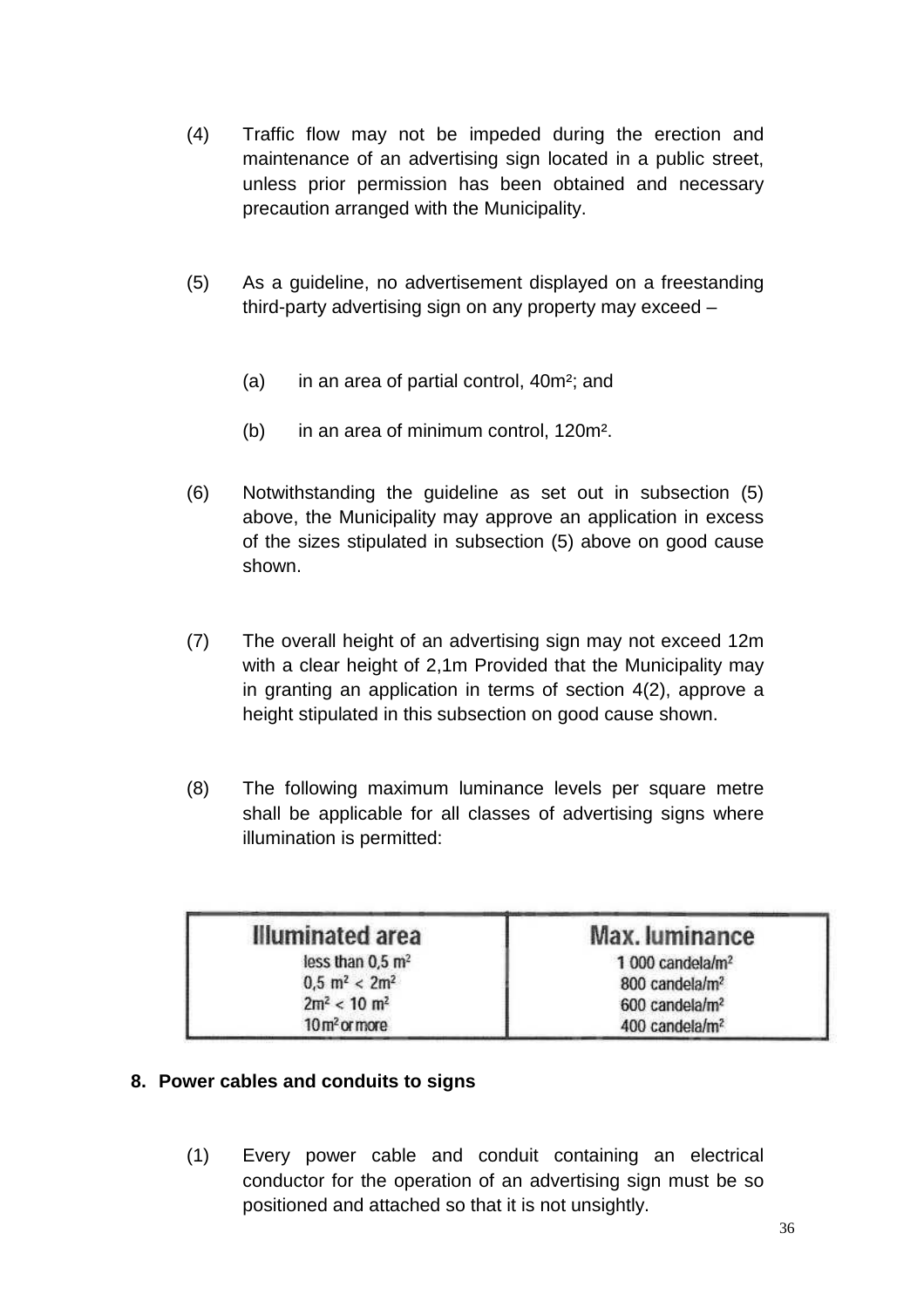- (2) No advertising sign may be connected to any electricity supply without the prior written permission of either the Municipality or the electricity supply authority concerned and such permission must, on request by an authorised official, be presented to him or her by the owner of the advertising sign concerned.
- (3) An Accredited Electrician must issue an Electrical Certificate of Compliance ("ECOC") and must be registered with relevant body.

## **9. Electronic Billboards**

- (1) No person may erect an electronic billboard or use or continue to use an electronic billboard or any structure or device as an adverting sign without first obtaining the prior written approval of the Municipality on both private property(ies) and Municipality owned land
- (2) Any electronic billboard permitted by the municipality shall not exceed a maximum size of  $18m^2$  and a maximum height of 7.5m
- (3) An electronic billboard must be displayed in such a manner as to be oriented towards such intersection.
- (4) No one may erect an electronic billboard in a visual zone in an area other than in the municipal jurisdiction area of partial or minimum control.
- (5) Only 1 (one) electrical connection will be allowed to an Erf and application for an electrical connection must be made at the Electrical SBU.
- (6) All Advertising Boards must be approved by a Structural Engineering.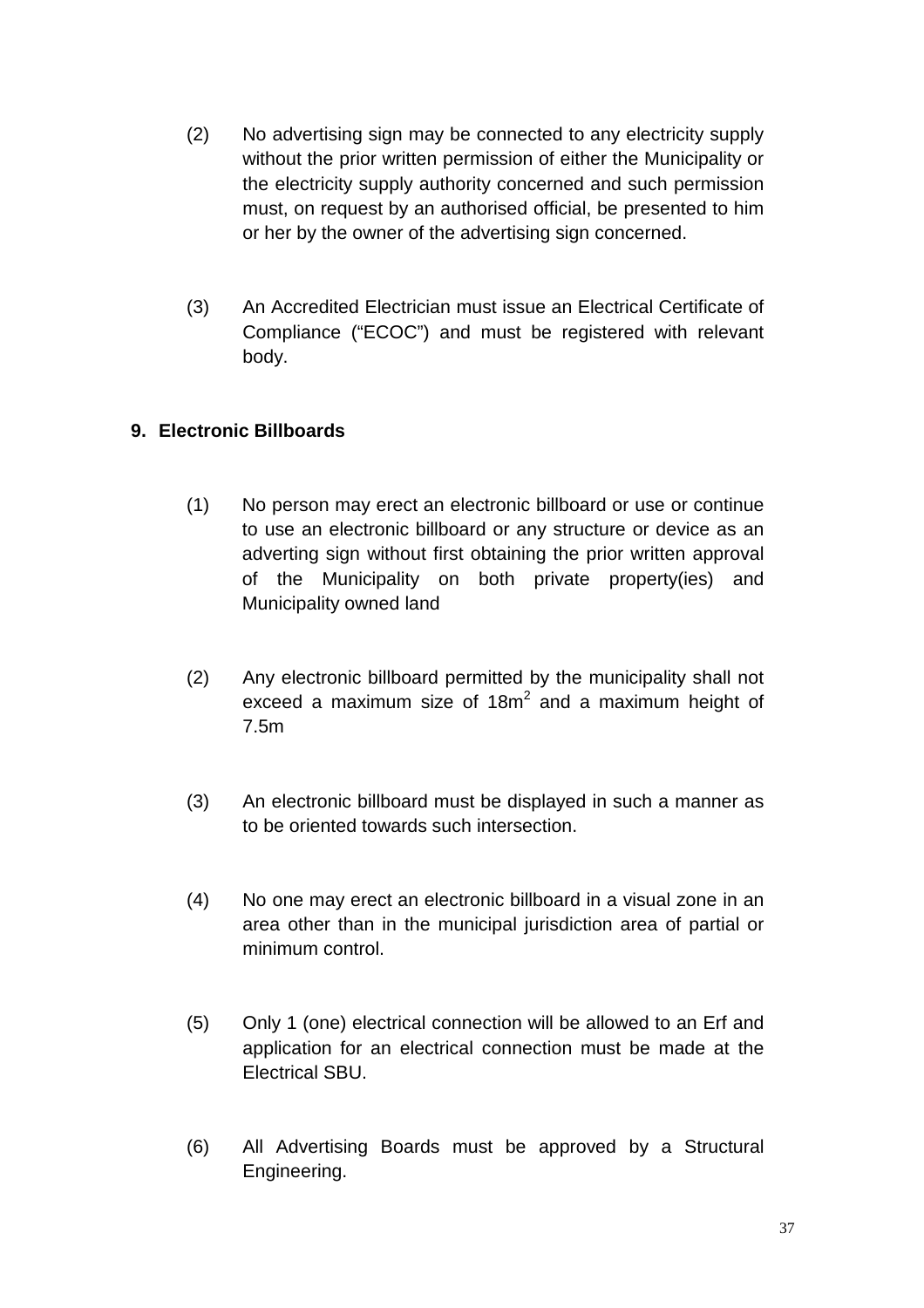- (7) All clearances must be in according with the provisions of the Occupational Health and Safety Act 85 of 1993 ("Act 85 of 1993") as amended.
- (8) No electricity will be made alive before it was tested by the Municipality's inspector.
- (9) An Accredited Electrician must issue an Electrical Certificate of Compliance ("ECOC") and must be registered with relevant body.
- (10) An electrical works must comply with the provisions of Act 85 of 1993 as amended as well as Electricity Regulations Act 4 of 2006 as amended.

## **10. Gantry Billboards**

- (1) No person may erect a gantry billboard or use or continue to use a gantry billboard or any structure as an adverting sign without first obtaining the prior written approval of the Municipality on both private property (ies) and Municipality owned land.
- (2) Gantry billboards shall be between 18 m² and 81 m² in area of sign, fixed to an overhead two to six-footed structure (gantry), usually spanning a road.
- (3) Gantry billboards shall be permitted only in areas of minimum control.
- (4) The advertising structure shall not exceed a maximum height of 10m.
- (5) The clear height of the advertising structure shall be not less than 6m.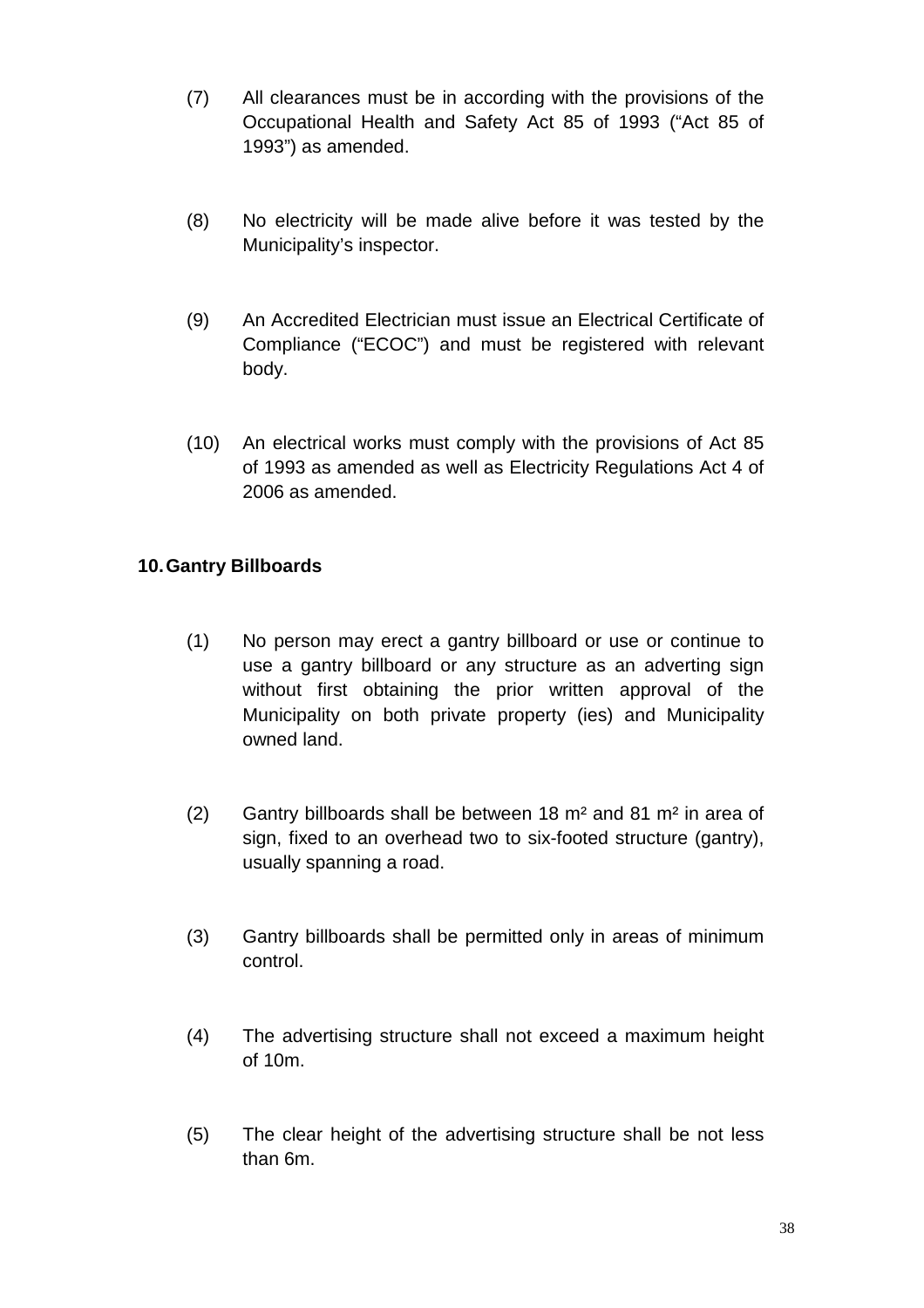- (6) Gantry billboard shall be displayed perpendicular to the direction of oncoming traffic.
- (7) No gantry billboards shall be allowed within a radius of 100m from the centre of an intersection on an arterial road.
- (8) Internal and external illumination may be allowed.
- (9) Animation may be allowed.
- (10) Gantry billboards shall be placed on a base, which has been designed and erected to the satisfaction of the Municipality.

#### **11. Super Billboards**

- (1) No person may erect a super billboard or use or continue to use a super billboard or any structure as an adverting sign without first obtaining the prior written approval of the Municipality on both private property (ies) and Municipality owned land.
- (2) Super billboards shall be between 36 m² and 81 m² in area of sign, fixed to a single or double pole-mounted structure.
- (3) Super billboards shall be permitted only in areas of minimum control.
- (4) The advertising structure shall not exceed a maximum height of 10m, calculated from the level of the road surface next to the sign (e.g. road0over-rail sites where more ground clearance is normally required to display the sign effectively, yet to remain within 10m total height restriction from the road level).
- (5) No super billboard shall be permitted within a radius of 100m from the centre of an intersection on an arterial road and within 50m from the centre of an intersection of any lower order road.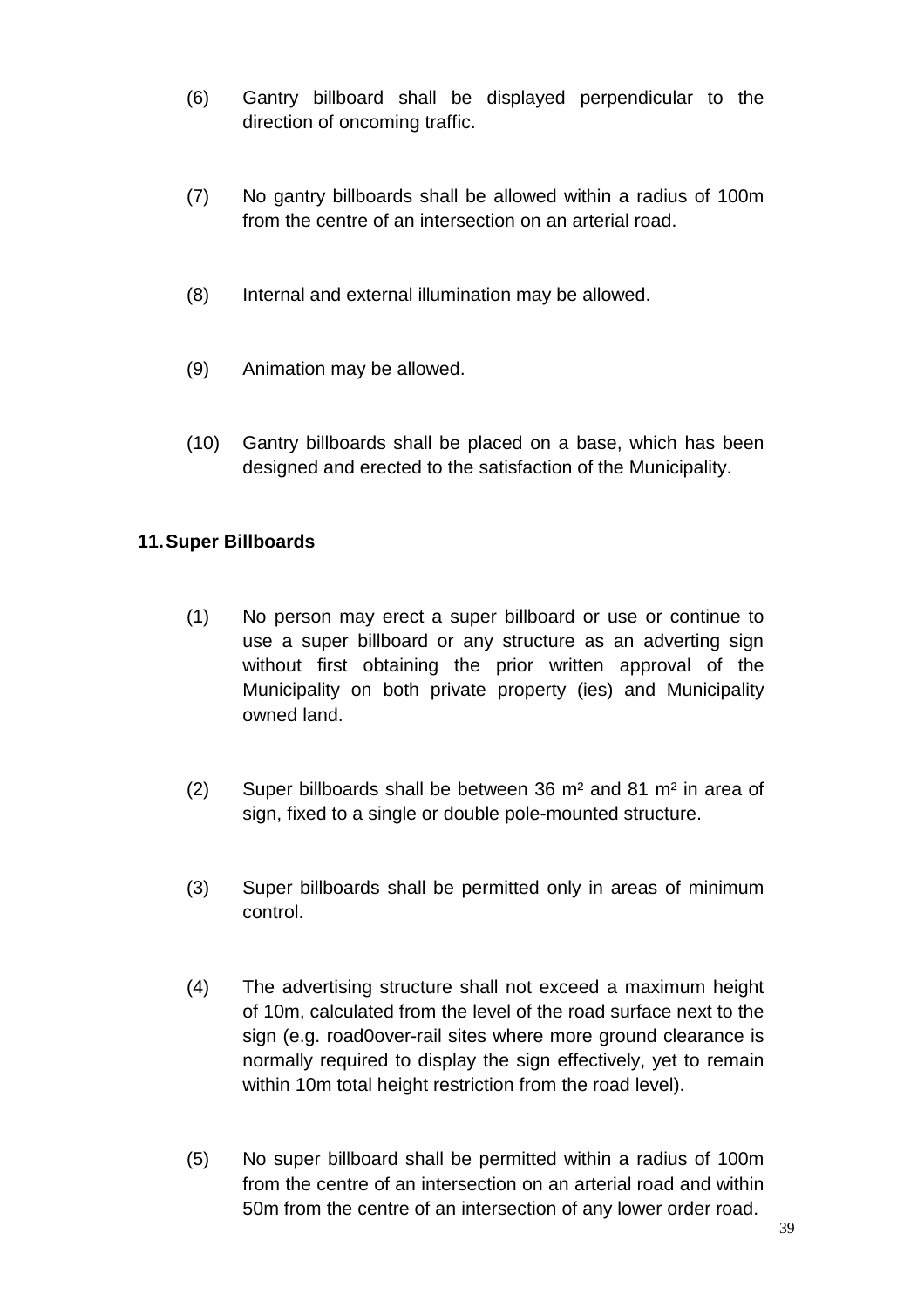- (6) Super billboards shall be displayed perpendicular to direction of the oncoming traffic.
- (7) Internal and external illumination shall be allowed.
- (8) Animation may be allowed.
- (9) Super billboards shall be placed on a base, which has been designed and erected to the satisfaction of the Municipality with the approval of an Engineer.

#### **12. Advertisements on Streets Furniture**

- (1) Street furniture signs shall not be placed so as to obstruct pedestrian movement.
- (2) Street furniture signs shall require the specific consent of the Municipality.
- (3) Street furniture signs may be illuminated but not animated.
- (4) Street furniture signs may not be displayed on a road median. Street furniture may be displayed on road islands, as per municipal approval.
- (5) A single face of a sign on street furniture shall not exceed  $2 \text{ m}^2$ in area of sign.
- (6) Street furniture signs may be used for commercial advertising.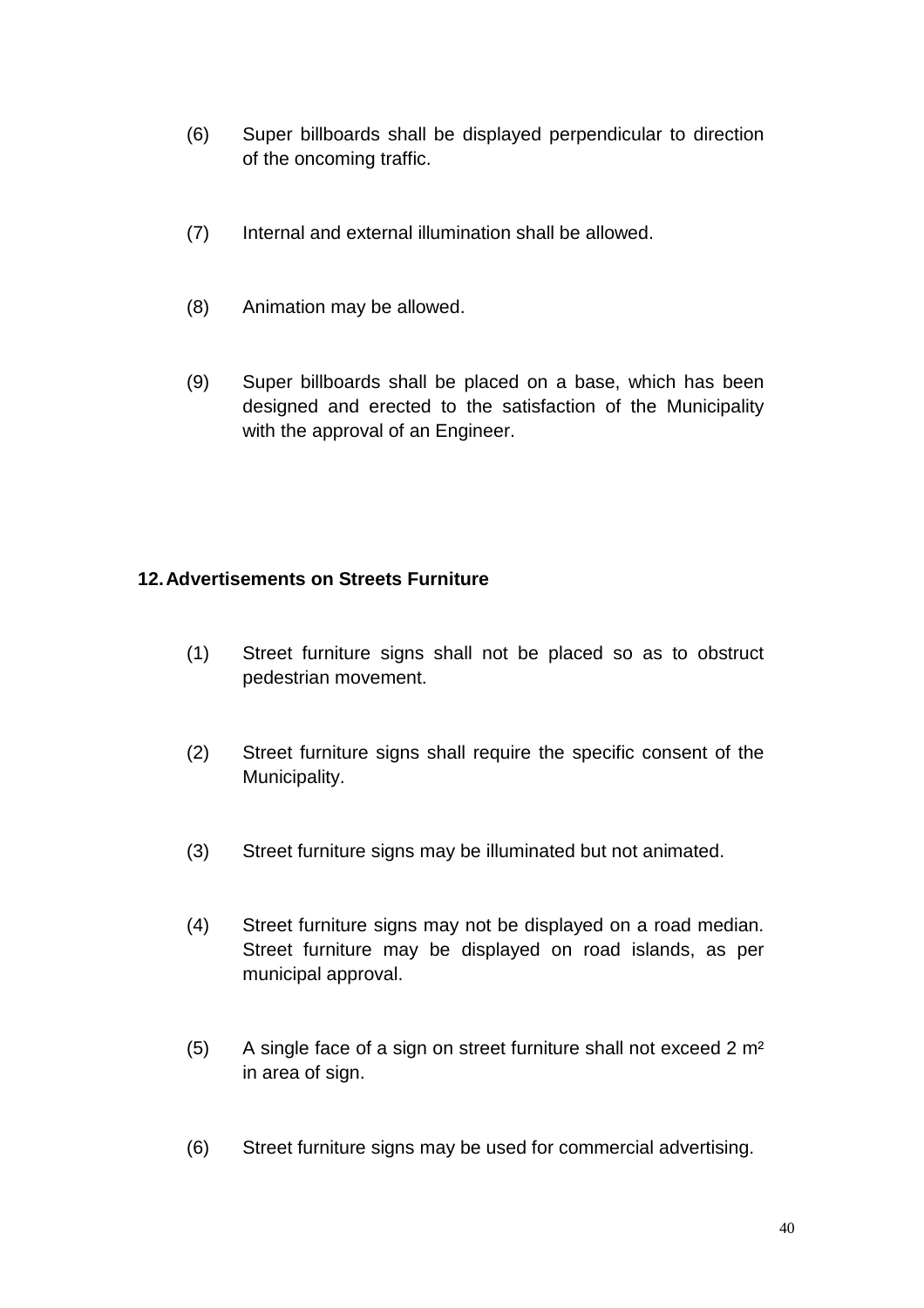#### **13. Exempt Advertising Signs and Advertisements**

- (1) The following advertising signs and advertisements are exempt from the provisions of these By-laws:
	- (a) An advertising sign when situated in an arcade;
	- (b) an advertising sign when advertising a current event in a cinema, theatre or other place of public entertainment, displayed in a fixture or on a building intended for such display;
	- (c) (i) an advertising sign on a property where a building, swimming pool, tennis court, paving, fencing or garden landscaping or any other structure is in the course of being constructed, erected, carried out or altered and on which the activity concerned is described and the name of any architect, contractor or consultant concerned in such activity is displayed and the branch of the industry or the profession involved is specified, provided–
		- (aa) only one such sign, or set of signs is permitted per street frontage of a property; and
		- (bb) such sign is placed on or affixed to the building concerned or attached to the boundary wall or fence of the property on which the activity is taking place; and
		- (cc) such sign is removed within 21 (twentyone) days of the completion of the activities contemplated in this paragraph;
		- (ii) an advertising sign contemplated in this paragraph may not exceed –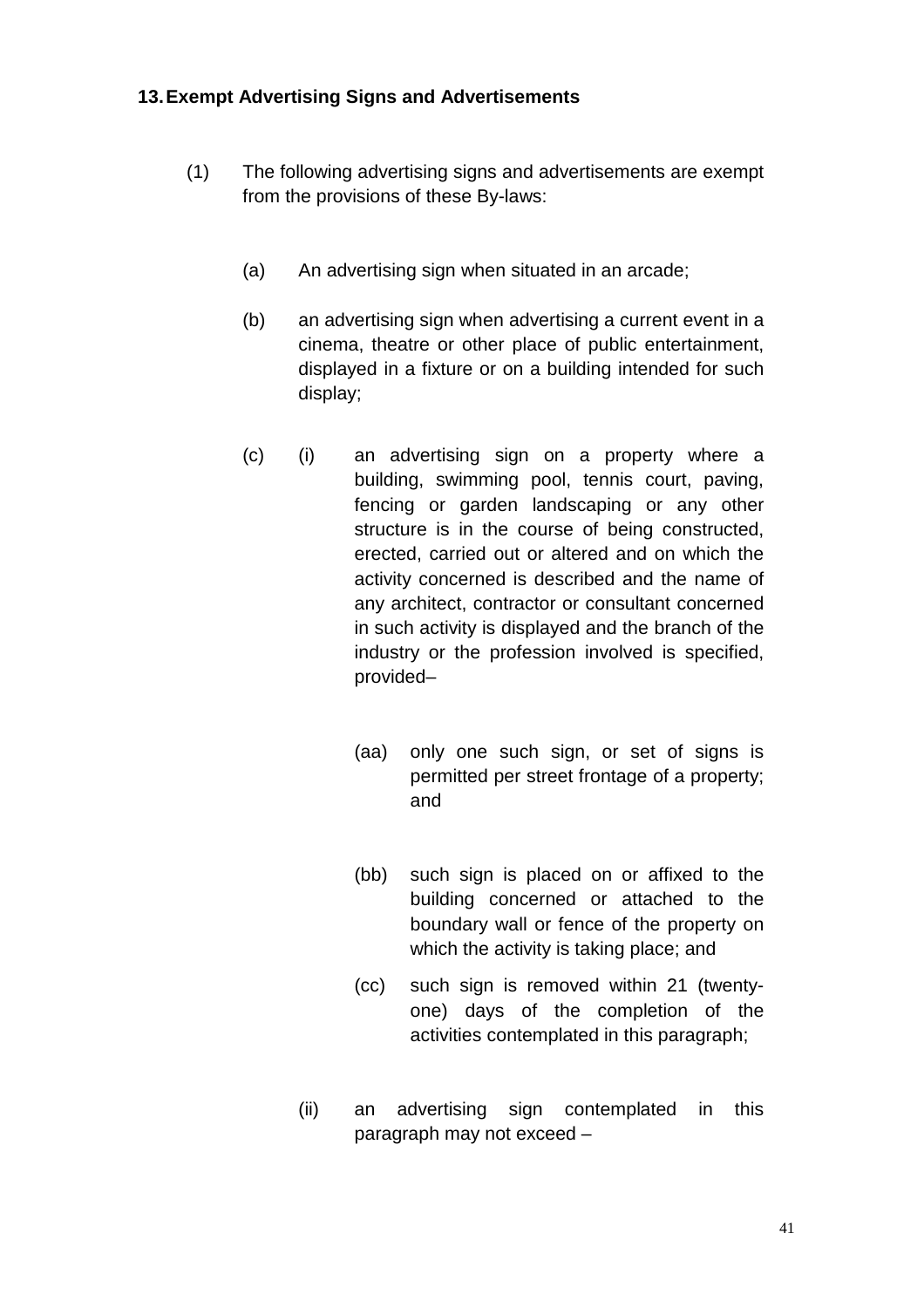- (aa) 8m² in extent and with a maximum erected height of 6m, if the names of architects, consultants and contractors or all of them are displayed; or
- (bb) 2m² in extent if the names of the contractor, sub-contractor, or both of them, are displayed.
- (c) in an area of maximum control as specified in Schedule 1, an advertisement consisting of one metal plate or board not exceeding 600mm x 450mm in size, displaying the name, address and telephone number of a security company contracted to protect a property and firmly affixed to the boundary wall, fence or gate on the street of the property concerned;
- (d) a single advertisement not exceeding 600mm x 450mm in size on any street boundary of a property or portion of a property on which the existence of a security service or burglar alarm system is displayed;
- (e) not exceeding 2m² in extent attached to a boundary wall or fence of a property on which the existence of a security company or protection service conducted on that property is displayed;
- (f) a transit advertising sign which is mobile at all times when an advertisement is displayed;
- (g) an advertising sign containing only the name of a hotel shop or restaurant and displayed on an awning of the building concerned; and
	- (i) an on-premises advertising sign comprising–
		- (aa) any non-illuminated advertising sign not projecting over a public street and not exceeding 8m² in extent displaying the trade, business, industry or profession conducted by any occupant or resident of the building to which such sign is attached,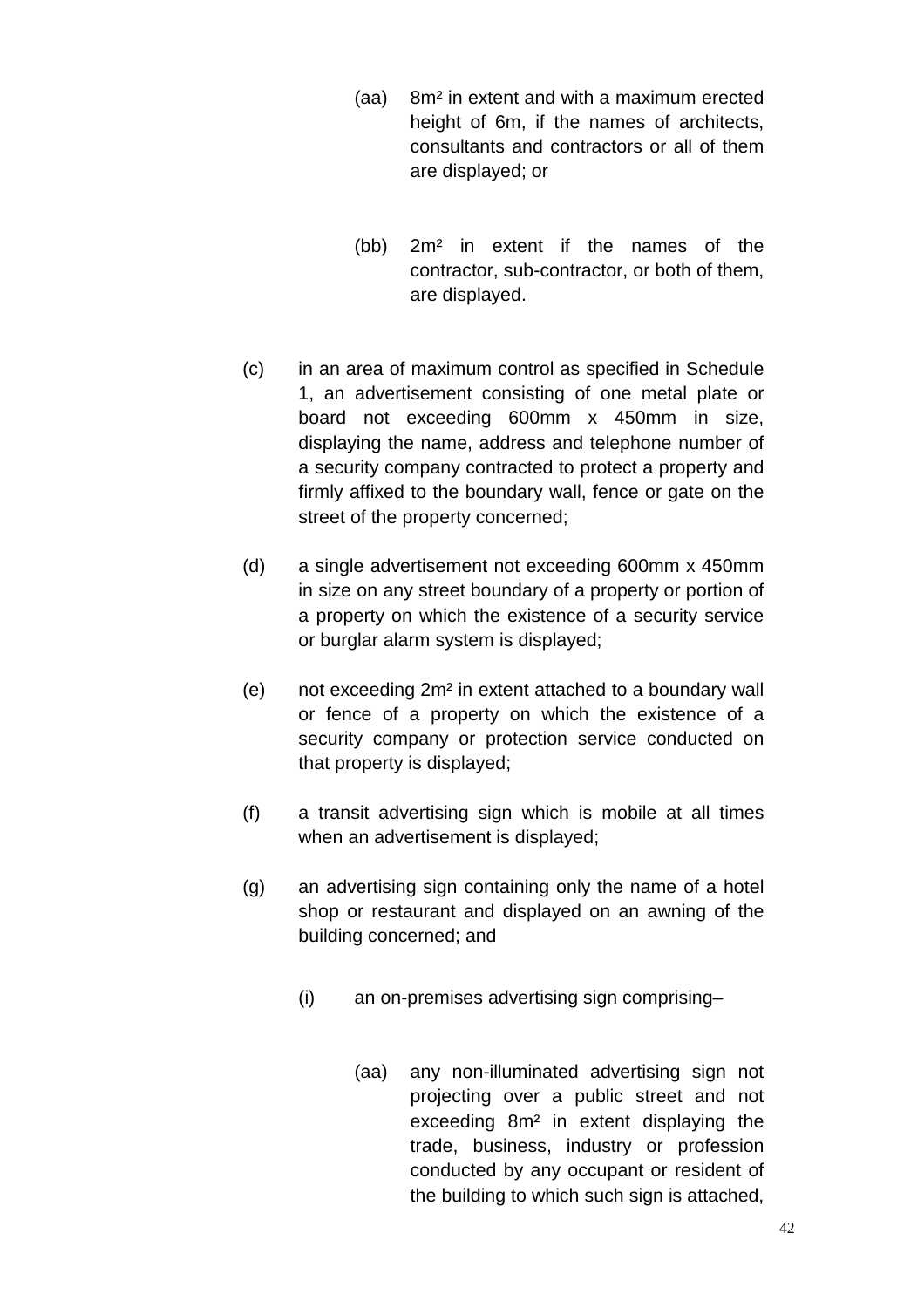and the name of such occupant and resident, the address and telephone number of the occupant and resident and the hours of business; provided only one such sign per occupant or resident is displayed; and

- (bb) any advertising sign not exceeding 12m² in extent, incorporated in the face of a building and a sign forming an integral part of the fabric of a building, not on or attached to the building in any manner.
- (h) any advertising sign(s) which is a Municipality approved initiative which is deemed to be in the public interest or which is deemed to be of local, Provincial or National interest.
- (2) The following advertising signs and advertisements are exempt from compliance with the provisions of section 3 but must comply with any other applicable provision of these By-laws
	- (a) Any advertisements not in conflict with any provision of these By- laws displayed on an advertising sign approved in terms of section 4(2);
	- (b) any advertising sign and advertisements displayed at or on public transport shelters and stations forming part of the current bus system routes and future bus system routes (Bus Rapid Transport);
	- (c) a poster relating to voter registration for the purposes of an election displayed by the Independent Electoral Commission in terms of section 41;
	- (d) a poster advising of a national, provincial government or local government event or activity, subject to compliance with section 40;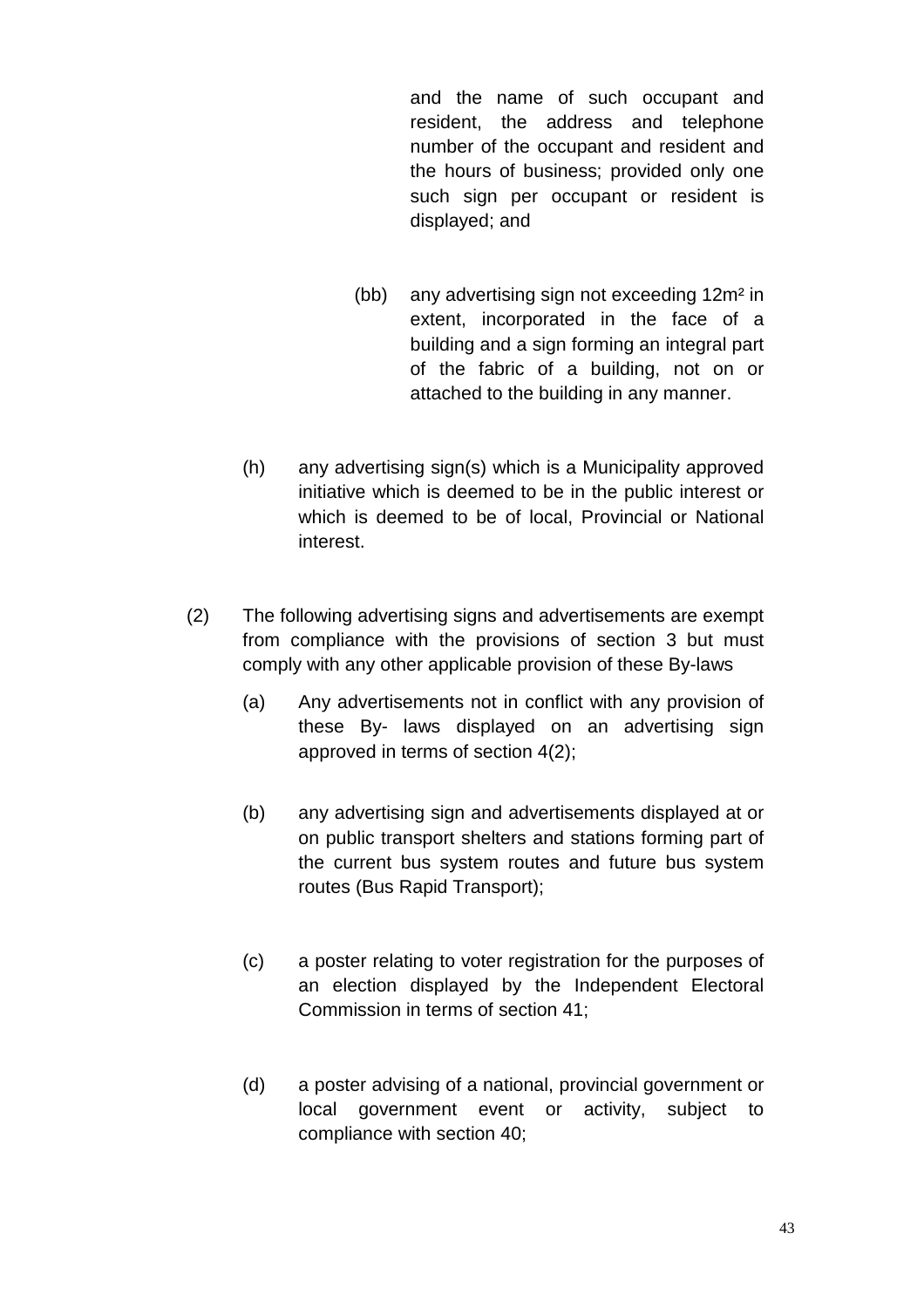- (e) a poster advising of an event, activity, function or meeting organised by a registered political party, subject to compliance with section 40;
- (f) an advertising sign provided for in terms of sections 10, 11, 12, 15(1),18, 19, 20(1) and 23, and complying with the applicable requirements of those sections.
- (g) An advertising sign not exceeding 2 square metres indicating the existence of a Block or Neighbourhood Watch System, Community board, displayed on a boundary wall or fence or in a position approved by the Municipality.
- (h) An advertising sign for hawkers once a permit has been issued in terms of the relevant by-laws which is limited to two signs per hawker and which must be removed daily at close of business of such hawker.
- (2) Any advertising sign referred to in subsection (2) which does not comply with any provision of these By-laws relating to such sign, may only be erected or displayed after approval of an application in terms of section 4(2).

## **14. Prohibited signs**

- (1) In addition to any other prohibition, expressed or implied, in these By-laws, no person may erect, maintain or display any advertising sign –
	- (a) painted on, attached to, or attached between the columns or posts of, a veranda;
	- (b) which projects above or below a fascia, bearer, beam or balustrade of a veranda or balcony fronting on a public street;
	- (c) which is luminous or illuminated and which is attached to a facia, bearer, beam or balustrade of any splayed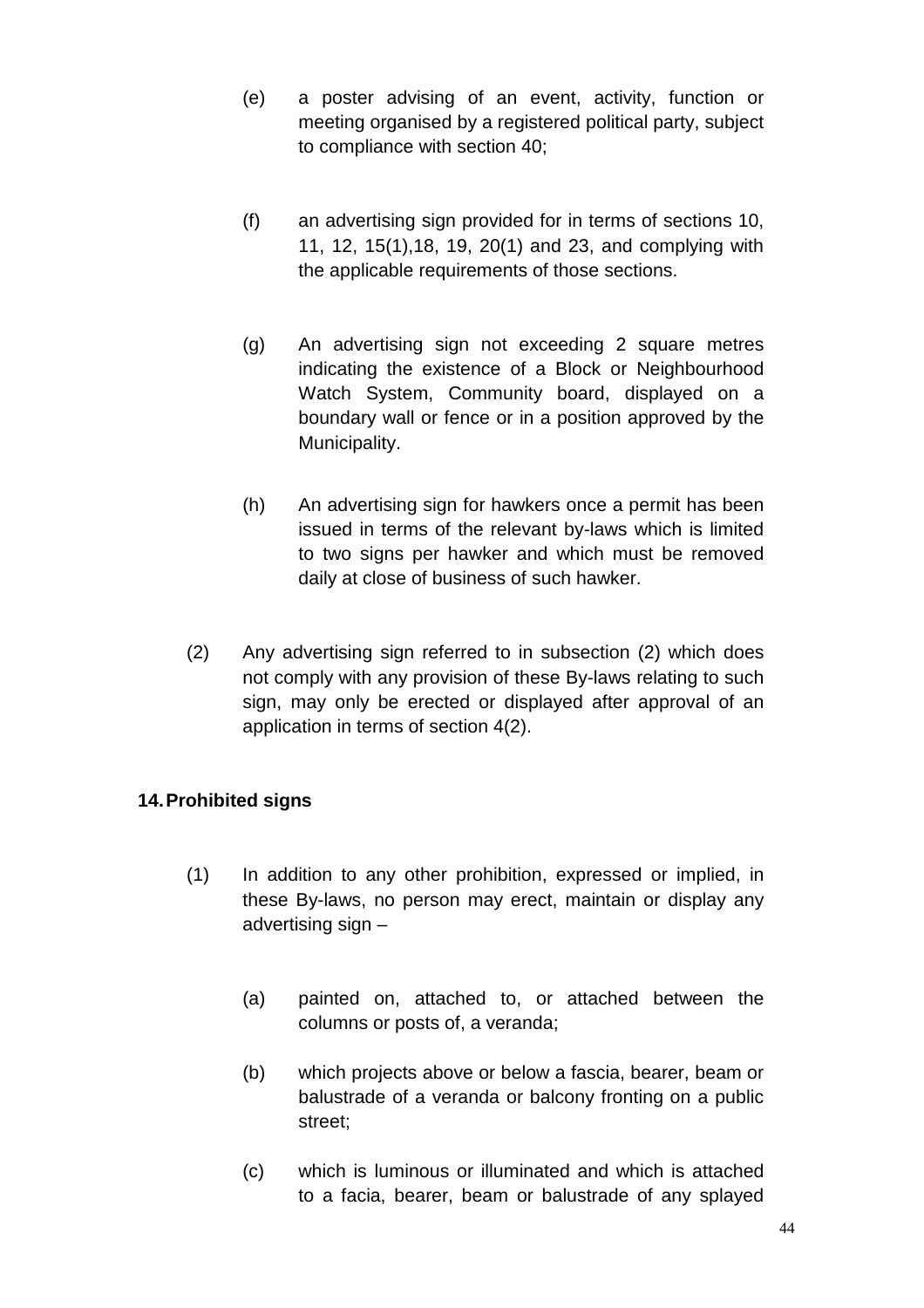corner of a veranda or balcony fronting on a public street;

- (d) on calico, paper machete, plastic, woven or similar material unless–
	- (i) it is an advertising sign contemplated in section 19 or 20;
	- (ii) it consists of a flexible face and forms part of an advertising sign approved in terms of section 4(2);
- (e) which is a swinging sign, not rigidly attached to any building or structure;
- (f) which may obscure, or be mistaken for, or interfere with the functioning of, a road traffic sign;
- (g) which may endanger the safety of motorists by restricting their vision or line of sight;
- (h) which is indecent or suggestive of indecency, prejudicial to public morals, or is insensitive to the public or any portion thereof or to any religious or cultural group;
- (i) which obstructs any window or opening in a building provided for the ventilation of that building or which obstructs any stairway or doorway or other means of exit from a building or which will prevent the movement of persons from one part of a roof of a building to another part thereof;
- (j) which is an animated or flashing advertising sign, the frequency of the animations or flashes or other intermittent alternations of which may disturb the residents or occupants of a building or is a source of nuisance to the public or detrimentally affect or pose a risk or threat to road traffic or pedestrian safety;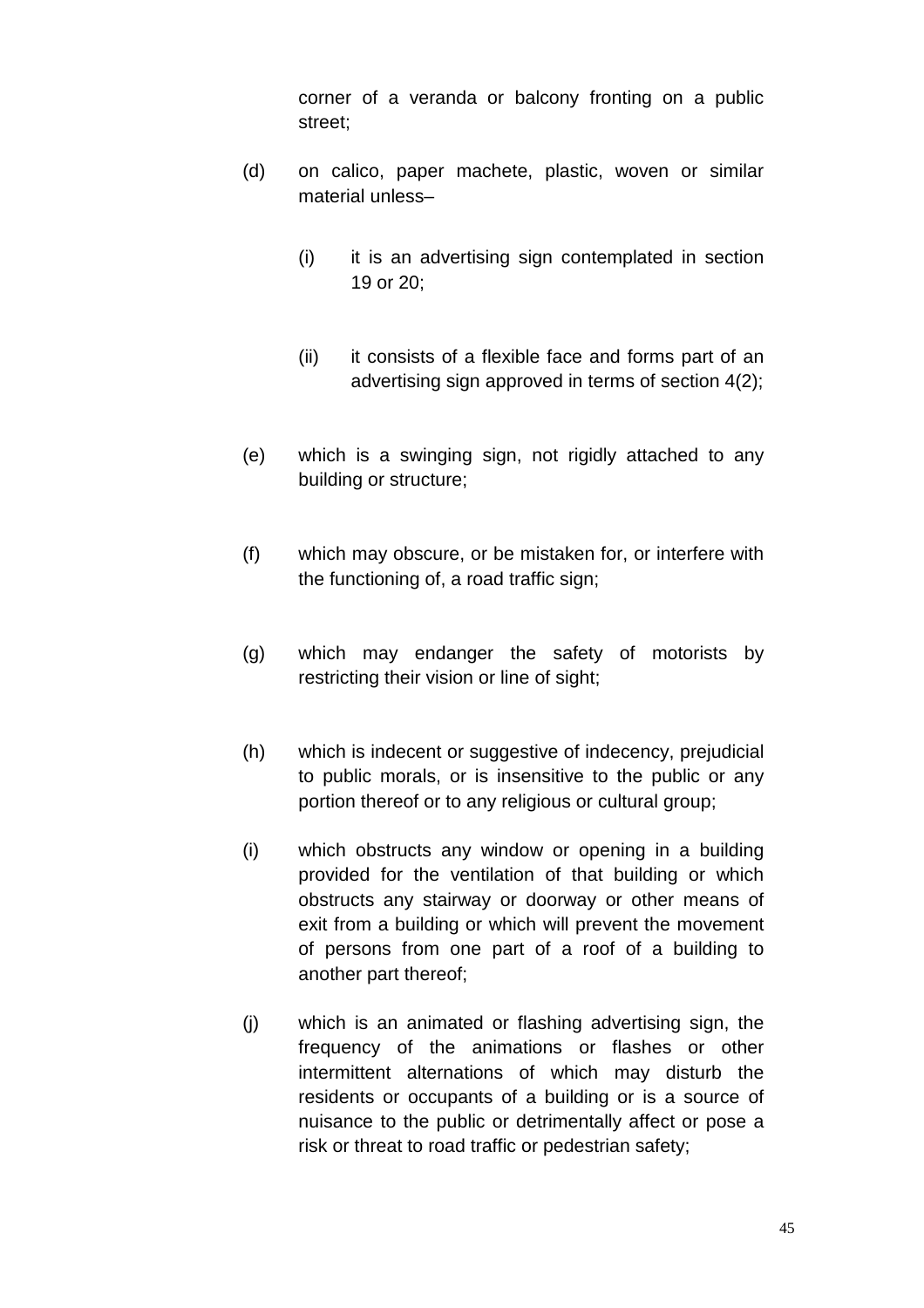- (k) which is an illuminated advertising sign, the level of illumination of which disturbs the residents or occupants of a building or is a source of nuisance to the public or a portion of the public;
- (l) which is a movable either temporary or permanent advertising sign, other than those allowed in terms of these By-laws;
- (m) if the extent of the advertising sign exceeds 30m² and it is painted or fixed on a wall of a building other than a front wall of that building, unless such sign has been permitted in terms of section 14(3);
- (n) which is painted on or attached to a boundary wall or fence which wall or fence has not been approved as an advertising sign in terms of section 4(2);
- (o) which is a transit advertising sign and parked in or in view of any public place irrespective or whether it is attached to a vehicle or not;
- (p) which is attached to a road traffic sign or a tree.
- (q) which is on a road island, excluding street light pole advertising signs;
- (r) which is attached to a security access control structure to any area property or building;
- (s) which is a flag displaying a third-party advertisement on a property zoned for residential purposes in terms of an applicable town planning scheme and used for such purposes;
- $(t)$  subject to section 16(1), on a property where the main land use is residential in nature;
- (u) which is a gantry which is suspended or extended across a public street;
- (v) which is a painted third-party advertising sign onto the roof of any building;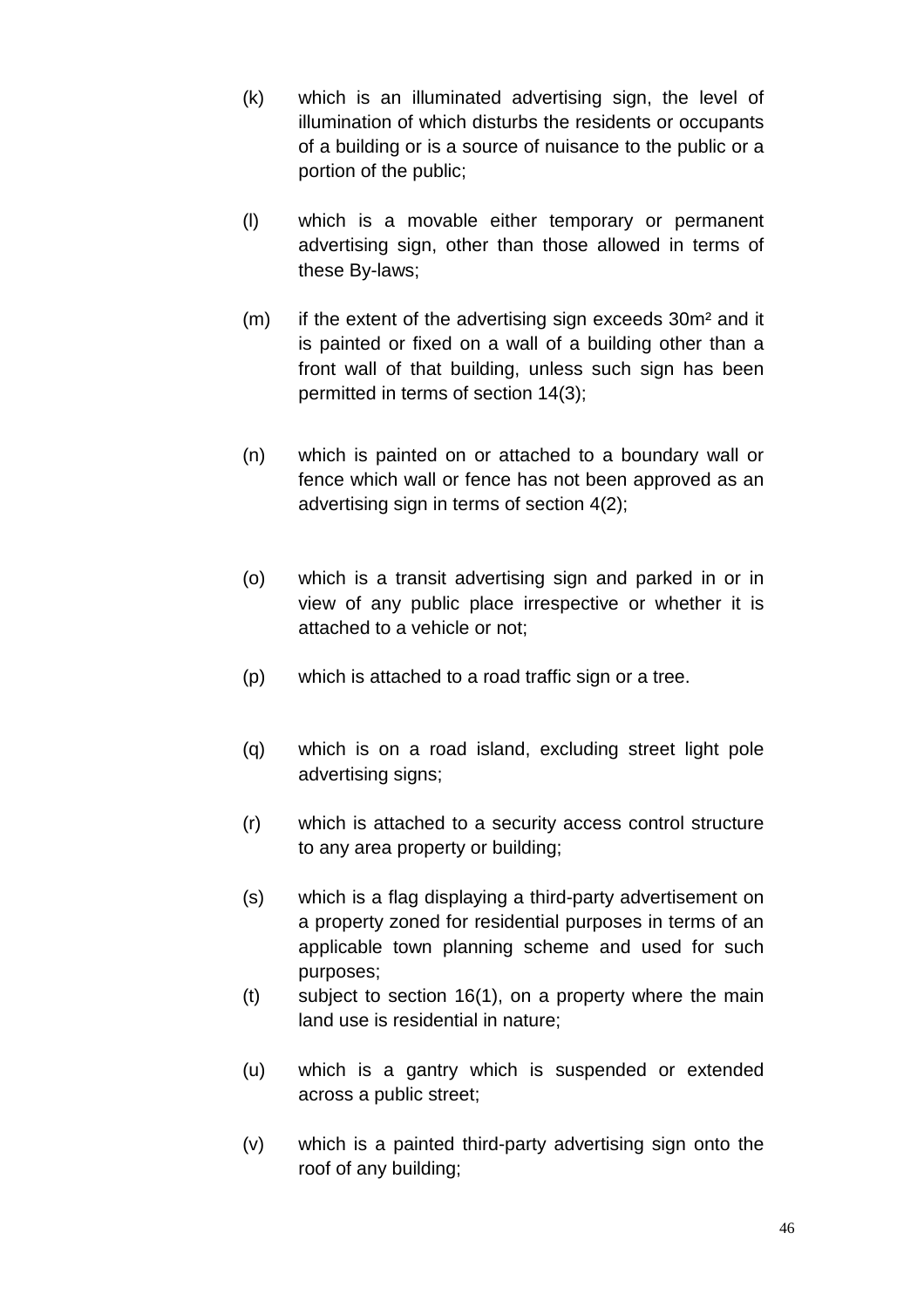- (w) any motorway or on or within any on- or off-ramps of motorways whether local, Provincial or National motorways.
- (x) against any telecommunication/cell mast or what is deemed to be infrastructure pylons.

## **CHAPTER 4: PROVISIONS RELATING TO SPECIFIC ADVERTISING SIGNS**

#### **15. Signs suspended under verandas or canopies**

- (1) Any advertising sign which is suspended under a veranda or a canopy, must comply with the following requirements:
	- (a) Unless otherwise permitted by an approval in terms of section 4(2), such sign must be fixed with its face at right angles to a boundary of a public street on which the property concerned fronts;
	- (b) no part of such sign may project beyond the outer edge of the veranda or canopy from which it is suspended;
	- (c) such sign must have a clear height of at least 2,75m;
	- (d) the top of such sign may not be more than 1m below the canopy or veranda from which it is suspended or more than exceed 1m in thickness;
	- (e) unless otherwise permitted by an approval in terms of section 4(2), the bottom edge of such sign when suspended must be horizontal and the supports by means of which it is suspended must be an integral part of the design of such sign.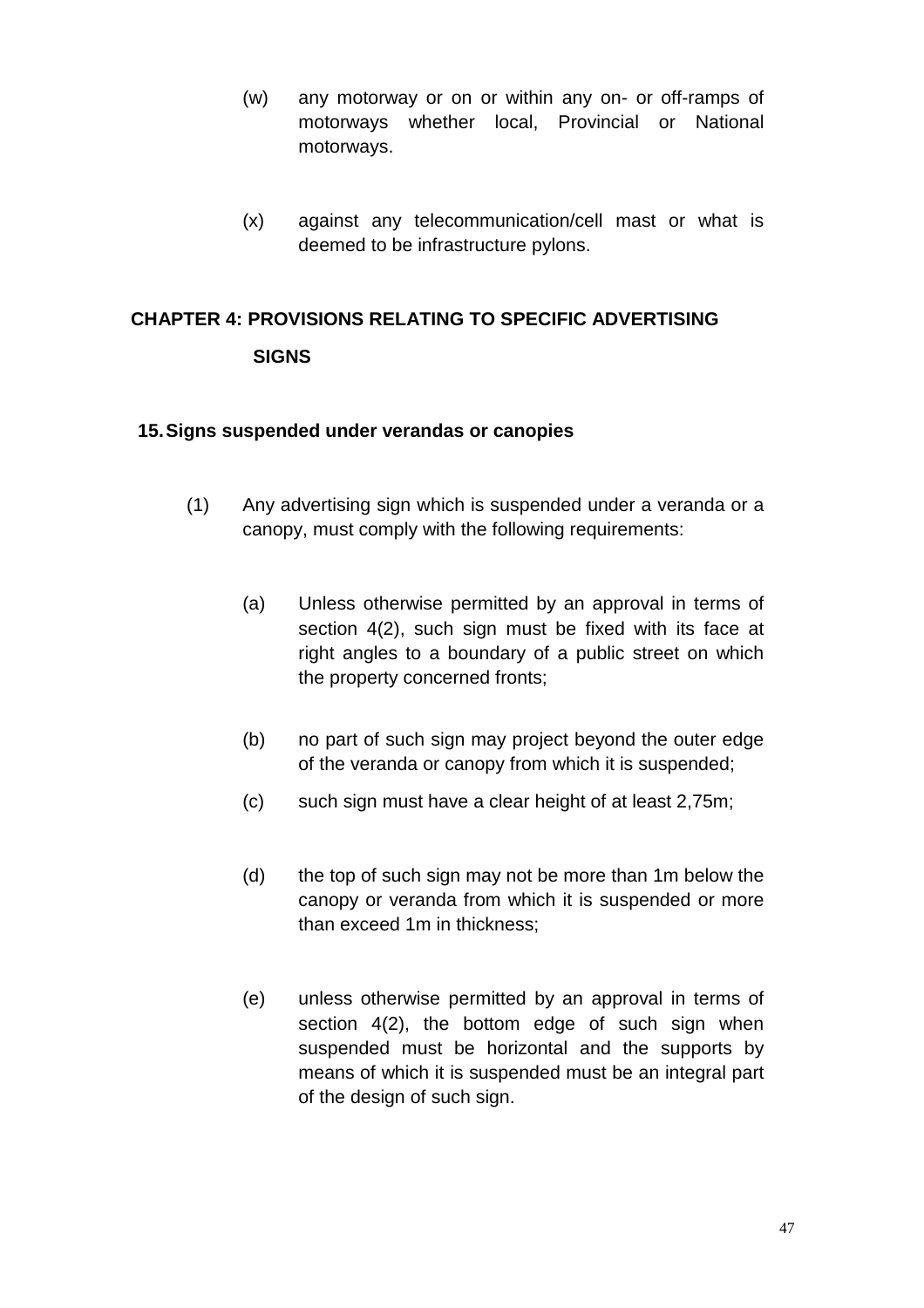#### **16. Signs on verandas or canopies over public streets**

- (1) Any advertising sign affixed to or onto a veranda or canopy which extends over a public street–
	- (a) must be set parallel to the building line on the property concerned;
	- (b) may not exceed 600mm in vertical dimension; and
	- (c) must be attached immediately above the eaves of a veranda or canopy roof in such a manner that it does not project beyond the rear of the roof gutter or must be fixed against but not extending above or below the veranda parapet or balustrade in such manner that it projects more than 230mm from the outside face of such parapet or balustrade
- (2) An advertising sign on a building in which public entertainment is presented, attached to a veranda or canopy extending over a public street and which displays only the features or programmes of the entertainment to be presented in such building, may not exceed –
	- (a) an area of 1m² in the aggregate for every 1.5m or part thereof of the frontage of such building on the public street over which such sign is erected; and
	- (b) 1.2m in height.
- (3) Nothing in this section prohibits the painting of an advertisement on or the display of advertisement not exceeding 600mm in thickness on a beam over a veranda column or on a parapet of a veranda contemplated in subsection (1).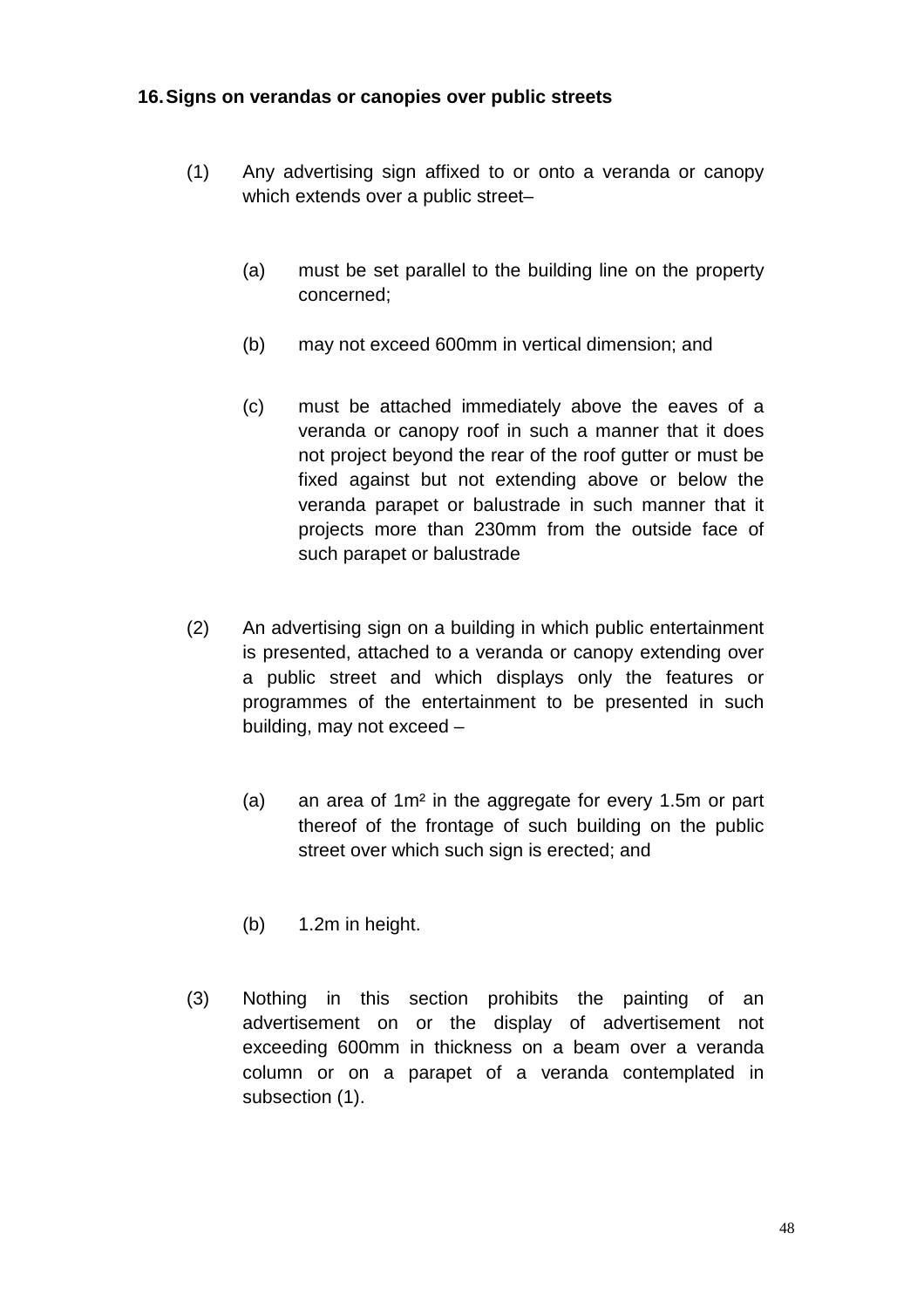## **17. Advertisements for Educational Institutions**

- (1) No person may erect a free-standing advertisement at an educational institution without first obtaining prior written approval of the Municipality.
- (2) A free-standing sign at educational facilities and at institutions may indicate the name and nature of the facility or institution and the name of a sponsor/s.
- (3) A maximum total sign area of  $36m^2$  is allowed, provided that this area may be divided into panels of equal size, form and construction incorporated into one individual combination freestanding sign.
- (4) Only one individual free-standing sign/ structure shall be permitted per vehicle entrance.
- (5) Illumination of free-standing signs at educational facilities and at institutions will only be allowed with the specific consent of the municipality.
- (6) Free-standing signs at educational facilities and at institutions shall not, in the discretion of the municipality, in any way detrimentally affect the residential character and amenity of the neighbourhood or nay other amenities of the area and/or the surroundings.
- (7) A maximum of two communal structures per school property, with a maximum area of  $18m^2$  each, or a total maximum of  $36m<sup>2</sup>$  advertisement space per school property will be permitted.
- (8) Where a school is established over more than one property, the ''school property" is defined as a property that is separated from the other "school property" of which it forms an entity, by means of a public road.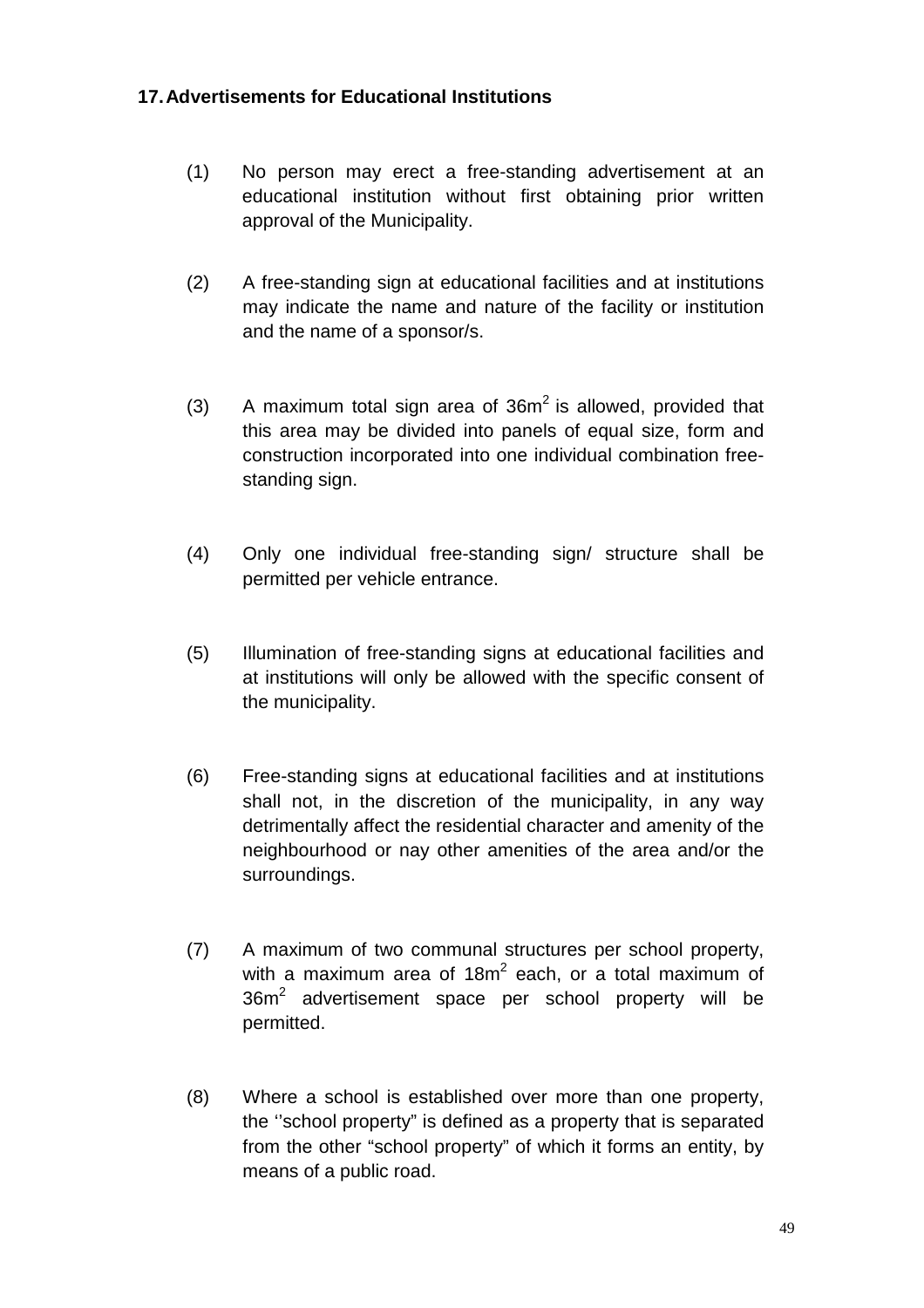## **18. Projecting signs**

- (1) Any projecting sign must be set at right angles to the building line and must maintain a clear height of not less than 2,75m.
- (2) Subject to the provisions of subsection (3), no sign contemplated in subsection (1) may either exceed 600mm in height, 300mm in thickness nor project more than 900mm from the building to which it is attached.
- (3) A projecting sign larger than that specified in subsection (2) may be erected, subject to compliance with the following requirements:
	- (a) Such sign must be constructed of metal framing and covered with metal sheeting;
	- (b) such sign may not exceed 9m in height or project more than 1.5m from the building concerned, or in the case of a sign consisting only of the name of a building used for the public, 14m in height or project more than 1.8m from the building concerned;
	- (c) such sign must be supported by at least four iron brackets firmly fixed to the building concerned, any two of which must be capable of carrying the entire mass of the sign; and
	- (d) such sign must be adequately protected from wind pressure by the use of effective braces and stays.

#### **19. Pylon signs for on-premises advertising**

 (1) For the purposes of this section "pylon" includes any pylon, mast, tower or similar structure to which an advertising sign is attached, supported by or displayed on or which is constructed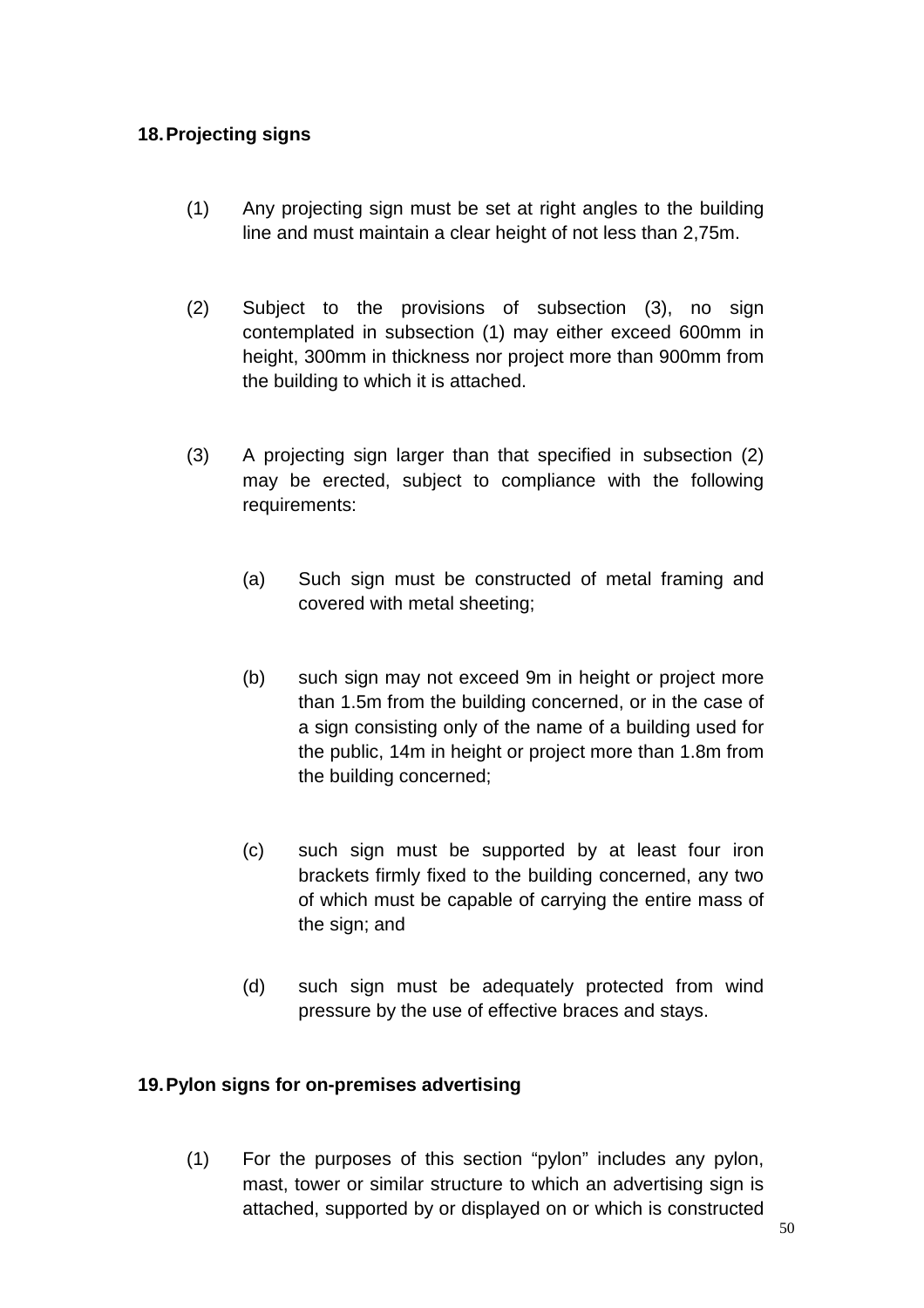as an advertising sign or a combination of such signs, for the purpose of on-premises advertising.

- (2) Any pylon must be independently supported and for that purpose it must be firmly secured to an adequate foundation in the ground and be entirely self-supporting without the aid of guys, stays, brackets or any other restraining device.
- (3). The dimensions of a pylon and its associated advertising sign must be such that the entire assembly, whether stationary or actuated, can be contained within a notional vertical cylindrical figure having a diameter of 9m and a height of 12m.
- (4) No activated or protruding part of a pylon sign or of an advertising sign associated with it may be less than 2.4m above the highest point of the existing ground level immediately below that pylon.
- (5) No free-standing advertising sign as contemplated in subsection (1) shall have a single advertising display exceeding 18m² and 24m² for a combination of such signs.

## **20. Advertising signs placed flat on buildings or painted on a wall of a building and on bridges**

- (1) The total area of an advertising sign placed flat or painted on a wall of a building may not exceed 20m² for every 15m of the frontage of the building concerned facing a public street.
- (2) (a) No on-premises advertising sign contemplated in subsection (1), may exceed 40m² in extent in an area of partial control, and 80m² in an area of minimum control.
	- (b) No third party advertising sign contemplated in subsection (1) may exceed 80m² in an area of partial control, and 200m² in an area of minimum control.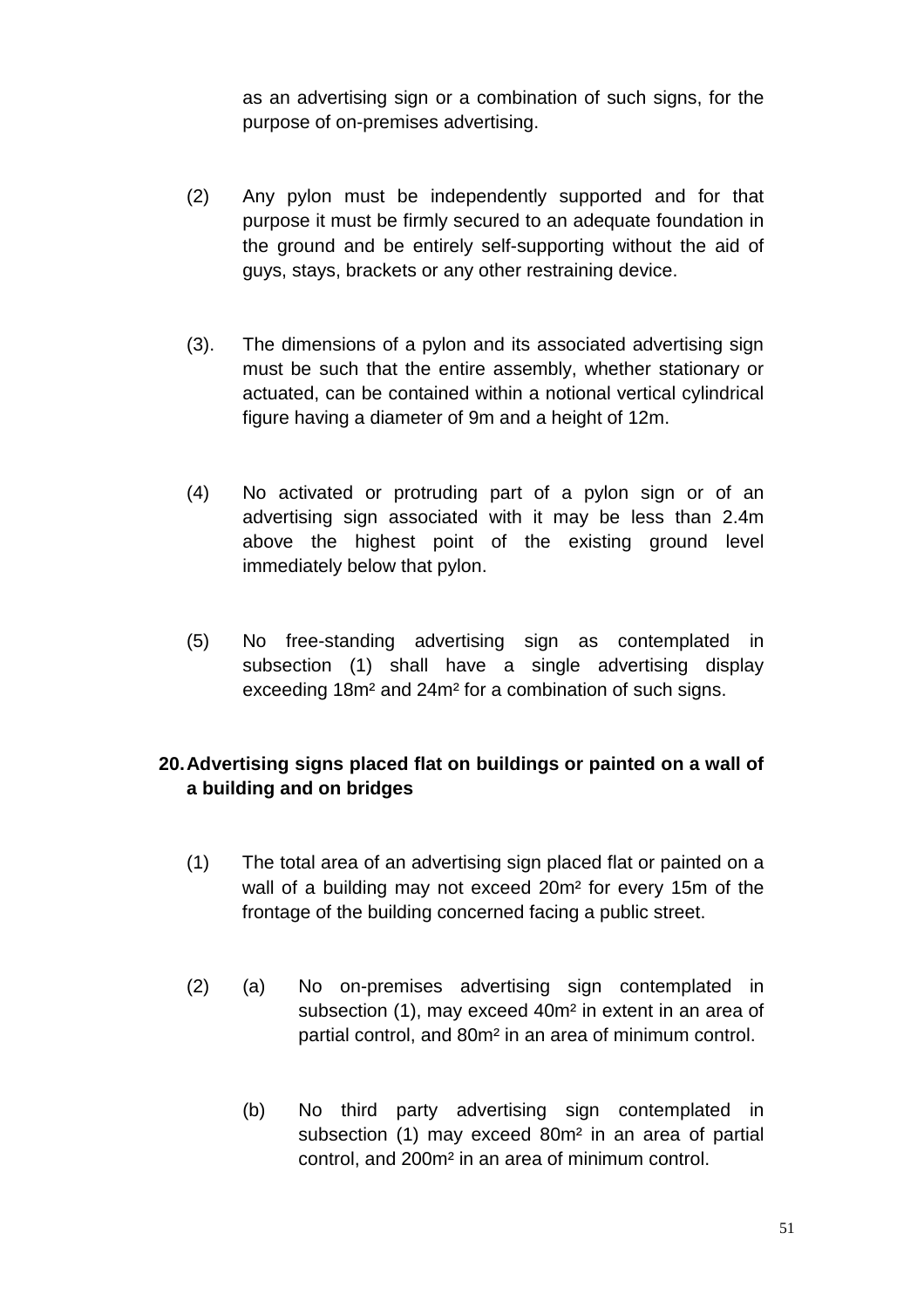- (3) Notwithstanding the provisions of subsection (2)(b), it may in an approval in terms of section 4(2) be permitted or required that the dimensions of any such sign be greater than those specified in that subsection, if-
	- (a) it is in the interests of the aesthetic appearance of a building or wall on which an advertising sign is placed as contemplated in subsection (1), and of the neighbourhood where such building or wall is situated, if the building or wall is situated in appropriate areas of minimum control;
	- (b) it is in the Inner Municipality, as indicated in the Municipality's Spatial Development Framework, of the area of jurisdiction of the Municipality where an urban renewal programme on the said building or area concerned as determined by Municipality, is being undertaken and the approval of such sign in terms of section 4(2) is subject to an annual prescribed financial contribution to be utilised for an Inner-Municipality Renewal project.
- (4) No advertising sign attached to a bridge, irrespective of its ownership, may exceed 30m² in extent in an area of partial control, or 45m² in extent in an area of minimum control, and must have the prior written approval of the relevant authority.

## **21. Signs relating to the development of townships and properties**

- (1) An advertising sign exempted in terms of section 13(2) and relating to the development of a township or property and the disposal of property in a township may be displayed, provided the following requirements are complied with:
	- (a) If such advertising sign relates to the laying out or development of any land as a township or for the disposal of any erven in a township or a property development –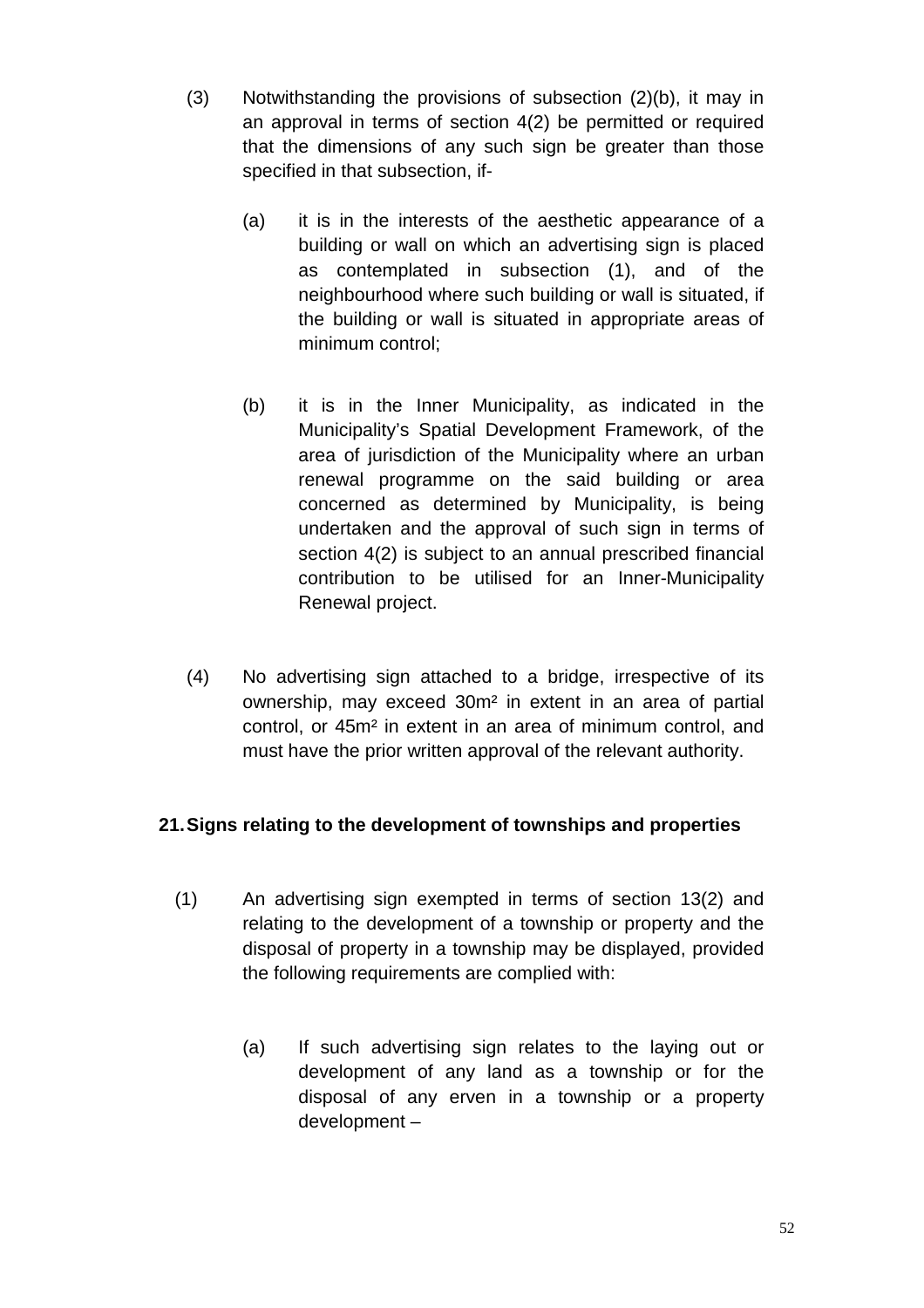- (i) it may not be erected prior to the land-use rights being promulgated in terms of the Townships and Town-planning Ordinance 1986 (Ordinance 15 of 1986) or any other applicable law; and
- (ii) may not exceed 40m² in an area of partial control and 80 m2 in an area of minimum control and an extent or an erected height of 12m;
- (b) such advertising sign must be located on the site of the proposed township or property development; and
- (c) any such advertising sign must be removed within 90 **(ninety)** days of a development being completed or in respect of a property for sale or to let, within seven days after the sale or letting concerned.
- (2) If an advertising sign contemplated in this section does not comply with subsection (1), an application for approval of such sign must be made in terms of section 3(3).

## **22. Requirements for Sky Signs**

- (1) Notwithstanding section 14(t), a sky sign may be erected on a building where the main use is residential or which is used as a residential building as long as the sign has no visual impact on the occupants of the building itself or any other building in the immediate area which is used for residential purposes or as a residential building.
- (2) Two or more sky signs placed one above the other, whether or not in the same vertical plane, are for the purposes of this section, deemed to be one such sign.
- (3) In an area of minimum or partial control as specified in Schedule 1 to these By-laws, every sky sign must be set against a screen complying with the requirements of section (22) and (23).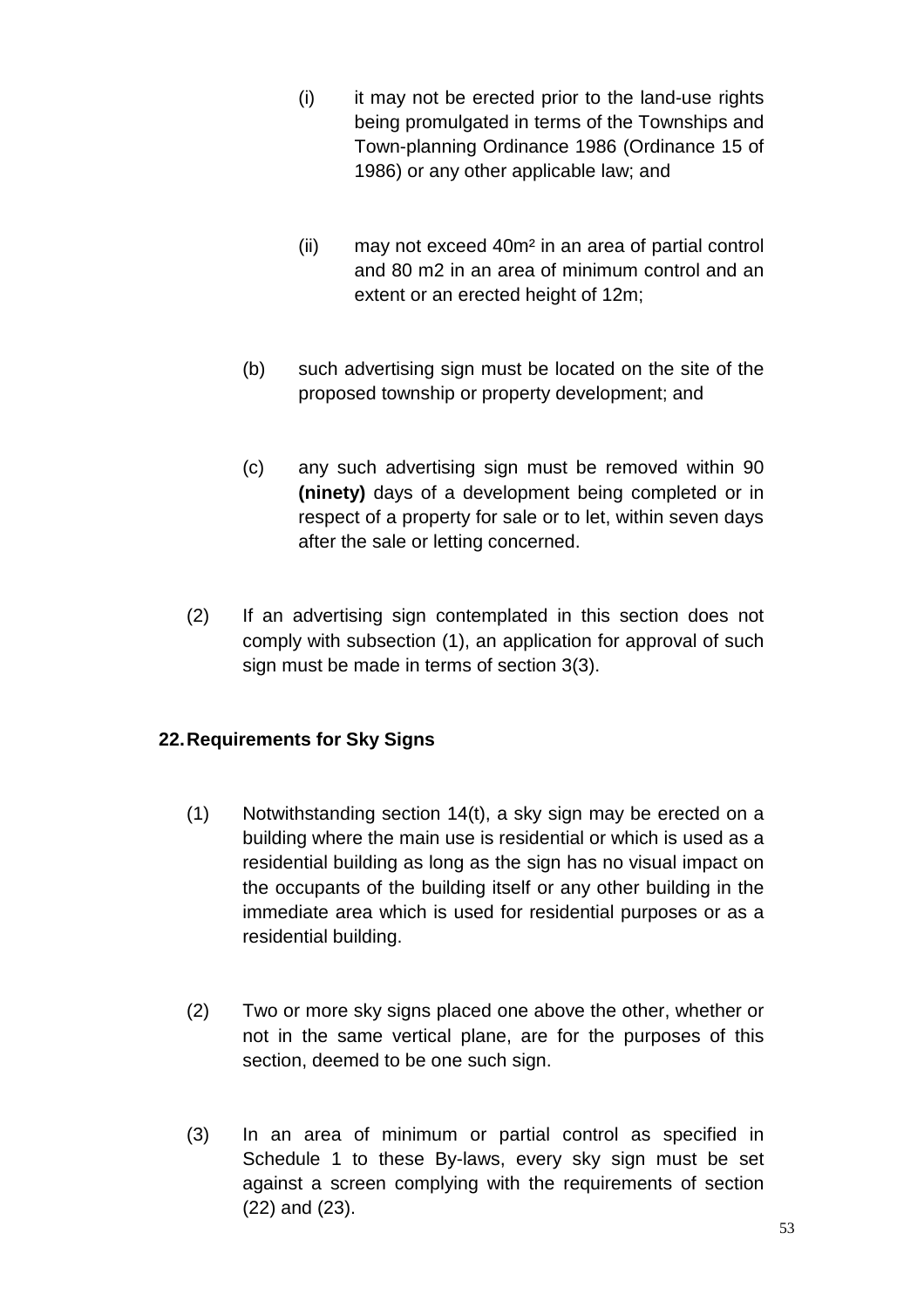- (4) No part of a sky sign may protrude beyond, above or below the edge of the screen required in terms of subsection (2).
- (5) No sky sign may exceed 500m² in extent: Provided that the Municipality may for a third-party advertising sign allow a greater extent.
- (6) If the number of storeys contained in that part of a building which is directly below a sky sign is -
	- (a) one to five storeys; or
	- (b) six or more storeys,

the vertical dimension of such sign may not exceed 3,0m and 5,0m respectively Provided that the Municipality may in terms of section 4(2) approve a third-party advertising sign which is a sky sign with a greater dimension.

#### **23. Screens for Sky Signs**

- (1) Every screen for a sky sign contemplated in section 22 must comply with the following requirements:
	- (a) Every screen must be located and constructed to form a continuous enclosure effectively concealing the frame and the structural components of any sky sign from view, and, if it is required or allowed in an approval in terms of section  $4(2)$  –
		- (i) such screen and structural component must be screened from any adjacent or other property;
		- (ii) the provisions of paragraph (a) requiring a continuous enclosure may be relaxed if the walls of any building on a property contemplated in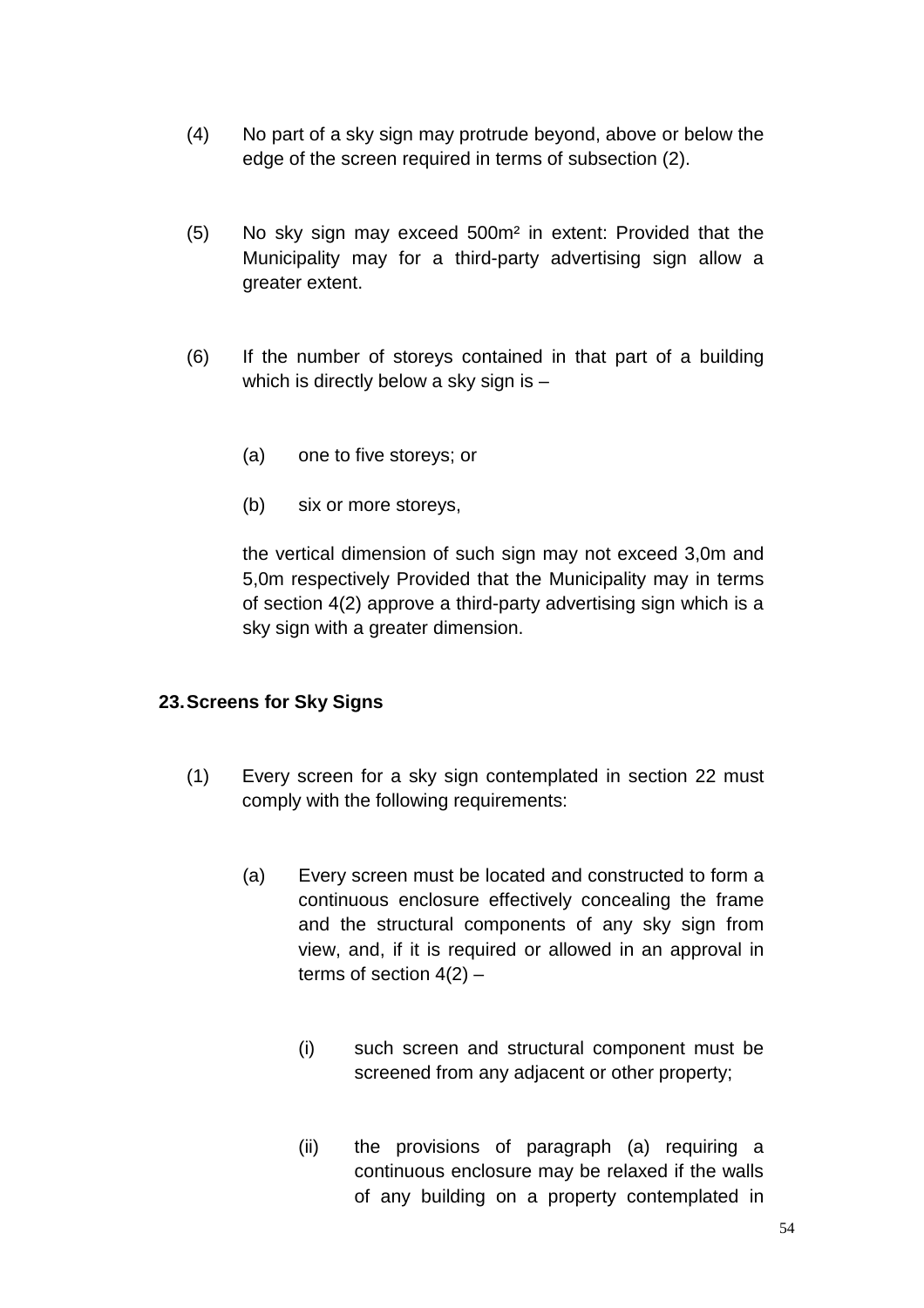sub-paragraph (i) are of a height and construction that such walls will effectively conceal such frame and structural components and do not contain openings overlooking them.

- (b) unless the Municipality otherwise allows, no part of a screen may protrude beyond the perimeter of the building on which it is constructed;
- (c) the gap between the bottom of a screen and that part of the building immediately below it may not exceed 100mm;
- (d) no vertical dimension of any screen may exceed oneand-one-half times the vertical dimension of a sky sign specified in section 16(5) provided that if the screen also encloses a lift motor room, tank or other structure on the roof of the building concerned, the vertical dimension of the screen may be increased to the same height as such room, tank or structure; and
- (e) if the material of which the screen is made has an open mesh or grid formation –
	- (i) the openings in such mesh or grid must be uniform; and
	- (ii) the aggregate area of the openings may not exceed 25% of the area of the screen; and
	- (iii) no dimension of any such opening may exceed 100 mm provided that the Municipality may allow the erection of a screen not complying with this paragraph, if the requirement of concealment in terms of paragraph (a) is met.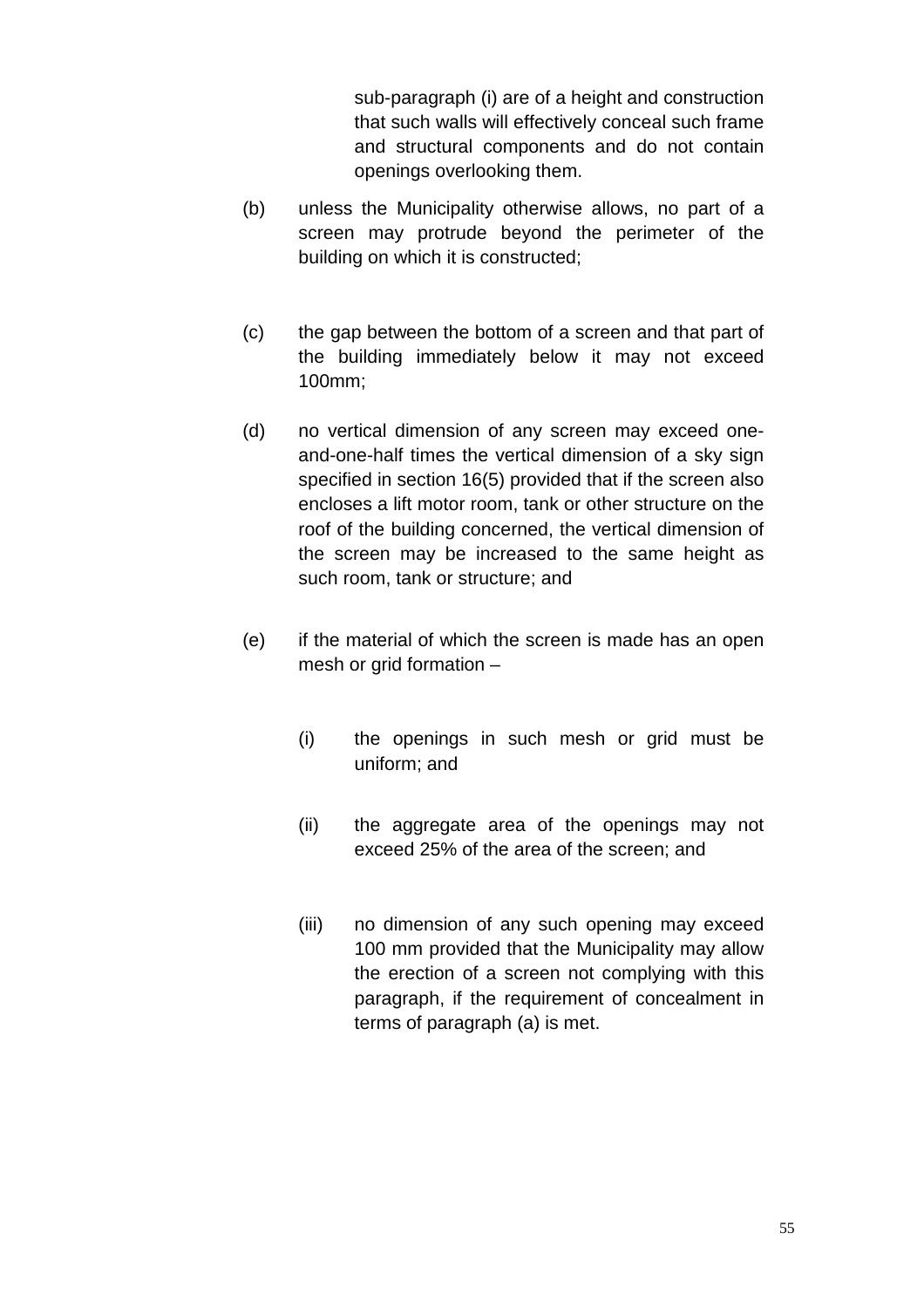## **24. Advertising signs depicting name, profession or occupation at residential buildings, dwelling houses and dwelling units**

- (1) An advertising sign not exceeding 2m² specifying the name, profession or occupation of an occupant of the residential building, dwelling house or dwelling unit may be displayed by attaching the signs to a boundary wall or fence at or against the entrance door of such a residential building, dwelling house or dwelling unit.
- (2) The following advertising signs exempted in terms of section 13(2), may, without the approval of the Municipality, be displayed on a residential building, dwelling house or dwelling unit where applicable, subject to the following requirements:
	- (a) A single sign not exceeding 600mm by 450m displaying the name only of a residential building; and
	- (b) a sign not exceeding 600mm x 450mm displaying the name of the person owning or managing a residential building, such person's logo and telephone number, provided such sign –
		- (i) is attached to or built into a wall or the building or a freestanding wall or boundary wall or fence or a freestanding pole on the property concerned;
		- (ii) is not illuminated; and
		- (iii) is limited to one of each sign referred to in paragraph (a) and (b), per street frontage of the property concerned; and
	- (c) a sign not exceeding 2m² specifying the name and profession or occupation of an occupant of the property concerned attached to a boundary wall or fence, or the entrance door of a dwelling house or dwelling unit.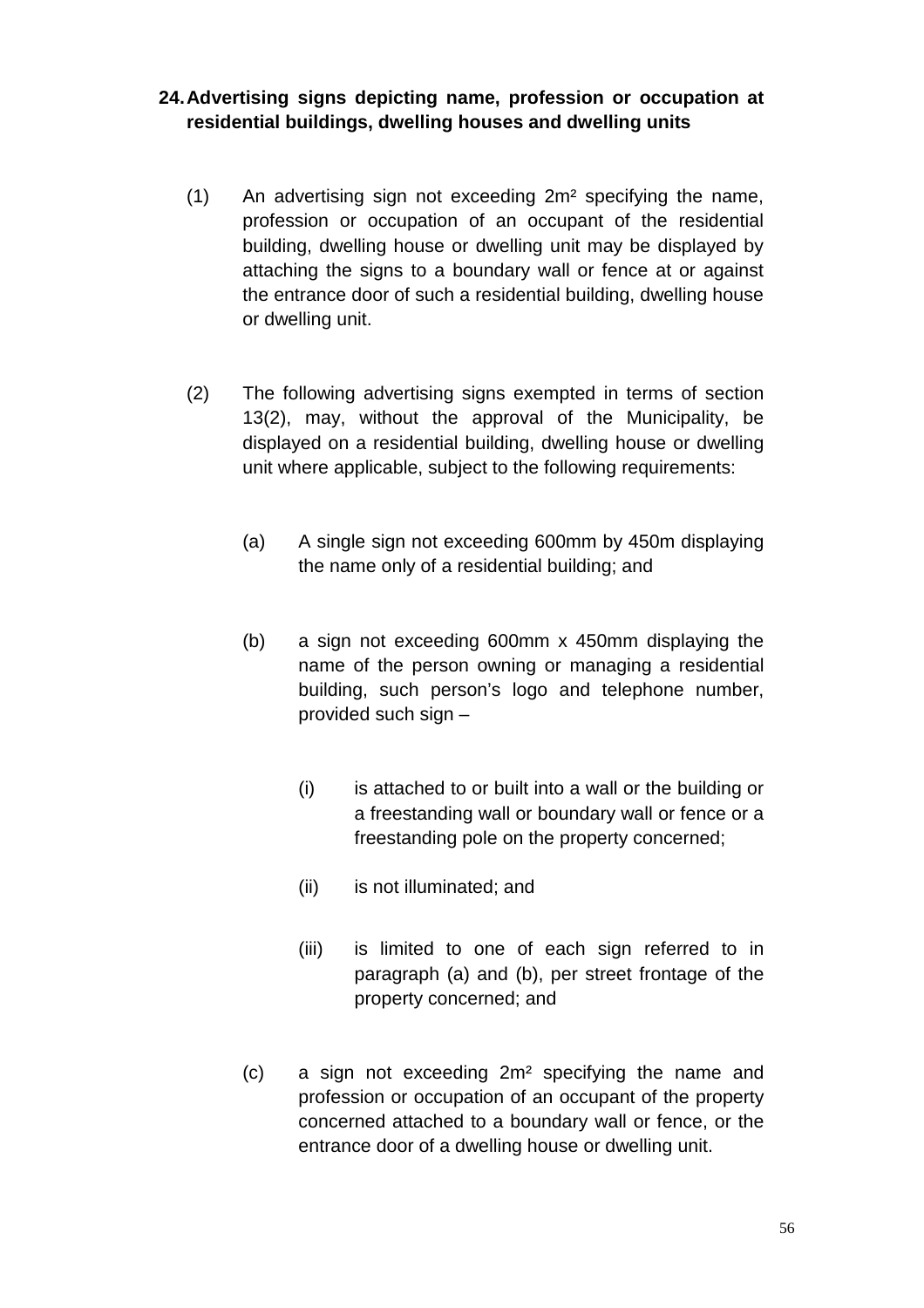#### **25. Roof Signs**

- (1) No one may erect a roof sign without first obtaining prior written approval of the municipality.
- (2) A roof sign shall be permitted in areas of partial and minimum control.
- (3) The bottom of the roof sign shall not ne more than 120 mm above the closest portion of the roof beneath it.
- (4) The main axis of a roof sign shall be horizontal.
- (5) A roof sign shall not exceed the areas set out below:

| Height of sign above the<br>ground | <b>Maximum area of sign</b> |
|------------------------------------|-----------------------------|
| < 6m                               | 2m <sup>2</sup>             |
| 6m < 9m                            | 4m <sup>2</sup>             |
| 9m < 12m                           | 8m <sup>2</sup>             |
| 12m < 18m                          | 12m <sup>2</sup>            |
| $18m+$                             | 18m <sup>2</sup>            |

(6) A roof sign shall not exceed 300mm in thickness.

(7) Roof signs shall, if required by the municipality be placed so as not to form part of the skyline of buildings.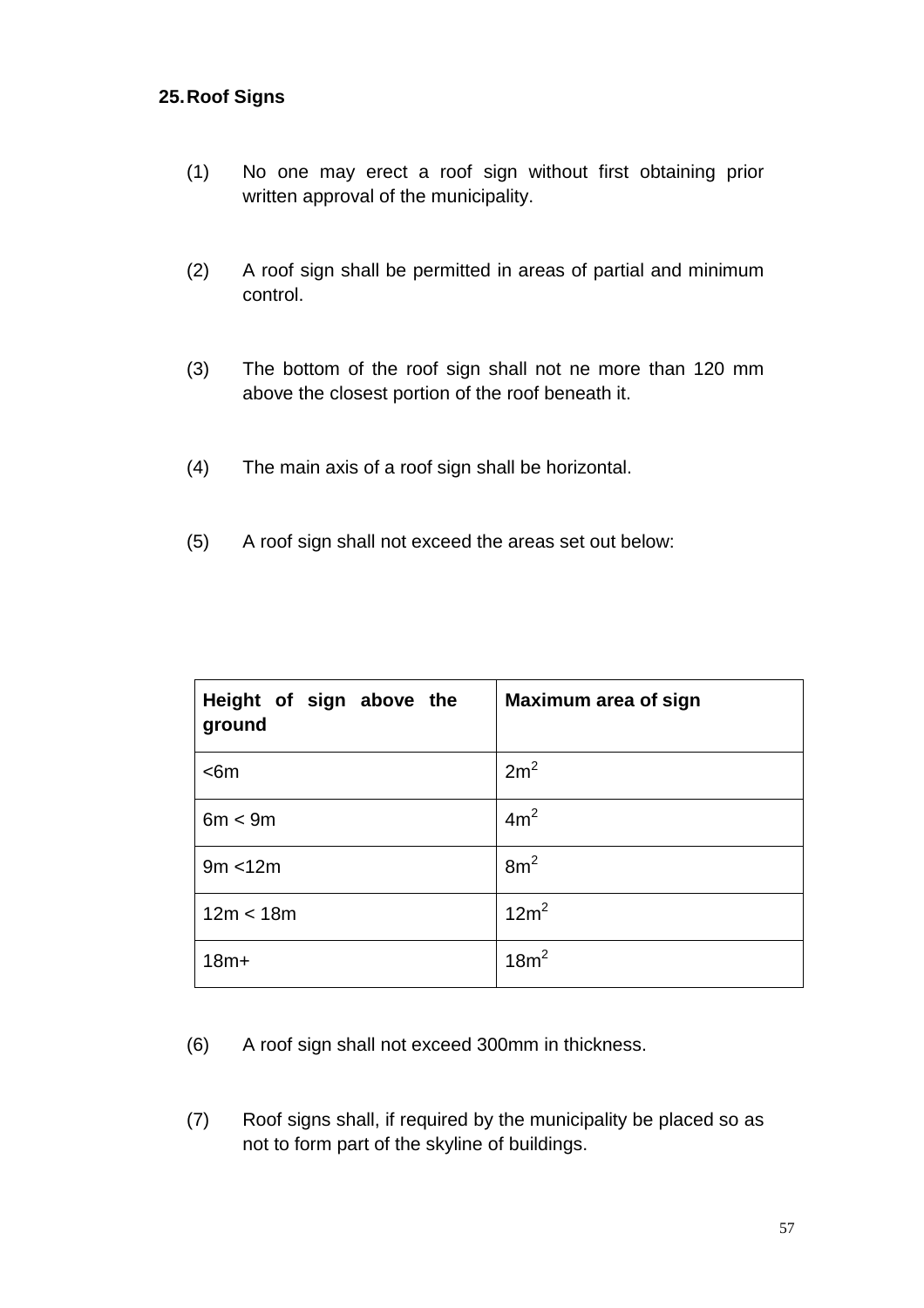(8) A roof sign shall not extend beyond the roof of the building in any direction.

## **26. Sun-blind advertisements**

- (1) An advertisement on any sun-blind exempted in terms of section 13(2), may be displayed without the approval of the Municipality, subject to compliance with the following requirements:
	- (a) A sun-blind must be so made and attached to a building that it is incapable of being lowered to a height lower than 2m above the footway or pavement of a public street;
	- (b) except at an intersection, a sun-blind must be placed parallel to the building line of the property concerned; and
	- (c) at any intersection a sun-blind must be placed so that it does not cause any interference with or endanger vehicular or pedestrian traffic, or a traffic sign, street nameplate or other notice for the guidance or information of the public.

## **27. Advertisements on banners, flags and similar objects**

- (1) An advertisement exempted in terms of section 13(2) on any banner, streamer, flag, paper, paper machete, plastic sheet or other similar pliable material or on calico or other woven material may only be displayed for the following purposes:
	- (a) Advertising a function or event conducted for religious, educational, social, welfare, animal welfare, sporting, civic or cultural purposes, or a function or event relating to an election; and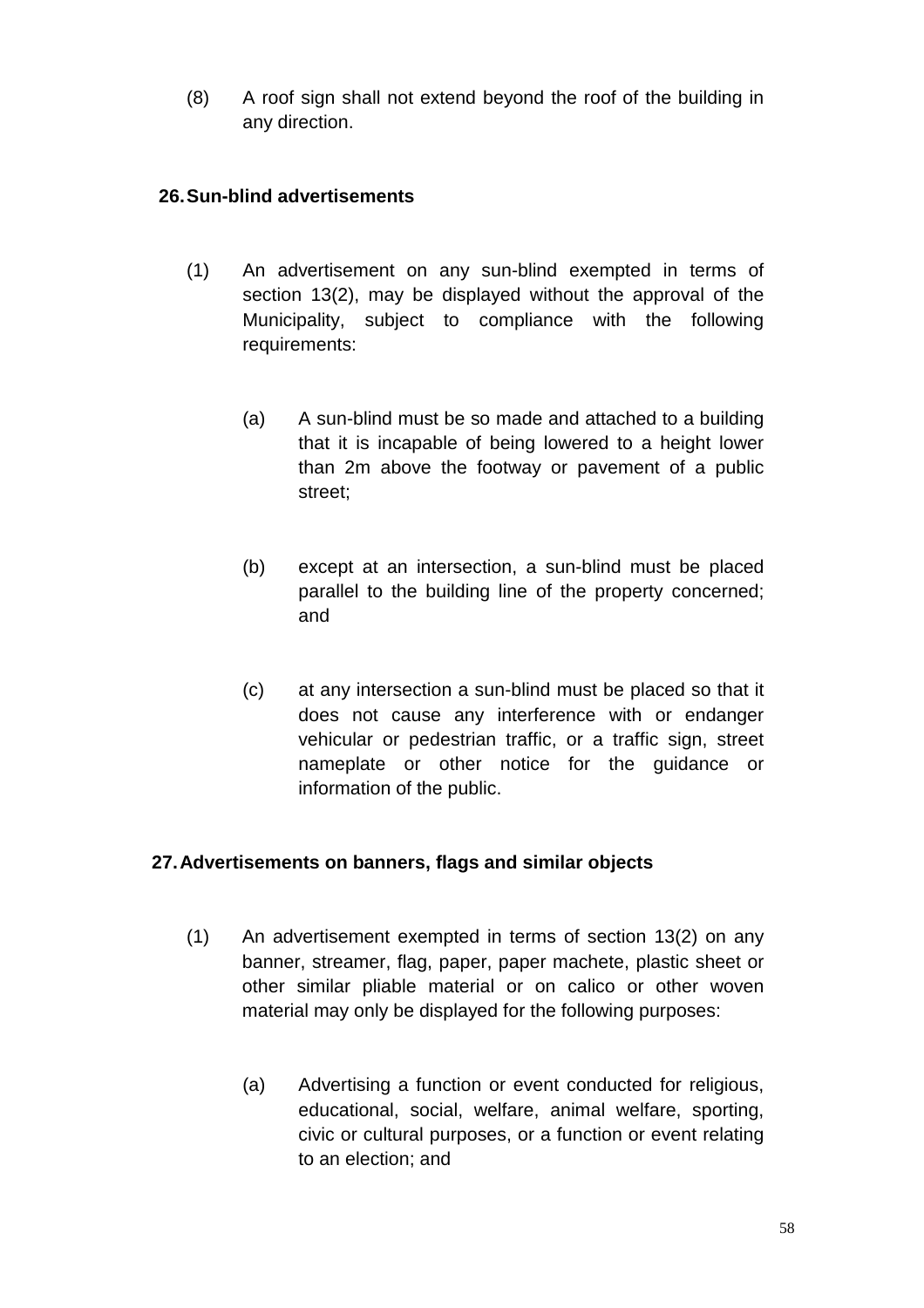- (2) the display of the name, corporate symbol and nature of any enterprise.
- (3) Every person to whom approval has been granted in terms of section 4(2) in respect of an advertisement contemplated in subsection (1), but not exempted in terms of Section 13(2), must comply with and ensure that the following requirements are complied with:
	- (a) Not more than two advertisements in respect of the same matter are permitted in an urban or rural area of maximum control or four banners or flags in respect of the same matter in an urban area of partial and minimum control as contemplated in Schedule 1;
	- (b) a maximum of ten banners or flags may be displayed at any shopping centre;
	- (c) every advertisement must be attached to a pole or suspended between poles or other supports on the property upon which the activity contemplated in subsection (1)(a) is to take place; and
	- (d) no advertisement may be displayed for more than seven days prior to the date of the activity advertised and must be removed within three days after the conclusion thereof.

## **28. Advertisements on blimps**

- (1) A blimp containing an advertisement may, subject to the approval of the Municipality in terms of section 4(2), be used for a period not exceeding 24 (twenty-four) months and may be airborne during daylight hours only.
- (2) The Municipality must, for the purposes of considering an application for approval in terms of section 3 of an advertisement to be displayed on a blimp, have regard to –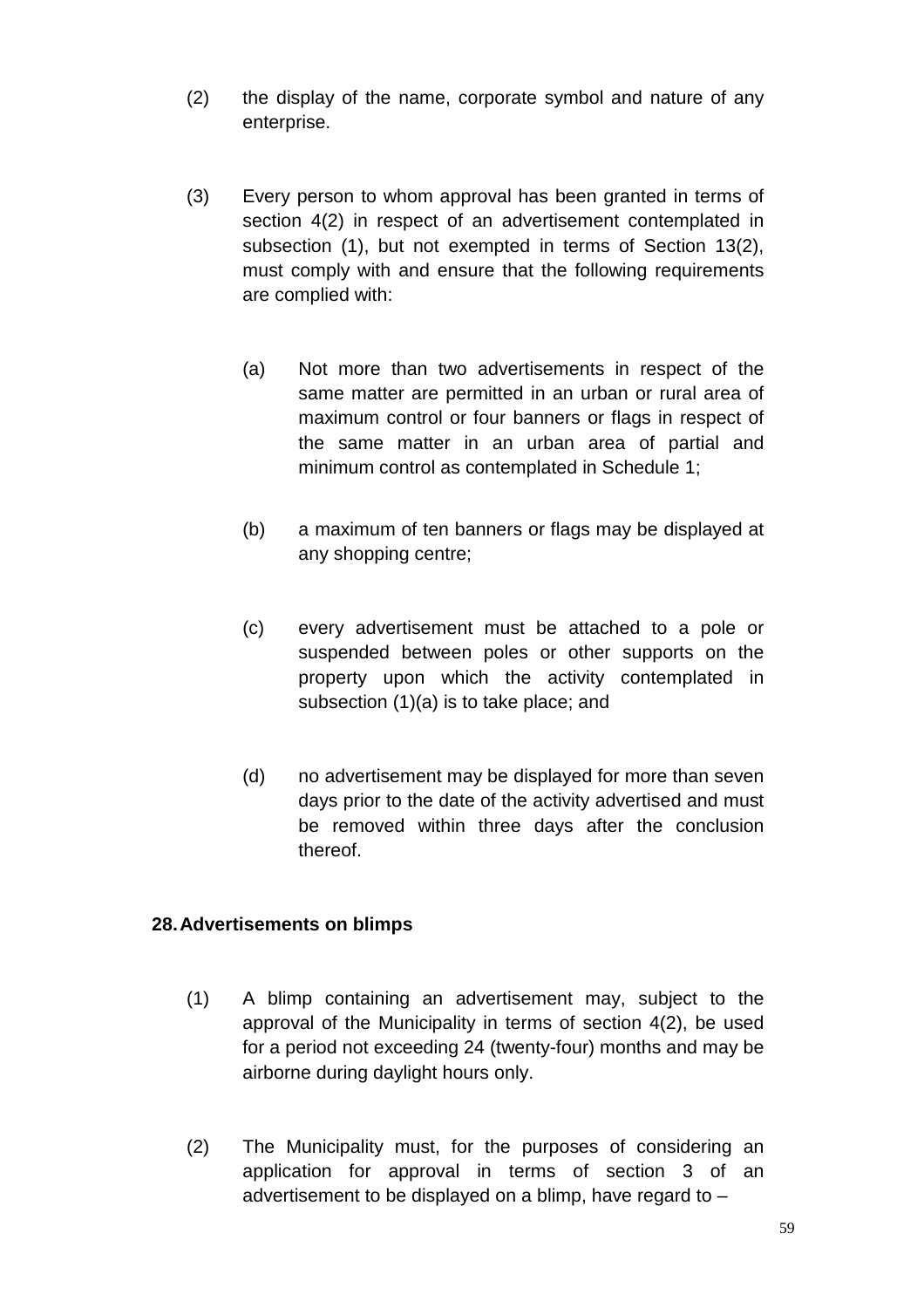- (a) the period during which the blimp will be used;
- (b) the size of the blimp;
- (c) the strength of the anchorage and the anchoring cable;
- (d) the provision of a device by means of which the blimp will automatically so deflate as to sink slowly to the ground in the event of the failure or severance of the blimp from its anchorage or anchoring cable;
- (e) the possibility of interference with pedestrian or vehicular traffic;
- (f) any requirement or condition prescribed by the Department of Civil Aviation, including the maximum height to which the blimp must be restricted; and
- (g) the location of the blimp.

#### **29. Suburban Advertisements**

- (1) No suburban advertisement shall be erected or displayed or used or continue to be used as an adverting sign without first obtaining the prior written approval of the Municipality on both private property (ies) and Municipality owned land, subject to such conditions, as the Municipality may deem expedient.
- (2) A suburban advertisement must be rectangular, and must be not more than 0,4 metres in height and not wider than the suburb name sign. It must be less conspicuous than the suburb name sign.
- (3) A suburban advertisement may not bear colours that may cause confusion with road traffic signs and may not be illuminated or animated.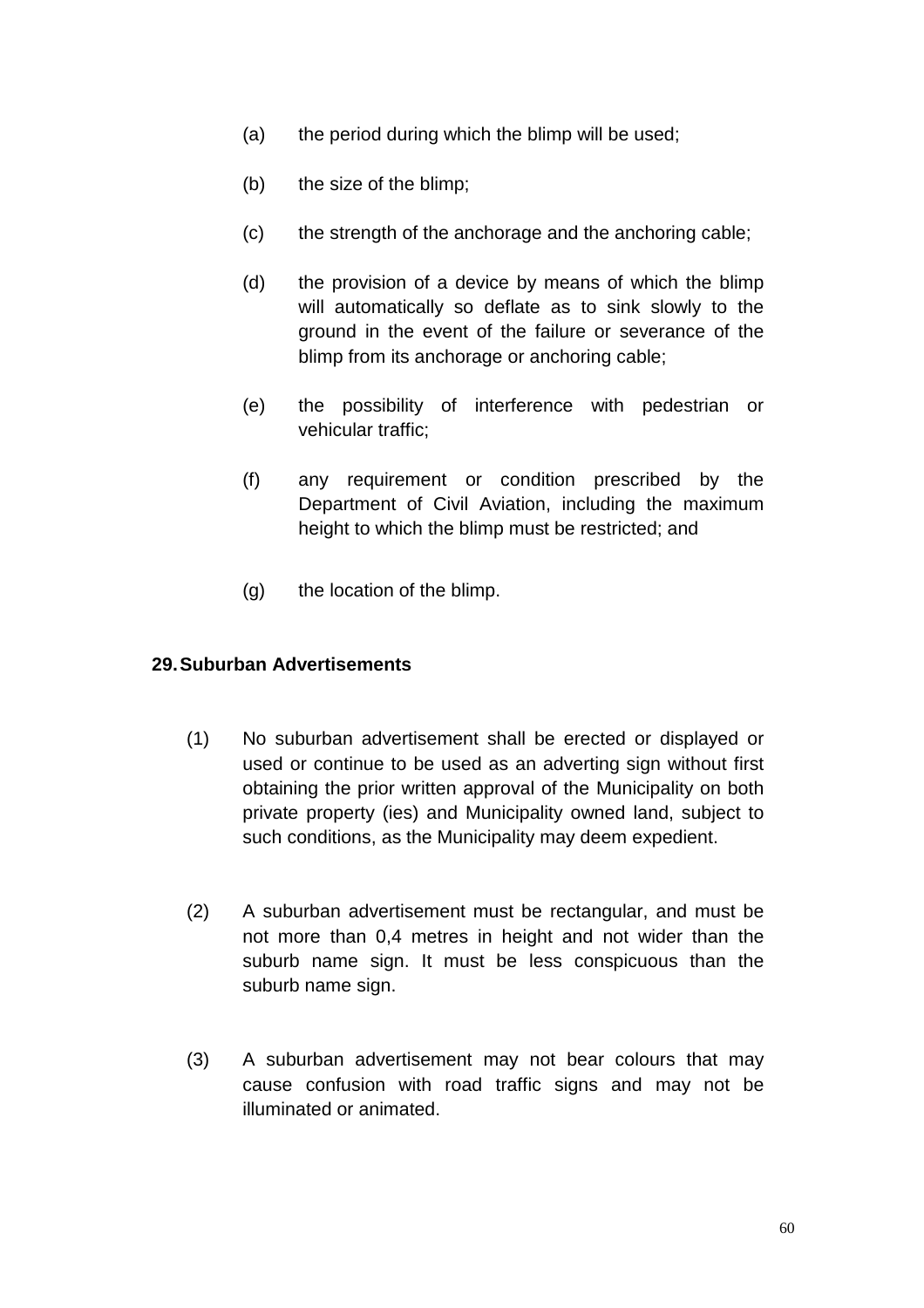(4) Suburban advertisement must comply with the requirements of the suburb name GL2 sign as prescribed in the National Road Traffic Act.

## **30. Painted advertisements**

- (1) Subject to the approval of the Municipality in terms of section  $4(2) -$ 
	- (a) the name of any person carrying on business in a building may be painted directly on a wall of that building;
	- (b) a third-party advertisement may be painted directly onto any surface, subject to section 30.

## **31. Advertising signs relating to selling and letting of property**

- (1) Any of the following advertising signs relating to the letting or selling of property, may be displayed without the approval of Municipality;
	- (a) A sign not exceeding 600mm x 450mm in size containing the words "for sale" "to let" or "sold" in respect of a dwelling house or residential building and displaying only the name, address and telephone number of the owner of the property or his or her estate agent, must be –
		- (i) placed on or attached to the building concerned;
		- (ii) attached parallel to a boundary fence or wall of the property concerned;
		- (iii) otherwise displayed within the boundaries of the property concerned;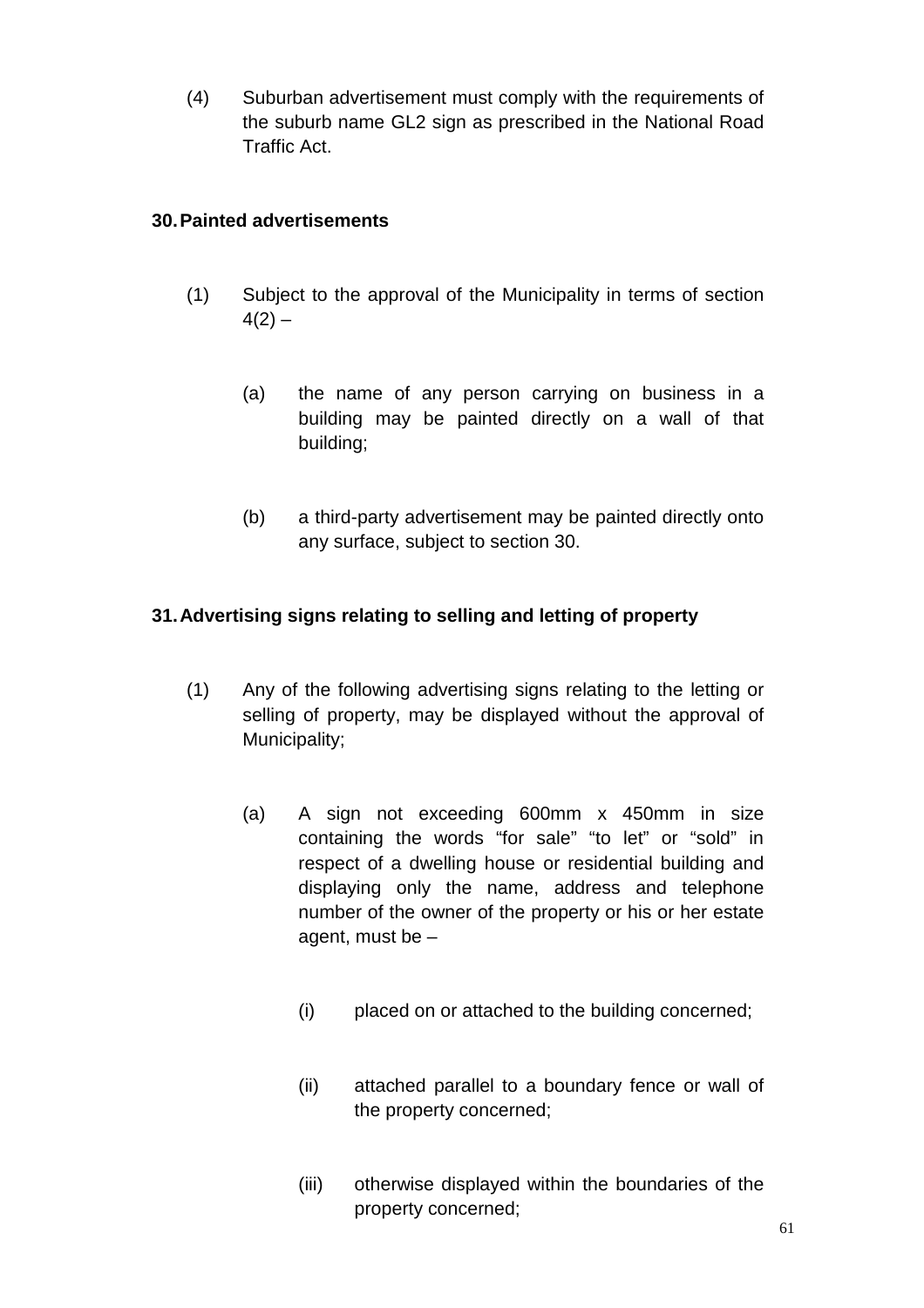- (iv) on that part of a public street, other than the roadway, on which the property concerned fronts and directly in front of such property and subject to it not obstructing any pedestrian traffic; and
- (v) limited, if an estate agent is involved, to one sign per estate agent per property;
- (b) a single sign per street frontage of a property not exceeding 600mm x 450mm in size, which contains only the word "sold" and the name address and telephone number of the estate agent concerned, in respect of any dwelling house, or residential building, and which –
	- (i) is displayed only after every sign specified in paragraph (a) has been removed;
	- (ii) is placed, attached or displayed as specified in paragraph (a)(i), (ii) or (iii);
- (c) a single sign not exceeding 6m² in extent per building flat on the façade of a non-residential building which contains only the words "for sale", "to let" or "sold" and the name, address and telephone number of the owner or his or her estate agent, or only the word "sold" and the said particulars of the estate agent, for a period not exceeding 90 days;
- (d) (i) a sign not exceeding 600mm x 450mm in size, displayed on a vacant residential property, which displays only the words "for sale" and the name, address and telephone number of the owner or his or her estate agent concerned, or only the word "sold" and the name address and telephone number of that agent;
	- (ii) a for sale sign must be limited to one sign per estate agent and may be displayed for a period not exceeding 90 days; and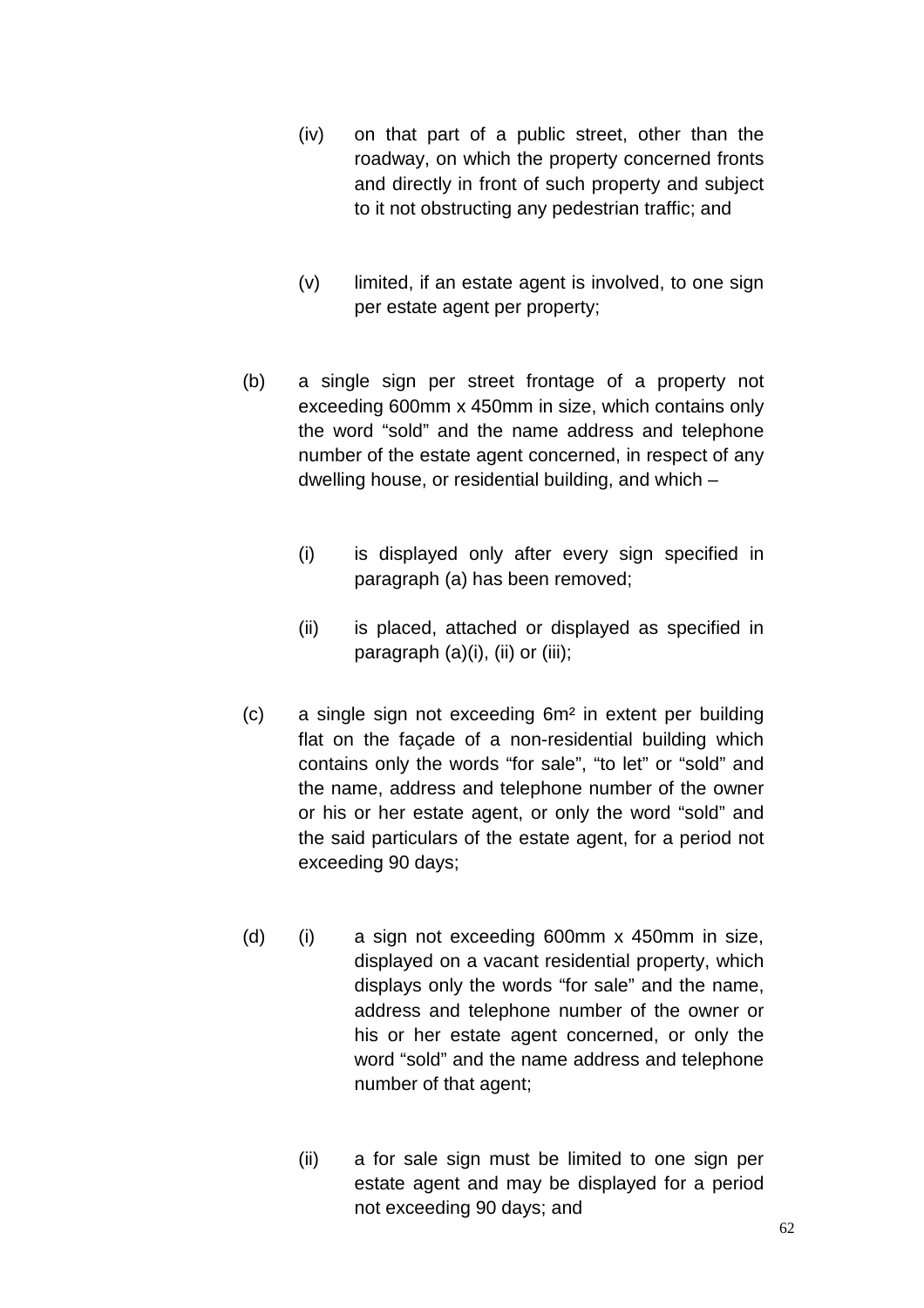- (e) a single sign not exceeding 8m² in extent per property, on a vacant non- residential property, on which the words "for sale" or "to let" and the name, address and telephone number of the owner or his or her estate agent are displayed or the word "sold" and the name, address and telephone number of the estate agent concerned, may be displayed for a period of not exceeding 90 days;
- (2) Not more than 8 (eight) directional signs and only on show days indicating the position of a property for sale or to let may be displayed by an estate agent and "show days" shall mean on Saturdays and Sundays only between the hours of 08h00 and 17H00 and signs shall be removed daily at the conclusion of such show day.

#### **32. Other temporary advertising signs**

- (1) Any directional sign displayed by the Automobile Association of Southern Africa advertising an event may be displayed without approval contemplated in section 3(1).
- (2) Any advertising sign not exceeding 8m² in extent and not more than 3m above the ground level immediately below it, containing an advertisement relating to a sale in execution consequent upon the decision of a Court of Law or an auction or a sale by a liquidator or a trustee in an insolvent estate to be held on or relating to a property, may be displayed on that property for not more than 10 (ten) days before the sale or auction, or for more than 4 (four) days after the conclusion of the sale or auction.
- (3) The Municipality may approve temporary advertising on property owned by, vested in or controlled by it for a period not exceeding 120 days.

#### **33. Development and Project Advertisements**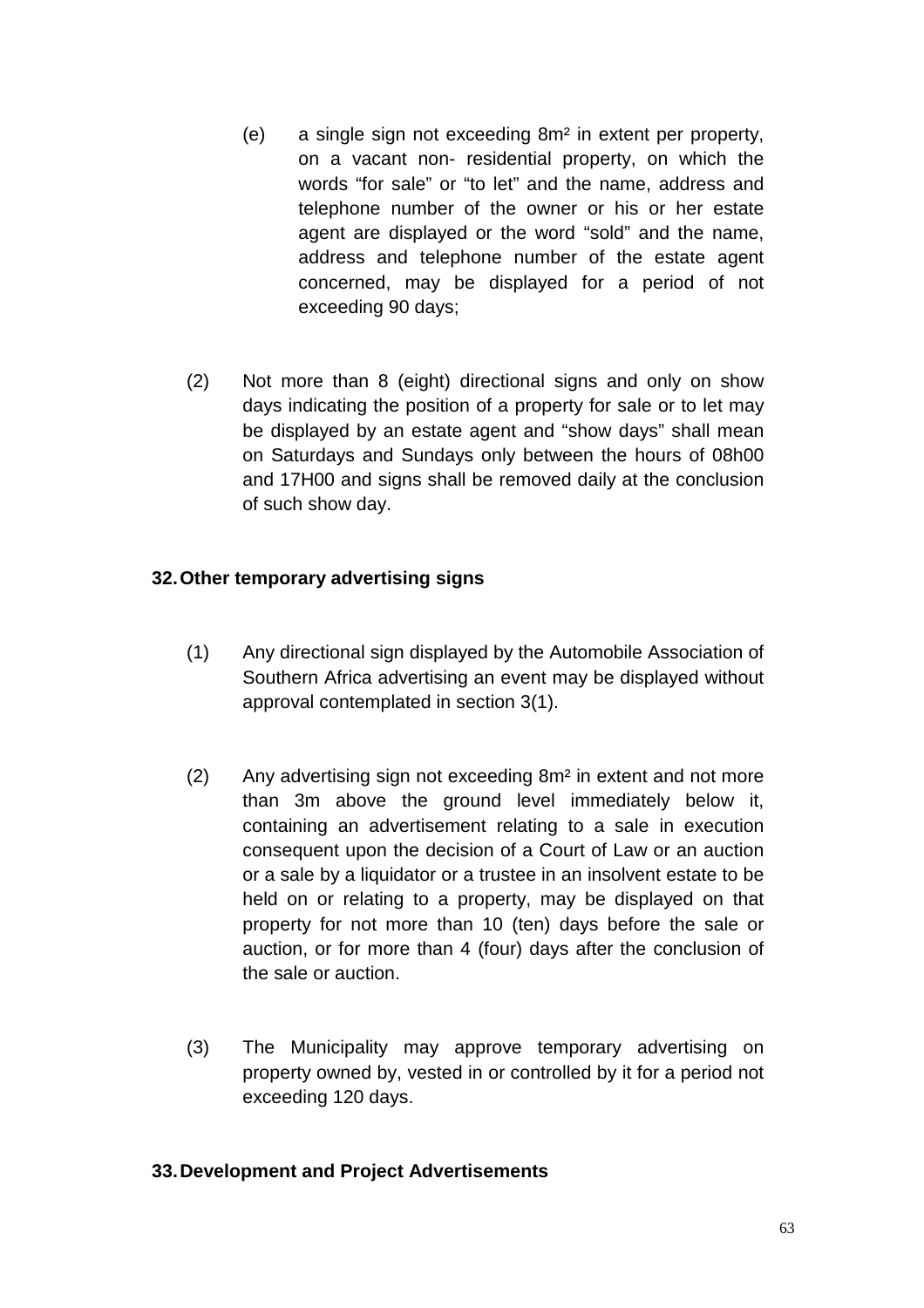- (1) No person may erect a development advertisement / project board without first obtaining prior written approval of the Municipality.
- (2) a development advertisement board must be approved by the relevant developer or employee, and may display only:-
	- (a) a description of the building or structure being erected or other work or activity being carried out;
	- (b) a description of the development being carried out;
	- (c) where relevant, details of the name, address and telephone number of the developer or the agent of the developer;
- (3) only one freestanding advertisement describing the type of development shall be allowed. No person may erect such an advertisement without first obtaining written approval of the municipality.
- (4) an advertisement describing a type of development may not exceed three metres in height. It may not exceed 6.0 m² in area of advertisement in an area of maximum control and 12m² in any other area.
- (5) Development advertisement may be illuminated but not animated.
- (6) a development advertisement may only be displayed for a maximum period of one year after the date of approval of such development, after written approval of the municipality has been obtained.

## **34. Security Advertisements**

 (1) A security advertisement must refer only to the existence and operation of a commercial security services, burglar alarm system, neighbourhood watch, farm watch or similar system or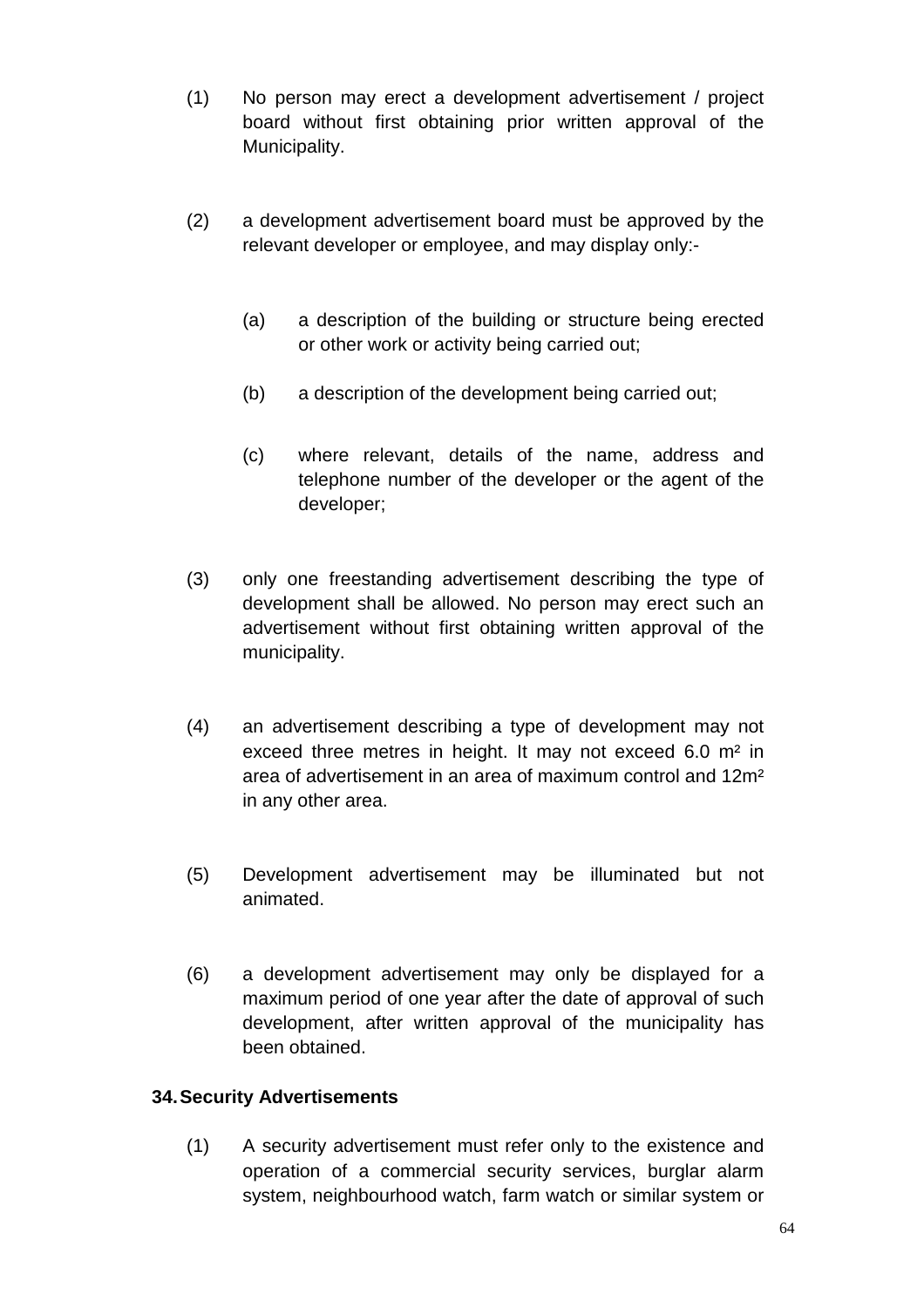scheme and may only be displayed on the premises where such security service is rendered.

- (2) A security advertisement may not exceed 0,35m² in area of advertisement, except a farm advertisement, which may not exceed 1,5m² in area of advertisement. All such advertisements may not exceed a height of three metres above ground level.
- (3) In the municipal area, only one security advertisement per street boundary of the premises on which such security service is rendered may be erected and must be firmly affixed to the building, boundary wall, fence or gate on the street frontage or within the boundaries of the erf.
- (4) A security advertisement on a farm may be displayed at the intersection of a national road or provincial road with a private access road or at the entrance property. Only one advertisement per farm or holding shall be allowed. The advertisement may be erected within a road reserve other than a freeway, but not on a road-island or median.
- (5) A security advertisement may not be illuminated or animated.

## **35. Product replicas and three-Dimensional Advertisements**

- (1) A product replica or three-dimensional advertisement shall only be permitted in the central business district, suburban shopping centres or other business area or in an entertainment or industrial area situated in an area of partial or minimum control.
- (2) The height point of a free-standing product replica or threedimensional advertisement above ground level shall not exceed 4m in an urban area of partial control and 7,5m in an urban area of minimum control.
- (3) A product replica or three-dimensional advertisement may only be displayed within the boundaries of the site, and may only be displayed at the premises where the business is conducted.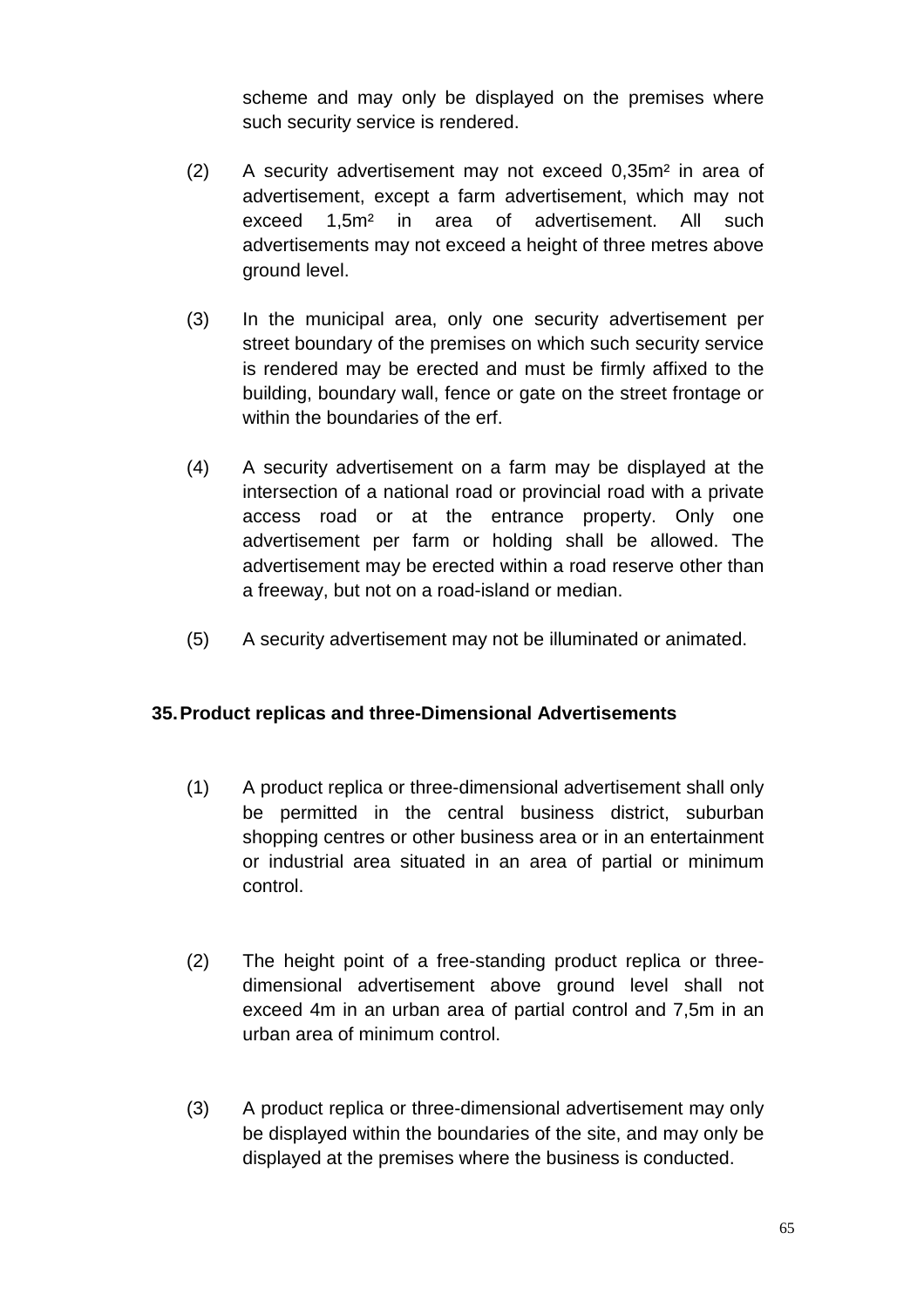#### **36. Advertisements for Sale of Goods or Livestock**

- (1) Only one advertisement for sale of goods or livestock per sale shall be allowed.
- (2) The size of such an advertisement may not exceed two square metres in a natural or rural area or an urban area of maximum or partial control, and 2,8m² in an urban area of minimum control, and no part of the advertisement shall be higher than three metres above the ground.
- (3) Such an advertisement may be displayed only on the premises or property where the advertised sale is to take place, or be attached to the boundary fenced of such a property or premises.
- (4) No illumination or animation of such an advertisement shall be allowed.
- (5) Such an advertisement may be erected no earlier than one day before the sale in question and must be removed not later than one day after such sale, and advertisements of a permanent nature are not allowed.

## **37. Advertisements on construction sites**

- (1) The Municipality must, for the purposes of considering an application in terms of section 3(3) for an advertisement to be displayed on the boundary or fence of or scaffolding on a construction site for a period set out in the building schedule but not exceeding 12 (twelve) months, or such time as may be granted by the Municipality or 3 (three) months after occupation certificate issued by the Municipality, have regard to the following considerations:
	- (a) The zoning of the property concerned in terms of an applicable town planning scheme and the general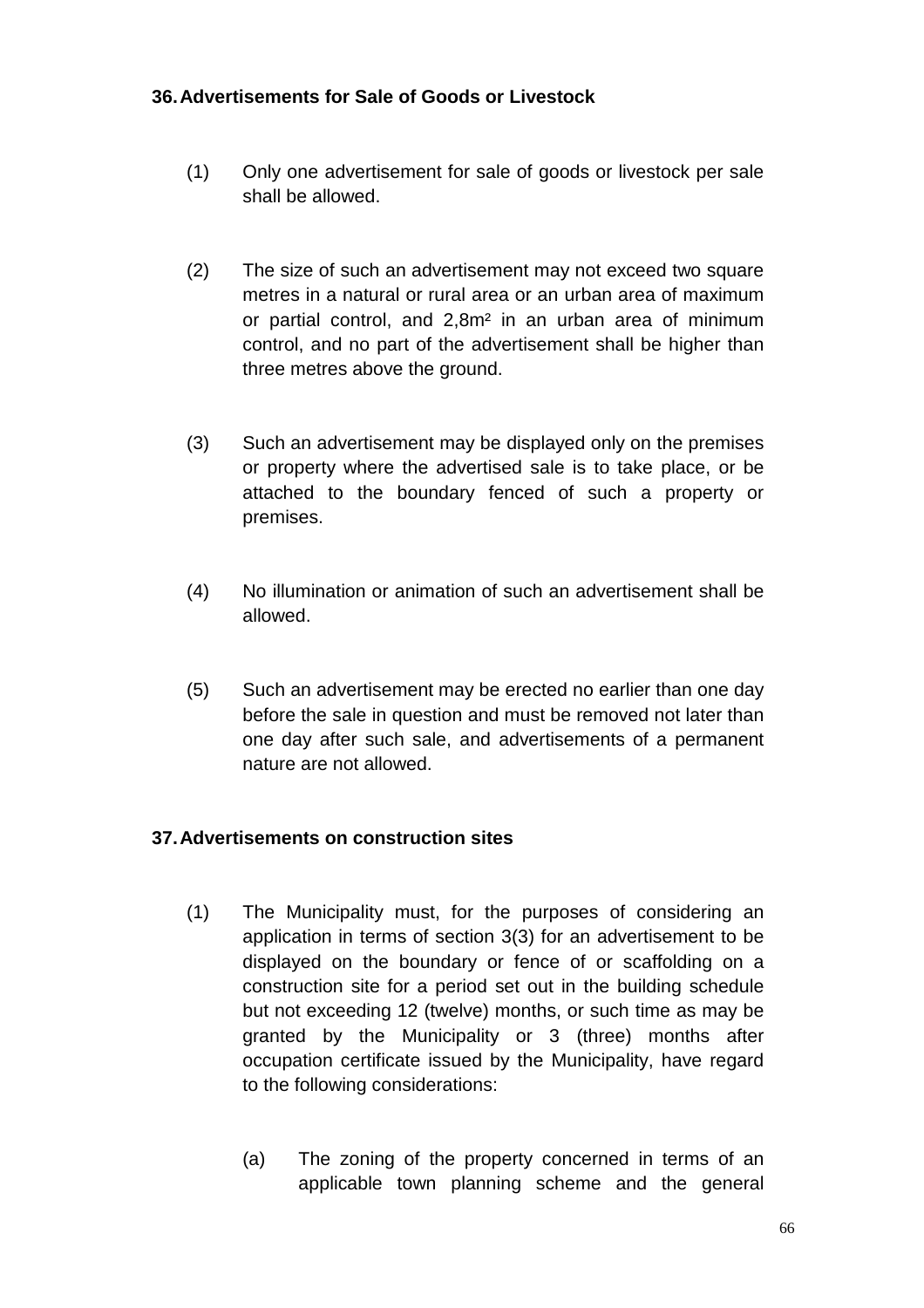ambience of the area where the proposed sign is to be displayed;

- (b) the aesthetic effect of the sign on the amenity of the area concerned and its surroundings;
- (c) the area of control set out in Schedule 1, applicable to the property concerned and its surroundings; and
- (d) the distance of the proposed sign from every other approved and existing advertising sign within a radius of 200m.
- (2) An advertisement specified in subsection (1) is only allowed in an urban area of partial or minimum control and
	- (a) may only be permitted on scaffolding which is against a building under construction or on a hoarding, fence or wall on the boundary of a construction site which has been erected to enclose that site during construction;
	- (b) may only be erected if it will conceal an unsightly condition arising out of the use to which the property concerned is put and if such sign will make a positive contribution to the visual environment; and
	- (c) may not be placed on the top of a boundary fence or wall unless it is positioned so that there is no gap between the advertisement and the wall or fence.

#### **38. Transit advertising**

 (1) A transit advertising sign containing an advertisement is exempted in terms of section 13 if it is mobile at all times not specifically parked for purposes of advertising;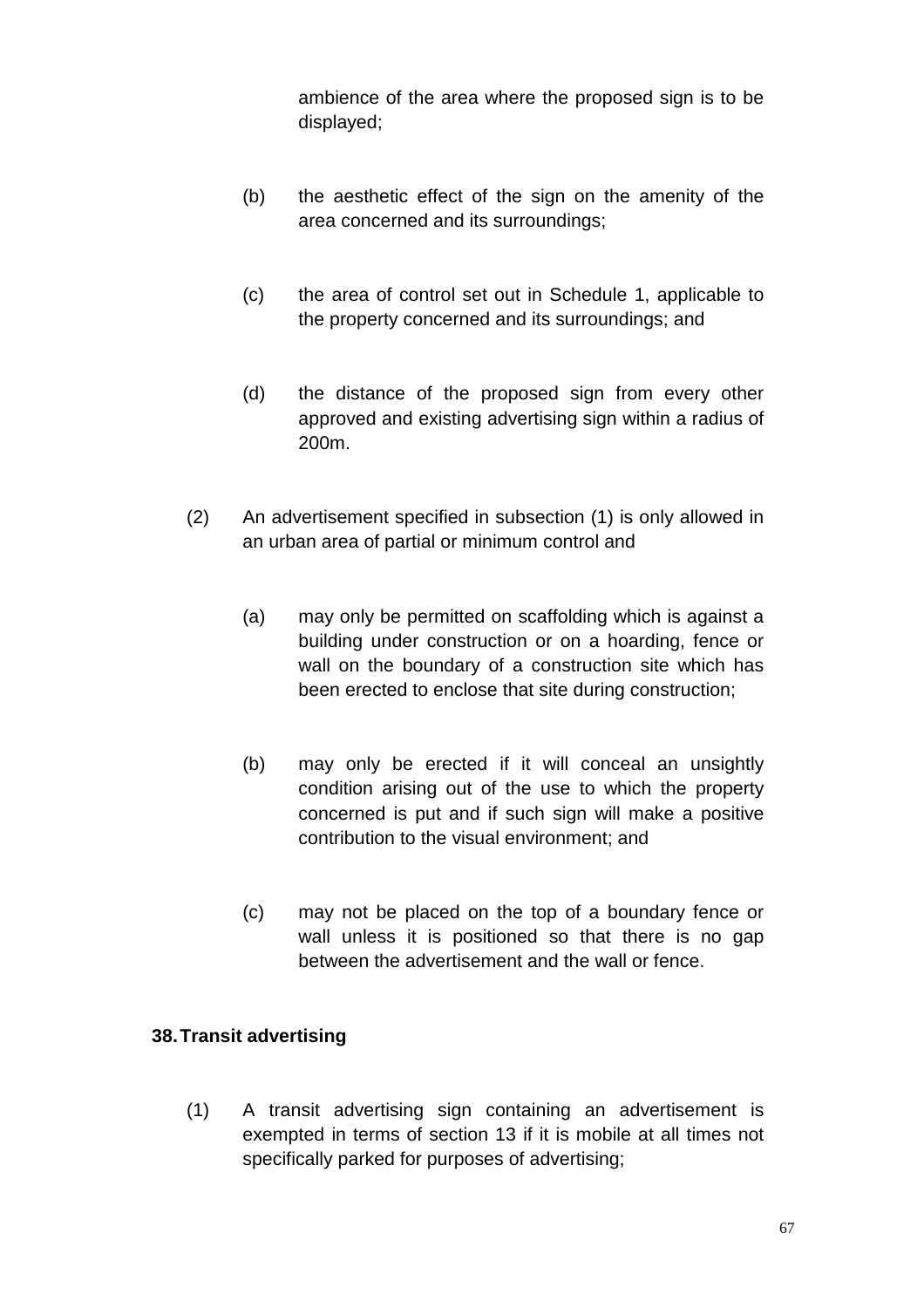- (2) An owner of a transit advertising sign who wishes to park such transit advertising sign for purposes of advertising at a specific location and for a specific period, shall be subject to an application as envisaged in section 3(3) above.
- (3) For purpose of subsection (2) above, the Municipality shall identify pre-determined sites within the jurisdiction of the Municipality which sites will then be available for transit advertising purposes upon application, provided that no transit advertising sign shall be parked for purposes of advertising on any other site not so determined by the Municipality.
- (4) Upon approval of an application for a transit advertising sign, it shall be subject to any condition the Municipality may deem fit, including the period of approval, and a disc will be issued by the Municipality which must be displayed at all times on the transit advertising sign itself or shall be produced by the owner of the sign upon request by an authorised official;
- (5) If a transit advertising sign is used in contravention of subsections (1), (2), (3) and/or (4) above or any other provision of these By-laws, an authorised official may, without prior notice, remove and impound such transit advertising sign without a court order.
- (6) Any transit advertising sign impounded in terms of subsection (5) above, must be kept by the Municipality for a period of 60 days from the date of impoundment and an authorised official must in writing notify the owner of such sign of the impoundment if the address of the owner can be ascertained.
- (7) An owner of a transit advertising sign impounded in terms of subsection (5) above may claim such sign within the period specified in subsection (6) subject to payment of a prescribed fee.
- (8) The Municipality may if an advertising sign is not claimed by its owner within the period of 60 (sixty) days referred to in subsection (6) destroy or otherwise dispose of the advertising sign concerned.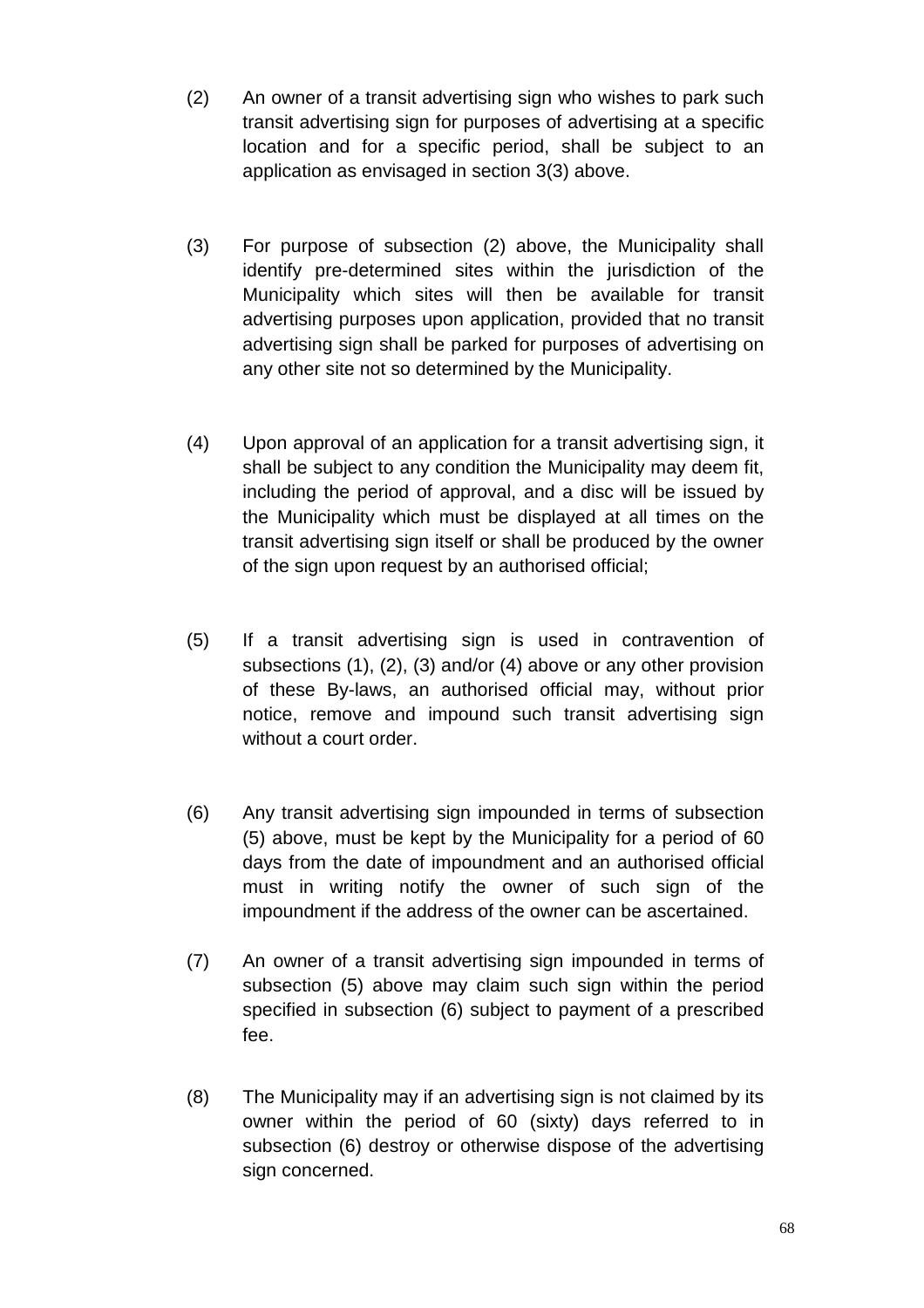(9) The Municipality may recover the prescribed fee from any owner who has not claimed his or her transit advertising sign in terms of subsection (7).

# **39. Aerial advertisement**

- (1) no person shall display an aerial advertisement in a natural or a rural area.
- (2) an aerial advertisement may not be illuminated or animated, except that an airship may be illuminated;
- (3) with the exception of a moored airship, an aerial advertisement may be displayed only in daylight hours;
- (4) no aerial advertisement shall be displayed for a period exceeding two weeks in any calendar year;
- (5) any requirement or conditions prescribed by the Department of Civil Aviation must be adhered to.

# **CHAPTER 5: POSTERS**

### **40. Approval of posters**

- (1) No person may, except for newspaper posters and subject to the provisions of section 40, display any poster in, or in view of, any public place unless he or she has first obtained the written approval of the Municipality.
- (2) Approval in terms of subsection (1) may only be given for the display of a poster which does not relate to third party advertising.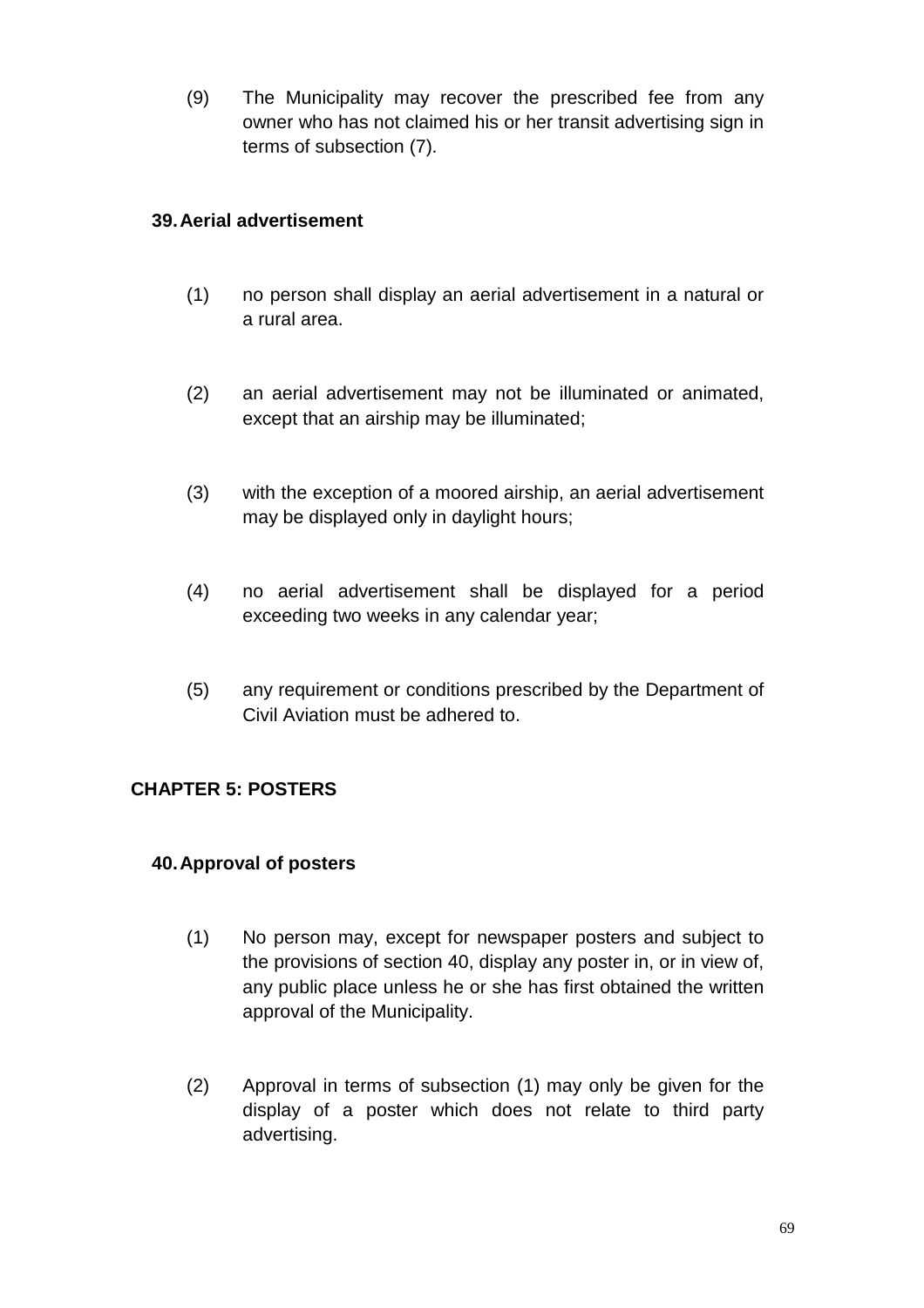- (3) Application for approval contemplated in subsection (1) must be made on a prescribed form and must be accompanied by –
	- (a) details in writing of every township and street in which the posters concerned are to be displayed;
	- (b) by the prescribed fee; and
	- (c) an example of every poster to which the application relates;
	- (d) an example of the frame in which the posters will be displayed.
- (4) Every poster for which permission is granted as contemplated in subsection (1) must be provided with a sticker supplied by the Municipality and only a poster with such sticker may be displayed
- (5) The Municipality may to retain one poster to which an application in terms of subsection (3) relates for identification purposes.
- (6) Any person who displays a poster, for which approval has been granted as contemplated in subsection (1), must comply with and ensure that the following requirements are complied with:
	- (a) No poster may be displayed that it has a clear height lower than 2.1m or higher than 3m;
	- (b) no poster may be indecent or suggestive of indecency, prejudicial to public morals or reasonably objectionable;
	- (c) no poster may be displayed on any motorway and on any on- and off-ramp relating to a motorway; whether a local, provincial or national motorway;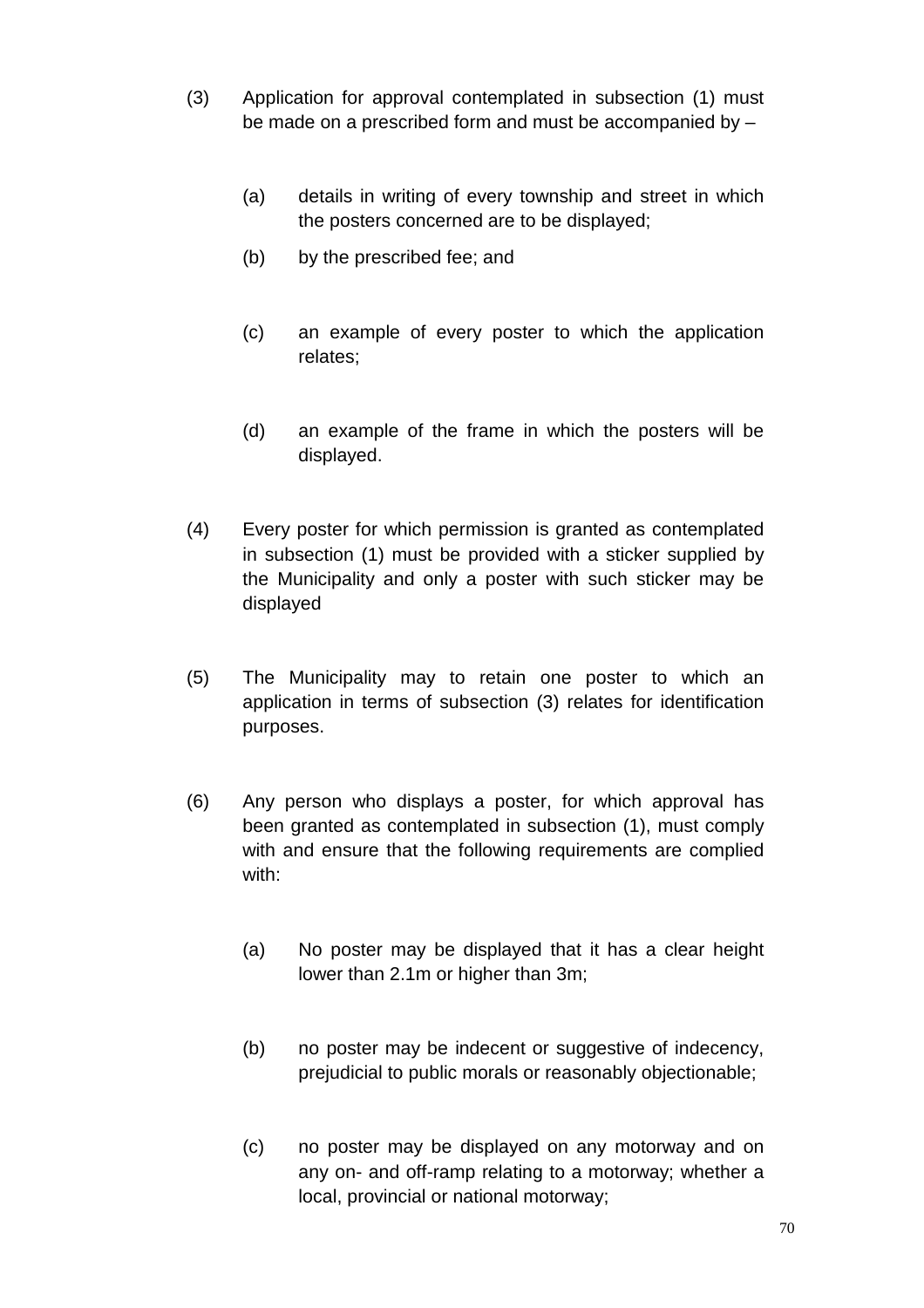- (d) (i) every poster other than a poster contemplated in section 40 must be displayed in a frame and in a location approved by the Municipality;
	- (ii) a frame referred to in sub-paragraph (i) may not exceed–
		- (aa) 600mm in height x 450mm in width in respect of any poster displaying a newspaper headline; and
		- (bb) 900mm in height x 600mm in width in respect of any other poster;
- (e) a poster with a frame contemplated in paragraph (d) may only be attached to an electric pole in a public place and only one single frame per pole;
- (f) a frame referred to in paragraph (e) must
	- (i) be secured in such a manner that it will not become wholly or partially dislodged by wind or any other means; and
	- (ii) positioned in such a manner that it does not obscure or interfere with the electrical inspection chamber or pole identification number of the pole to which it is attached; and
	- (iii) not impair the safety of motorists or pedestrians.
- (g) no poster may be displayed within 20m of an intersection, controlled by a road traffic sign;
- (h) no poster relating to a meeting, function or event, other than a national election or relating to the registration of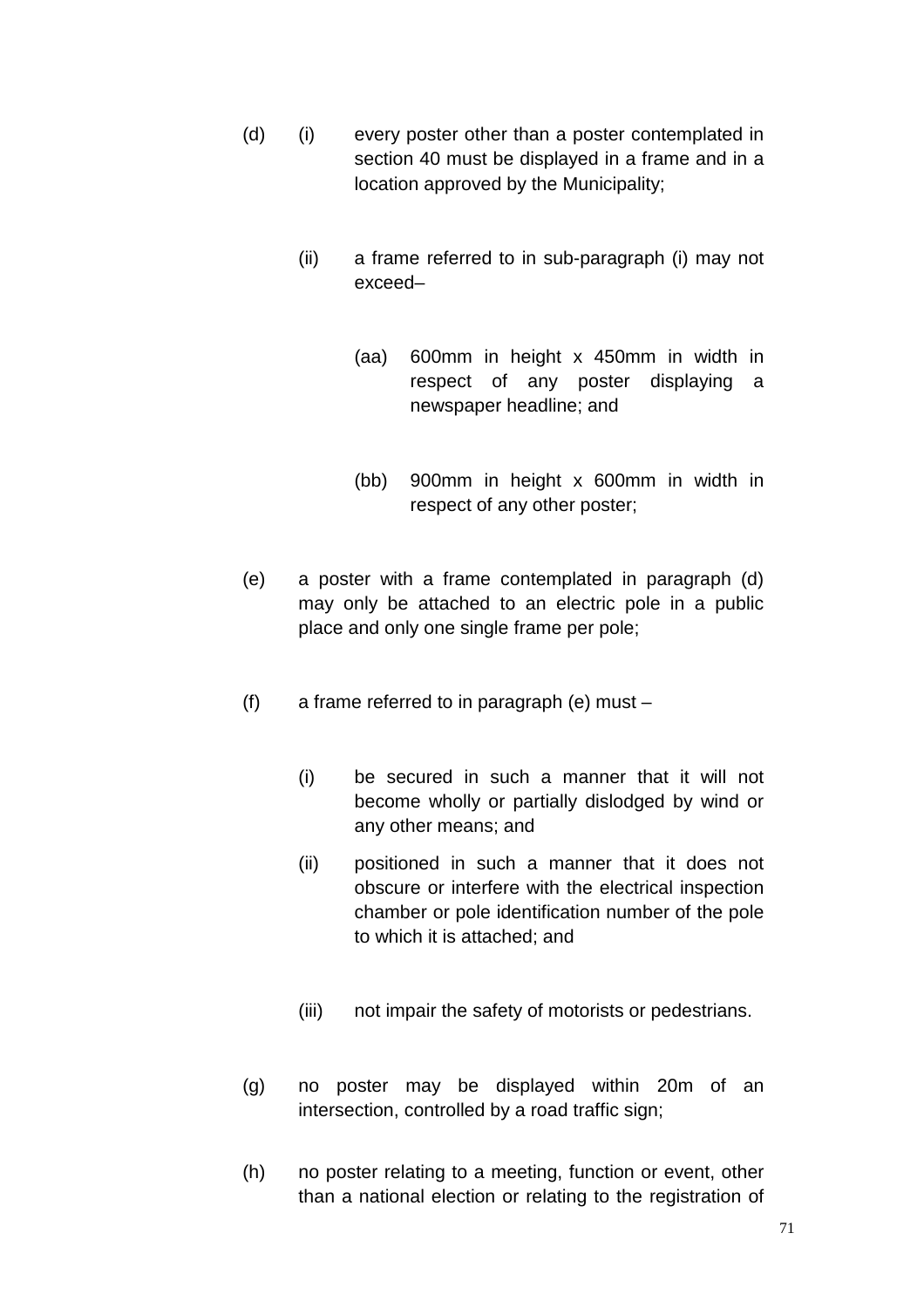voters, may be displayed for a period exceeding ten days before the date on which such meeting, function or event commences or longer than four days after the date on which it ends;

- (i) the name and contact details of the person displaying any poster, details of the event advertised, the commencement and final date of the event and the venue with address where it is to be held must appear on every poster.
- (j) no poster may be displayed for a period exceeding 28 consecutive days for any event advertised; and
- (k) no poster may be affixed by means of adhesive directly onto any surface of any private or Municipality property or asset.
- (7) Subject to approval contemplated in subsection (1), a number of posters not exceeding 80, advertising an auction to be held in consequence of an order of Court of Law as a sale in execution or a sale held by a liquidator or a trustee in an insolvent estate, may be displayed and must contain –
	- (a) in the case of a sale in execution the relevant case number; or in the case of a sale by a liquidator or a trustee the reference number of the Master of the High Court.
- (8) (a) An authorised official may, without giving notice to anyone, remove any poster displayed without approval having been obtained in terms of subsection (1) or which is in conflict with any provision of these By-laws.
	- (b) Any poster removed in terms of paragraph (a), other than a poster which had to be damaged or destroyed in order to remove it, may be claimed by its owner within 21 days of its removal, and if not so claimed may be destroyed by an authorised official.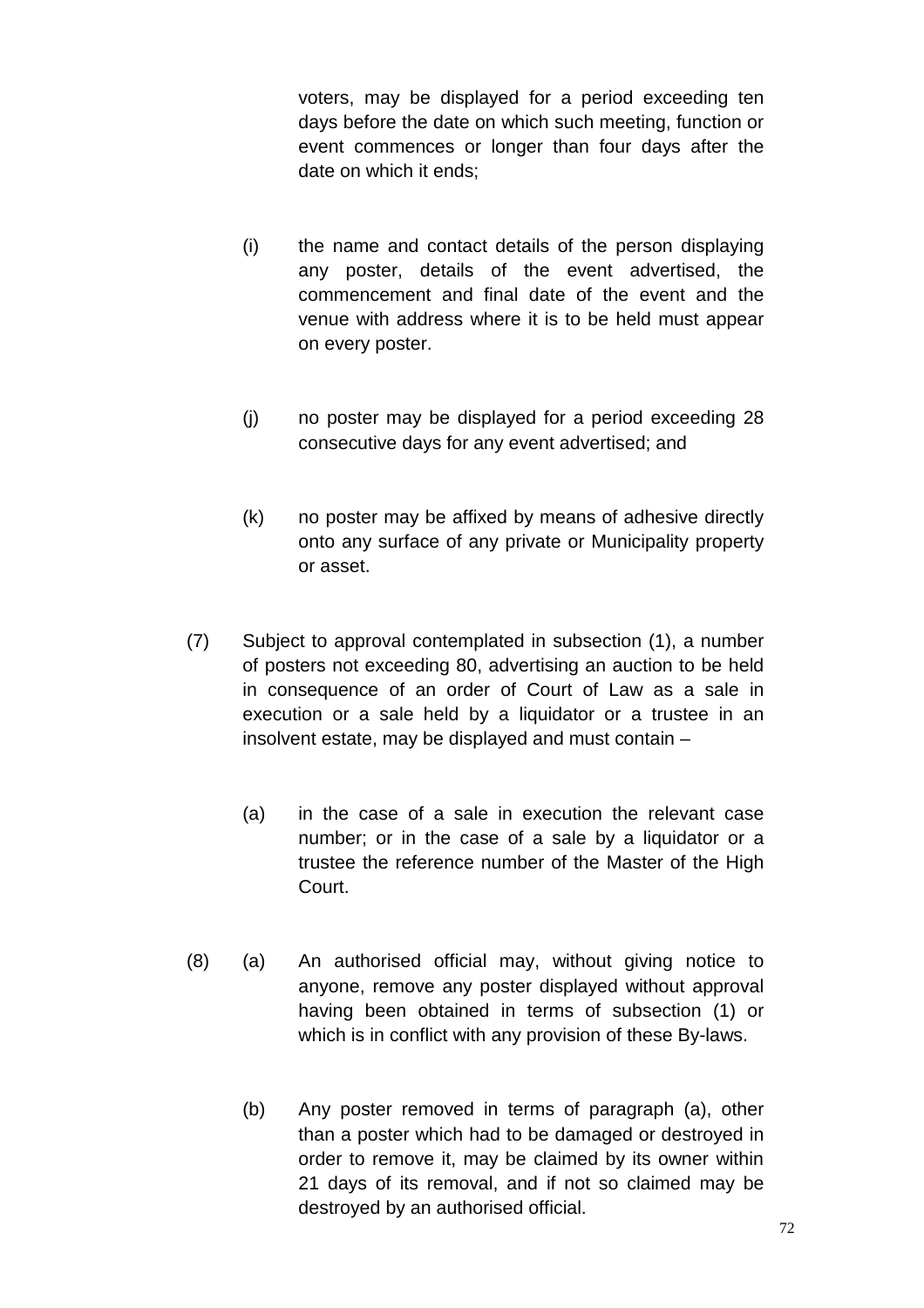- (c) If an owner claims any poster in terms of paragraph (b), the poster concerned must be returned to him or her subject to the payment of the prescribed fee.
- (d) The Municipality may recover the prescribed fee contemplated in paragraph (c) from any owner who does not claim his or her poster as contemplated in that paragraph.

### **41. Posters relating to election or voter registration**

- (1) The following requirements must be complied with in respect of any poster relating to elections or voter registration:
	- (a) Every poster must be attached to a board made of weatherproof material, in such a manner that it will not become wholly or partially dislodged by wind or any other means;
	- (b) no board or poster referred to in paragraph (a) may exceed 900mm in height x 600mm in width or be less than 600mm in height x 450mm in width;
	- (c) a board and poster referred to in paragraph (a) may only be secured to an electric light pole;
	- (d) a poster relating to  $-$ 
		- (i) a candidate nominated for election may be displayed from the date of such nomination;
		- (ii) an election other than a poster referred to in paragraph (a), or voter registration, may be displayed from the date –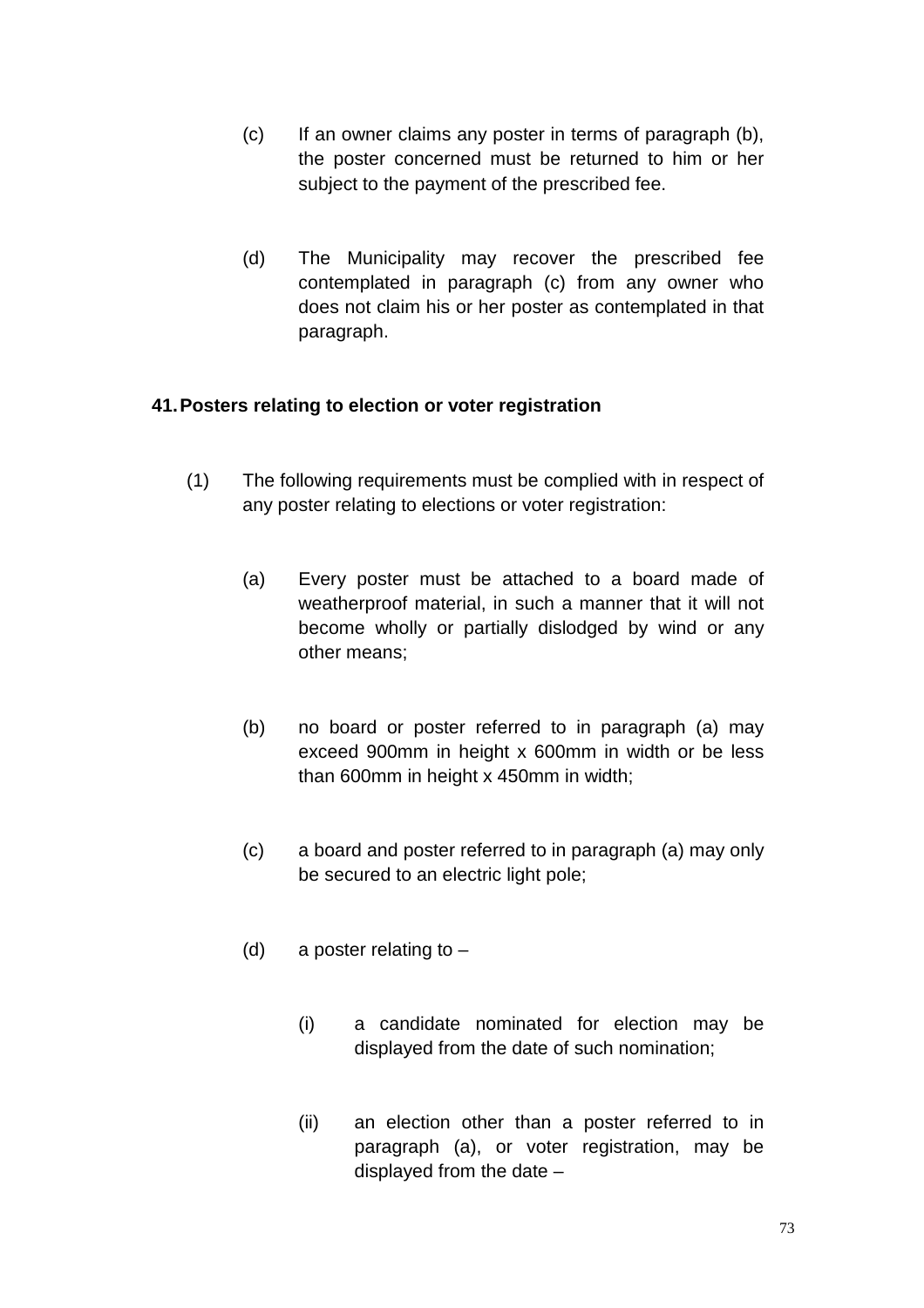- (aa) 14 (fourteen) days prior to the date of the proclamation in the Government or Provincial Gazette of the election or voter registration; or
- (bb) if applicable, 14 (fourteen) days prior to the date of nomination of candidates, whichever date is earlier;
- (e) any poster contemplated in this section, must be removed by the person displaying it within 5 (five) days after conclusion of the election or voter registration, failing which, the Municipality shall within 10 (ten) days after the conclusion of the election or voter registration notify the relevant party to remove the posters within a time period specified, failing which, the Municipality may remove the posters itself against a prescribed fee per poster payable by the relevant party.
- (2) (a) The provisions of section  $27(6)(a)$ , (b), (c), (e) (f) and (g), read with the necessary changes, apply in respect of any poster contemplated in this section, provided that such poster need not be placed in a frame.
- (3) The provisions of section 27(8) read with the necessary changes apply in respect of posters not complying with the provisions of this section.

# **CHAPTER 6: MISCELLANEOUS**

### **42. Maintenance and removal of adverting signs**

 (1) (a) The owner of the property and the owner of the advertising sign are responsible for maintaining an advertising sign and the surrounding area so that it does not become unsightly or deteriorate to such a degree that it is in conflict with any provision of these By-laws.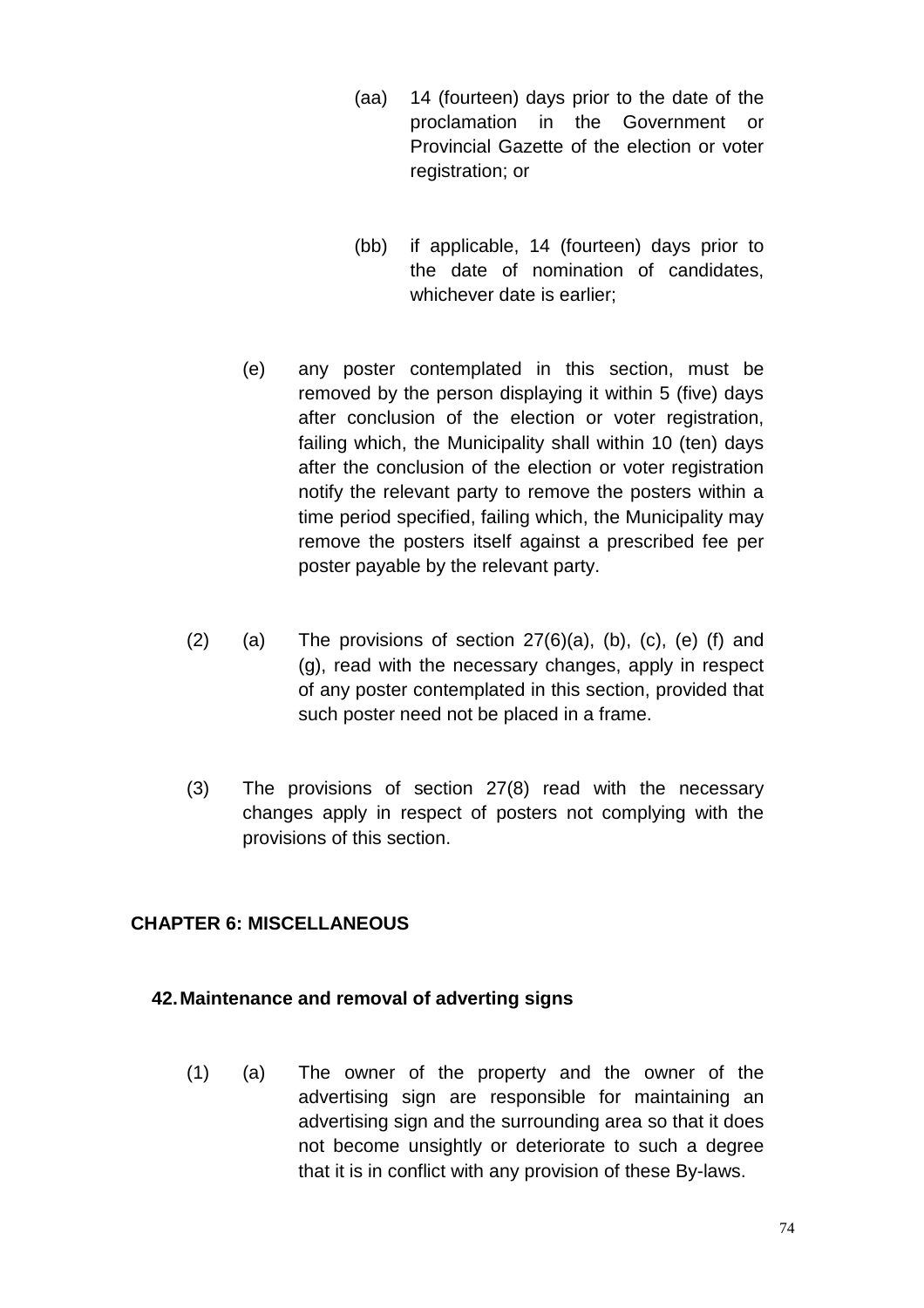- (b) The owners contemplated in paragraph (a), must carry out at least one annual inspection of an advertising sign with a view to satisfying himself or herself that it has been properly maintained as contemplated in paragraph (a) and forthwith carry out any necessary maintenance resultant upon such inspection.
- (c) The owners contemplated in paragraph (a), must keep a written record of any inspection made and maintenance carried out in terms of paragraph (b), must retain such record for a period of five years and must, on request by an authorised official, make such record available for perusal.
- (2) If, in the opinion of an authorised official, any advertising sign is in a dangerous or unsafe condition or has been allowed to fall into a state of disrepair or is in conflict with any requirement of these By-laws, he or she may serve a notice on the owner of such sign and owner of the property requiring him or her, at his or her own cost, to remove the advertising sign or take other steps relating to the maintenance specified in the notice, within a period so specified, failing which, such authorised official may take such steps necessary to remove such advertising sign, which shall include the removal of such sign without a court order if the sign has been erected on Municipality owned property, on property that vests in the Municipality in terms of any applicable legislation or on any public place.
- (3) If an authorised official is of the opinion that any advertising sign constitutes an imminent danger to any person or property, he or she may without serving a notice in terms of section (2), or if such a notice has been served but not complied with within the period specified therein, he or she may remove that advertising sign or take other steps which he or she may consider necessary without obtaining a court order.
- (4) Notwithstanding the powers vested in subsection (2) above and after failure by the owners to comply with the notice envisaged in subsection (2) above, if an advertising sign is in contravention of any provision of this By-law, the sign will be deemed illegal and an authorised official may mark the advertising sign as illegal by pasting the words "illegal sign"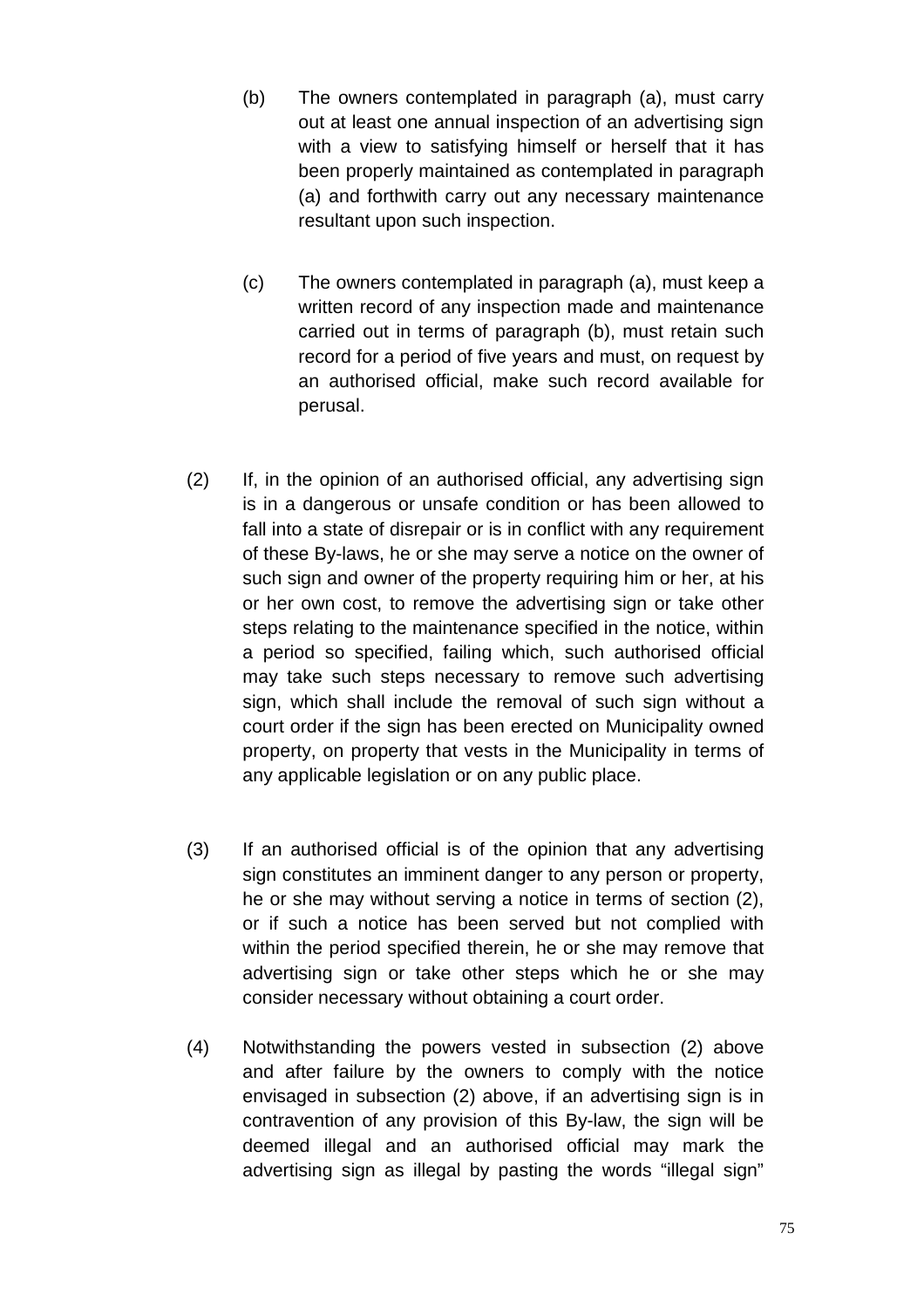over the entire advertisement rendering the advertisement null and void.

- (5) (a) If at any time, no advertisement is displayed on an advertising hoarding, the Municipality may serve a written notice on the owner of that hoarding requiring him or her at his or her own cost, to display an advertisement on that hoarding within a period so specified
	- (b) If a notice served in terms of subsection (1) is not complied with, the Municipality may, by notice in writing, require the owner of the advertising hoarding at his or her own cost to display a community message specified by the Municipality, until that owner displays an advertisement on the hoarding concerned.
	- (c) The approval for an advertising hoarding in terms of these By-laws lapses if the owner on whom a notice has been served in terms of paragraph (b) fails to comply with the requirements of the notice within the period specified therein.

### **43. Costs of removal and storage**

- (1) The cost incurred by the Municipality for the removal and storage of an advertising sign, other than a poster, and other costs incurred by the Municipality as contemplated in section 41, may be recovered from the owner of that advertising sign or the owner of the property or any other person whose name or activity is displayed on that advertising sign.
- (2) If an advertising sign has been removed in terms of section 41(3), an authorised official must in writing give notice to the owner of that sign, if his or her address can be ascertained, of such removal and that he or she may claim the advertising sign concerned.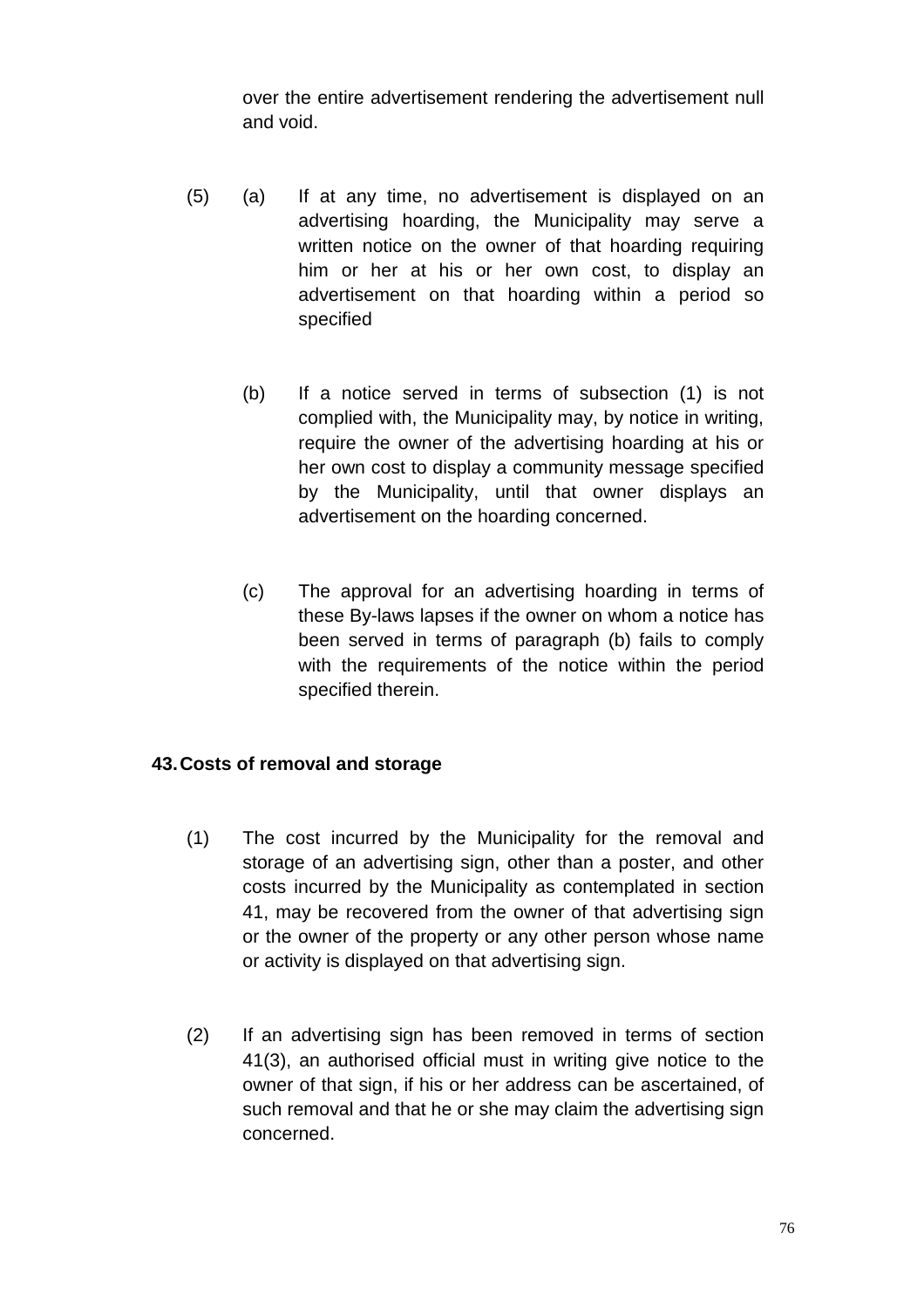- (3) Any advertising sign which has been removed and stored in terms of these By-laws may be released to its owner subject to payment of a prescribed fee.
- (4) Any advertising sign removed and not claimed within 60 (sixty) days may be disposed of in any manner by the Municipality, including being auctioned.
- (5) The Municipality shall be indemnified against any claim for loss or damage of any advertising sign in the removal/impoundment thereof.

# **44. Documentation**

- (1) The owner of a property upon which a sign or an advertising sign is erected, attached or displayed, must retain certified copies of all documentation relating to the application for approval of such sign in terms of these By-laws and the approval of the Municipality in terms of these By-laws, for as long as that sign is erected or displayed, and must on request by an authorised official, present such documentation.
- (2) The owner of an advertising sign or advertisement who is not also the owner of the property or building on which such sign is displayed, must provide the owner of that property or building with a certified copy of all documentation contemplated in subsection (1), relating to such advertising sign.

# **45. Public participation process**

 (1) After lodging an application in terms of section 3(3) above, the applicant must forthwith display a notice in a A1 size format in English on the application site in a conspicuous place clearly visible from any public street provided that no such notice may be displayed during the period from 12 December to 3 January of the following year, both dates included.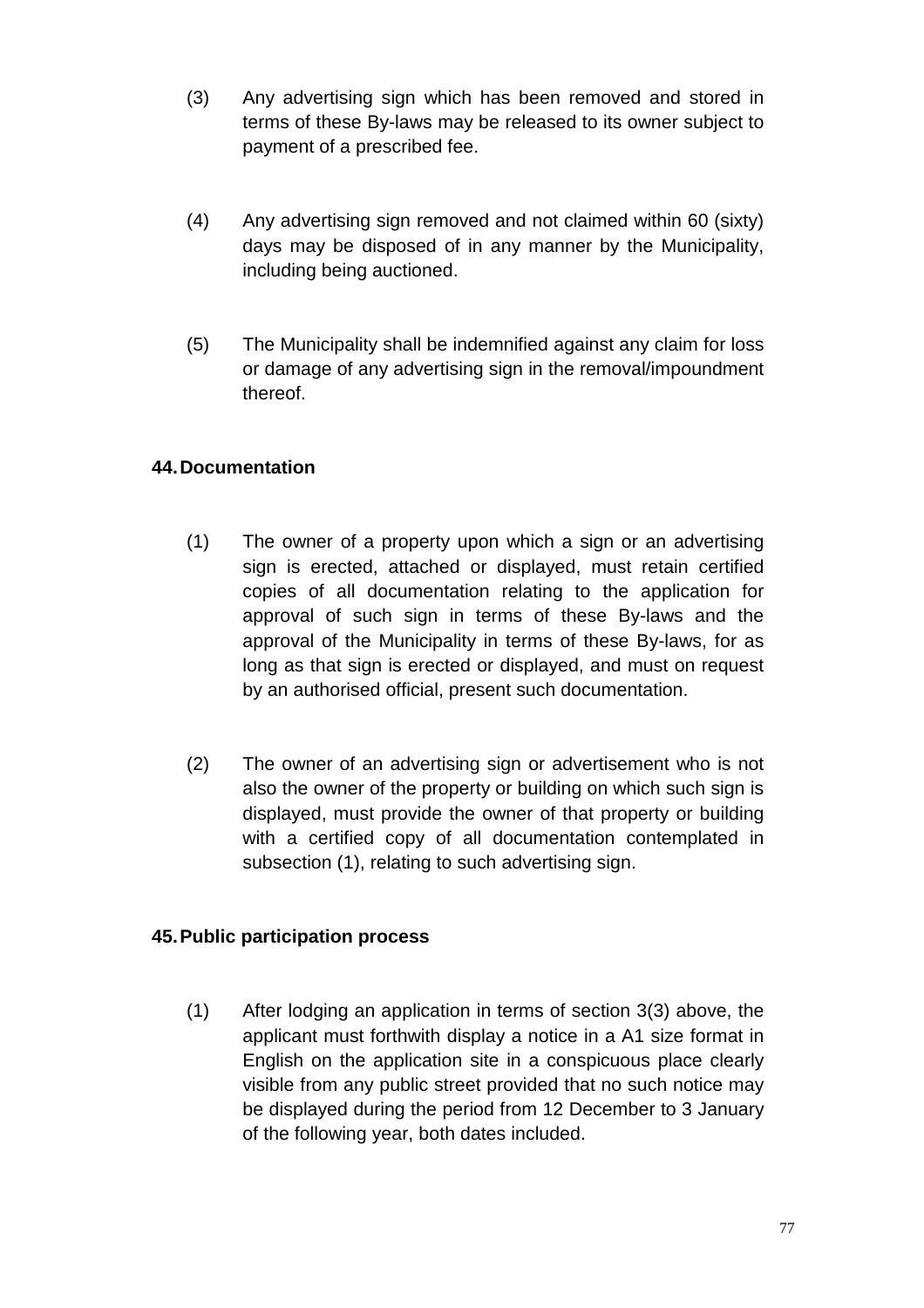- (2) The applicant must maintain such notice envisaged in subsection (1) above for a period of at least 21 days.
- (3) In addition to the on-site notice prescribed in subsection (1) above, the applicant shall also forthwith notify all the adjoining property owners in writing by registered post or by any other means available to the applicant.
- (4) A notice contemplated in subsections (1) and (3) above must contain the following information:
	- a) full details of the application concerned and that it will lie open for inspection at an address specified in the notice for a period of 21 days from the date of first display of the on-site notice in terms of subsection (1); and
	- (b) the name, postal address, telephone number, fax number and e-mail address of the person submitting the application; and
- (5) that any person may within a period of 28 days from date of first display of the notice envisaged in subsection (1) above submit comments or representations, or lodge an objection, in writing in respect of the application concerned.
- (6) The applicant must furnish proof to the Municipality in the form of an affidavit that he or she has complied with the provisions of subsections (1) to (4) above.
- (7) Any person proposing to submit comments or representations or lodge an objection as contemplated in subsection (4)(c) above, must address such comments, representations or objections to both the Municipality and the applicant concerned at their respective addresses specified in the notices so contemplated.
- (8) Any comment, representation or objection submitted outside of the 28 days period envisaged in subsection (4)(c) above, shall not be entertained by the Municipality.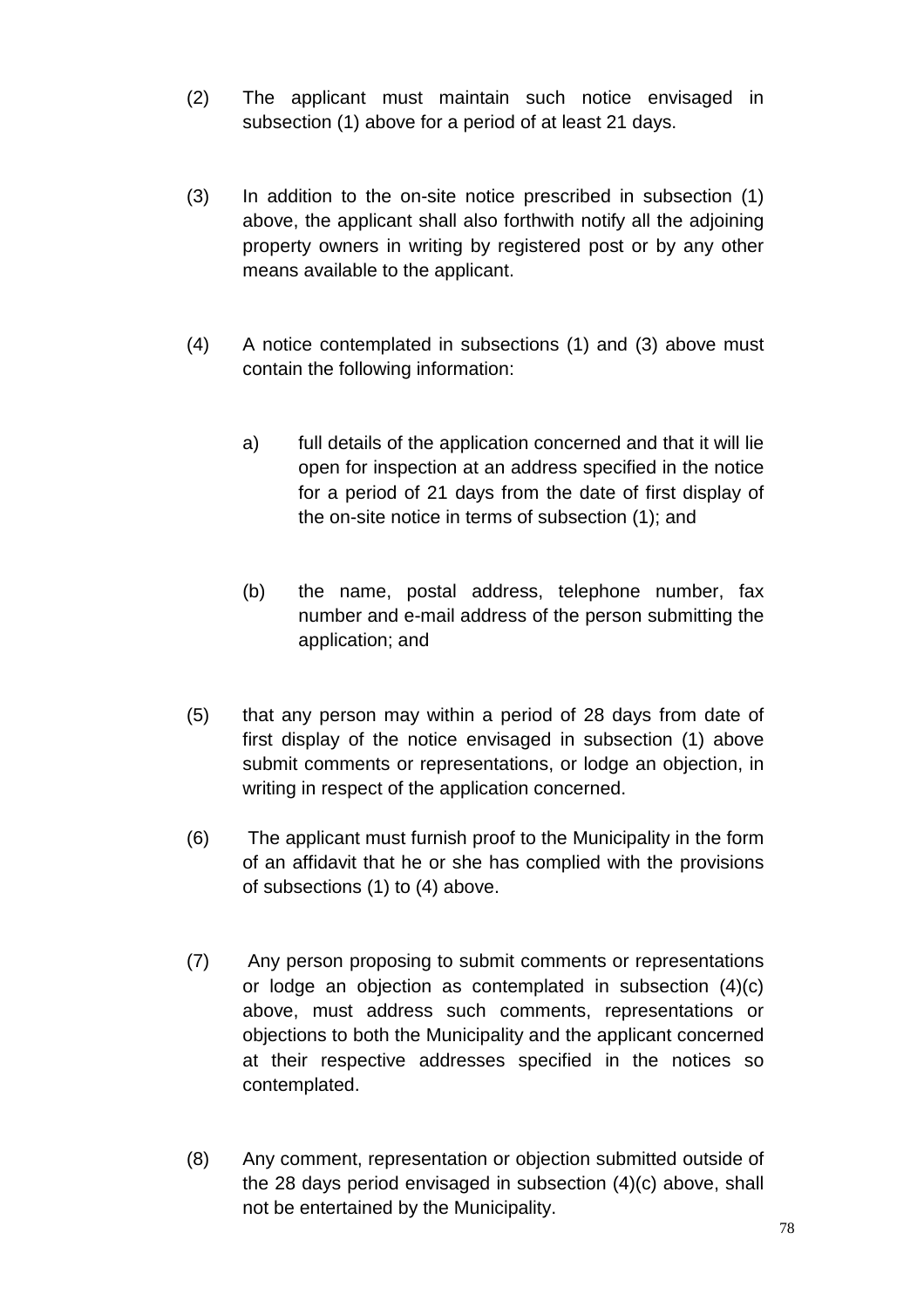- (9) n applicant may choose to reply to the Municipality to any comment, representation or objection received in terms of subsection (6) above within 14 days from date of receipt of such comment, representation or objection.
- (10) The Municipality may in its discretion exempt an applicant from complying with the requirements of subsections (1) to (4) above on good cause shown.

# **46. Consideration of applications**

- (1) If any written comments, representations or objections have been received in respect of an application from any interested party contemplated in section 44, the Municipality must consider all such comments, representations and objections before taking a decision on the application.
- (2) The Municipality shall consider the application on written submissions only and no formal oral hearing will be conducted.
- (3) A decision on a complete application shall be taken within 3 months of date of submission of the application, failing which, it shall constitute grounds for unreasonable delay and an appeal may be submitted in that regard in terms of section 49 below, if the applicant so wishes
- (4) An applicant may within 14 (fourteeen) days after receiving any comments, representations or objections to an application, submit a written response thereto to the Municipality for consideration.
- (5) If a response in terms of subsection (2) is not received by the Municipality within the period specified in subsection (2), it may take a decision on the application concerned without any notification to the applicant.
- **47. Termination of approvals of advertising signs granted under previous By-laws or other applicable legislation**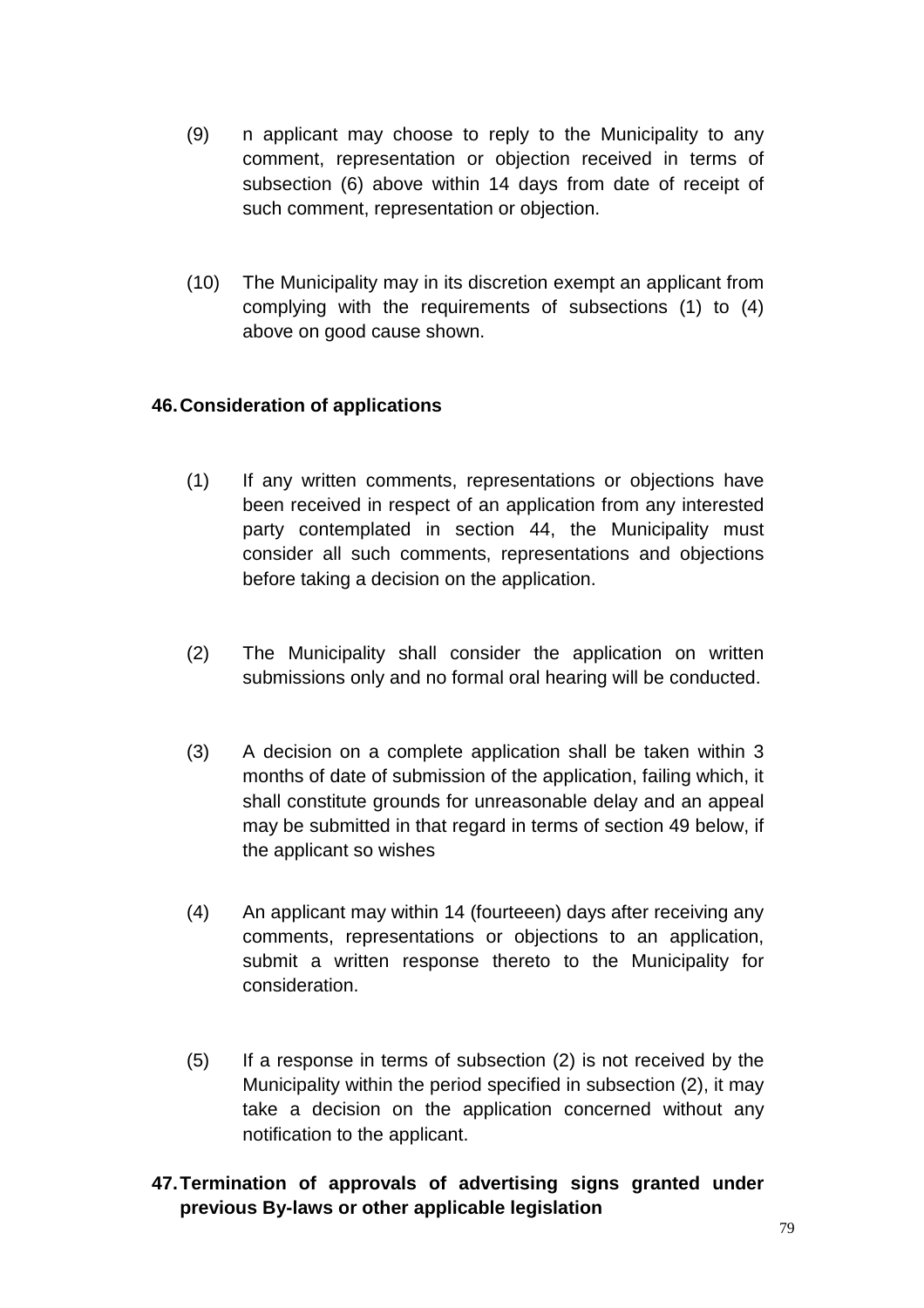- (1) If an approval for an advertising sign was granted in terms of the By-laws repealed by section 52 or in terms of any previous By-laws or other legislation that might have been applicable to Outdoor Advertising without specifying a period for the duration of that approval, the Municipality may in agreement with the owner of that sign determine a date on which such approval will lapse.
- (2) If agreement in terms of subsection (1) cannot be reached, the Municipality may, subject to compliance with the Promotion of Administrative Justice Act, 2000 (Act No. 3 of 2000), determine a date contemplated in subsection (1), and notify the owner of the advertising sign concerned of its decision and that he or she may apply for approval for that sign in terms of section 3.
- (3) If the owner of an advertising sign fails to submit an application in terms of section 3(3) of these By-laws within 60 (sixty) days after being notified in terms of the date of an agreement in terms of subsection (1) or of a notification in terms of subsection (2) the advertising sign concerned shall be considered to be erected and/or displayed without such approval and shall be deemed illegal and contrary to the provisions of this By-laws.

### **48. Serving of notices**

- (1) Any notice that is required to, or may, be served, delivered or given in terms of, or for the purposes of, these By-laws, must be served in any of the following ways:
	- (a) By handing a copy of the notice to the person concerned;
	- (b) by leaving a copy of the notice at the person's place of residence, business or employment with any other person who is apparently at least 16 (sixteen) years old and in charge of the premises at the time;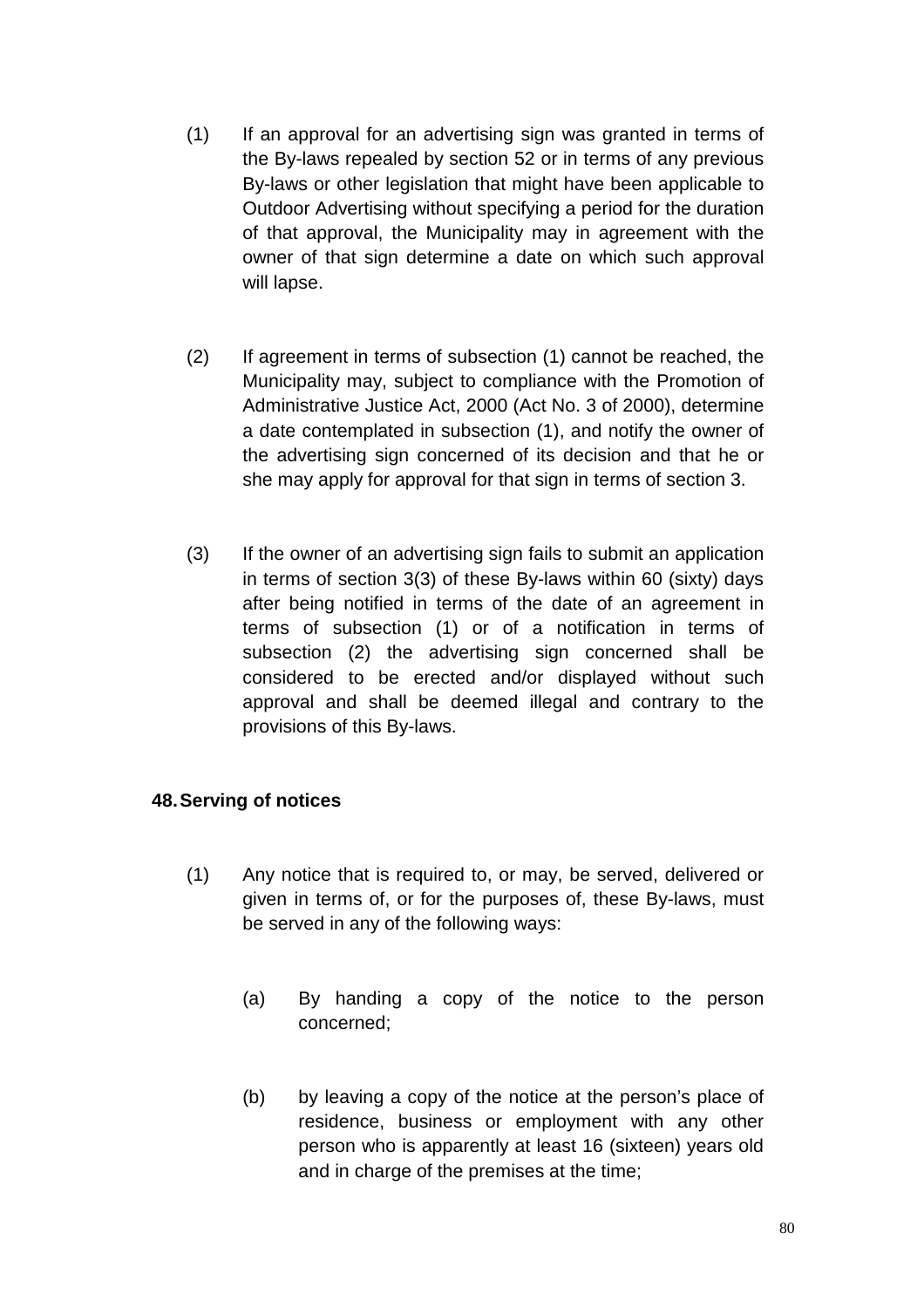- (c) by faxing a copy of the notice to the person, if the person has in writing furnished a fax number to the Municipality or an authorised official;
- (d) by handing a copy of the notice to any representative authorised in writing to accept service on behalf of the person;
- (e) if the person has chosen an address for service, by handing a copy of the notice to a person who is apparently at least 16 (sixteen) years old at that address;
- (f) by sending a copy of the notice by registered or certified post to the last- known address of the person concerned, and, unless the contrary is proved, it is deemed that service was effected on the seventh day following the day on which the document was posted;
- (g) if the person is a company or other body corporate, by serving a copy of the notice on an employee of the company of body corporate at its registered office or its principal place of business within the Republic, or its main place of business in the area of jurisdiction of the Municipality, or if there is no employee willing to accept the service by affixing a copy of the notice to the main door of the office or place of business; or
- (h) if the person is a partnership, firm or voluntary association, by serving a copy of the notice on a person who at the time of service is apparently in charge of the premises and apparently at least 16 (sixteen) years of age, at the place of business of such partnership, firm or association or if such partnership, firm or association has no place of business, by serving a copy of the notice on a partner, the owner of the firm or the chairman or secretary of the managing or other controlling body of such association, as the case may be.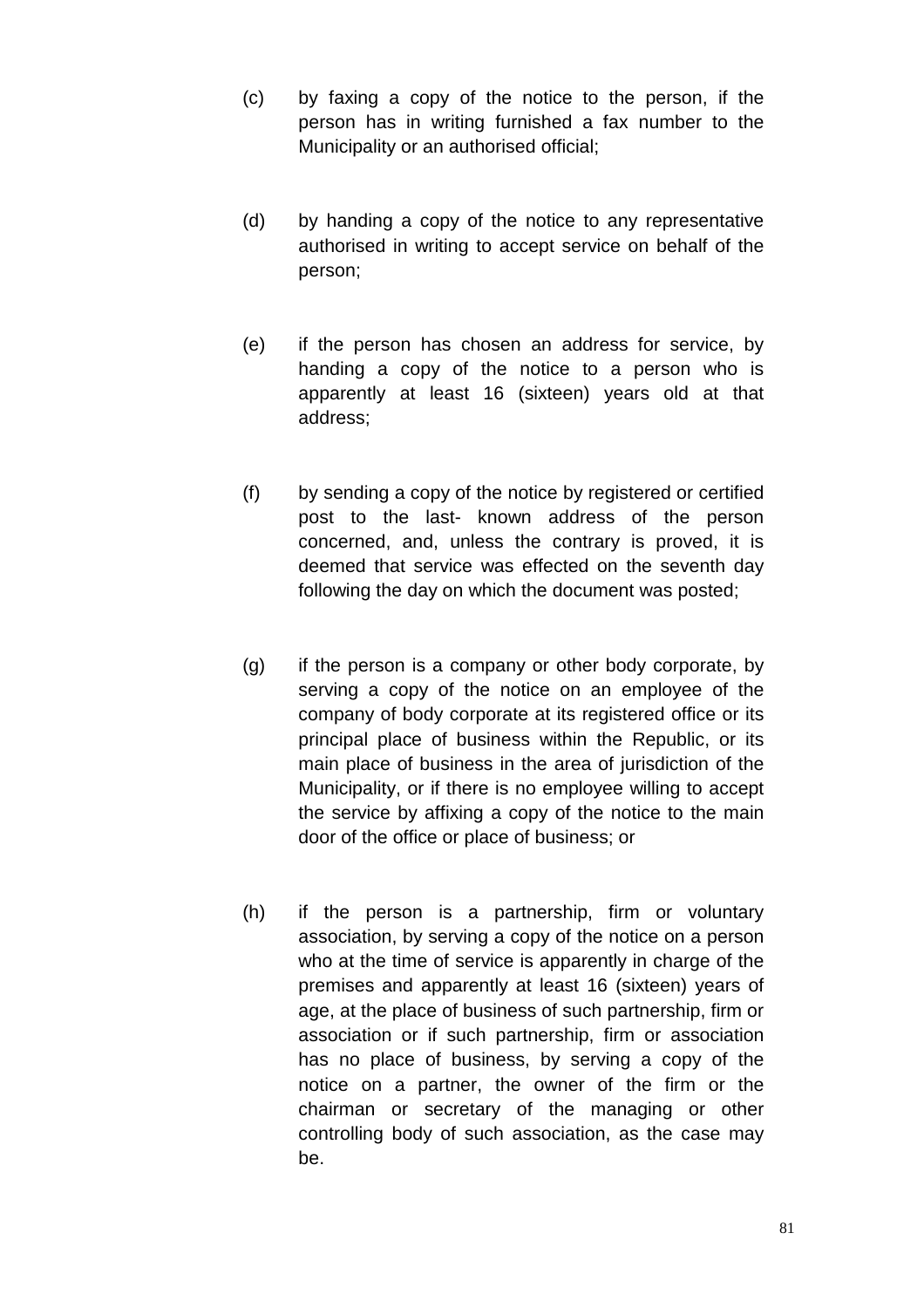### **49. Inspections**

- (1) In addition to any power of inspection which an authorised official may have in terms of these By-laws, he or she may for any purpose relating to the implementation and enforcement of these By-laws, between 08:00 and 17:00, on any day other than a Sunday or public holiday, carry out an inspection of any advertising sign on any property.
- (2) An authorised official must, before the commencement of, or during an inspection in terms of subsection (1), at the request of the owner of an advertising sign or the owner of a property on which the advertising sign concerned has been erected or is displayed, produce written confirmation of his or her appointment as an authorised official empowered to carry our inspections for the purposes of these By-laws.
- (3) An authorised official carrying out an inspection in terms of these By-laws, before the commencement of, or during an inspection in terms of subsection (1), at the request of the owner of advertising sign or the owner of a property on which the advertising concerned has been erected or is displayed, produce written confirmation of his or her appointment as an authorised official empowered by the Municipality and must conduct himself or herself with strict regard to decency and orderliness and with due regard to any person's rights contained in the Bill of Rights set out in Chapter 2 of the Constitution of the Republic of South Africa, 1996

### **50. Appeals**

 (1) Any person whose rights are affected by a decision by an authorised official in terms of or for the purposes of these Bylaws, may appeal against that decision to the Polokwane Local Municipality Manager or his nominee(s), appointed by the Municipality in terms of Section 132 of the Local Government: Municipal Structures Act, 1998 (Act 117 of 1998), by lodging written notice of appeal, specifying the grounds of appeal within 21 days of the date on which he or she was notified of that decision as per section 4(3) above.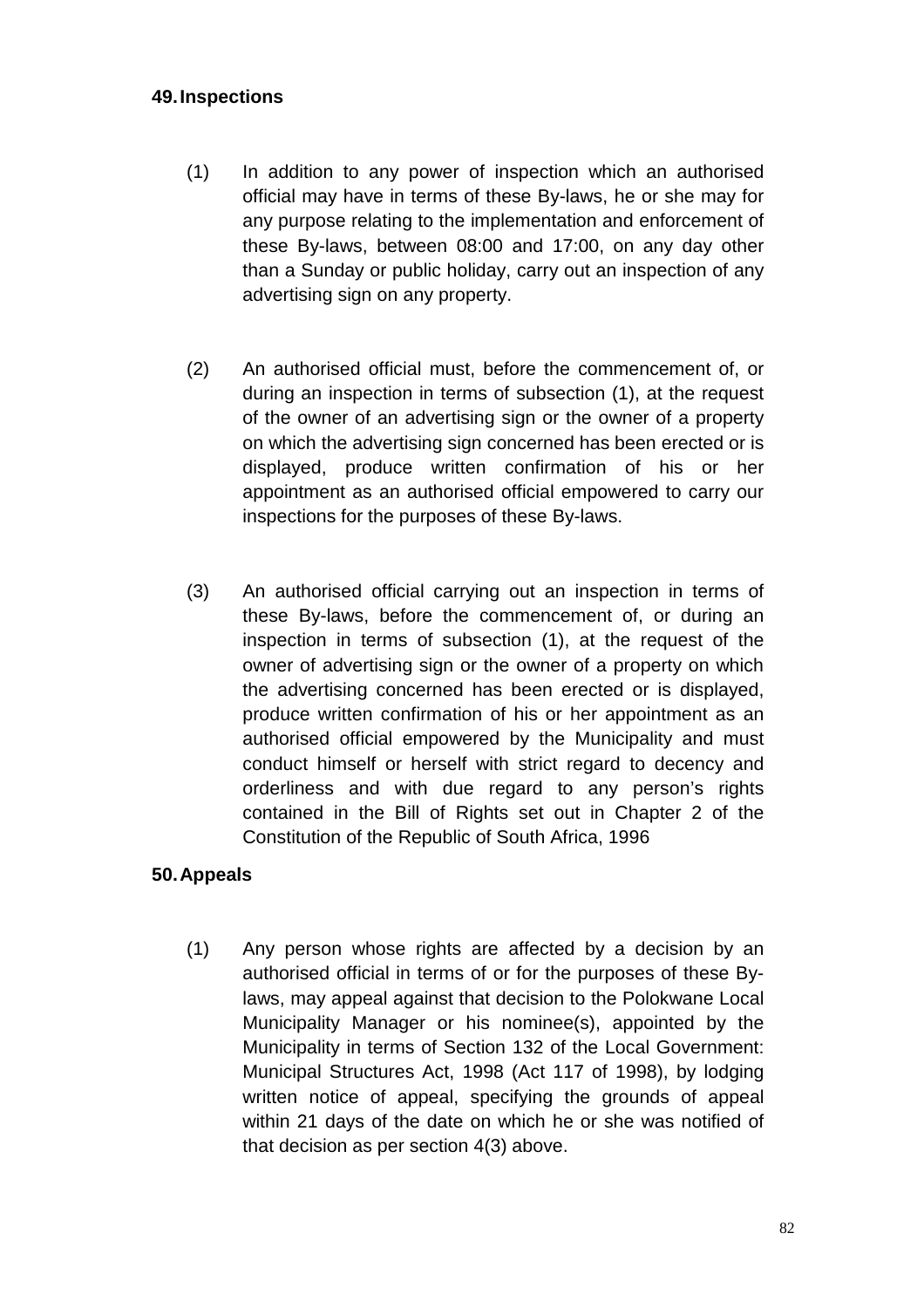- (2) The Municipality Manager shall give notice to all other interested parties, if any, that an appeal has been lodged and whether they want to make any further written submissions in respect of the appeal within 14 days of date of such notification.
- (3) The Polokwane Local Municipality Manager must commence consideration of the appeal on written submissions only and take a decision thereon within a reasonable time which shall not exceed 90 days from date of submission of the appeal or from date of expiry of the 14 days period as per subsection (2) above.
- (4) The Municipality Manager may uphold the appeal, with or without amendments, or dismiss the appeal.
- (5) The Polokwane Local Municipality Manager must forthwith after a decision has been taken in terms of subsection (3), in writing notify the appellant thereof and any other interested parties, if any.
- (6) An appellant and any other interested party, if any, contemplated in subsection (1) may, upon being notified of a decision in terms of subsection (5), in writing apply for reasons for the decision and the Municipality Manager must furnish written reasons to the applicant as contemplated in Section 5 of the Promotion of Administrative Justice Act, 2000.

# **51. Offences and penalties**

- (1) Any person who-
	- (a) contravenes or fails to comply with any provision of these By-laws;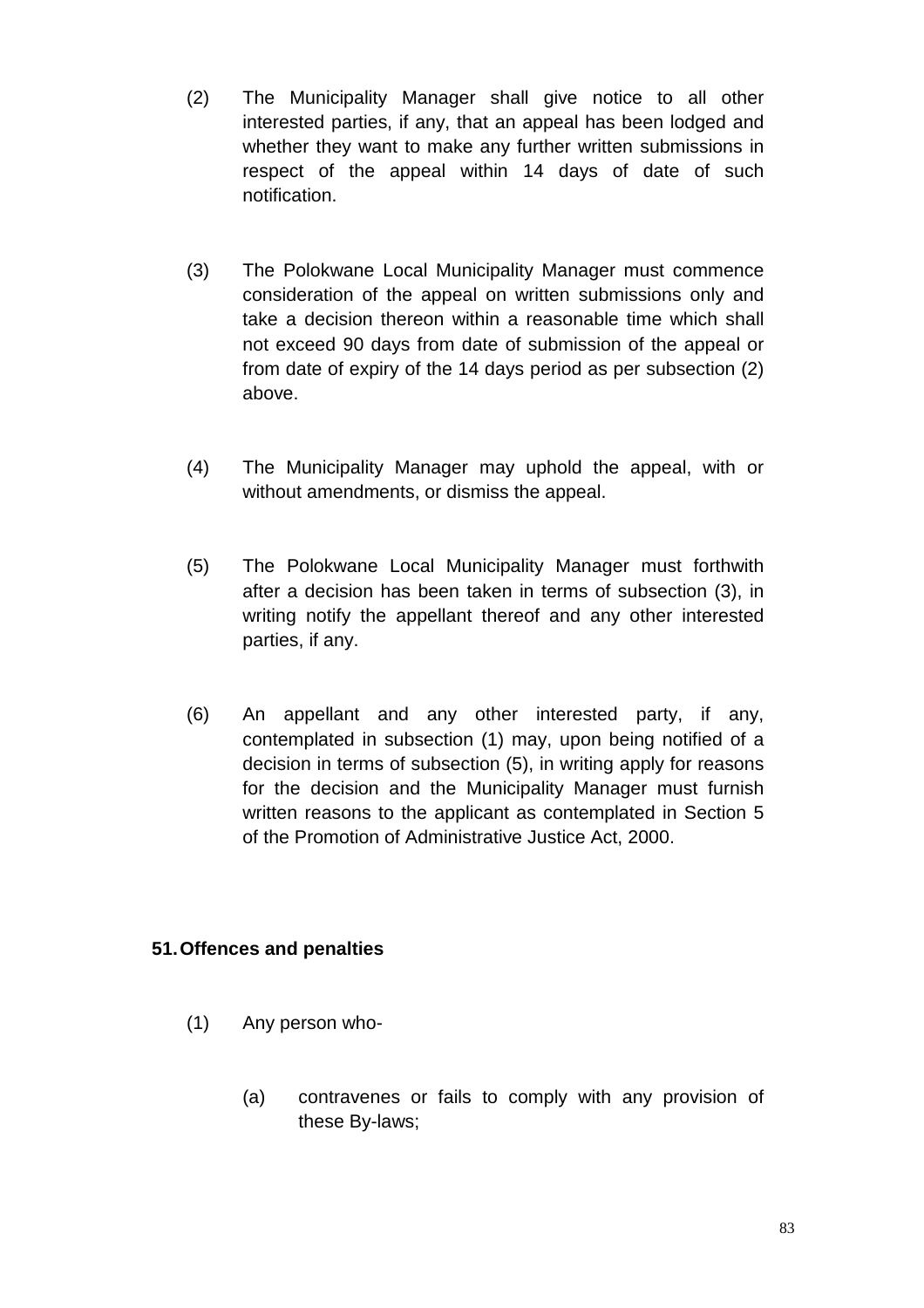- (b) refuses or fails to comply with any notice served on him or her in terms of or for the purposes of these By-laws;
- (c) refuses or fails to comply with the terms or conditions of any approval issued in terms of these By-laws;
- (d) obstructs, hinders or interferes with an authorised official or other official of the Municipality acting under power delegated to him or her, in the exercise of any power or the performance of any duty under these Bylaws;
- (e) fails or refuses to furnish to an authorised official or other official of the Municipality acting under power delegated to him or her, with any documentation or information required for the purposes of these By-laws or furnishes a false or misleading document or false or misleading information;
- (f) fails or refuses to comply with any instruction given in terms of or for the purposes of these By-laws; or
- (g) pretends to be an authorised official or other official of the Municipality acting under power delegated to him or her, is guilty of an offence and –
	- (i) liable on conviction to a fine or in default of payment to imprisonment for a period not exceeding 20 (twenty) years or to both a fine and such imprisonment and the fine shall be calculated according to the ratio determined for such imprisonment in terms of the Adjustment of Fines Act; 1991 (Act 101 of 1991) and
	- (ii) in the case of a continuing offence, to a further fine not exceeding R1 000, or in default of payment to imprisonment not exceeding three months, for every day during the continuance of such offence after a written notice has been served on him or her by the Municipality or an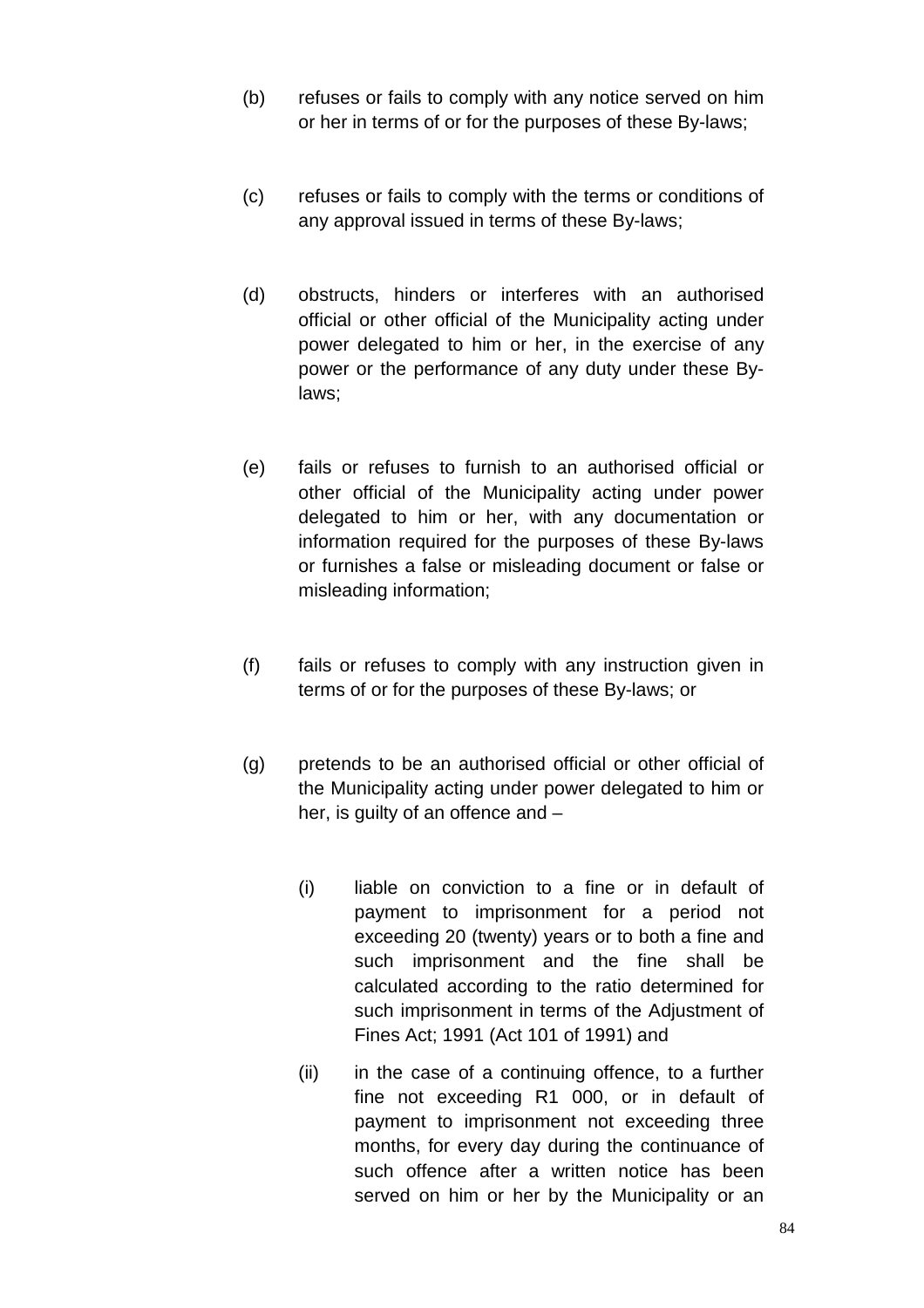authorised official requiring the discontinuation of such offence.

(2) nothing in subsection (1) above shall be construed to prevent the Municipality from imposing, in addition to the civil and criminal options available, a rates penalty as per the Municipality's approved Rates Policy against an owner of a property who is in contravention of any provision of these Bylaws.

# **52. Repeal of By-laws**

- (1) Subject to the provisions of subsection (2), the Polokwane Local Municipality's Outdoor Advertising By-laws published under Local Authority Notice 1419 in Extraordinary Provincial Gazette No. 150 dated 13 June 2008, are hereby repealed.
- (2) Anything done under or in terms of any provision of the Bylaws repealed by subsection (1) is deemed to have been done under the corresponding provisions of these By-laws and such repeal does not, subject to the provisions of section 5 and section 34 above affect the validity of anything done under the By-laws so repealed.
- (3) Any application in terms of the By-laws repealed by subsection (1), pending before the Municipality at the date of commencement of these By-laws must be dealt with in terms of these By-laws.

# **53. Tariffs**

 The Municipality may determine tariff of charges dealing with any aspect, conduct or action in terms of this By-law and such tariff of charges shall be published in the Provincial Gazette for information after approval thereof by the Municipality.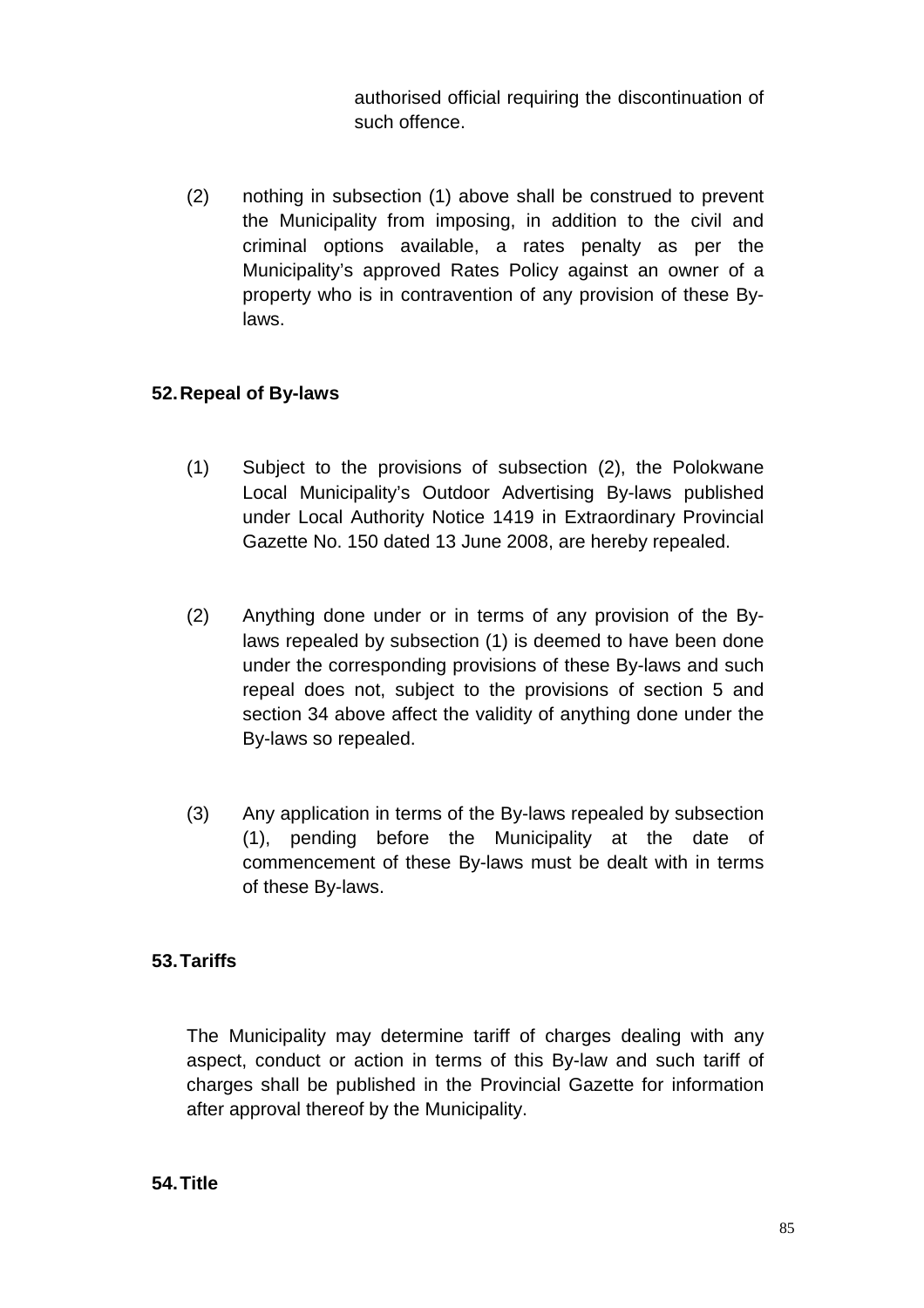These By-laws are referred to as the Polokwane Local Municipality Outdoor Advertising By-laws and will come into operation on date of promulgation of the By-laws in the Provincial Gazette.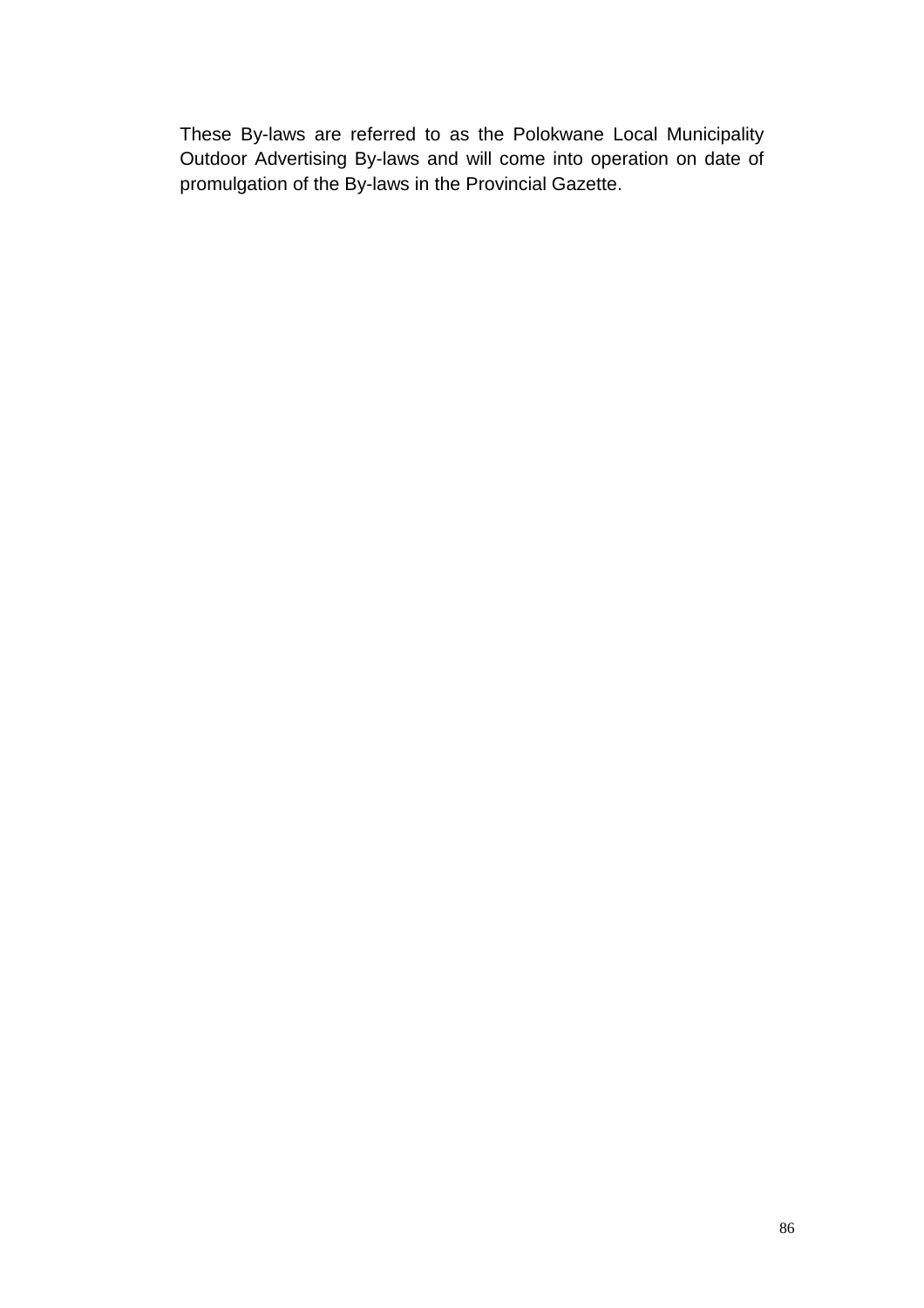# **SCHEDULE 1**

# **Documentation, information, maps, diagrams and plans to be submitted as part of an application envisaged in section 3 of this By-law:**

- (a) the prescribed fee;
- (b) the written consent of the owner of the proposed advertising sign and of the registered owner of the property or building upon which the advertising sign is to be erected or on behalf of the owner of the property or building by his or her agent duly authorised in writing by such owner;
- (c) a locality plan, in colour, indicating the proposed position of the advertising sign within the area of jurisdiction of the Municipality;
- (d) a block plan of the property upon which an advertising sign is to be erected, drawn to scale acceptable to Municipality, showing every building, building line and servitude on the site and the position with dimensions of the advertising sign in relation to the two boundaries of the property closest to the proposed advertising sign and the location of any public street and any building on a property adjacent to the property upon which such sign is to be erected;
- (e) an artistic impression, in colour, showing all the detail, location and measurements of the proposed advertising sign;
- (f) a drawing, in colour showing the proposed advertising sign and the distances in relation to any other 3rd party or free-standing advertising signs situated within a radius of 200m from the proposed advertising sign on the same side of the road ;
- (g) a diagram showing that the proposed position of the advertising sign is in conformity with Schedule 2, if applicable;
- (h) a copy of the title deed of the property upon which the proposed advertising sign is to be erected, if applicable;
- (i) a zoning certificate of the property concerned issued under an applicable town planning scheme and a zoning map indicating the land uses in terms of such scheme of every property adjacent to the property upon which the advertising sign is to be erected;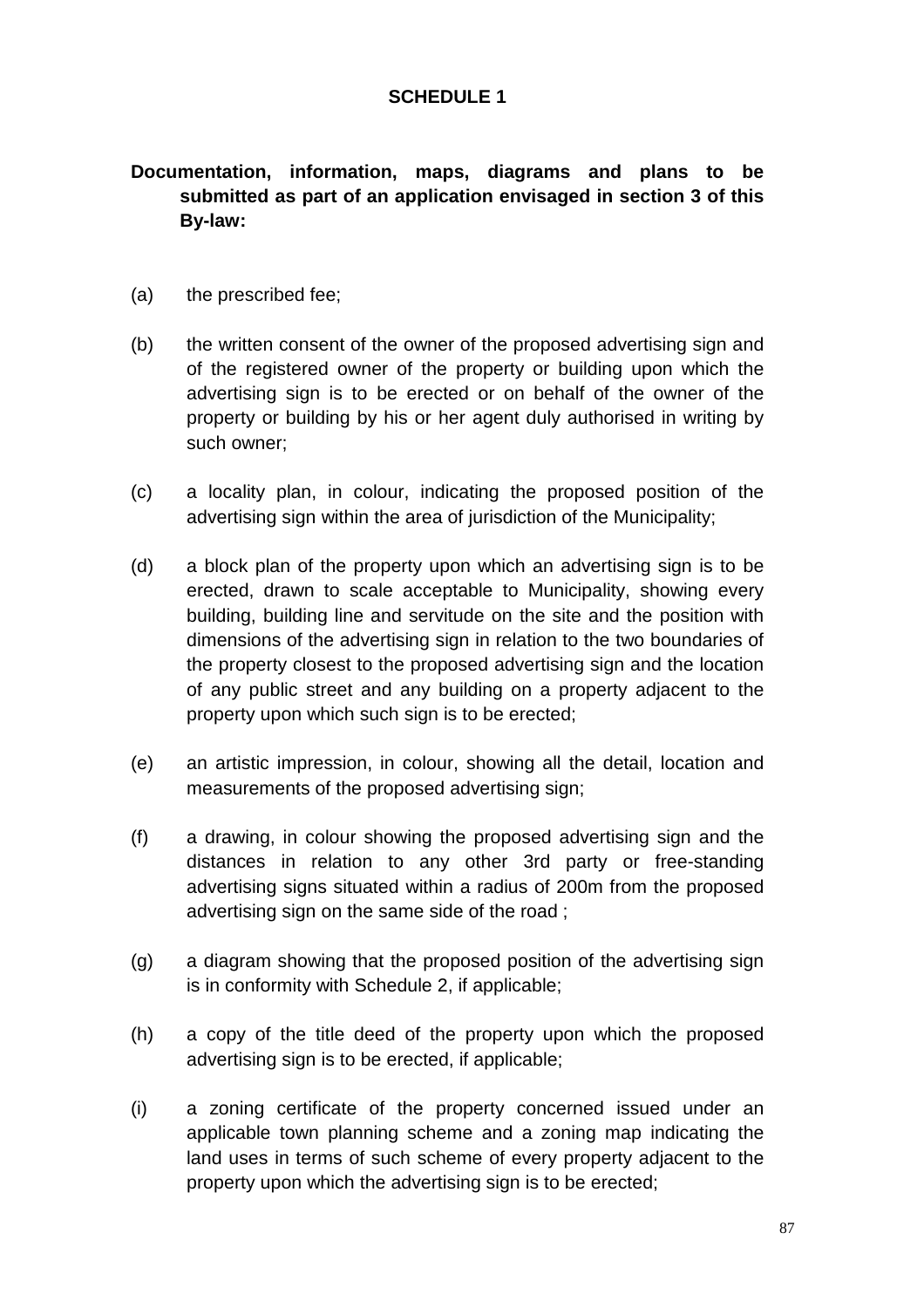- (j) a diagram of the property indicating the position of the proposed advertising sign with measurements from that position to the closest two boundaries of the property concerned;
- (k) proof of compliance with any other law, including but not limited to, the National Road Traffic Act, the National Building Regulations and Building Standards Act, and the National Environmental Management Act, to the extent that such law is applicable in respect of the application concerned;
- (l) proof of submission of an application for a building line relaxation in terms of any law, if applicable;
- (m) if a proposed advertising sign is to be attached to, or displayed on, the façade of a building, building plans of that building showing an elevation and measurements of the building, and the details, measurements and position of the proposed advertising sign and the details and the position of every existing advertising sign on the building drawn to a scale acceptable to the Municipality;
- (n) if a proposed advertising sign is to be displayed on a boundary fence or hoarding enclosing the whole of a construction site as contemplated in regulation F1 to the National Building Regulations and Building Standards Act, the approved building plans of the proposed building showing the details, measurements and position of the proposed advertising sign drawn to a scale acceptable to Municipality, or proof that a section 7(6) has been granted; a certificate by a registered person as envisaged by the provisions of the National Building Regulations and Building Standards Act, 103 of 1977, confirming the structural safety of the proposed advertising sign and its foundations, if applicable; and
- (o) a certificate by a registered person as envisaged by the provisions of the National Building Regulations and Building Standards Act, 103 of 1977, confirming the structural safety of the proposed advertising sign and its foundations, if applicable;
- (p) any comments/objections/representations submitted by and conditions determined or prescribed by any statutory authority, for example, SANRAL in terms of any legislation applicable to outdoor advertising, if applicable; and
- (q) any other written information which the Municipality may in writing require which in the opinion of the Municipality would assist in taking a proper decision.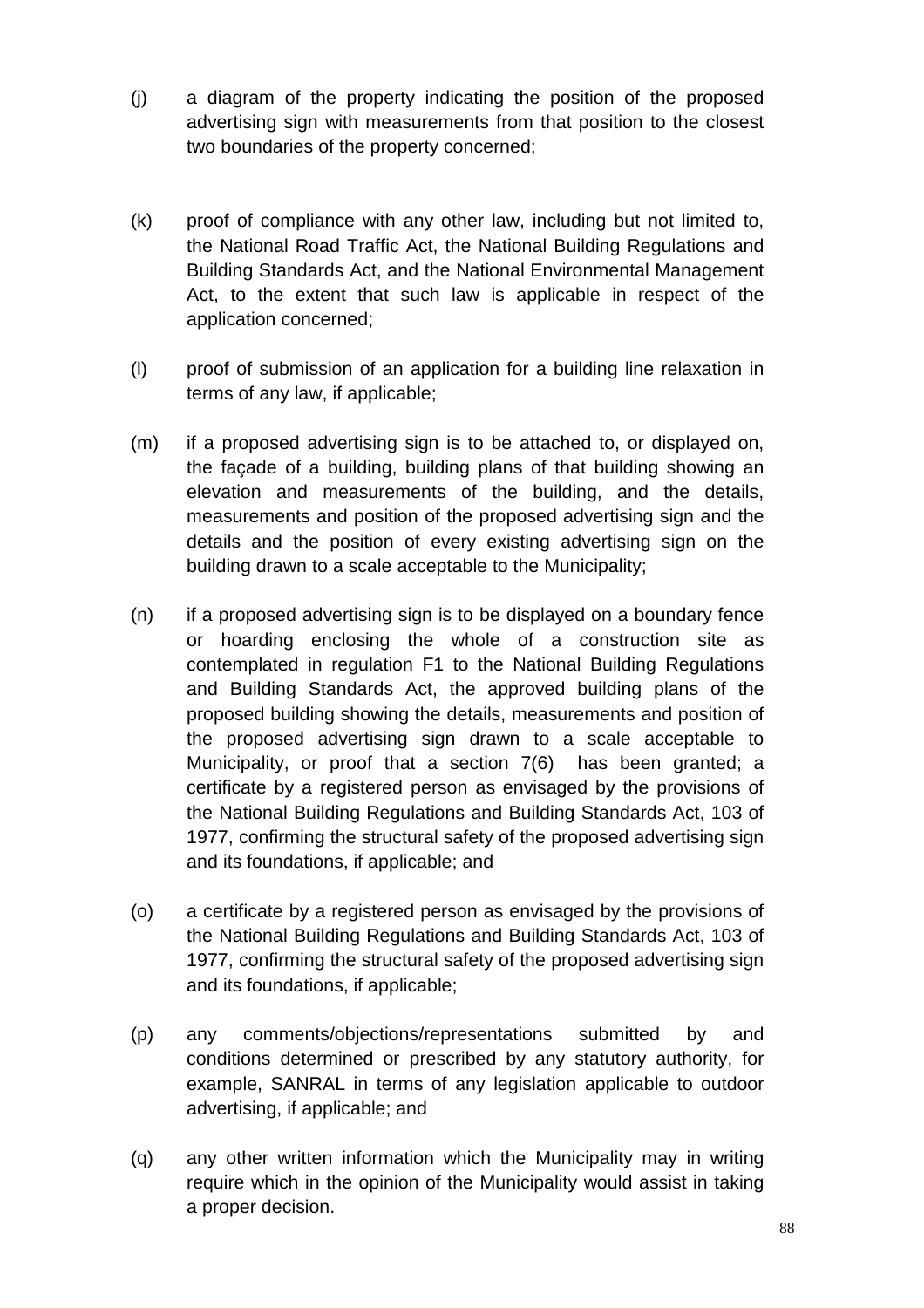# **SCHEDULE 2**

# **CLASSIFICATION OF AREAS OF CONTROL**

- 1. (a) The classification of the areas of control for the purpose of outdoor advertising is based on the current and (near) future zoning of the property/erf concerned.
	- (b) The classification of the areas of control shall be determined by Municipality within the Polokwane Municipality area of jurisdiction, and if needs be, in consultation with the relevant roads authority, such as for the property along the Provincial or National roads.
	- (c) The classification of the areas of control is dynamic because it is a function of the land use and may need to be updated and changed according to the changes in the land use for specific property/site.
	- (d) It should be noted that the classification for a single erf/site can be over-ridden by the surrounding area of control. This implies that although a specific site can be zoned in such a way as to be classified as specific area of control, and the surrounding area is predominantly classified as a "higher/more stricter" area of control, the Municipality shall decide that such a site/property be classified according to the predominantly "higher" area of control.
	- (e) The determination of areas of control shall also take cognizance of areas that have been designated by any relevant national or provincial legislation or policy as "no go" or sensitive areas with respect to any development.

# **NATURAL LANDSCAPE – AREA OF MAXIMUM CONTROL**

- 2. (a) The "natural" landscape shall refer to the following parts of the rural or non-urban environment:
	- (i) Area in non-urban environment in an unspoilt natural state
	- (ii) Areas of high scenic value
	- (iii) Undeveloped Natural Landscapes and open spaces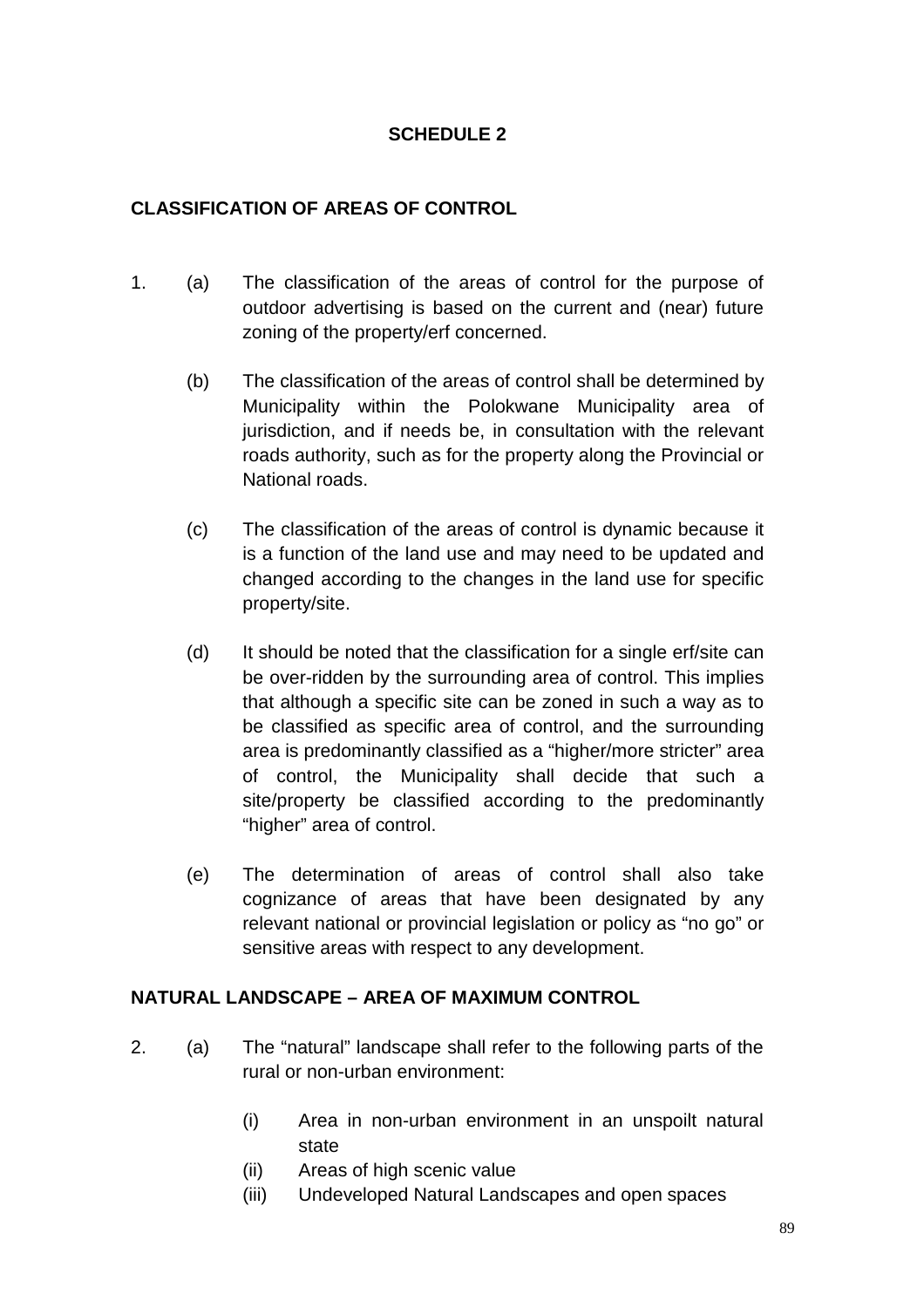- (iv) Natural areas and open spaces
- (b) Natural landscapes shall include but shall not be limited to the following:
	- (i) Game reserves
	- (ii) Natural reserves
	- (iii) Marine services
	- (iv) Wilderness areas
	- (v) Extensive agriculture
	- (vi) Agricultural Holdings
	- (vii) Scenic corridors
	- (viii) Scenic landscapes
	- (ix) National Parks

### **RURAL LANDSCAPE – AREA OF MAXIMUM CONTROL**

- 3. (a) Rural areas form a transition between the developed urban areas and the relatively unspoilt natural areas. Typical land use shall include the following:
	- (i) Intensive agriculture area
	- (ii) Subsistence agriculture
	- (iii) Peri-urban smallholdings
	- (iv) Undeveloped/Vacant agricultural land where the surroundings are still vacant and undeveloped

### **URBAN AREAS OF MAXIMUM CONTROL**

- 4. (a) Urban areas will be proclaimed township areas. If a site is not part of the proclaimed township scheme, it should be classified as rural or natural area. Urban areas can be classified as maximum control, partial control or minimum control.
	- (b) The following precincts are deemed sensitive to visual disturbance and shall be defined as urban areas of maximum control:
		- (i) Natural open spaces in urban areas
		- (ii) Urban conservation areas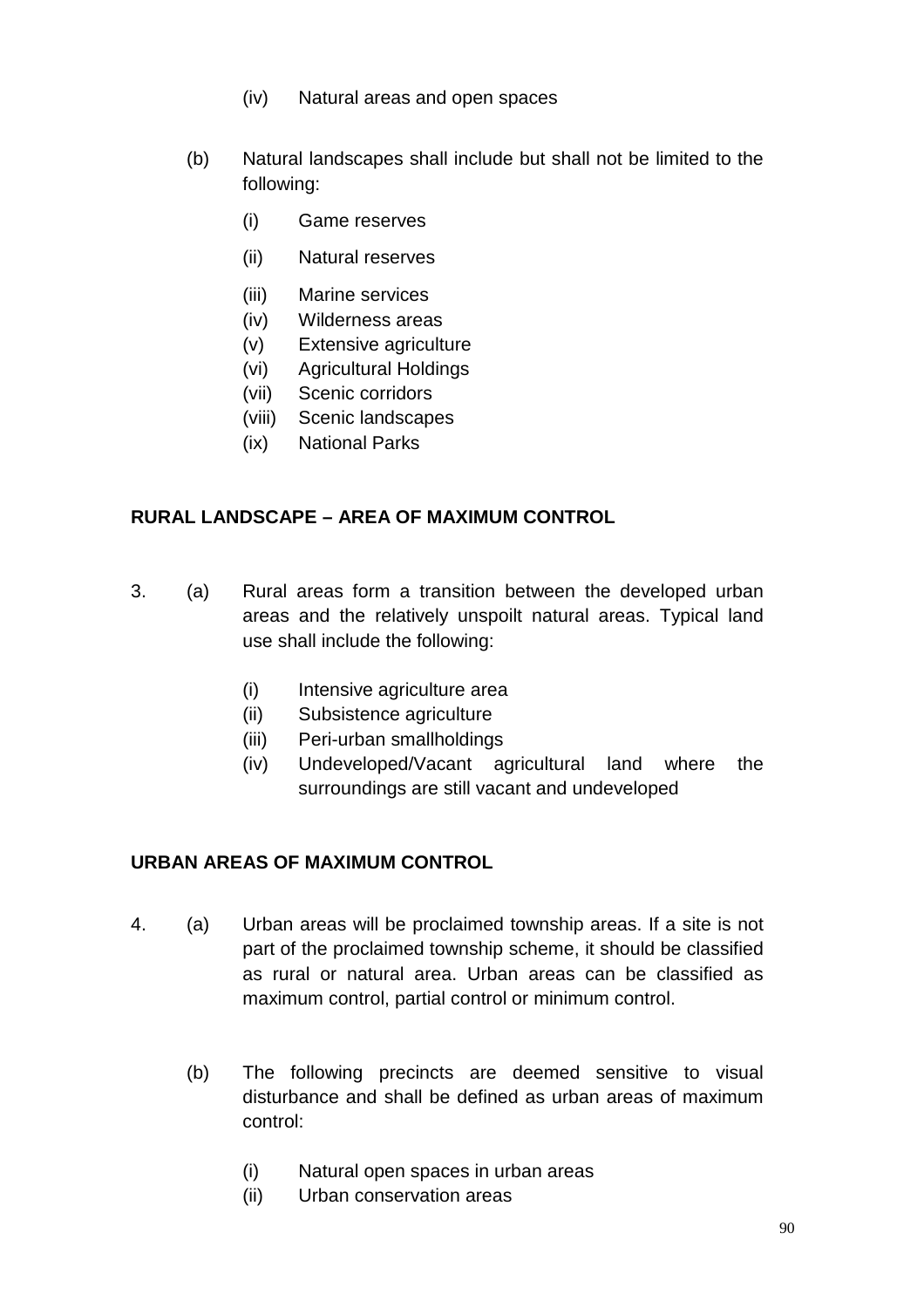- (iii) Vacant/Undeveloped Urban Space Areas
- (iv) Interface of natural landscape with built-up areas
- (v) Gateways as determined by relevant authorities
- (vi) Residential areas/properties
- (vii) Bodies of water/ Rivers
- (viii) Ridges
- (ix) Forests
- (x) Open recreational areas
- (xi) Architectural and Historical sites
- (xii) Characteristic vistas
- (xiii) Heritage and Protected Areas/Sites
- (xiv) Skylines

### **URBAN AREAS OF PARTIAL CONTROL**

- 5. (a) Urban areas of partial control are, in most cases, characterized by a greater degree of integration and complexity of land use, facilities and activities that allows for limited freedom with regard to size, number and position of advertisements.
	- (b) Where urban areas of maximum control and urban areas of minimum control, according to the land use, are adjacent to each other, an urban area of partial control will apply to protect the area of maximum control to be proliferated by advertisements. This will be a 50m band between an area of minimum control and an area of maximum control.
	- (c) The band mentioned in (b) above will be measured from the edge of the area of maximum control into the area of minimum control.
	- (d) Besides this area of 50m, the following areas will also be defined as urban areas of partial control:
		- (i) Commercial enclaves in residential areas
		- (ii) Shopping Centres
		- (iii) Suburban Shopping Centres & office parks
		- (iv) Ribbon development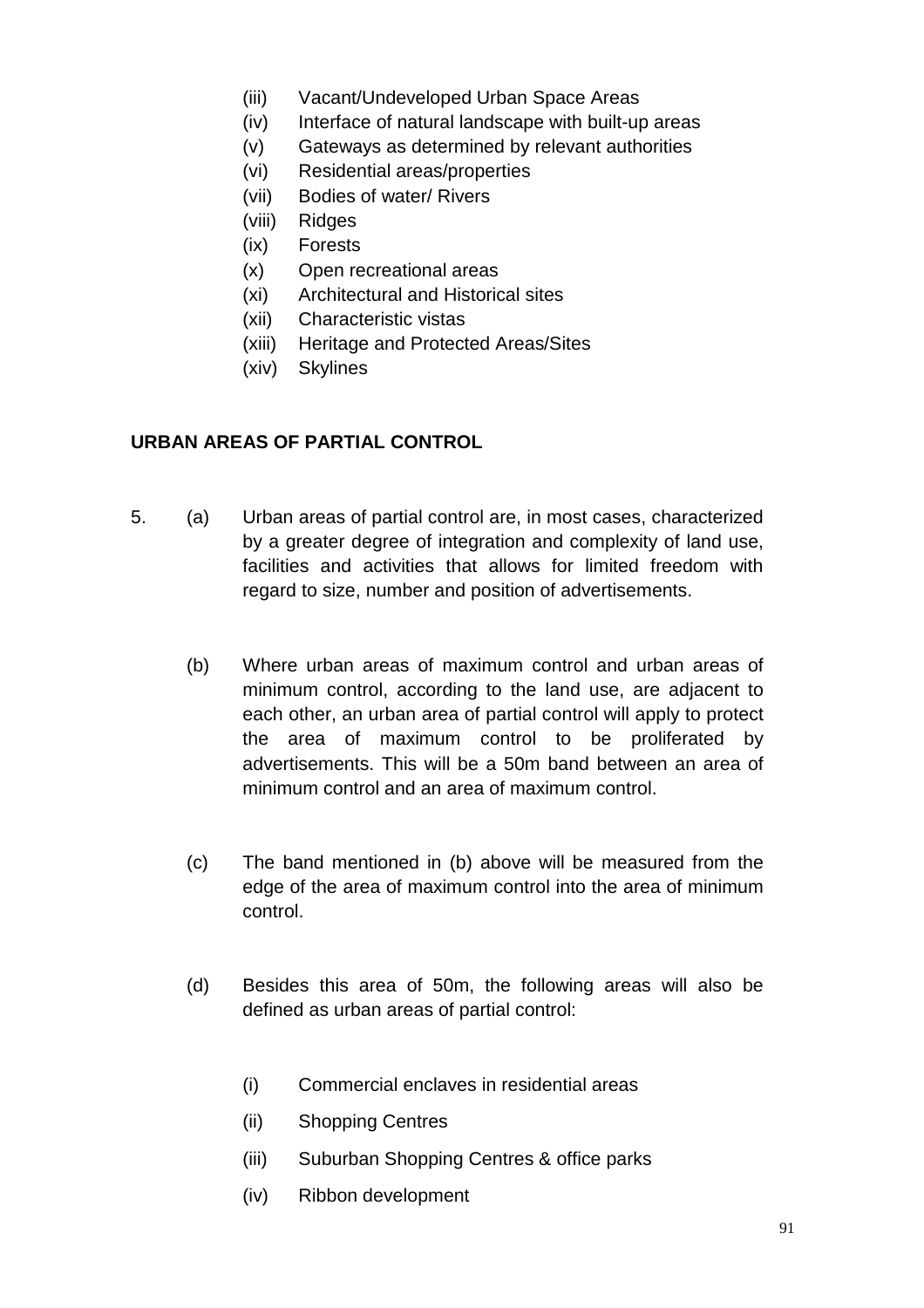- (v) Educational institutions
- (vi) Institutional premises
- (Vii) Sports fields, private open spaces or stadiums
- (viii) Commercialized squares
- (x) Residential 1 properties with primary rights for offices in a commercial neighbourhood/precinct
- (xi) Government enclaves
- (xii) Smallholdings of an urban nature

### **URBAN AREAS OF MINIMUM CONTROL**

- 6. (a) Urban areas of minimum control can be seen as centres, areas and nodes of concentrated economic activity where the dominant concern and motivation is to conduct business and to sell products and services. This calls for the display of advertisements and signs in stronger and more obvious forms.
	- (b) The following precincts are included in urban areas of minimum control:
		- (i) Concentrated economic activity
		- (ii) Commercial districts
		- (iii) Industrial areas & Industrial Parks
		- (iv) Office precincts along urban highways